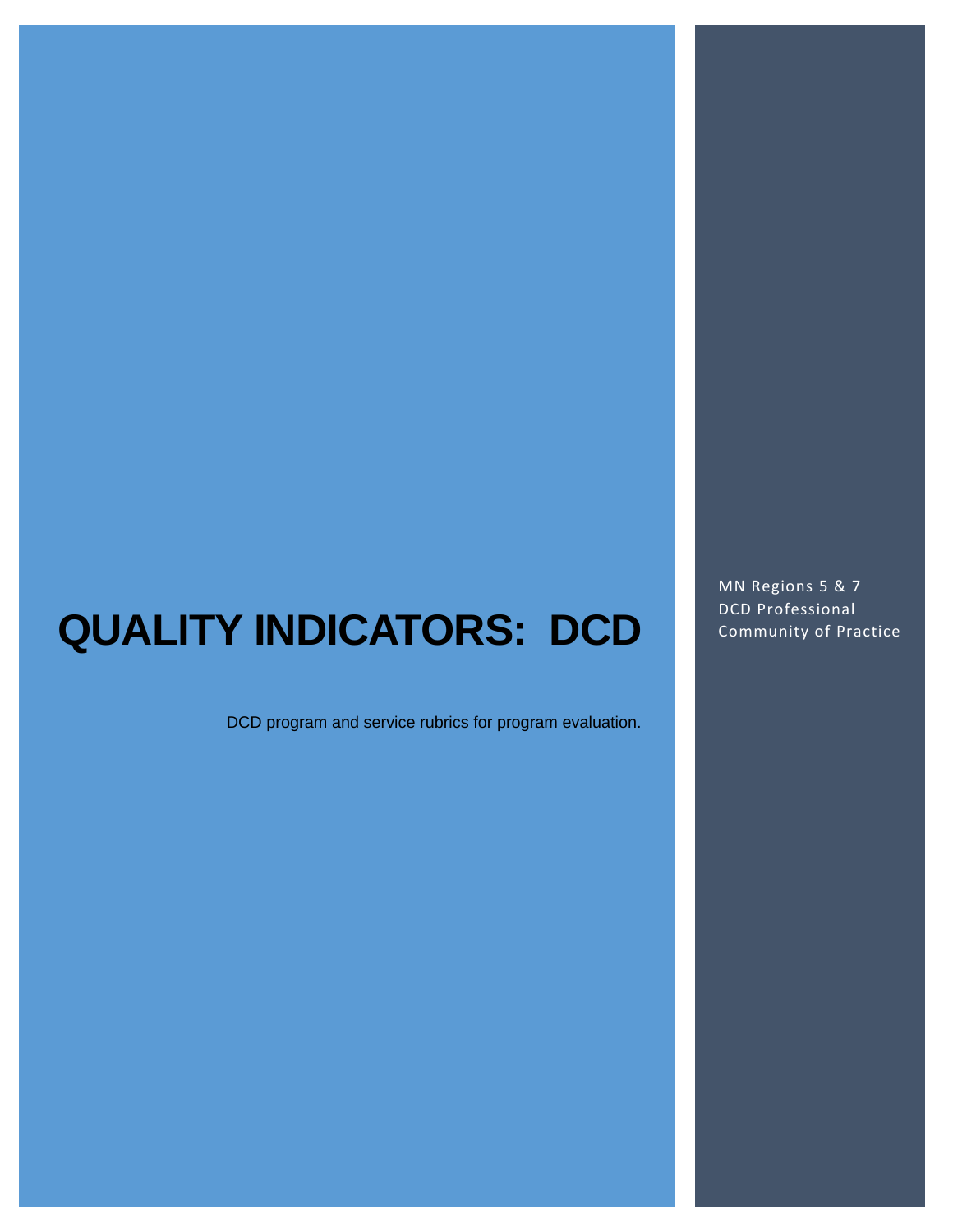| Contents |  |
|----------|--|
|          |  |
|          |  |
|          |  |
|          |  |
|          |  |
|          |  |
|          |  |
|          |  |
|          |  |
|          |  |
|          |  |
|          |  |
|          |  |
|          |  |
|          |  |
|          |  |
|          |  |
|          |  |
|          |  |
|          |  |
|          |  |
|          |  |
|          |  |
|          |  |
|          |  |
|          |  |
|          |  |
|          |  |
|          |  |
|          |  |
|          |  |
|          |  |
|          |  |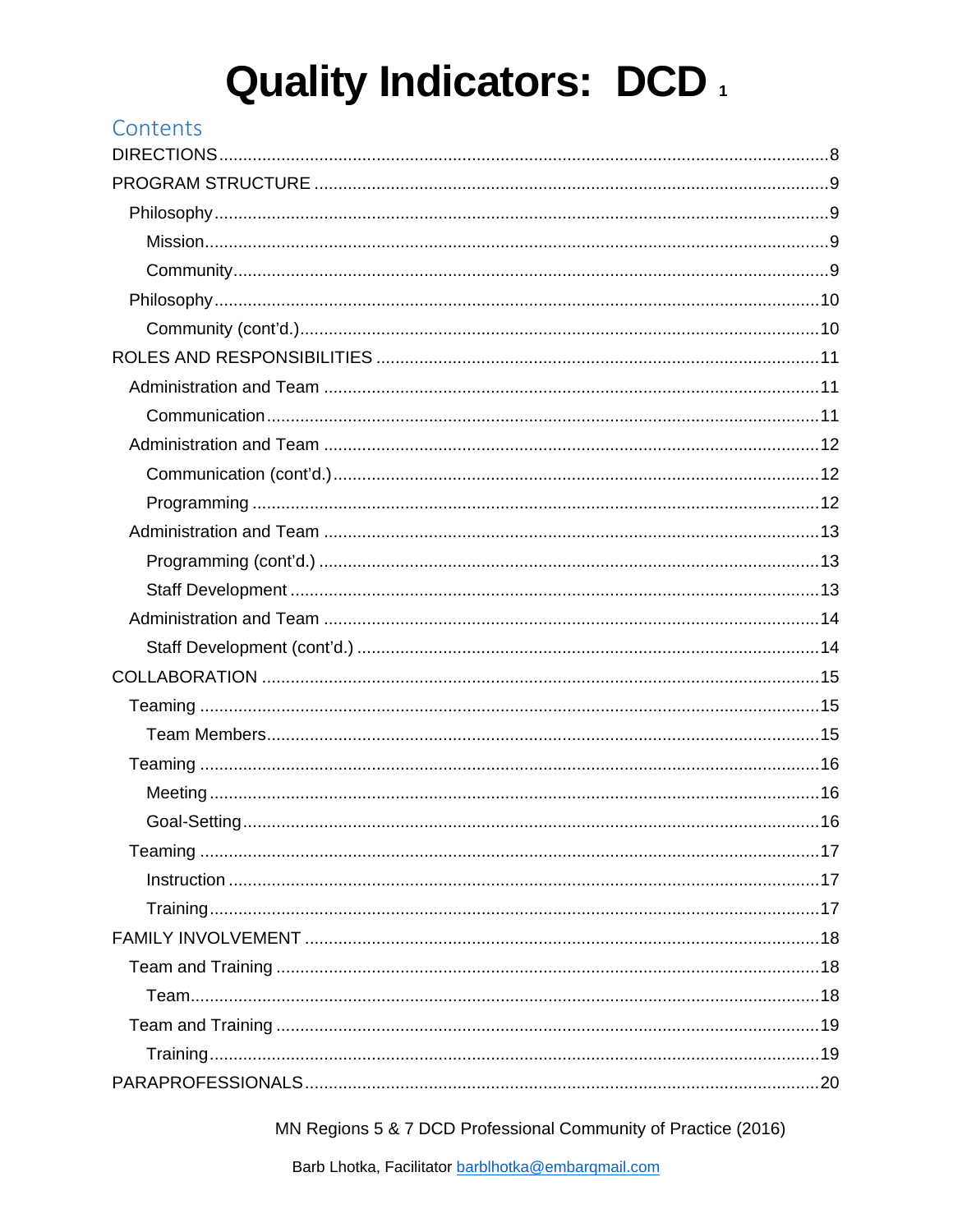| MN Regions 5 & 7 DCD Professional Community of Practice (2016) |  |
|----------------------------------------------------------------|--|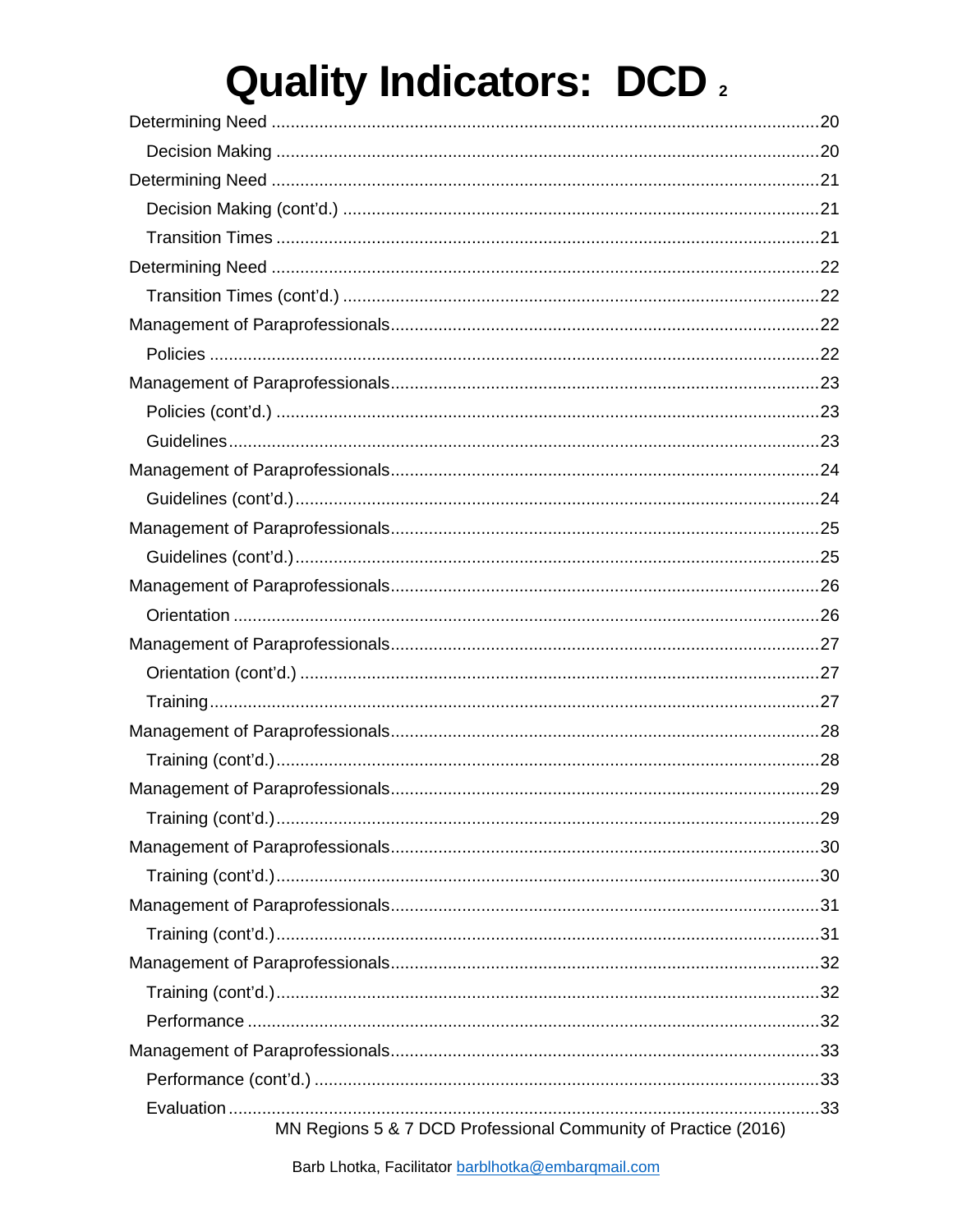| MN Regions 5 & 7 DCD Professional Community of Practice (2016) |  |
|----------------------------------------------------------------|--|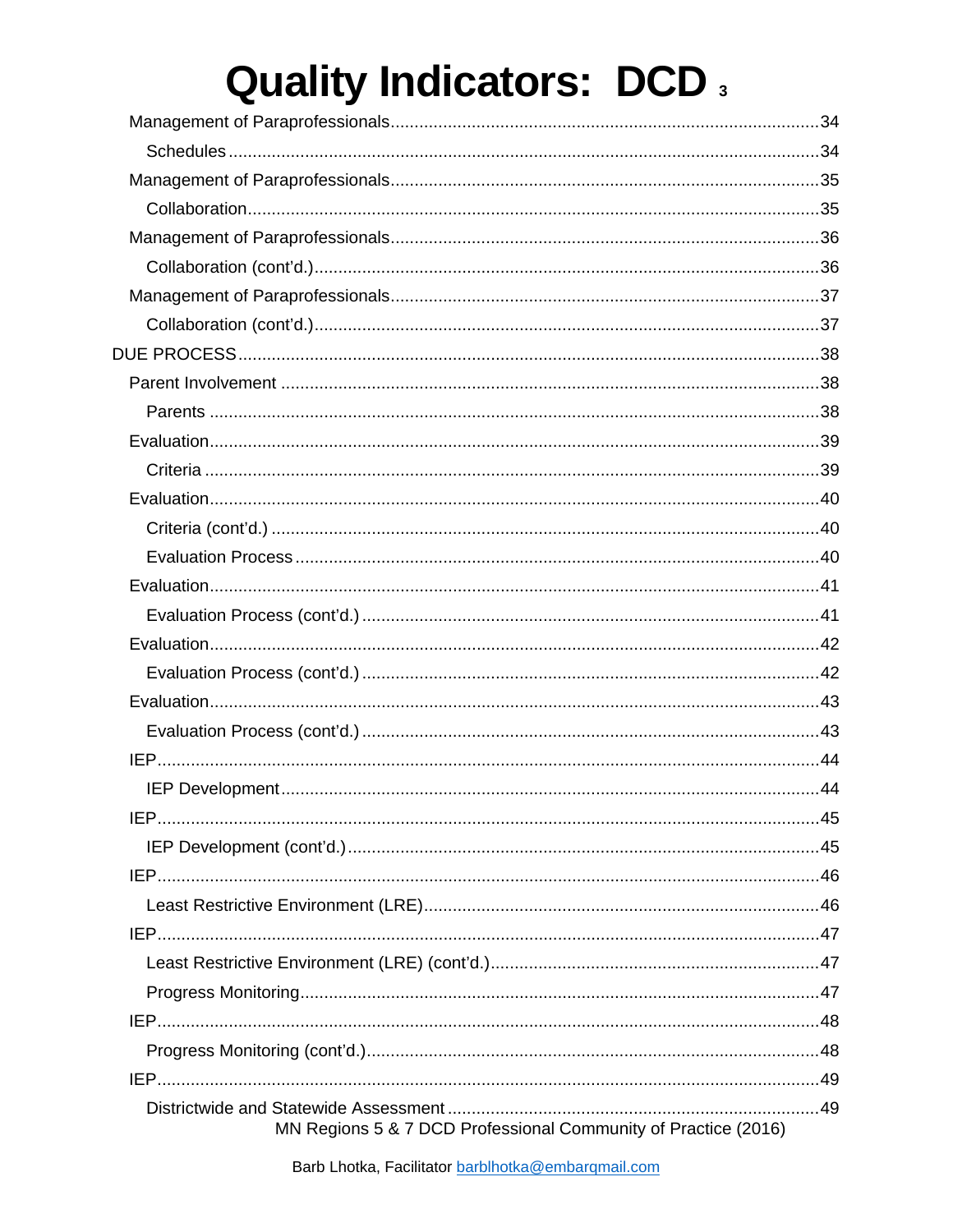| MN Regions 5 & 7 DCD Professional Community of Practice (2016) |  |
|----------------------------------------------------------------|--|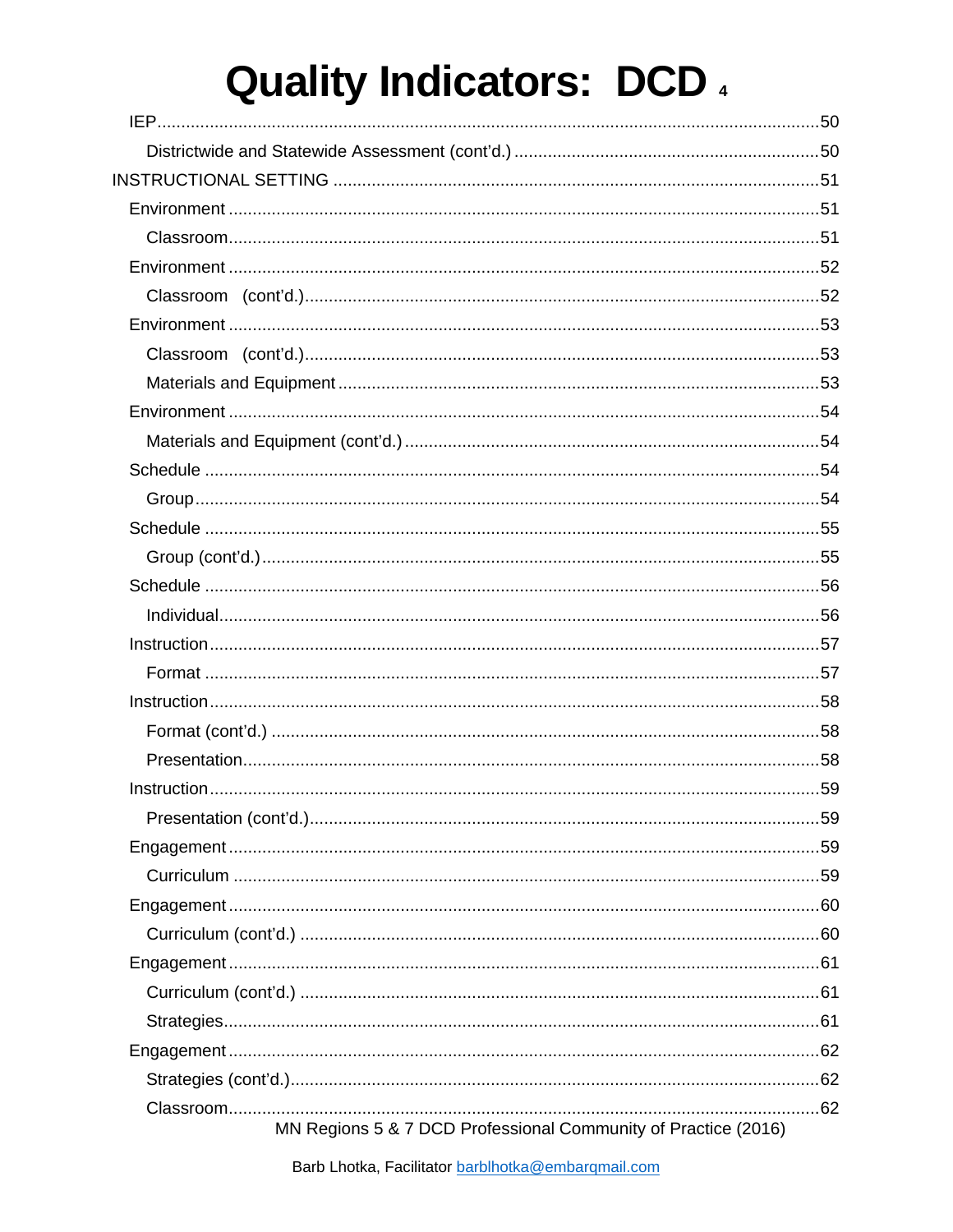| MN Regions 5 & 7 DCD Professional Community of Practice (2016) |  |
|----------------------------------------------------------------|--|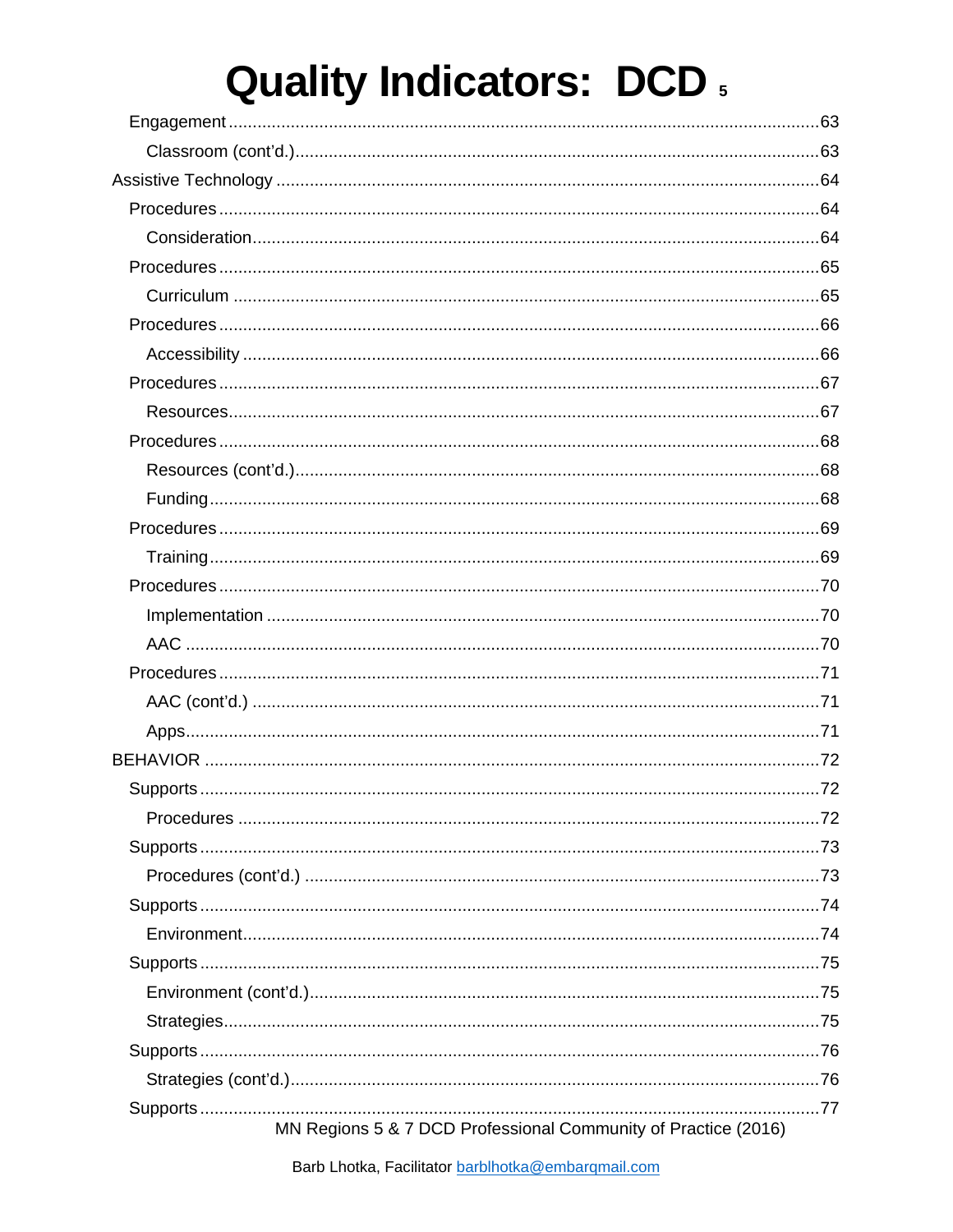| MN Regions 5 & 7 DCD Professional Community of Practice (2016) |  |
|----------------------------------------------------------------|--|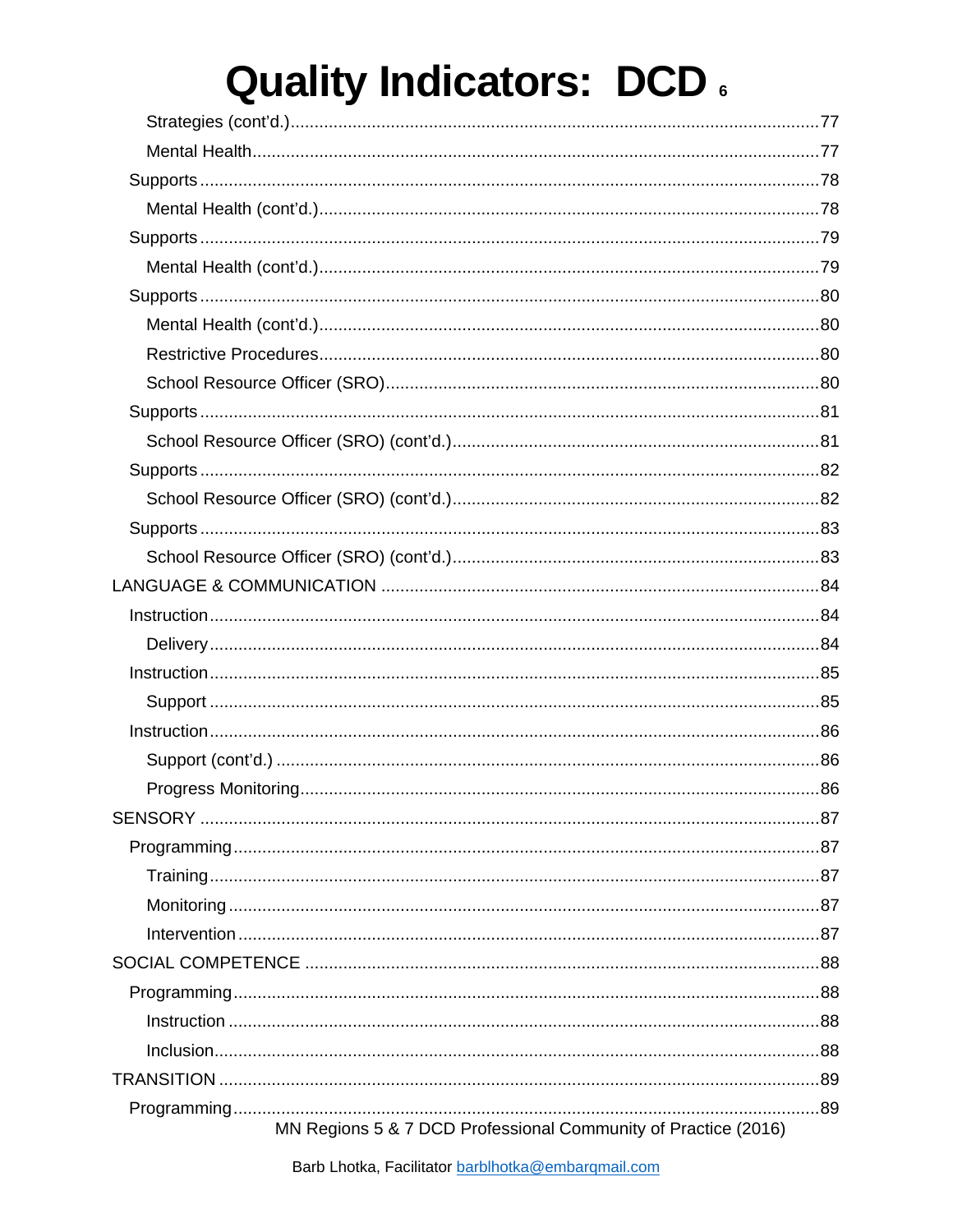| MN Regions 5 & 7 DCD Professional Community of Practice (2016) |  |
|----------------------------------------------------------------|--|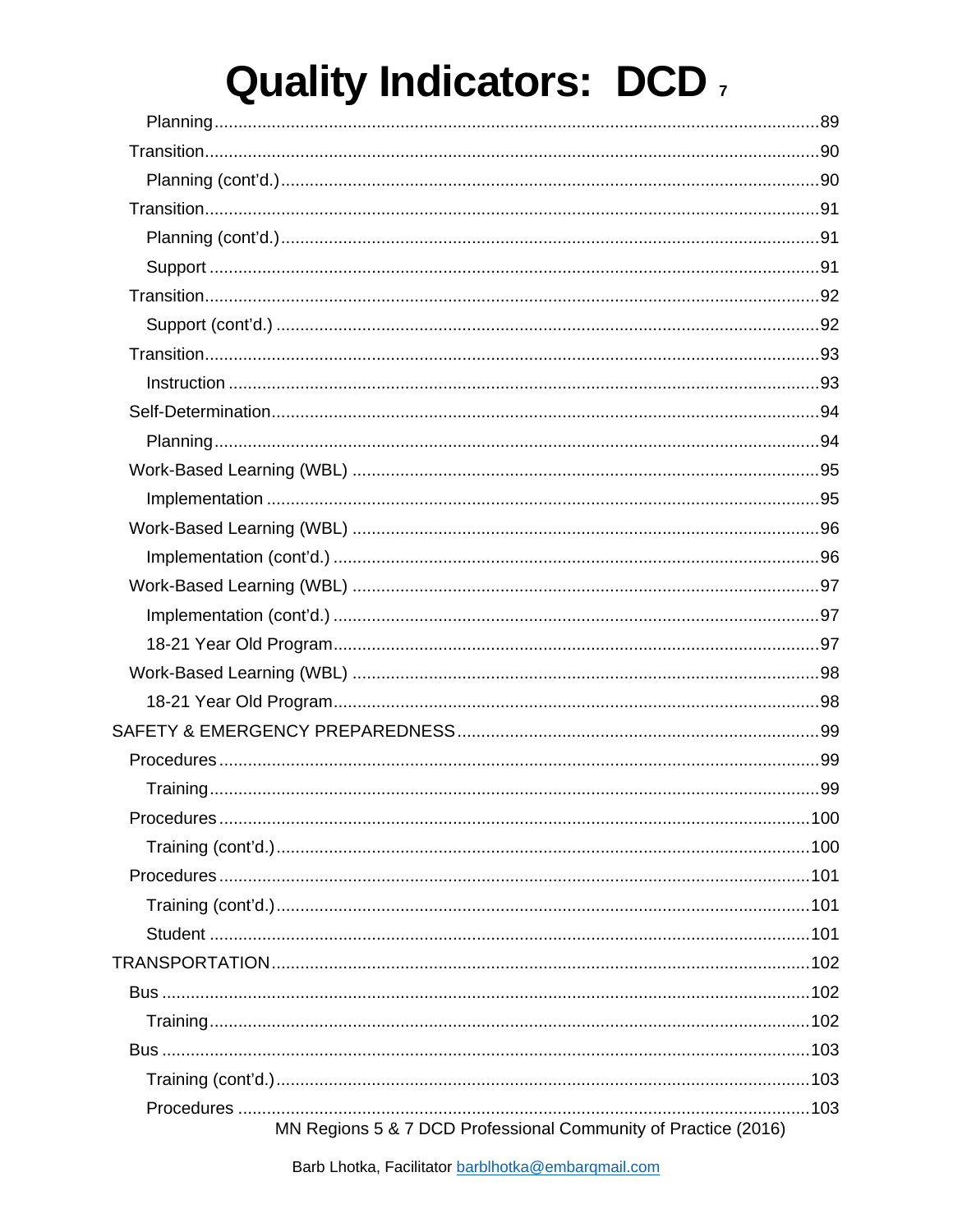### **MN Regions 5 &7**

### **DCD Professional Community of Practice**

<span id="page-8-0"></span>Benton-Stearns Education District—Sandra Haller and Debra Kuzma Buffalo-Hanover-Montrose Schools—Lori Anderson Elk River Schools—Audra Wells Freshwater Education District—Cari Grenier Little Falls School District—Tanya Bergman Meeker & Wright Special Education Cooperative—Linda Wharram Mid-State Education Special Education Cooperative—Jennie Stumpf Paul Bunyan Education Cooperative—Pam Stock Rum River Special Education Cooperative—Tanya Tacker St Cloud School District—Danielle Mehr SCRED—Connie Sim Sherburne-Northern Wright Cooperative—Monica Lewis West Central Education District—Becky Bartz

DCD Facilitator—Barb Lhotka Region Low Incidence Facilitator—Mary Ruprecht

### **DIRECTIONS**

Teams will want to look at sections of this document on a rotating basis for program evaluation. The items are written on a scale of 3 being the most desired and 0 the least desired level. Scoring can be done by highlighting where the program is on each item. Goals can be set and progress can be monitored over time using the same rating tool.

**The Table of Contents is clickable to go directly to the area you wish to access. Locate the topic in the Table of Contents and click on the title.**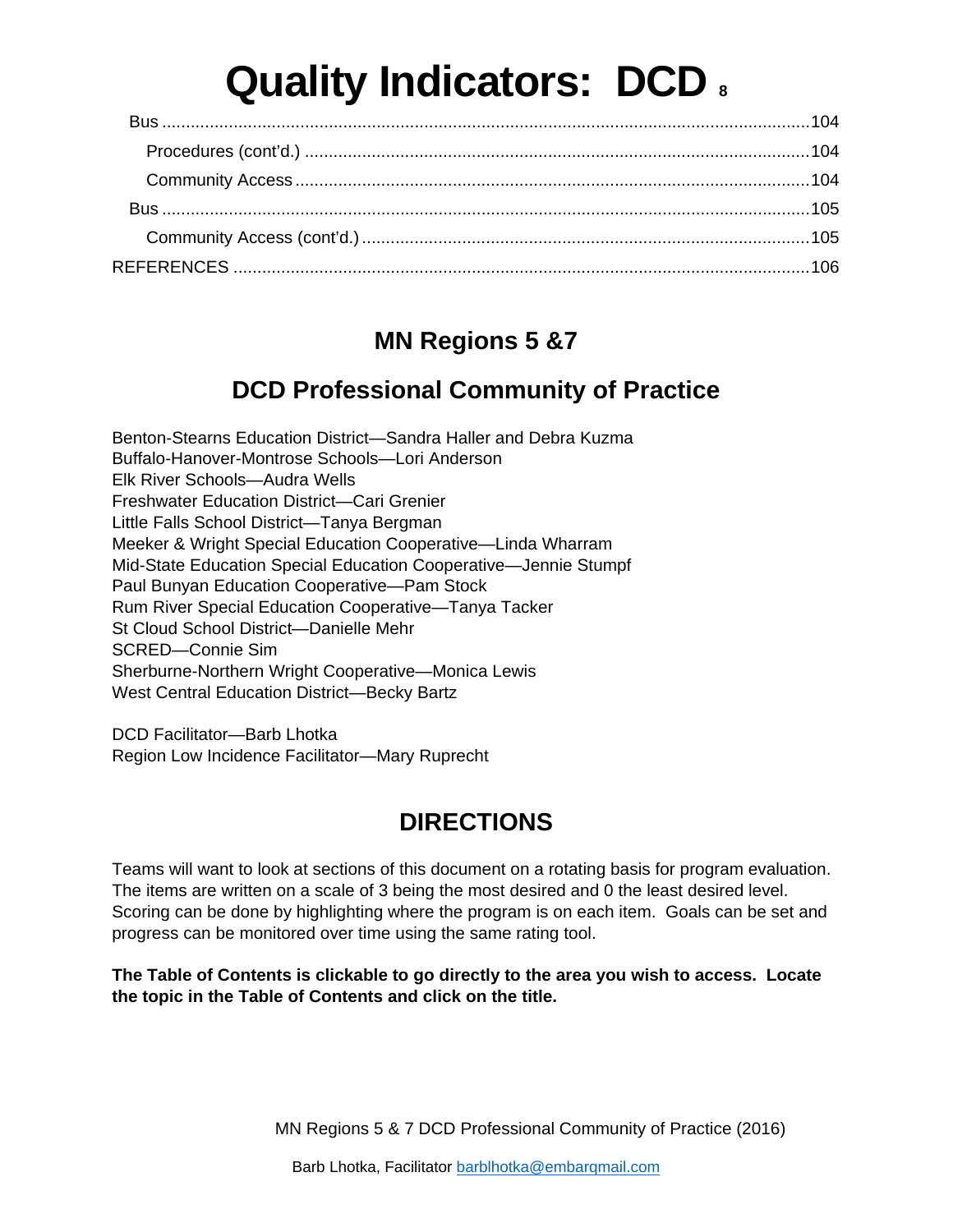## **Quality Indicators: DCD <sup>9</sup> PROGRAM STRUCTURE**

### <span id="page-9-1"></span><span id="page-9-0"></span>**Philosophy**

### <span id="page-9-2"></span>**Mission**

- **3-** A written district mission statement for programming in all disability areas is current, actively enacted, and reviewed on a regular schedule.
- **2-** A written district mission statement for programming in all disability areas is current, sporadically enacted, and reviewed on a random schedule.
- **1-** A basic written district mission statement for programming is on file but programming is based on teacher or team philosophy.
- **0-** There is no written mission statement for the district special education programs.

### **NA or Comments:**

### <span id="page-9-3"></span>**Community**

- **3-** Confidentiality is strictly adhered to in all situations.
- **2-** Confidentiality is practiced with reminders.
- **1-** Confidentiality is a general concept in the program.
- **0-** Confidentiality is not a standard of conduct.

#### **NA or Comments:**

- **3-** District philosophy and administration demonstrate a value for diversity and membership by all students within the *local* school and community.
- **2-** District philosophy and administration include training and a value for diversity and acceptance of all students, but it is not yet actively demonstrated.
- **1-** District philosophy and administration support inclusion as a concept but does not demonstrate a sense of acceptance and ownership.
- **0-** District philosophy and administration do not demonstrate a value for inclusion of all students.

#### **NA or Comments:**

- **3-** Person-first language is used as a best practice.
- **2-** Person-first language is used occasionally.
- **1-** Person-first language is rarely used.
- **0-** Person-first language is not used.

#### **NA or Comments:**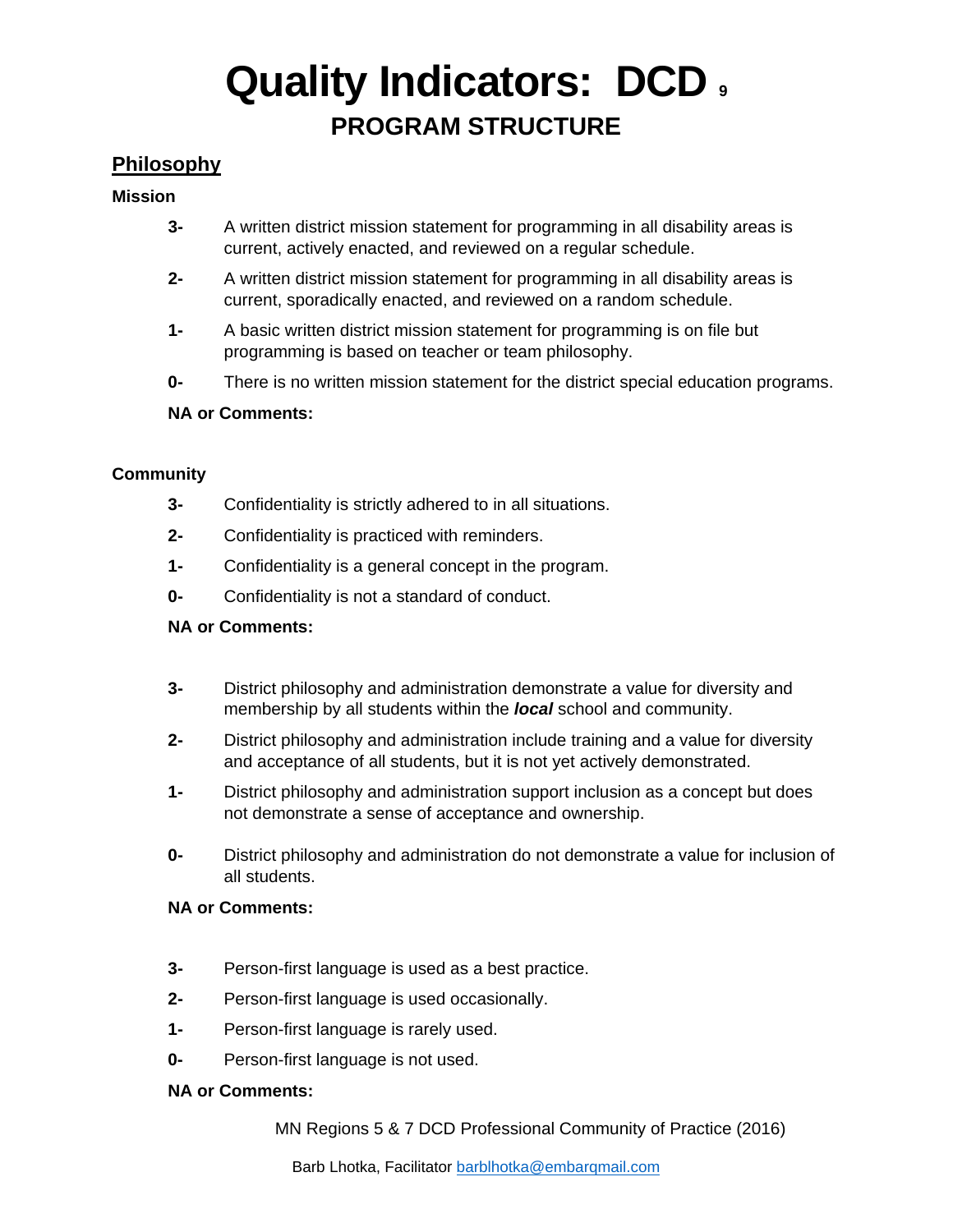### <span id="page-10-0"></span>**Philosophy**

### <span id="page-10-1"></span>**Community (cont'd.)**

- **3-** Students are educated in the local school's inclusive and least restrictive environments.
- **2-** Students are educated in settings that are individualized but not always inclusive.
- **1-** Students are educated in settings that do not include non-disabled peers.
- **0-** Students are educated in settings that are determined by disability category.

### **NA or Comments:**

- **3-** Students are adequately supported and supervised to participate in all activities.
- **2-** Students are adequately supported and supervised in selected activities.
- **1-** Some students are adequately supported and supervised in a limited number of activities.
- **0-** Students do not participate in activities due to lack of support and supervision.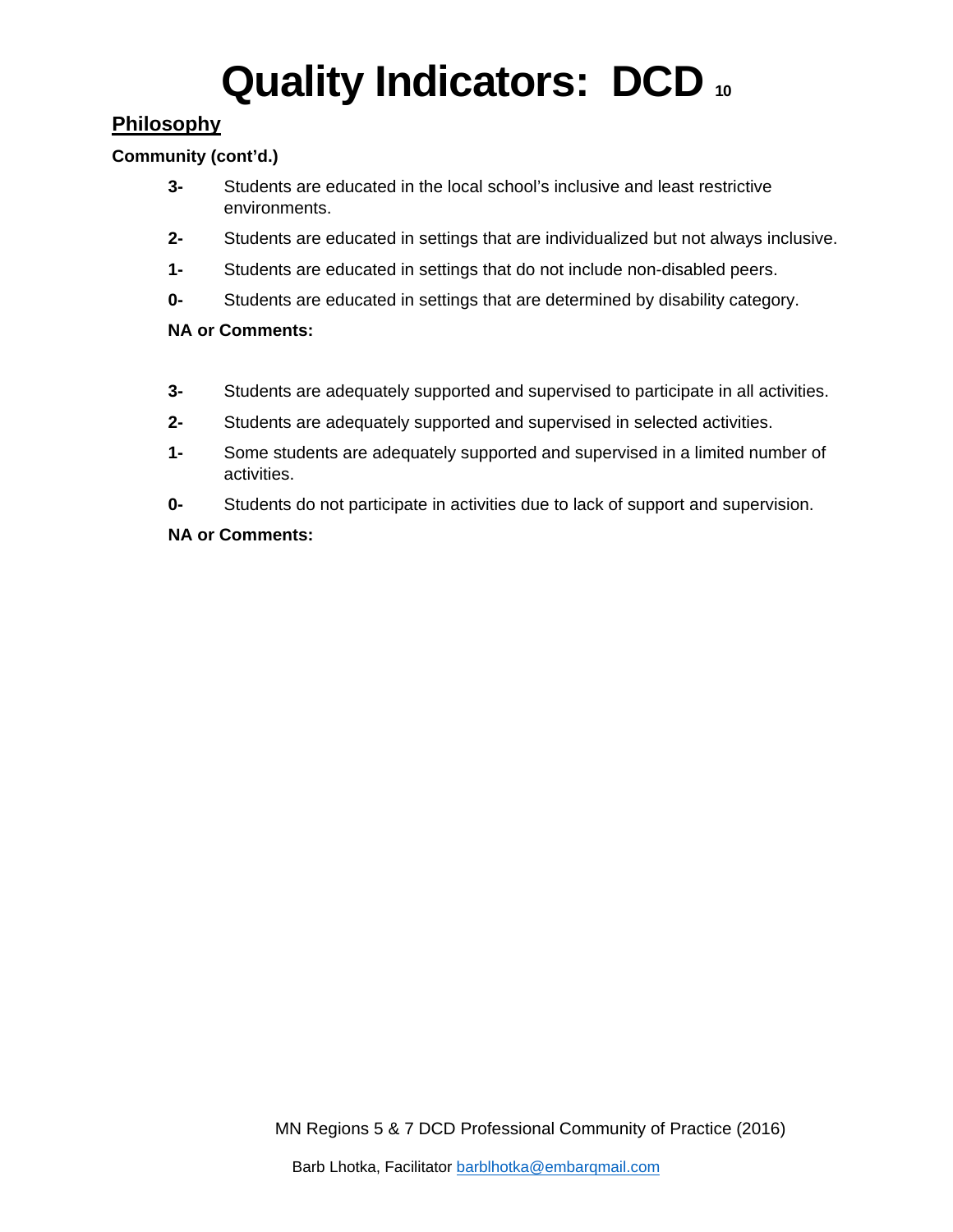### **Quality Indicators: DCD <sup>11</sup> ROLES AND RESPONSIBILITIES**

### <span id="page-11-1"></span><span id="page-11-0"></span>**Administration and Team**

### <span id="page-11-2"></span>**Communication**

- **3-** An individualized system (email, notebook, phone calls) for on-going, frequent communication with each family has been established and is utilized.
- **2-** One communication system (email, notebook, phone calls) is used for communication with all families.
- **1-** A general note serves as communication with all families.
- **-0-** Communication with a family takes place only when the family contacts the school and at IEP time.

#### **NA or Comments:**

- **3-** Families are regularly given information that is individualized and relevant regarding: program options, instructional strategies, transition, post-secondary options, recreation and leisure, community agencies and resources, and information relating to family inquiries and questions.
- **2-** Families are periodically given information that is individualized and relevant through the IEP process.
- **1-** In order to gain information, families must request information that is individualized and relevant regarding their child and his/her needs.
- **0-** Families are not given information that is individualized and relevant regarding their child and his/her needs.

### **NA or Comments:**

- **3-** The multi-disciplinary team (including the parent(s)) have a regularly scheduled method and time for communication and planning.
- **2-** Multi-disciplinary team communication occurs at IEP time.
- **1-** Team communication is random and unscheduled.
- **0-** Communication occurs to address issues, but not planning.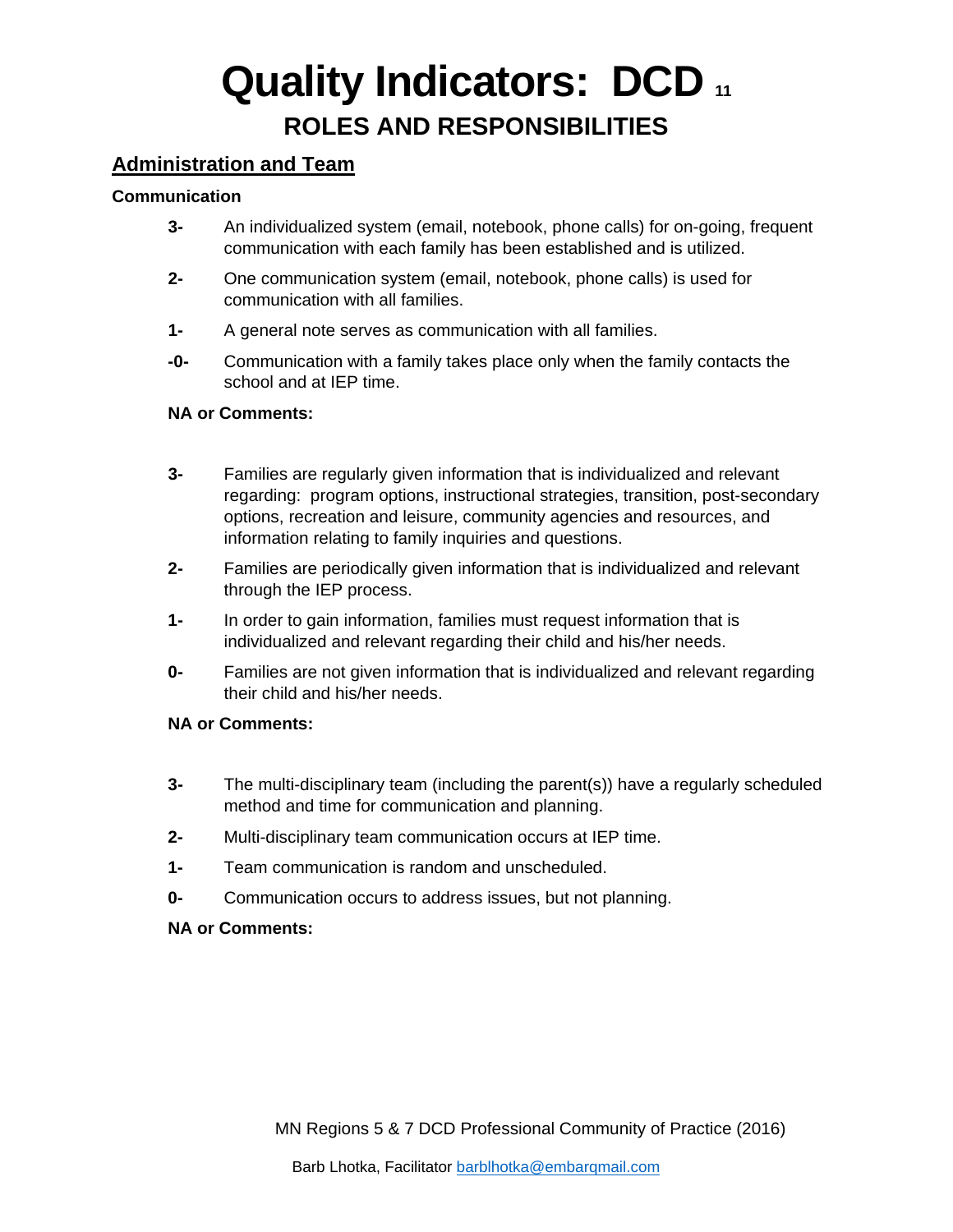### <span id="page-12-0"></span>**Administration and Team**

### <span id="page-12-1"></span>**Communication (cont'd.)**

- **3-** General and special education administration communicate with staff regularly.
- **2-** Special education administration communicate with staff regularly.
- **1-** Staff must go to administration when there is a need to communicate.
- **0-** No communication occurs between administration and staff.

### **NA or Comments:**

### <span id="page-12-2"></span>**Programming**

- **3-** Program decisions regarding placement and instructional strategies are discussed and made by a multi-disciplinary, collaborative team that includes the parent(s).
- **2-** Program decisions regarding placement and instructional strategies are presented by school-based team members and discussed with the family.
- **1-** Program decisions regarding placement and instructional strategies are made and presented to parent(s) by school-based team members.
- **0-** Program decisions are based on a single program/service available at school.

### **NA or Comments:**

- **3-** Decisions are made by the multi-disciplinary team and program fidelity is maintained with the use of an established system for operation.
- **2-** Decisions are made by most team members and fidelity is maintained with the use of an undefined system of monitoring and operation.
- **1-** Decisions are made by a small group of team members and program fidelity is determined by inconsistent data and monitoring systems.
- **0-** Decisions are made by individual team members and without program fidelity.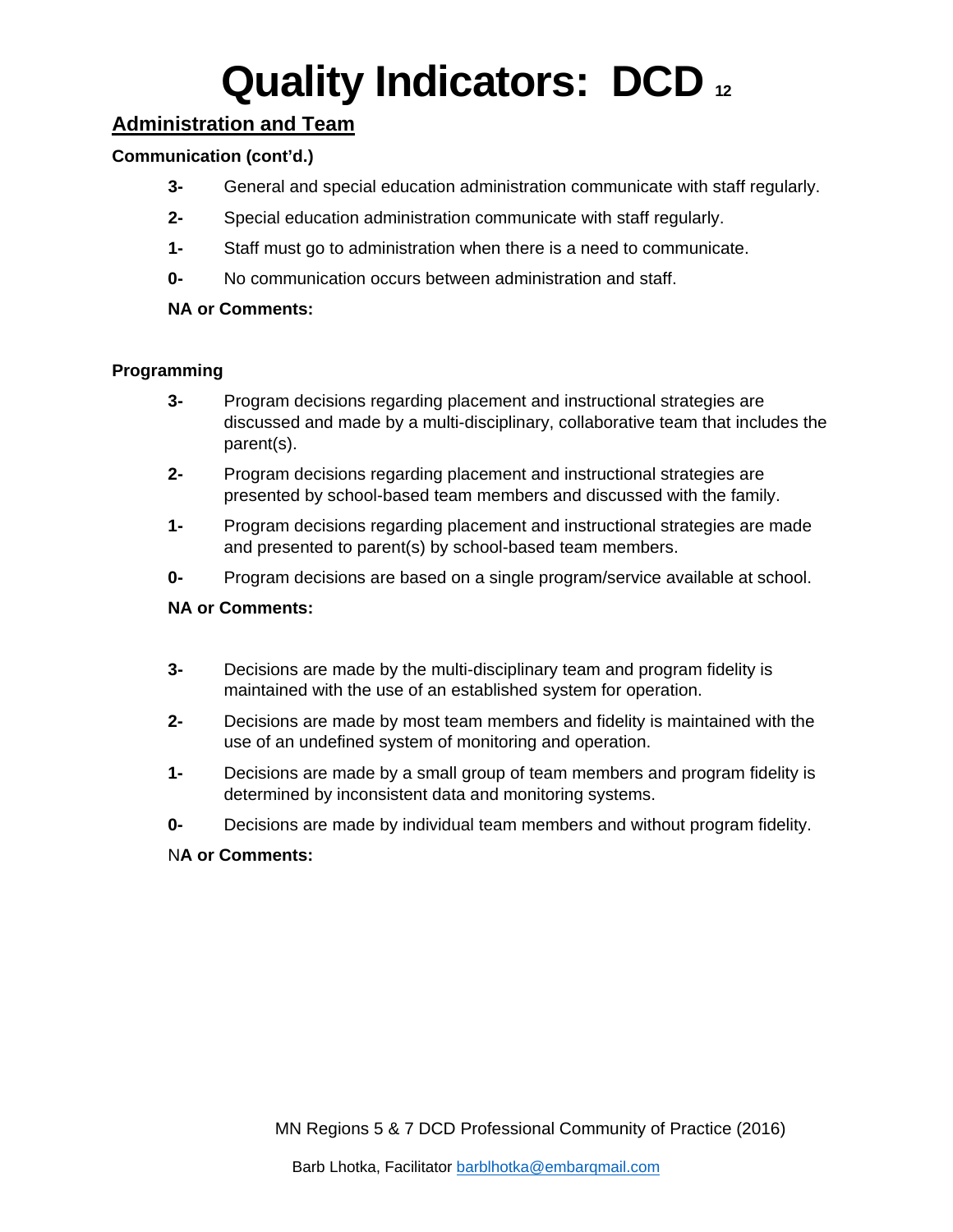### <span id="page-13-0"></span>**Administration and Team**

### <span id="page-13-1"></span>**Programming (cont'd.)**

- **3-** The roles and responsibilities of each team member is clearly defined and shared with all members of the IEP team.
- **2-** Roles and responsibilities of some team members are defined and shared with some members of the IEP team.
- **1-** General roles and responsibilities of team members are shared verbally and discussed with the IEP team.
- **0-** The roles and responsibilities of all team members are undefined and vague.

### **NA or Comments:**

- **3-** IEP team members are knowledgeable of and take responsibility for the success of the IEP and instructional program of each student.
- **2-** IEP members have information about and share some responsibility for the success of the IEP and instructional program of each student.
- **1-** IEP team members have awareness of most areas of each student's IEP and instructional program.
- **0-** IEP team members are knowledgeable and take responsibility for their area of "expertise" for each student's IEP and instructional program.

#### **NA or Comments:**

#### <span id="page-13-2"></span>**Staff Development**

- **3-** Research-based professional development is purposefully included in long-range district plans and linked to improving team/student outcomes.
- **2-** Professional development is included in team member personal growth plans, but is not directly linked to improving team/student outcomes.
- **1-** Team members attend professional development activities that are individually of interest to them, and not related to team/student outcomes.
- **0-** No professional development activities are available for special education staff.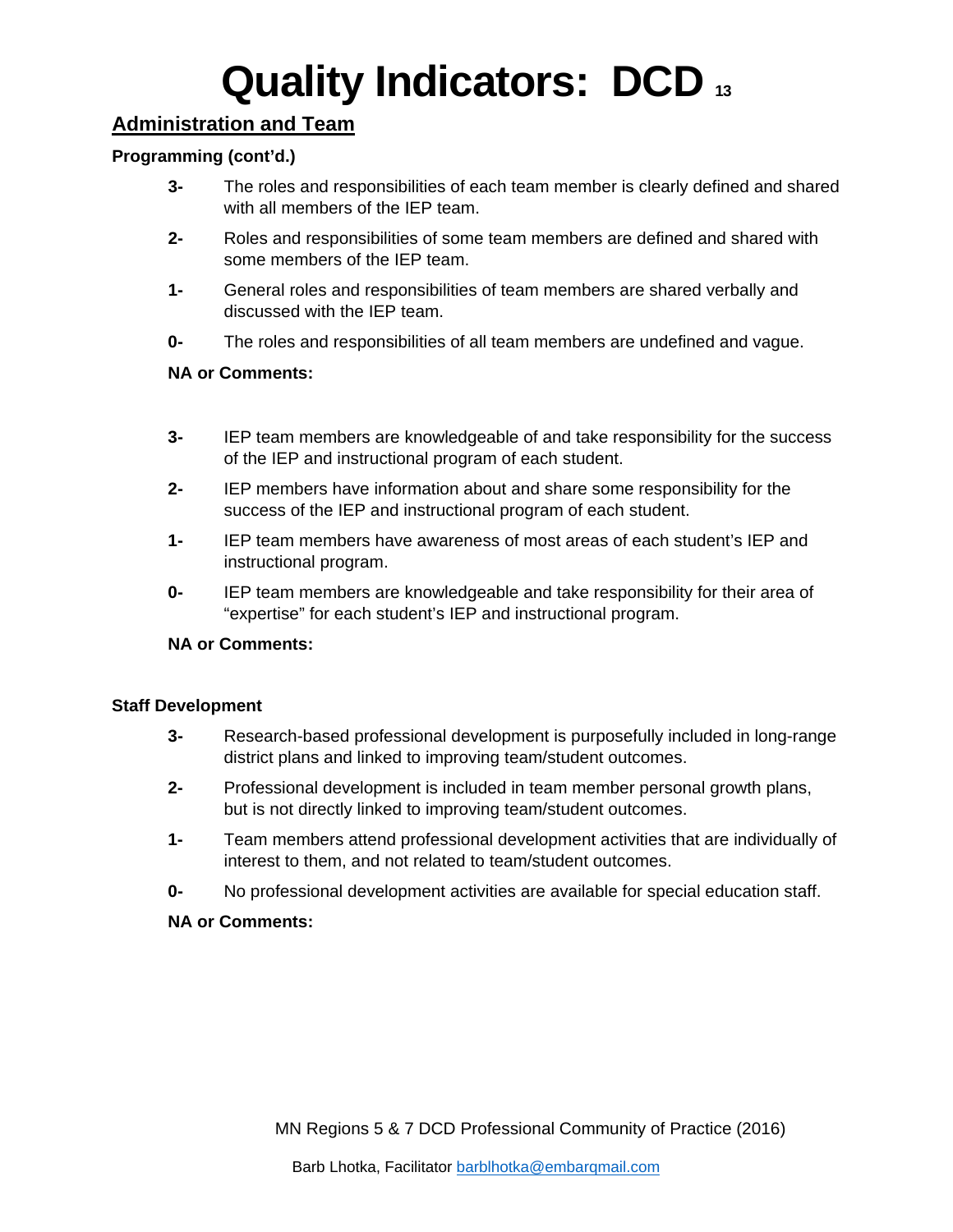### <span id="page-14-0"></span>**Administration and Team**

### <span id="page-14-1"></span>**Staff Development (cont'd.)**

- **3-** Administration works with each team member to develop a personal growth plan and to support and assist each team member to improve team/student outcomes.
- **2-** Administration works with each team member to develop a personal growth plan.
- **1-** Administration expects each team member to find professional development activities on their own.
- **0-** Administration is not involved in professional development for team members.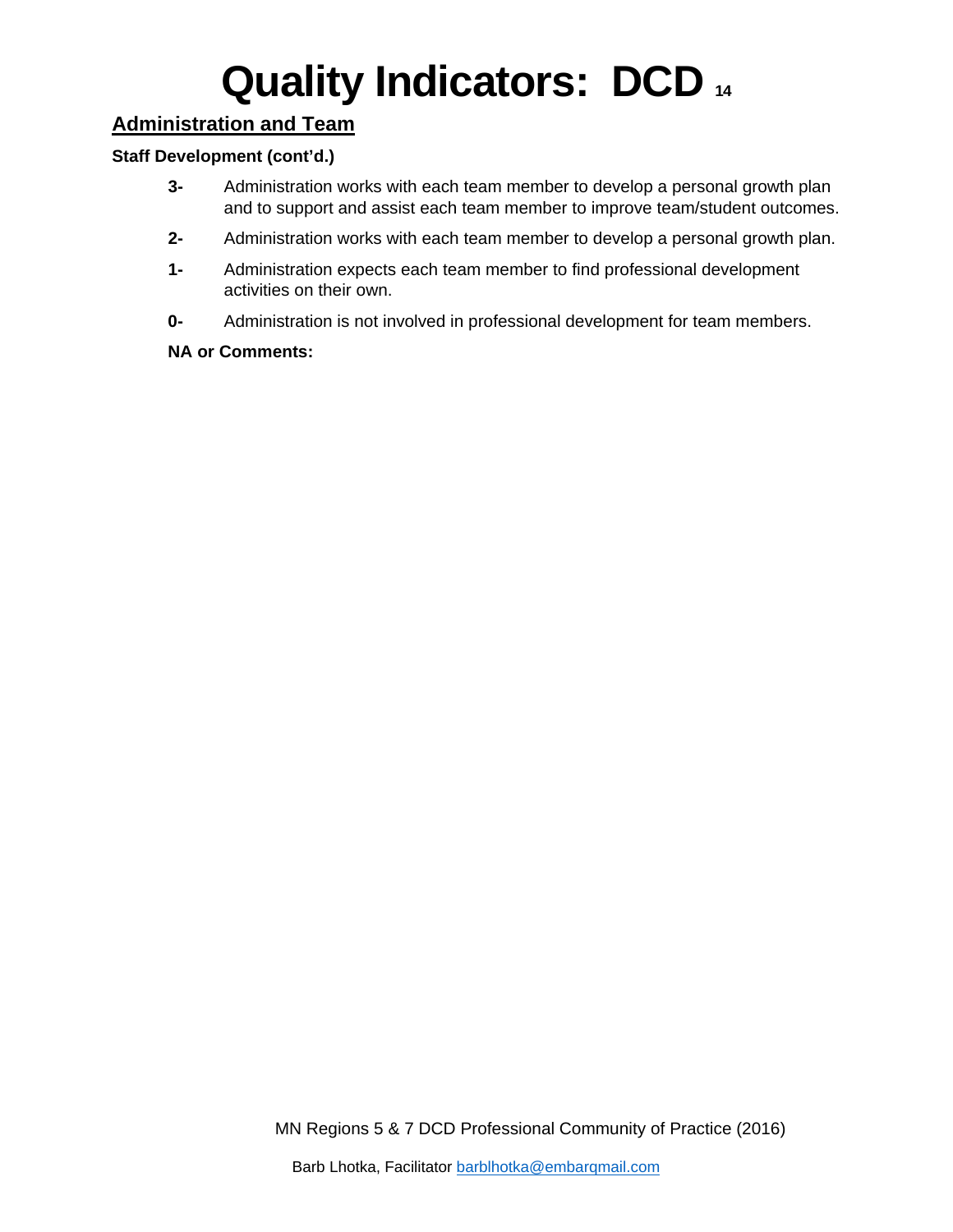## **Quality Indicators: DCD <sup>15</sup> COLLABORATION**

### <span id="page-15-1"></span><span id="page-15-0"></span>**Teaming**

### <span id="page-15-2"></span>**Team Members**

- **3-** A collaborative relationship is fostered among school, families, agencies, and the community.
- **2-** A cooperative relationship is fostered among school, families, agencies, and the community.
- **1-** The school and family work together without regularly involving other team stakeholders.
- **0-** Stakeholders in the team operate independently of one another.

### **NA or Comments:**

- **3-** Administration provides time and coverage support for team members to meet collaboratively.
- **2-** Administration provides time, but no coverage support, for team members to meet collaboratively.
- **1-** Administration provides verbal support for team members to meet collaboratively.
- **0-** Administration does not allow for team members to meet collaboratively during the school day.

#### **NA or Comments:**

- **3-** Administration works with program staff to provide team training.
- **2-** Administration shares information with the staff regarding team training.
- **1-** Administration shares occasional team training opportunities.
- **0-** Administration does not assist with team training.

#### **NA or Comments:**

- **3-** Related services are fully integrated into the program and services of each student based on need.
- **2-** Related services are included in program planning for each student-based need.
- **1-** Related services are included in the IEP, but occur separately from daily programming for students.
- **0-** Related services are provided as an add-on or outside service.

#### **NA or Comments:**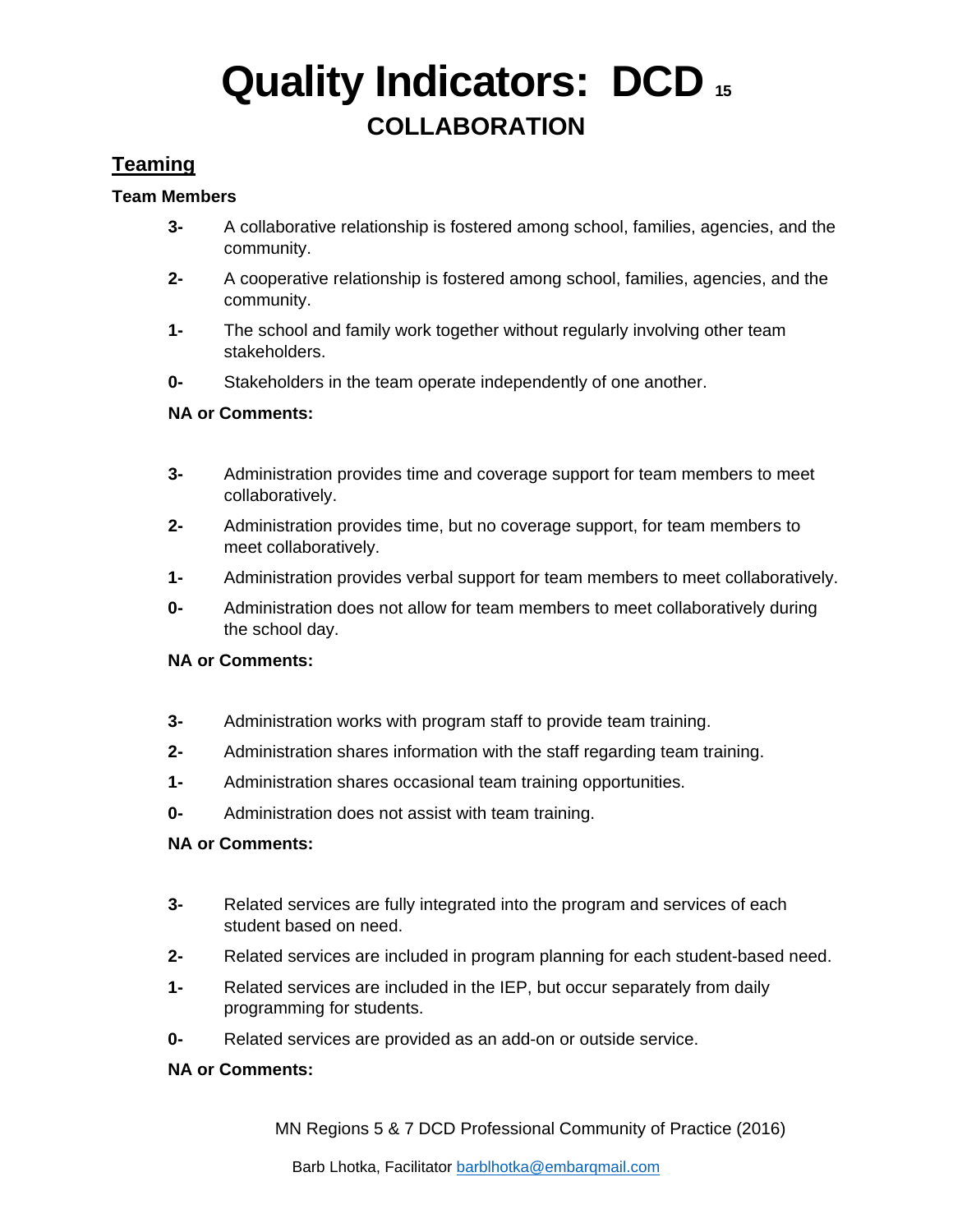### <span id="page-16-0"></span>**Teaming**

### <span id="page-16-1"></span>**Meeting**

- **3-** Multi-disciplinary team, including parent(s), meets at a consistent time and place on a scheduled basis.
- **2-** Multi-disciplinary team meets at IEP time.
- **1-** Team meetings are random and unscheduled.
- **0-** Team meetings occur to address issues, but meetings are not used for planning.

### **NA or Comments:**

- **3-** Collaborative meetings have an agenda and a structured action plan.
- **2-** Meetings follow the due process meeting structure and agenda.
- **1-** Meetings are informal and unstructured.
- **0-** Meetings address only issue(s).

### **NA or Comments:**

### <span id="page-16-2"></span>**Goal-Setting**

- **3-** All team members equally share common goals and responsibility for IEP Most team members share common goals and responsibility for IEP implementation toward positive student outcomes.
- **2-** Most team members share common goals and responsibility for IEP implementation toward positive student outcomes.
- **1-** Some team members share common goals and responsibility for IEP implementation toward positive student outcomes.
- **0-** Each team member takes responsibility for their own area of "expertise" in the planning and implementation of the IEP.

### **NA or Comments:**

- **3-** An established problem solving/intervention model (such as RtI) is consistently used.
- **2-** Group problem solving strategies are used to make decisions.
- **1-** Individual problem solving strategies are used to make decisions.
- **0-** No organized method or model is used in problem solving.

### **NA or Comments:**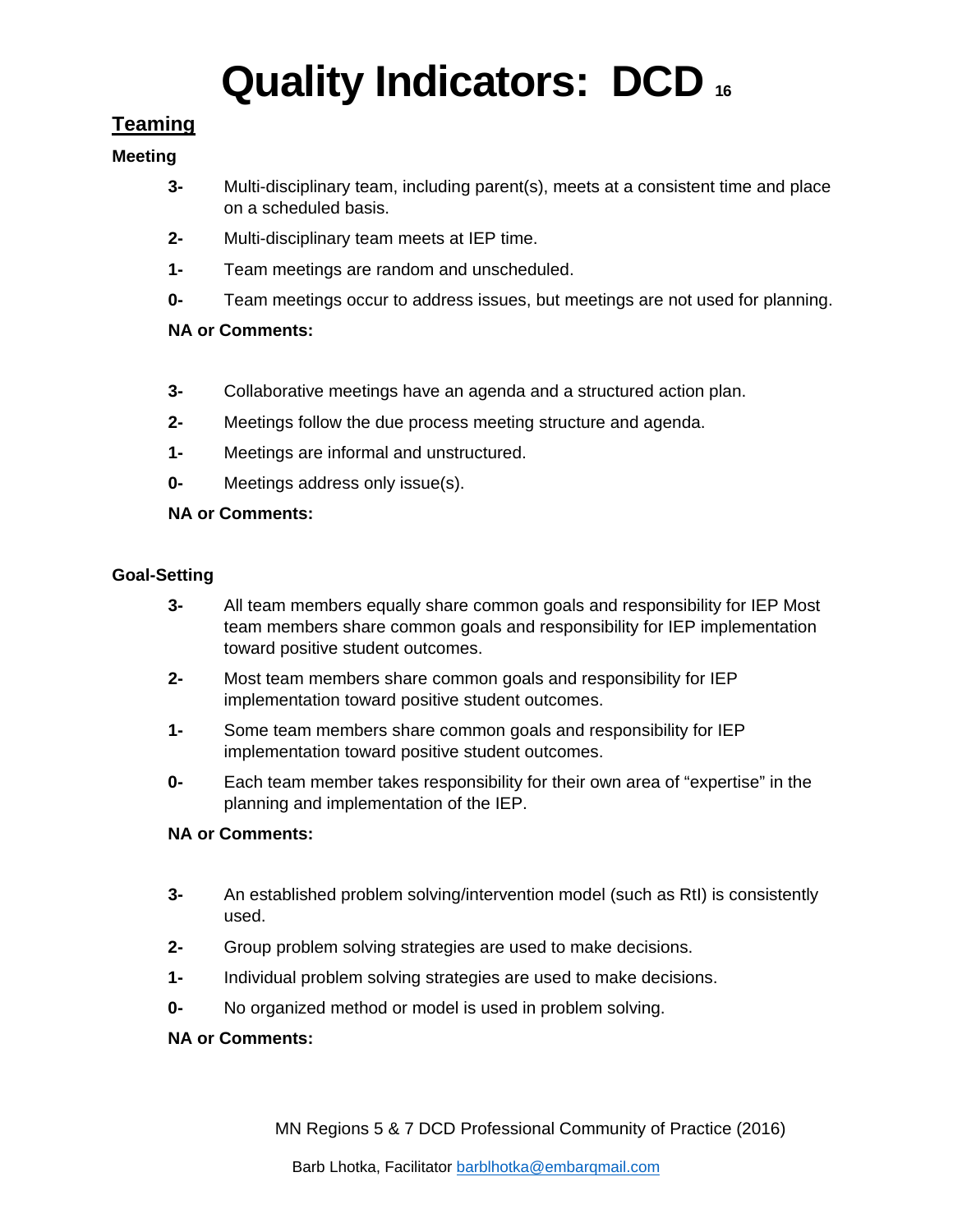### <span id="page-17-0"></span>**Teaming**

### <span id="page-17-1"></span>**Instruction**

- **3-** General educator(s) and special educator(s) co-plan lessons based on general education standards and curriculum.
- **2-** Special educator(s) adapt lessons based on general education standards and curriculum with consultation from the general educator.
- **1-** Special educator(s) plan lessons related to the general education standards and curriculum without input from the general educator.
- **0-** Special educator(s) plan lessons related to specialized curriculum.

### **NA or Comments:**

- **3-** Instruction is collaborative.
- **2-** Instruction is cooperative.
- **1-** Instruction is provided under direction of a team member.
- **0-** Instruction is provided individually by the "expert" in the area of instruction/treatment.

### **NA or Comments:**

- **3-** Ongoing communication among all team members assures consistency of strategies/techniques at school and home.
- **2-** Sporadic information regarding school and home strategies/techniques are shared.
- **1-** Rarely, information regarding school and home strategies/techniques are shared.
- **0-** Strategies/techniques used at school and home are not shared.

### **NA or Comments:**

### <span id="page-17-2"></span>**Training**

- **-3-** On-going parent training for instructional strategies, assistive technology, resources, and community agencies is provided.
- **-2-** Sporadic parent training for instructional strategies, assistive technology, resources, and community agencies is provided.
- **-1-** Outside agency parent training for instructional strategies, assistive technology, resources, and community agencies is available.
- **-0-** No parent training for instructional strategies, assistive technology, resources, and community agencies is available.

#### **NA or Comments:**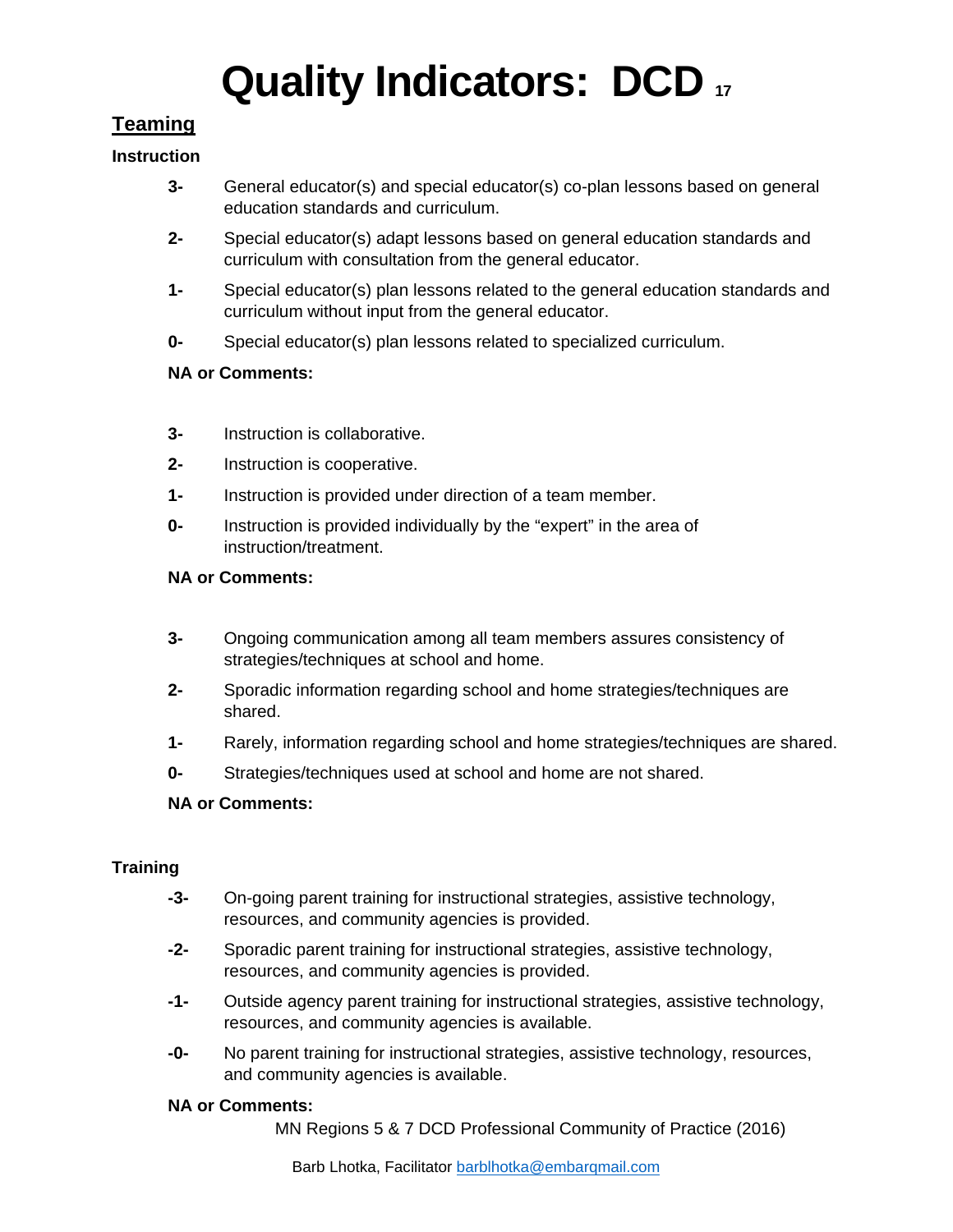## **Quality Indicators: DCD <sup>18</sup> FAMILY INVOLVEMENT**

### <span id="page-18-1"></span><span id="page-18-0"></span>**Team and Training**

### <span id="page-18-2"></span>**Team**

- **3-** Awareness and respect are shown for culture, language, values, and parenting practices of individual families.
- **2-** Intermittent awareness and respect are shown for culture, language, values, and parenting practices of individual families.
- **1-** Culture, language, values, and parenting practices of individual families are acknowledged but not addressed.
- **0-** No differentiation for family culture, language, values, and/or parenting practices is evident.

### **NA or Comments:**

- **3-** Communication with the family is on-going and uses a format that allows participation by the family.
- **2-** Communication with the family is general and includes a brief report of daily or weekly activities.
- **1-** Communication with the family addresses only issues and announcements.
- **0-** Communication is limited to IEP and progress report time.

#### **NA or Comments:**

- **3-** Information is regularly shared with the family regarding all community and county services, including mental health.
- **2-** Information is shared with the family regarding community and county services, including mental health, only during the high school transition years.
- **1-** Information is shared with the family regarding community and county services, including mental health, only for outside workshops.
- **0-** No information is shared with the family regarding county services, including mental health.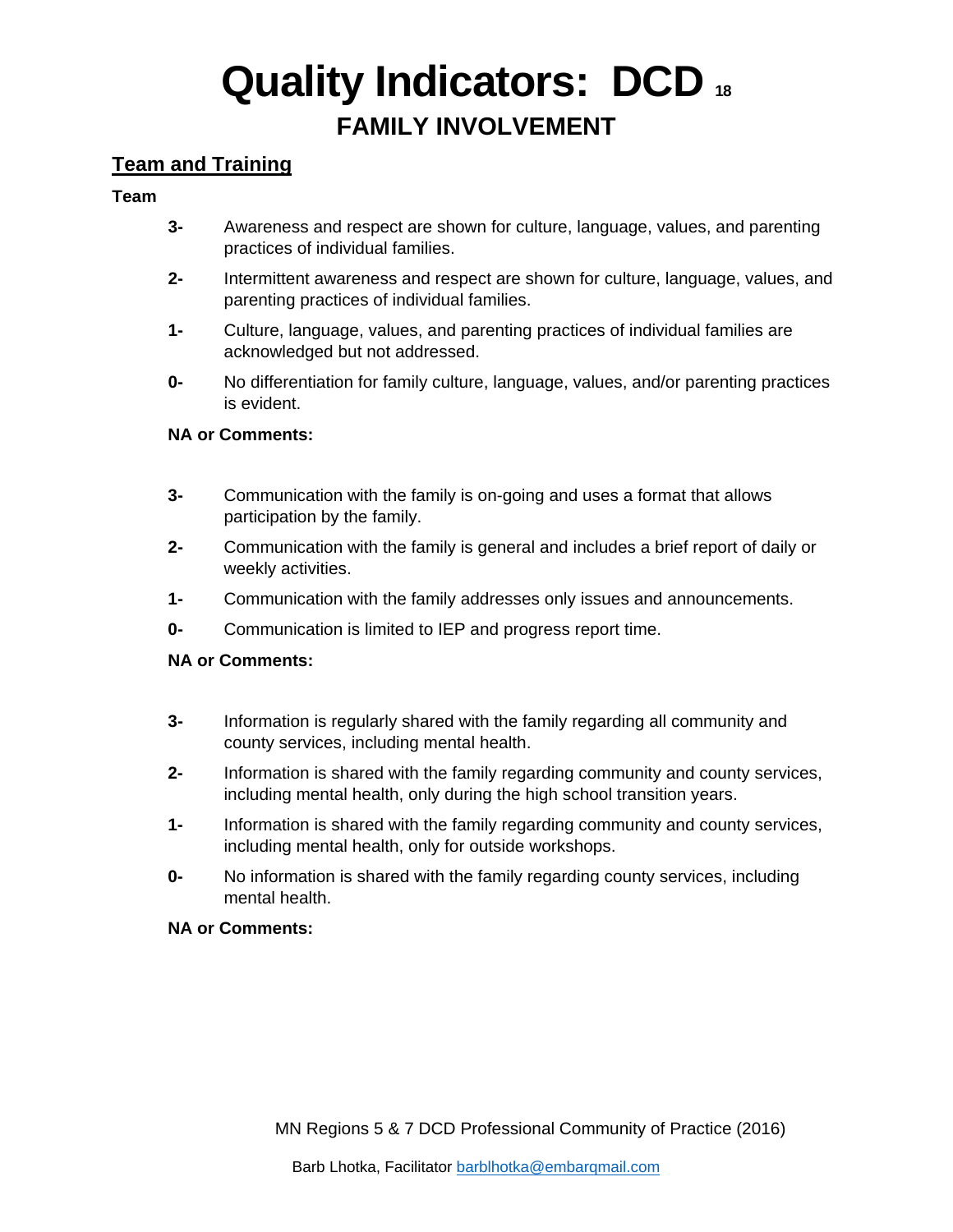### <span id="page-19-0"></span>**Team and Training**

### <span id="page-19-1"></span>**Training**

- **3-** On-going parent training for instructional strategies, assistive technology resources, and community agencies is provided.
- **2-** Sporadic parent training for instructional strategies, assistive technology resources, and community agencies is provided.
- **1-** Outside agency parent training for instructional strategies, assistive technology resources, and community agencies is available.
- **0-** No parent training for instructional strategies, assistive technology resources, and community agencies is available.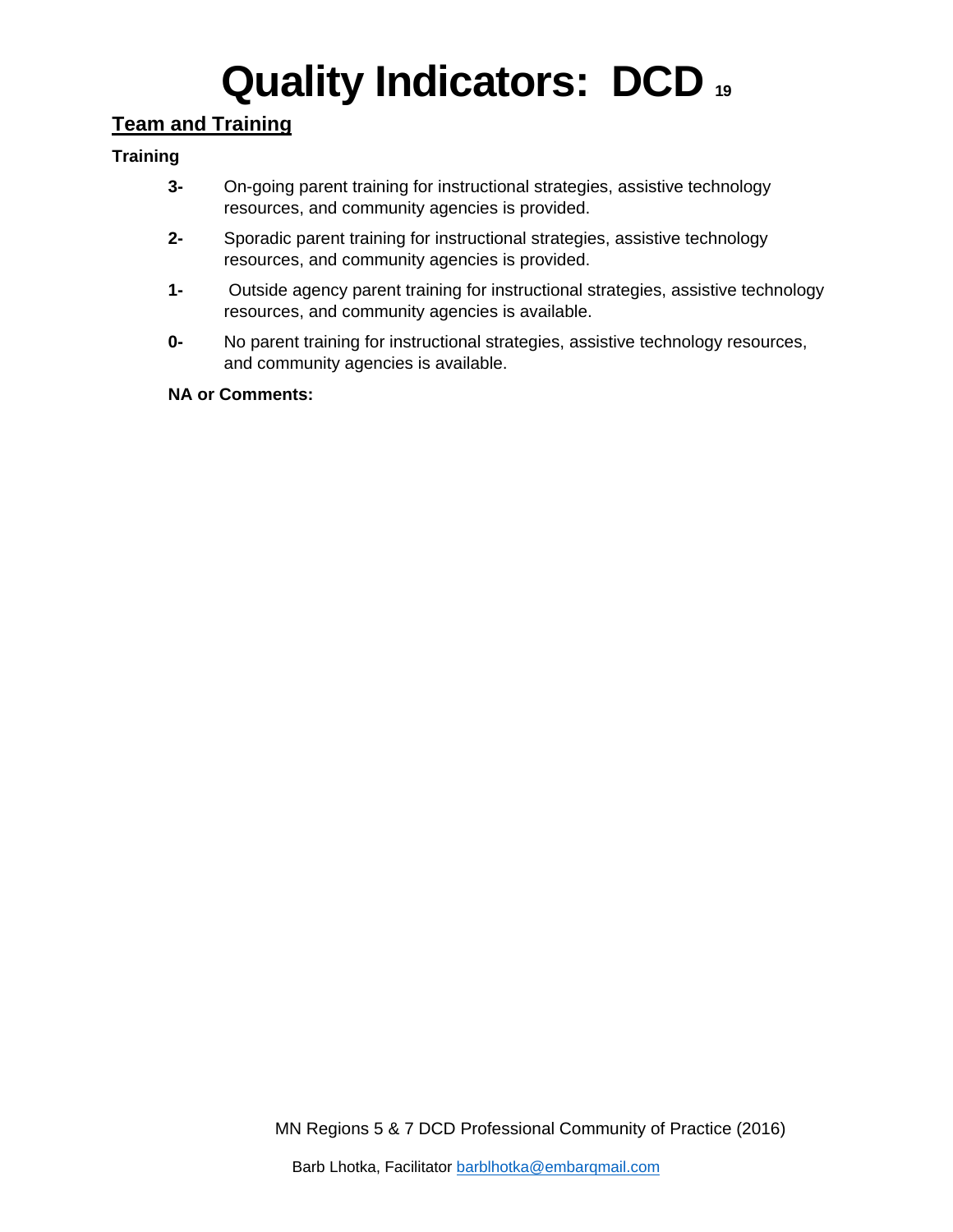## **Quality Indicators: DCD <sup>20</sup> PARAPROFESSIONALS**

### <span id="page-20-1"></span><span id="page-20-0"></span>**Determining Need**

### <span id="page-20-2"></span>**Decision Making**

- **3-** The district has minimum qualifications for paraprofessionals (2 years of postsecondary education/Para ProTest).
- **2-** The district has suggested qualifications for paraprofessionals.
- **1-** The district has vague guidelines for hiring paraprofessionals.
- **0-** The district has no qualifications for paraprofessionals.

### **NA or Comments:**

- **3-** An Intensive Needs Checklist/Matrix is used to determine time and setting assignment for a paraprofessional.
- **2-** Teams discuss student and/or program needs with an administrator to assign a paraprofessional.
- **1-** Administrators assign paraprofessionals according to a request from a teacher.
- **0-** Paraprofessionals are assigned randomly when it is felt to be needed.

### **NA or Comments:**

- **3-** A matrix of times, student independence and need for support is assigned to each paraprofessional.
- **2-** Paraprofessionals are assigned by teachers as needed throughout the day.
- **1-** Paraprofessionals are assigned to follow a student or group of students throughout the day.
- **0-** Paraprofessionals are assigned when it is felt to be needed.

### **NA or Comments:**

- **3-** A written plan is in place to indicate where, when and how much paraprofessional support is needed and how it will be faded.
- **2-** A schedule is in place to show where and when paraprofessional support is needed.
- **1-** A schedule is in place to show where paraprofessional support is needed.
- **0-** Paraprofessionals are assigned when it is felt to be needed.

### **NA or Comments:**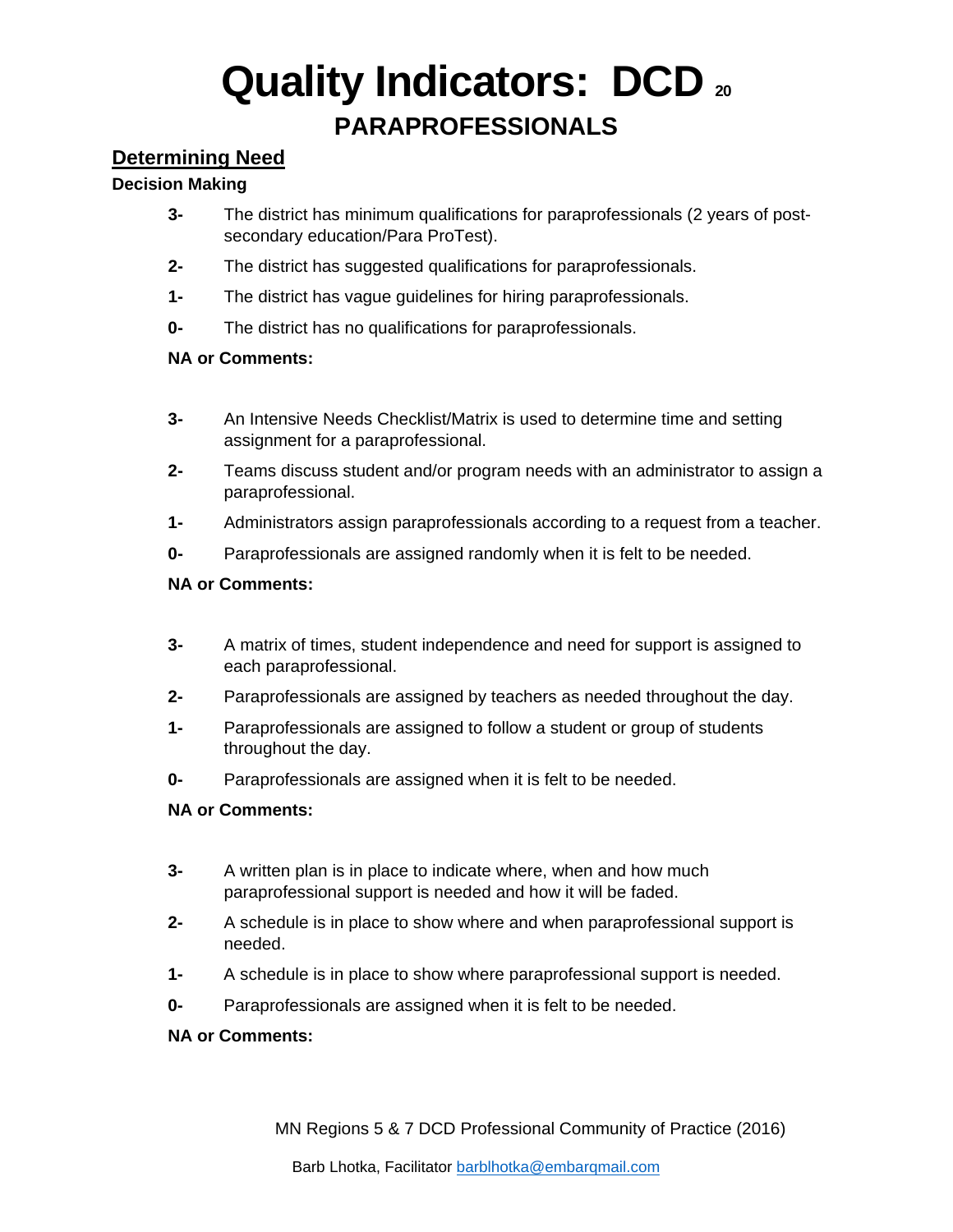### <span id="page-21-0"></span>**Determining Need**

### <span id="page-21-1"></span>**Decision Making (cont'd.)**

- **3-** The written plan for fading paraprofessional support is in place upon assignment and updated annually.
- **2-** Paraprofessional fading of time is addressed at IEP time, but there is no official plan for reducing support.
- **1-** Paraprofessional time is faded at times, but not consistently maintained.
- **0-** Paraprofessional time is not faded until the student leaves the program.

### **NA or Comments:**

- **3-** Evaluation Summary Reports and IEPs contain indicators for the level of need and method of fading support from a paraprofessional.
- **2-** Evaluation Summary Reports and IEPs contain references for the level of need and method of fading support from a paraprofessional.
- **1-** Evaluation Summary Reports and IEPs contain a list of needs for support from a paraprofessional.
- **0-** Evaluation Summary Reports and IEPs contain no information related to the level of need for support from nor a method of fading support from a paraprofessional.

#### **NA or Comments:**

#### <span id="page-21-2"></span>**Transition Times**

- **3-** A matrix of times and student need for support is used when transitioning from Part C to Part B.
- **2-** Paraprofessionals are assigned to Early Childhood programs based on the needs of one or a few students.
- **1-** Paraprofessionals are assigned to Early Childhood programs based on numbers of students.
- **0-** Paraprofessionals are assigned to Early Childhood programs based on the program or program history.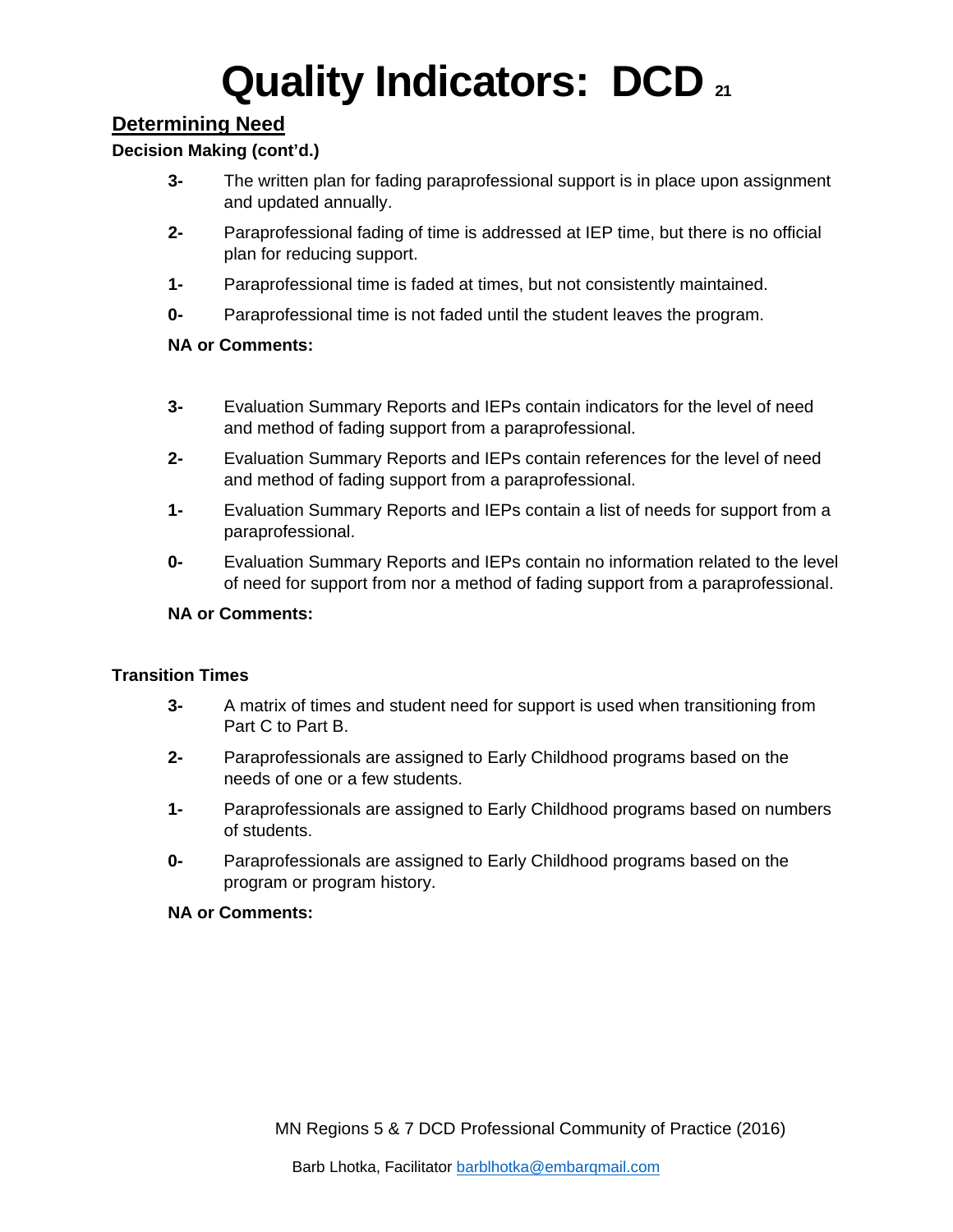## **Quality Indicators: DCD** <sub>22</sub>

### <span id="page-22-0"></span>**Determining Need**

### <span id="page-22-1"></span>**Transition Times (cont'd.)**

- **3-** A written plan is in place to fade the services of a paraprofessional as students grow in skills.
- **2-** There is an unwritten goal to fade paraprofessional support and move toward student independence.
- **1-** Paraprofessionals are assigned to classes to support all students in special education.
- **0-** Paraprofessionals are assigned when it is felt to be needed.

### **NA or Comments:**

- **3-** Paraprofessionals have the idea of working themselves out of a job by building student skills and independence.
- **2-** Paraprofessionals have the idea of creating situations for students to become more and more independent with minimal support.
- **1-** Paraprofessionals work with the idea of adapting the work for students to build success.
- **0-** Paraprofessionals work with the idea that they are the necessary support needed for the student to be successful.

#### **NA or Comments:**

### <span id="page-22-2"></span>**Management of Paraprofessionals**

#### <span id="page-22-3"></span>**Policies**

- **3-** District and building policies and procedures are reviewed and made available to all paraprofessionals.
- **2-** District and building policies and procedures are sometimes reviewed and are made available to all paraprofessionals.
- **1-** District and building policies and procedures are not reviewed but are made available to all paraprofessionals.
- **0-** District and building policies and procedures are not reviewed and not made available to all paraprofessionals.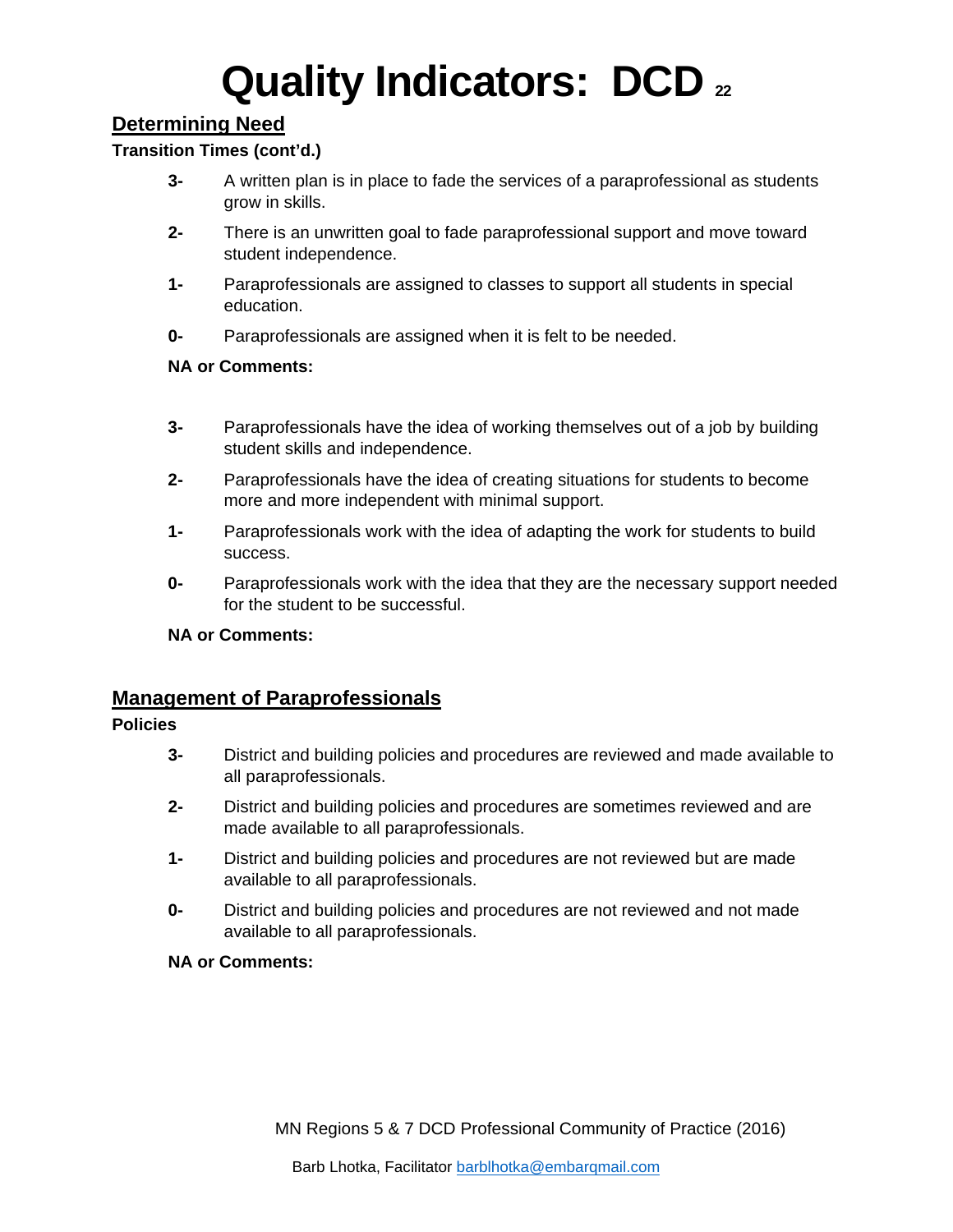### <span id="page-23-0"></span>**Management of Paraprofessionals**

### <span id="page-23-1"></span>**Policies (cont'd.)**

- **3-** The district has a policy regarding paraprofessionals who serve as PCAs in the home.
- **2-** The district attempts to assign paraprofessionals in school to students for whom they are not a PCA in the home.
- **1-** The district would prefer paraprofessionals in school not be the student's PCA in the home.
- **0-** The district has no position regarding paraprofessionals who serve as PCAs in the home.

### **NA or Comments:**

### <span id="page-23-2"></span>**Guidelines**

- **3-** There are written guidelines and training regarding the expectations for dress, behavior, and technology use for a paraprofessional
- **2-** There are verbal rules regarding the expectations for dress, behavior, and technology use for a paraprofessional.
- **1-** Suggestions are made to paraprofessionals regarding dress, behavior, and technology use when issues occur.
- **0-** There are no expectations expressed regarding dress, behavior, and technology use for a paraprofessional.

### **NA or Comments:**

- **3-** There are written guidelines regarding verbal/written communication with nonteam members.
- **2-** There are verbal rules regarding communication with non-team members.
- **1-** Suggestions are made to paraprofessionals regarding communication with nonteam members.
- **0-** There is no direction given regarding communication with non-team members.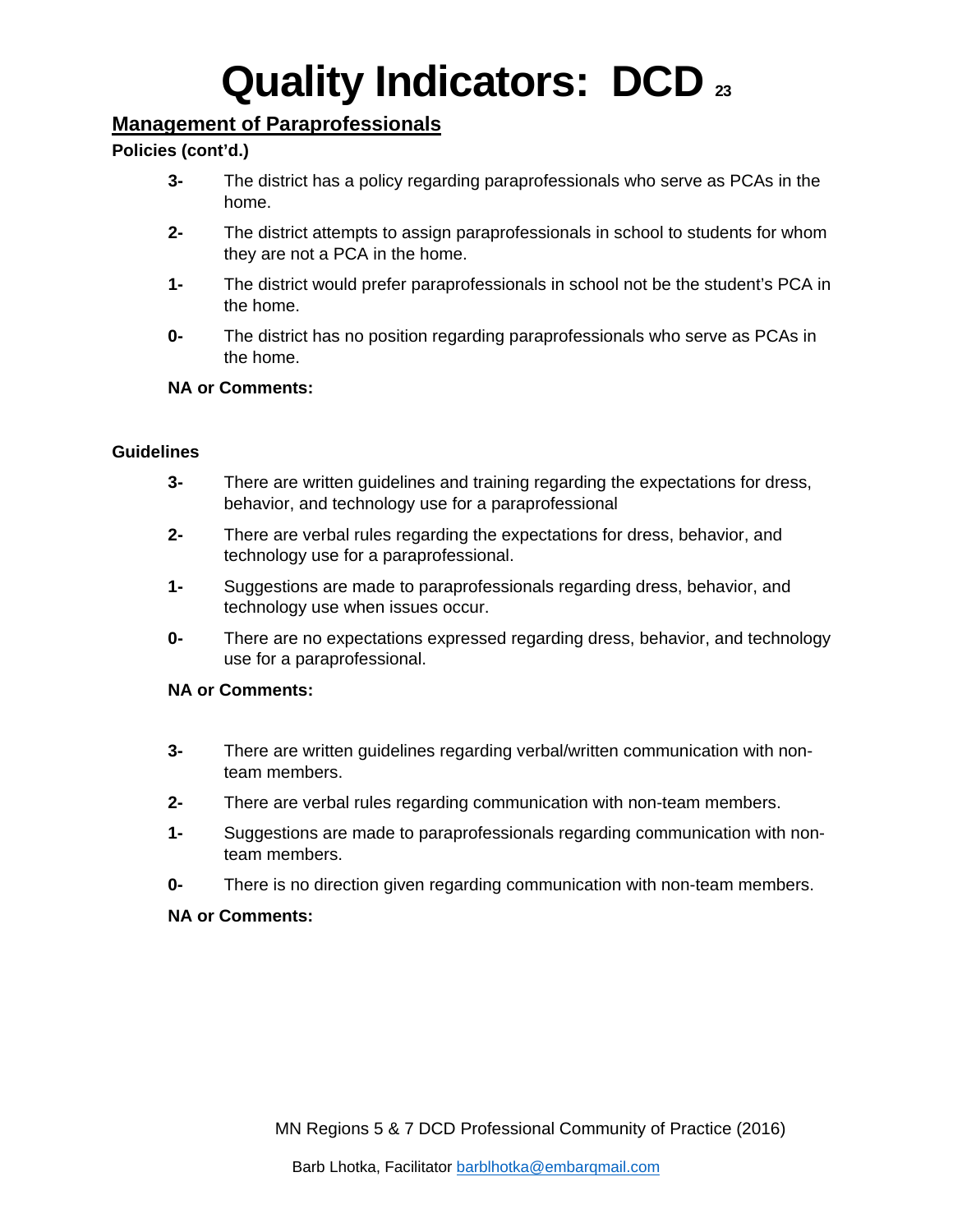### <span id="page-24-0"></span>**Management of Paraprofessionals**

### <span id="page-24-1"></span>**Guidelines (cont'd.)**

- **3-** Paraprofessionals have a district email account and sign a written technology use agreement.
- **2-** Paraprofessionals have a district email account and are informed of appropriate technology use.
- **1-** Paraprofessionals have a district email account.
- **0-** Paraprofessionals do not have access to email accounts/technology during the school day.

### **NA or Comments:**

- **3-** There are written guidelines for paraprofessionals working in general education settings.
- **2-** There are verbal rules for paraprofessionals working in general education settings.
- **1-** Suggestions are made to paraprofessionals regarding working in general education settings.
- **0-** There is no direction given for paraprofessionals working in general education settings.

### **NA or Comments:**

- **3-** There are written guidelines for paraprofessionals working with related service staff.
- **2-** There are verbal rules for paraprofessionals working with related service staff.
- **1-** Suggestions are made to paraprofessionals regarding working with related service staff.
- **0-** There is no direction given for paraprofessionals working with related service staff.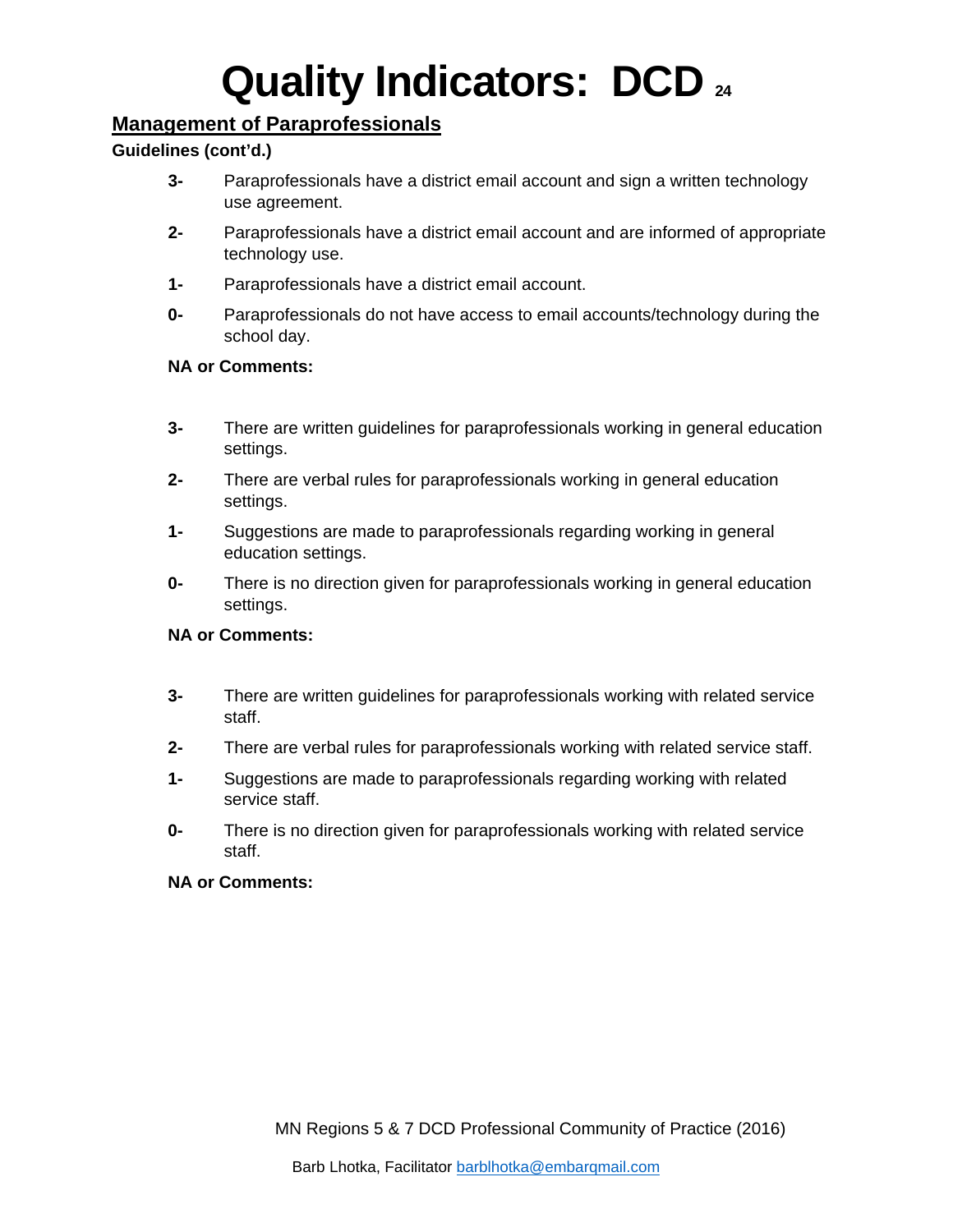### <span id="page-25-0"></span>**Management of Paraprofessionals**

### <span id="page-25-1"></span>**Guidelines (cont'd.)**

- **3-** Paraprofessionals communicate with parents only under the direction of the special education teacher.
- **2-** Paraprofessionals communicate with parents regarding general activities of the day but not regarding performance.
- **1-** Paraprofessionals communicate with parents regarding most events in school with supervision.
- **0-** Paraprofessionals communicate freely with parents of students in the program.

### **NA or Comments:**

- **3-** There are guidelines for paraprofessionals in the collection of data related to IEP goals/objectives.
- **2-** There are verbal rules for paraprofessionals in the collection of data related to IEP goals/objectives.
- **1-** Suggestions are made to paraprofessionals in the collection of data related to IEP goals/objectives.
- **0-** There is no direction given to paraprofessionals in the collection of data related to IEP goals/objectives.

### **NA or Comments:**

- **3-** Paraprofessionals follow the program of the IEPs under the direction of the special education teacher.
- **2-** Paraprofessionals follow the program of the IEPs with some direction from the special education team.
- **1-** Paraprofessionals follow the program of the IEP with minimal direction from a licensed professional.
- **0-** Paraprofessionals do not follow the program of the IEP.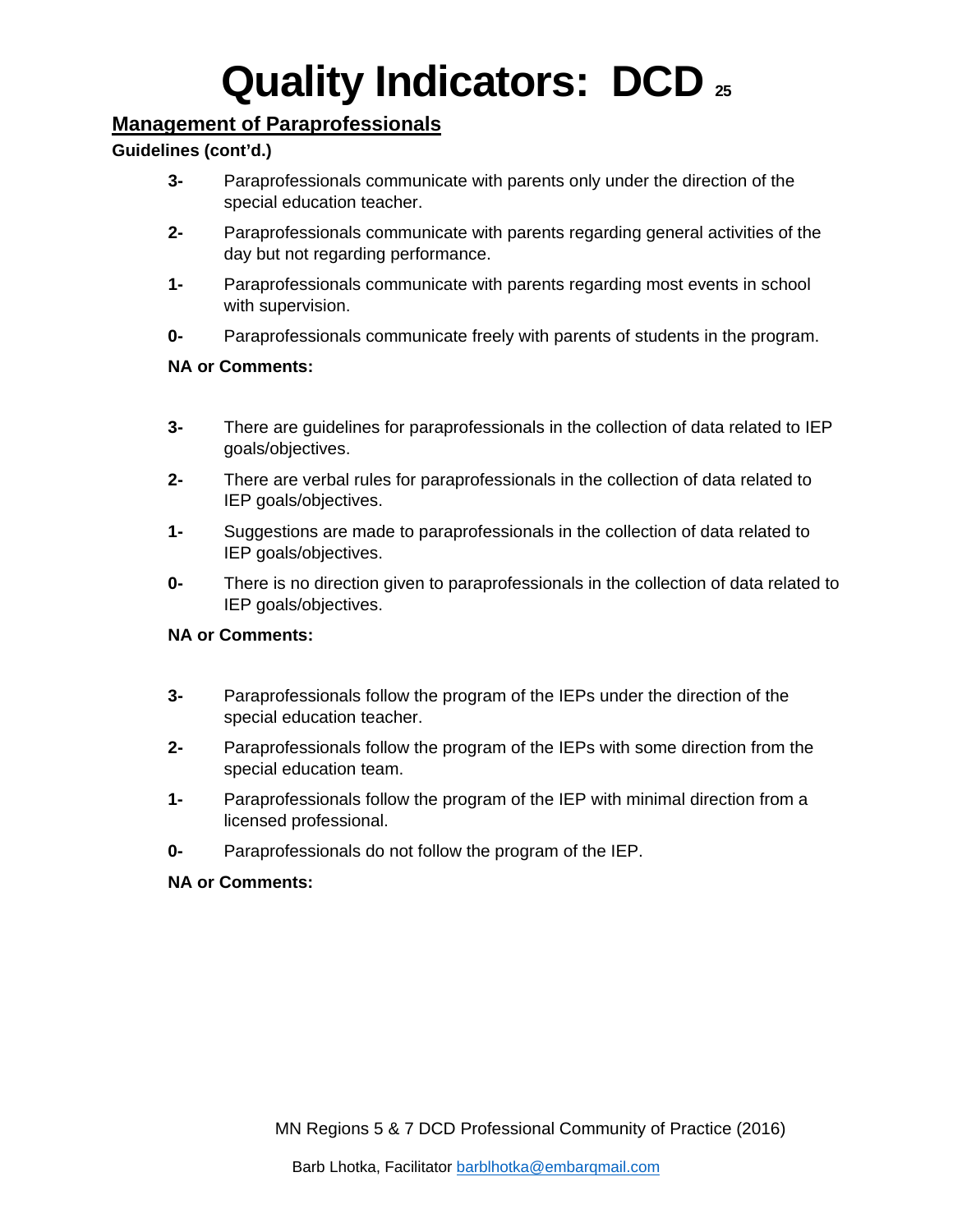### <span id="page-26-0"></span>**Management of Paraprofessionals**

### <span id="page-26-1"></span>**Orientation**

- **3-** A formal district/program orientation for paraprofessionals is done for each new hire.
- **2-** An orientation is provided for new paraprofessionals once or twice a year.
- **1-** An orientation for new paraprofessionals is provided by the managing teacher.
- **0-** Paraprofessionals receive no orientation prior to working in the program.

### **NA or Comments:**

- **3-** There is a formal handbook for paraprofessional orientation, training, and reference.
- **2-** There is an informal collection of materials used for paraprofessional orientation, training, and reference.
- **1-** Verbal information is used for paraprofessional orientation and training.
- **0-** There are no materials available for orienting and training paraprofessionals.

### **NA or Comments:**

- **3-** Roles and responsibilities for teachers, related services and paraprofessionals are clearly defined and stated in writing.
- **2-** Roles and responsibilities for teachers, related services and paraprofessionals are discussed and somewhat defined verbally.
- **1-** Roles and responsibilities for teachers, related services and paraprofessionals are informally shared among team members.
- **0-** There are no defined roles and responsibilities for teachers, related services and paraprofessionals.

### **NA or Comments:**

- **3-** Role and responsibilities training is provided to each new hire prior to on-the-job.
- **2-** Topic training is provided on-the-job and periodically during the year.
- **1-** Training is all on-the-job regarding the position.
- **0-** No formal training is provided for paraprofessionals.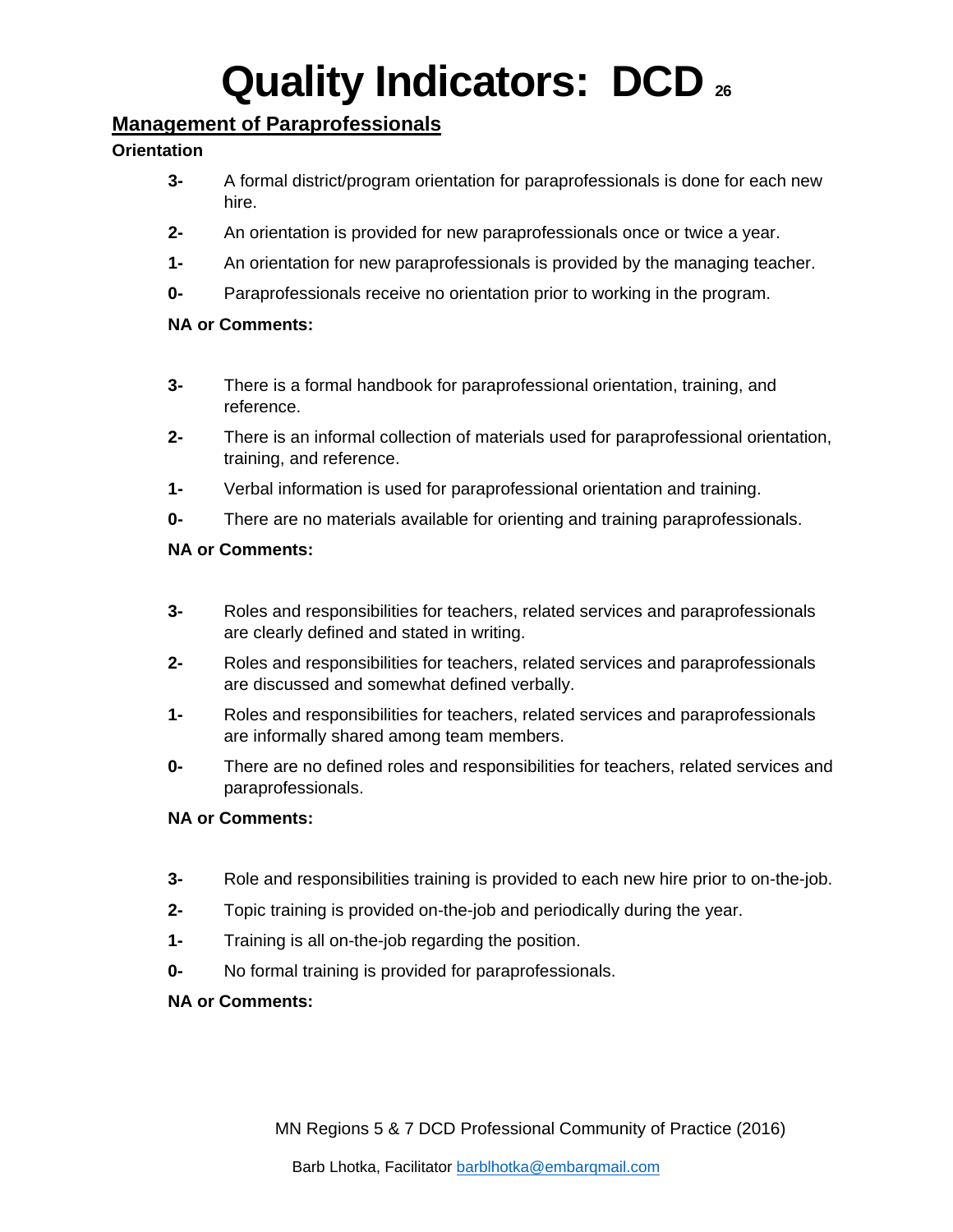### <span id="page-27-0"></span>**Management of Paraprofessionals**

### <span id="page-27-1"></span>**Orientation (cont'd.)**

- **3-** All paraprofessionals are cross-trained to fill in for one another as needed.
- **2-** Some paraprofessionals are cross-trained to fill in for other paraprofessionals as needed.
- **1-** A few paraprofessionals are cross-trained to fill in for other paraprofessionals as needed.
- **0-** No paraprofessionals are cross-trained to fill in for other paraprofessionals as needed.

### **NA or Comments:**

- **3-** Paraprofessionals have the opportunity for training during district/building inservice days and specific trainings.
- **2-** Paraprofessionals have the opportunity to attend specific trainings.
- **1-** Paraprofessionals have the opportunity to attend a minimum number of district/building inservices.
- **0-** No formal on-going training is provided for paraprofessionals.

### **NA or Comments:**

#### <span id="page-27-2"></span>**Training**

- **3-** Confidentiality and data privacy training and implementation is part of the daily routine.
- **2-** Confidentiality and data privacy training are done once a year, with reminders throughout the year.
- **1-** Confidentiality and data privacy training are done once a year.
- **0-** Confidentiality and data privacy training are done when issues arise.

#### **NA or Comments:**

- **3-** Paraprofessionals are given basic information about each of the different disability areas.
- **2-** Paraprofessionals are given basic information about the disabilities with which they work.
- **1-** Paraprofessionals are given information about general disabilities and special education.
- **0-** Paraprofessionals are not given information about disabilities.

#### **NA or Comments:**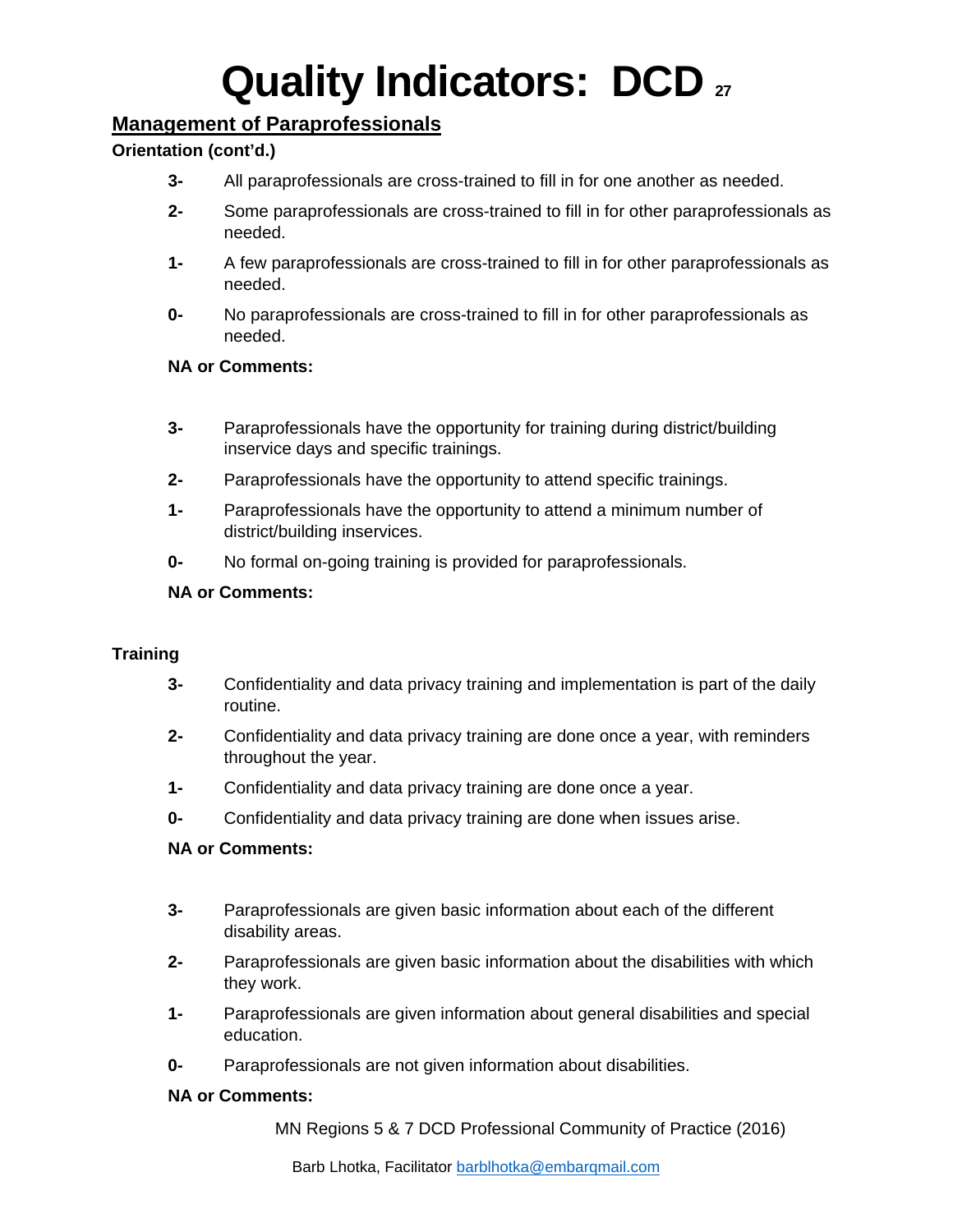### <span id="page-28-0"></span>**Management of Paraprofessionals**

### <span id="page-28-1"></span>**Training (cont'd.)**

- **3-** Paraprofessionals are given information and training regarding special education terminology and acronyms.
- **2-** Paraprofessionals are given information regarding special education terminology and acronyms as they are encountered.
- **1-** Paraprofessionals are given information regarding a limited list of special education terminology and acronyms.
- **0-** Paraprofessionals are not given information regarding special education terminology and acronyms.

### **NA or Comments:**

- **3-** Paraprofessionals are trained to read IEPs in support of their role and responsibilities.
- **2-** Paraprofessionals are shown the goals and objectives of student IEPs in support of their role and responsibilities.
- **1-** Paraprofessionals are verbally told the goals and objectives of student IEPs.
- **0-** Paraprofessionals do not have any knowledge of the IEP.

### **NA or Comments:**

- **3-** Paraprofessionals receive on-going mandatory reporting procedures training.
- **2-** Some paraprofessionals receive mandatory reporting procedures training.
- **1-** Paraprofessionals receive once a year mandatory reporting procedures training.
- **0-** Paraprofessionals receive no mandatory reporting procedures training.

### **NA or Comments:**

- **3-** Conflict resolution (between students and adults) training and implementation is a part of the program infrastructure.
- **2-** Conflict resolution (between students) and conflict management (between adults) occurs as a part of the program infrastructure.
- **1-** Conflict resolution (between students) training and implementation is part of the program infrastructure.
- **0-** Conflicts resolution is not a part of the program.

### **NA or Comments:**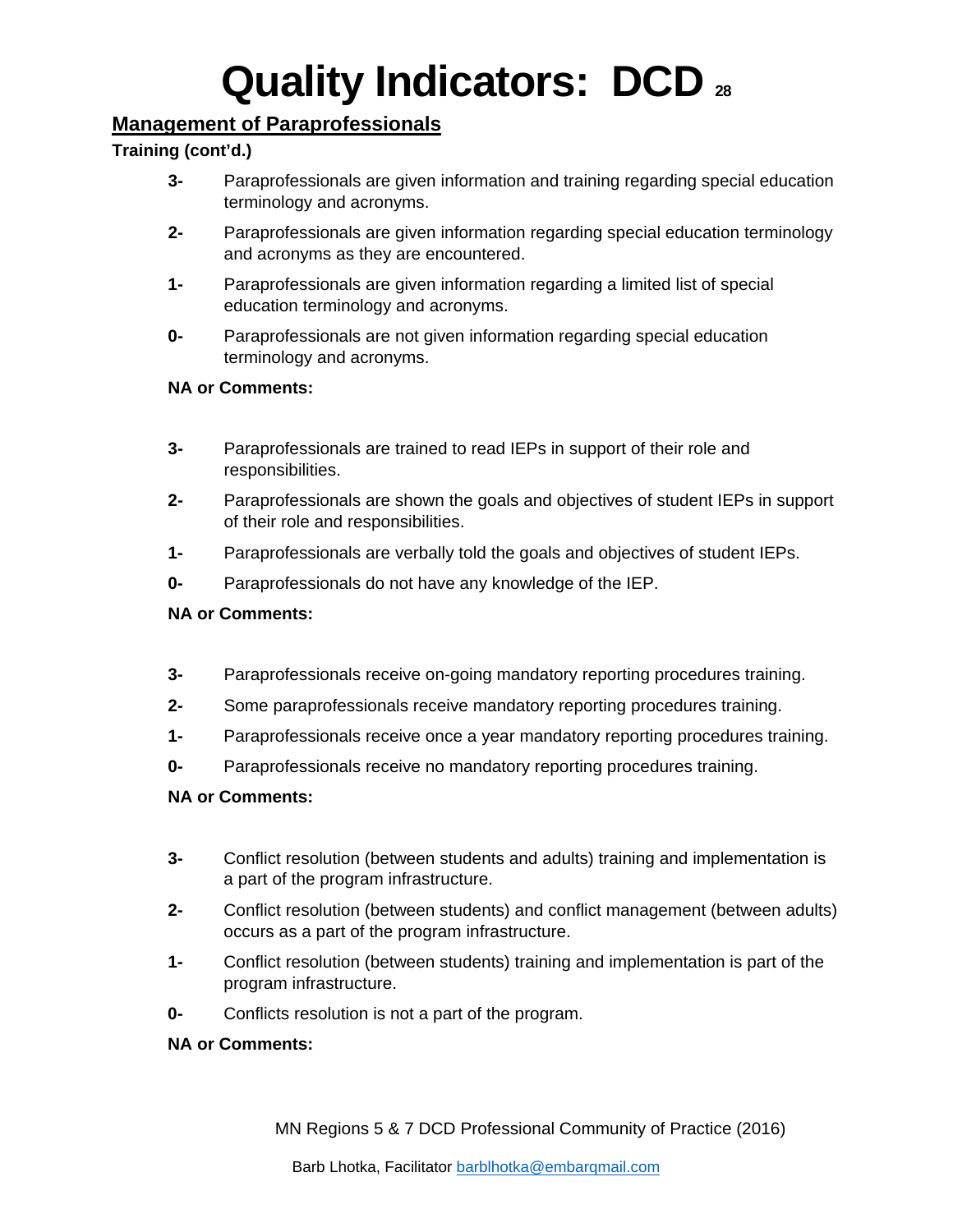### <span id="page-29-0"></span>**Management of Paraprofessionals**

### <span id="page-29-1"></span>**Training (cont'd.)**

- **3-** Paraprofessionals are trained regularly in de-escalation procedures (i.e., CPI).
- **2-** Most paraprofessionals are trained regularly in de-escalation procedures (i.e., CPI).
- **1-** A few paraprofessionals are trained in de-escalation procedures (i.e., CPI).
- **0-** Paraprofessionals are not trained in de-escalation procedures.

### **NA or Comments:**

- **3-** Paraprofessionals receive on-going safety and emergency procedures training.
- **2-** Some paraprofessionals receive safety and emergency procedures training.
- **1-** Paraprofessionals receive once a year mandatory safety and emergency procedures training.
- **0-** Paraprofessionals receive some safety and emergency procedures training.

### **NA or Comments:**

- **3-** Paraprofessionals are given on-going training and practice in First Aid, CPR, and AED.
- **2-** Paraprofessionals are given districtwide training in First Aid and AED.
- **1-** Paraprofessionals are given very basic training in First Aid.
- **0-** Paraprofessionals are not given training in First Aid, CPR, and/or AED.

- **3-** Paraprofessionals are given training and practice in emergency evacuation procedures with students.
- **2-** Paraprofessionals are given training in emergency evacuation procedures with students.
- **1-** Paraprofessionals are told what will happen in case there is a need for student emergency evacuation.
- **0-** Paraprofessionals are not trained nor given information regarding emergency evacuations.
- **NA or Comments:**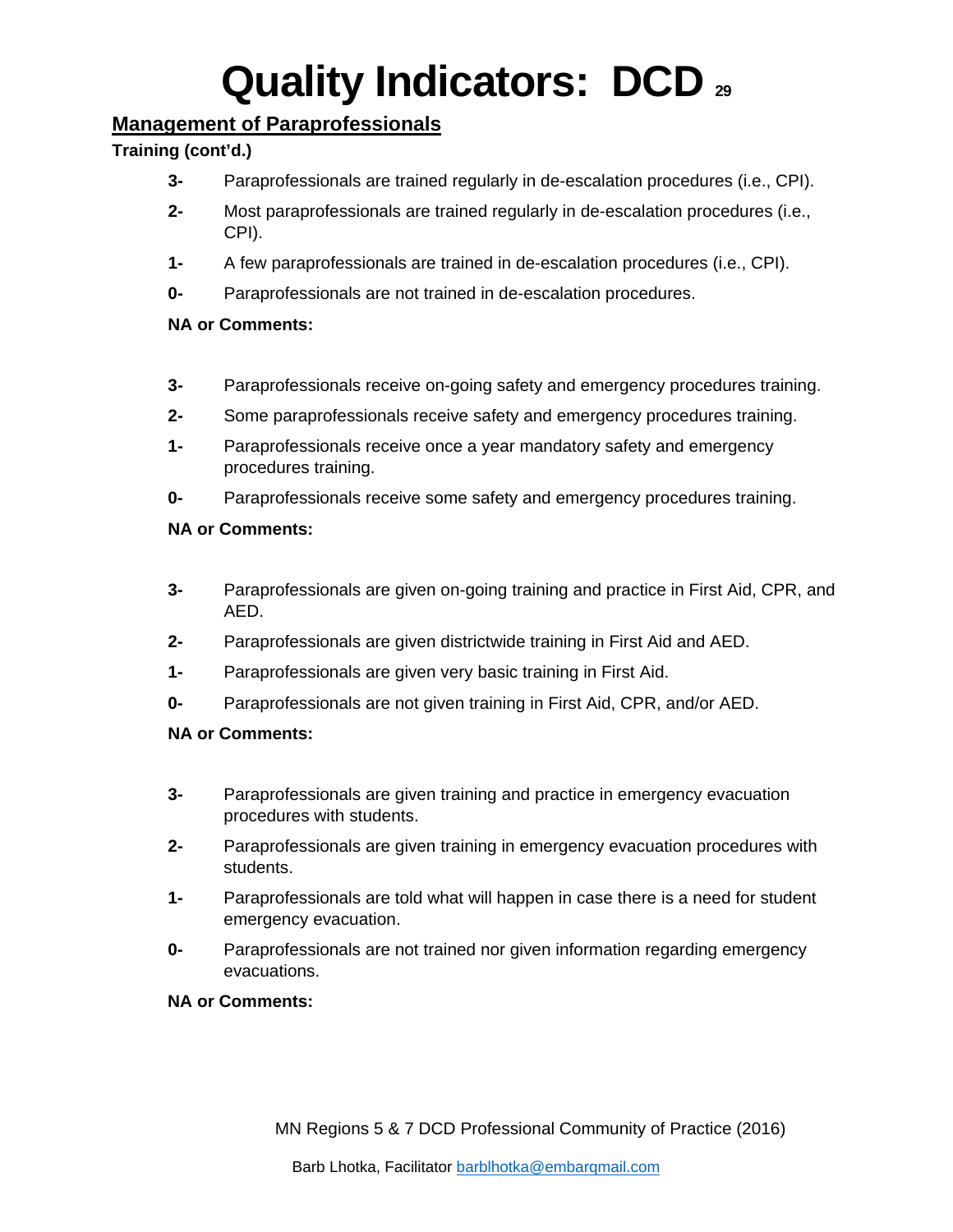### <span id="page-30-0"></span>**Management of Paraprofessionals**

### <span id="page-30-1"></span>**Training (cont'd.)**

- **3-** Paraprofessionals are trained and implement appropriate health and hygiene practices to use with students.
- **2-** Paraprofessionals are trained and implement only specific health and hygiene practices to use with students.
- **1-** Paraprofessionals are trained and implement limited health and hygiene practices to use with students.
- **0-** Paraprofessionals are not trained in appropriate health and hygiene practices to use with students.

### **NA or Comments:**

- **3-** Paraprofessionals receive the Department of Human Services' PCA training (3rd Party Billing).
- **2-** Most paraprofessionals receive the Department of Human Services' PCA training (3rd Party Billing).
- **1-** A few paraprofessionals receive the Department of Human Services' PCA training (3rd Party Billing).
- **0-** Paraprofessionals do not receive the Department of Human Services' PCA training (3rd Party Billing).

### **NA or Comments:**

- **3-** Paraprofessionals are trained and implement practices for making appropriate academic and functional accommodations for student learning.
- **2-** Paraprofessionals are trained and implement a limited number of academic and functional accommodations for student learning.
- **1-** Paraprofessionals are shown how to make some academic and functional accommodations for student learning.
- **0-** Paraprofessionals make academic and functional accommodations for student learning without training/guidance.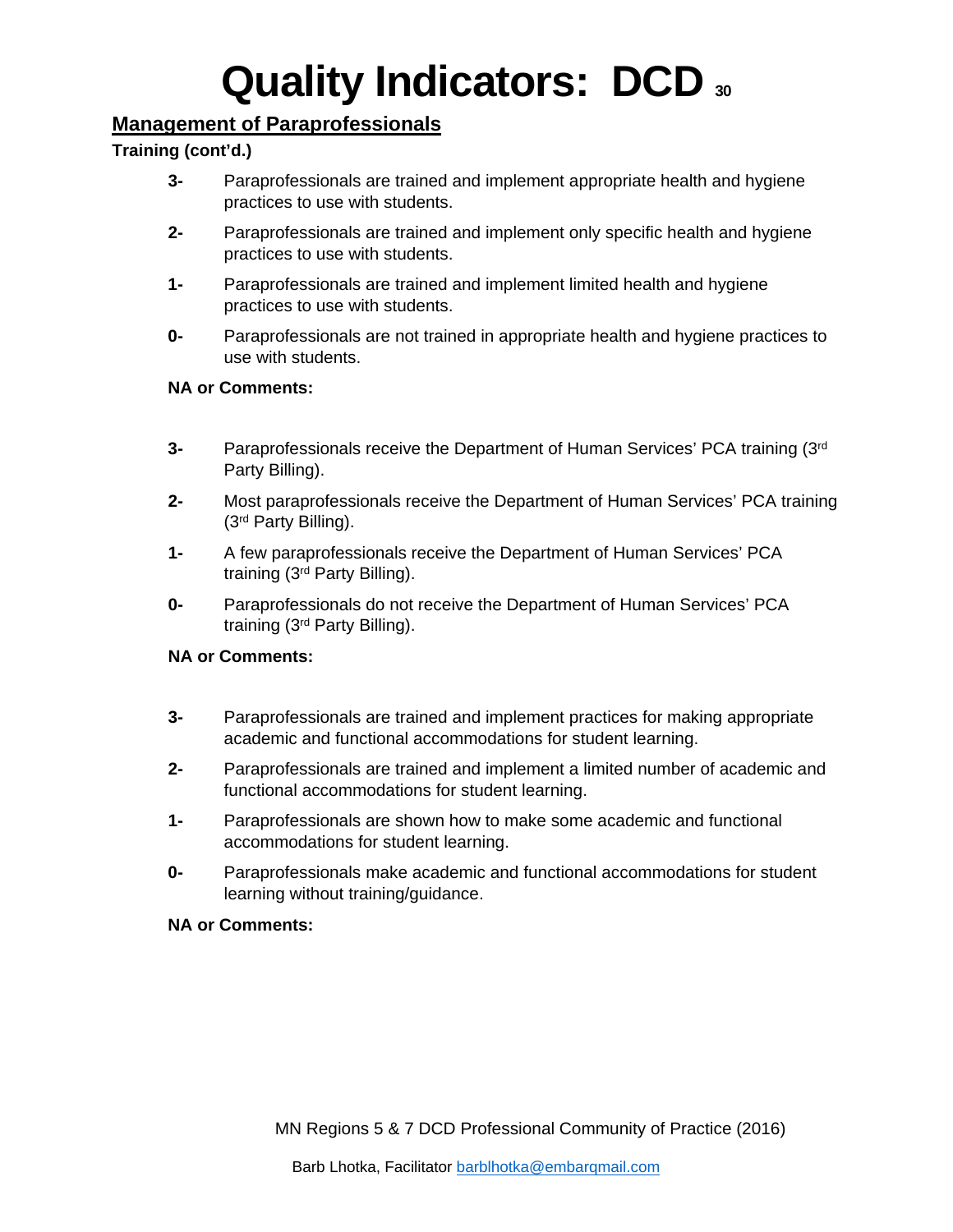### <span id="page-31-0"></span>**Management of Paraprofessionals**

### <span id="page-31-1"></span>**Training (cont'd.)**

- **3-** Paraprofessionals are trained and implement specific instructional strategies (i.e., Direct Instruction) to follow-up teacher-instruction.
- **2-** Paraprofessionals receive demonstration and observation time and implement specific instructional strategies (i.e., Direct Instruction) to follow-up teacherinstruction.
- **1-** Paraprofessionals observe and implement specific instructional strategies (i.e., Direct Instruction) to follow-up teacher-instruction.
- **0-** Paraprofessionals are not trained in specific instructional strategies.

### **NA or Comments:**

- **3-** Paraprofessionals prepare adapted materials for students under the direction of a special education team member.
- **2-** Paraprofessionals prepare adapted materials for students with suggestions from the special education team.
- **1-** Paraprofessionals prepare adapted materials for students based on IEP goals and their own judgment.
- **0-** Paraprofessionals prepare adapted materials for students based on their own judgment.

### **NA or Comments:**

- **3-** Data is collected in a qualitative and quantitative manner under the direction of the special education teacher or related services.
- **2-** Data is collected in a quantitative manner with minimal direction from the special education teacher or related services.
- **1-** Data is collected randomly when documentation is requested by a special education team member.
- **0-** Data is not collected.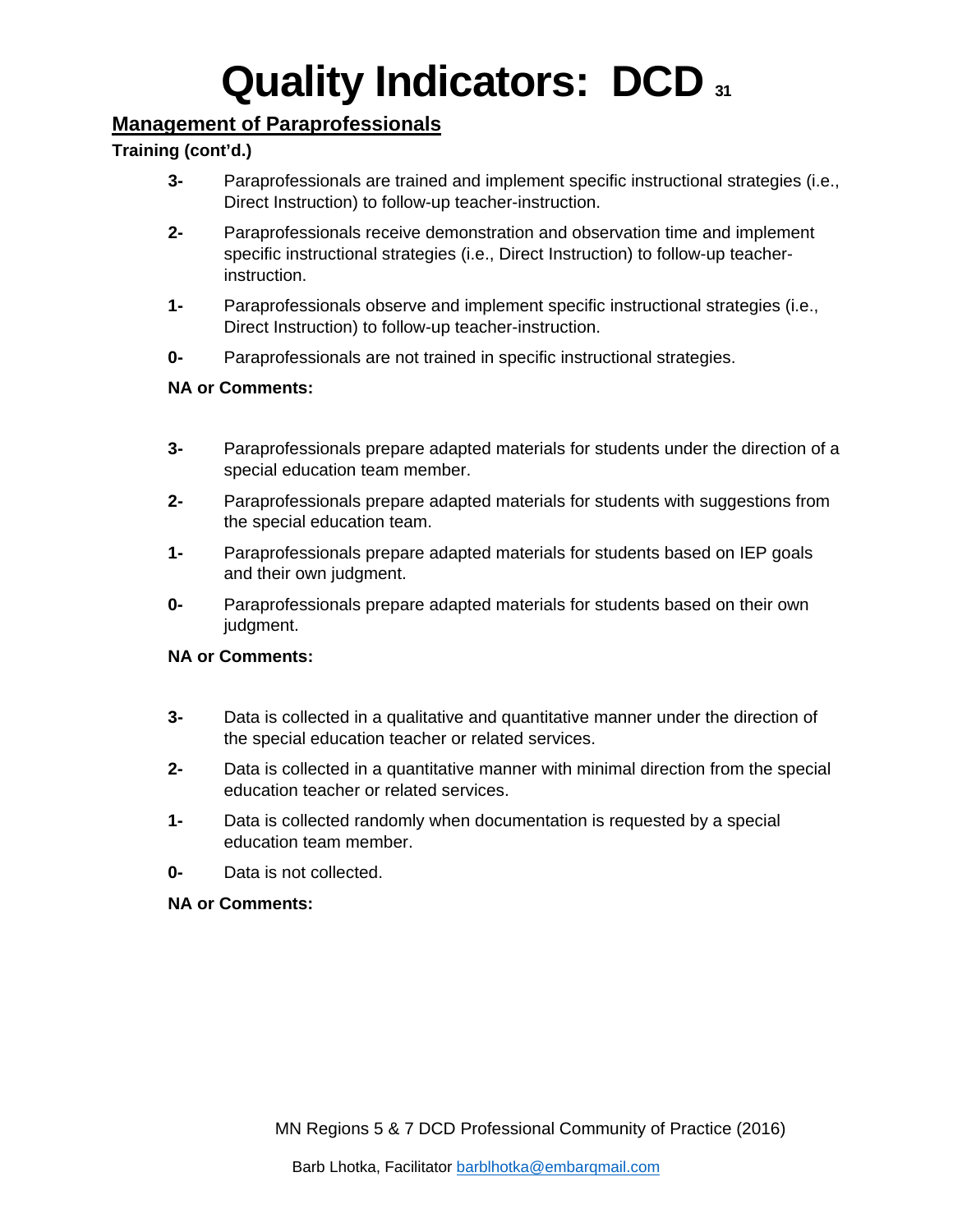### <span id="page-32-0"></span>**Management of Paraprofessionals**

### <span id="page-32-1"></span>**Training (cont'd.)**

- **3-** Equipment is used with students following on-going training, monitoring, and adjusting by a member of the special education team.
- **2-** Equipment is used with students following a one-time training by a member of the special education team.
- **1-** Equipment is used with students following demonstration by a member of the special education team.
- **0-** Equipment is used with students following experiential, on-the-job training or observation of another paraprofessional.

### **NA or Comments:**

### <span id="page-32-2"></span>**Performance**

- **3-** There is a specific, written job description.
- **2-** There is a general, written job description.
- **1-** There is a general outline of a job description.
- **0-** There is no real job description.

### **NA or Comments:**

- **3-** Job Coaches have specific job descriptions and reporting guidelines.
- **2-** Job Coaches have general job descriptions and reporting guidelines.
- **1-** Job Coaches have the same job description as other paraprofessionals.
- **0-** There is no real job description for Job Coaches.

#### **NA or Comments:**

- **3-** Paraprofessionals know who to report to and the chain of communication.
- **2-** Paraprofessionals know who to report to and have some idea of the chain of communication.
- **1-** Paraprofessionals report to all licensed staff and have no real chain of communication.
- **0-** Paraprofessionals do not know who to report to and are unaware of the chain of communication.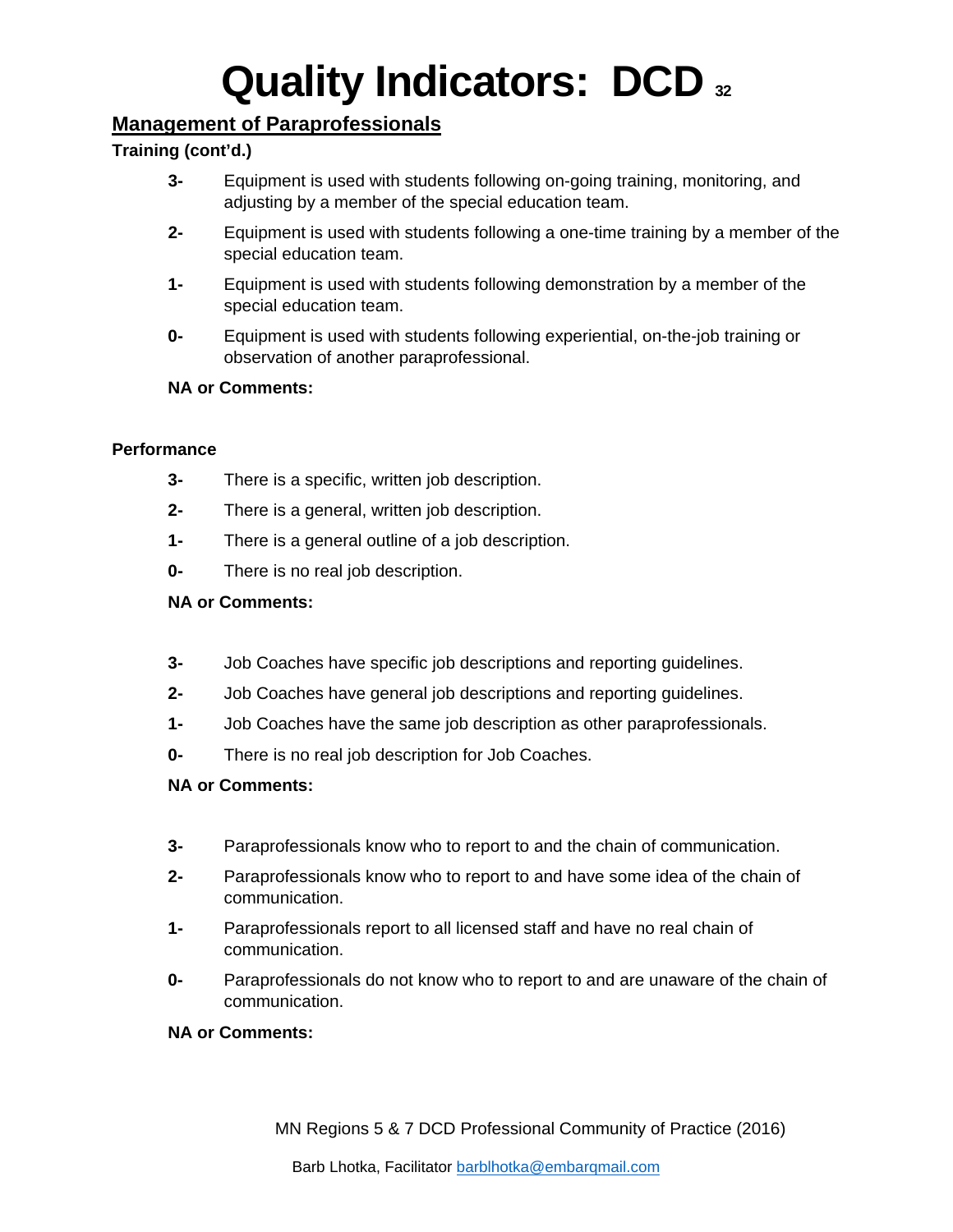### <span id="page-33-0"></span>**Management of Paraprofessionals**

### <span id="page-33-1"></span>**Performance (cont'd.)**

- **3-** The special education teacher manages the daily job role and responsibilities of the paraprofessional.
- **2-** The special education teacher manages the daily tasks the paraprofessional performs.
- **1-** All staff members have input, without one manager, into what daily tasks the paraprofessional performs.
- **0-** Paraprofessionals follow the schedule of the students and do tasks accordingly.

### **NA or Comments:**

### <span id="page-33-2"></span>**Evaluation**

- **3-** A supervisory licensed person works with the special education teacher and the paraprofessional for supervision of performance purposes.
- **2-** A supervisory licensed person and the special education teacher discuss the paraprofessional's job performance in supervision.
- **1-** The special education teacher reports questions and issues to a supervisory licensed person concerning paraprofessional's performance.
- **0-** No formal supervision of the paraprofessional's performance takes place.

#### **NA or Comments:**

- **3-** A formal, systemwide evaluation process for paraprofessional job performance is in place and implemented on a schedule.
- **2-** A formal, buildingwide evaluation process for paraprofessional job performance is in place and implemented on a schedule.
- **1-** Several evaluation processes are used for paraprofessional job performance on a random schedule.
- **0-** No formal evaluation process of paraprofessional job performance is in place.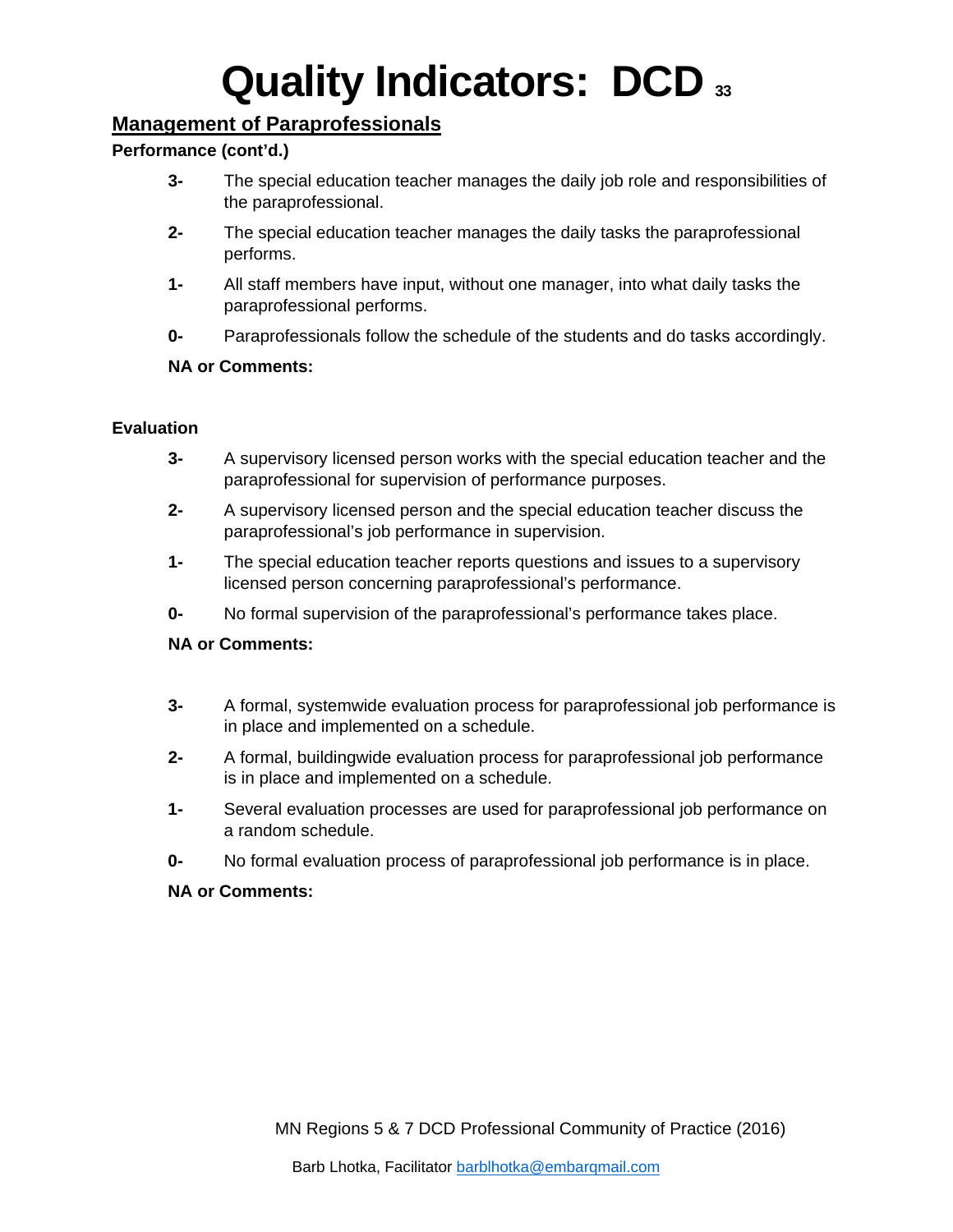### <span id="page-34-0"></span>**Management of Paraprofessionals**

### <span id="page-34-1"></span>**Schedules**

- **3-** Paraprofessional assignment and scheduling is a planned and organized process based on documented need.
- **2-** Paraprofessional assignment and scheduling is based on perceived need.
- **1-** Paraprofessional assignment and scheduling is a planned process based on requests by teachers for support of students.
- **0-** Paraprofessional assignment and scheduling is based on personalities.

### **NA or Comments:**

- **3-** Paraprofessional schedules and activities are regularly monitored for efficiency and need.
- **2-** Paraprofessional schedules and activities are monitored quarterly for efficiency and need.
- **1-** Paraprofessional schedules and activities are occasionally monitored for efficiency and need.
- **0-** Paraprofessional schedules and activities are not monitored.

### **NA or Comments:**

- **3-** Paraprofessionals are assigned to multiple students (not one to one).
- **2-** Paraprofessionals are assigned to one student (one to one) for half the school day.
- **1-** Paraprofessionals are assigned to one student (one to one) with another student part of the day.
- **0-** Paraprofessionals are assigned to one student (one to one) all day.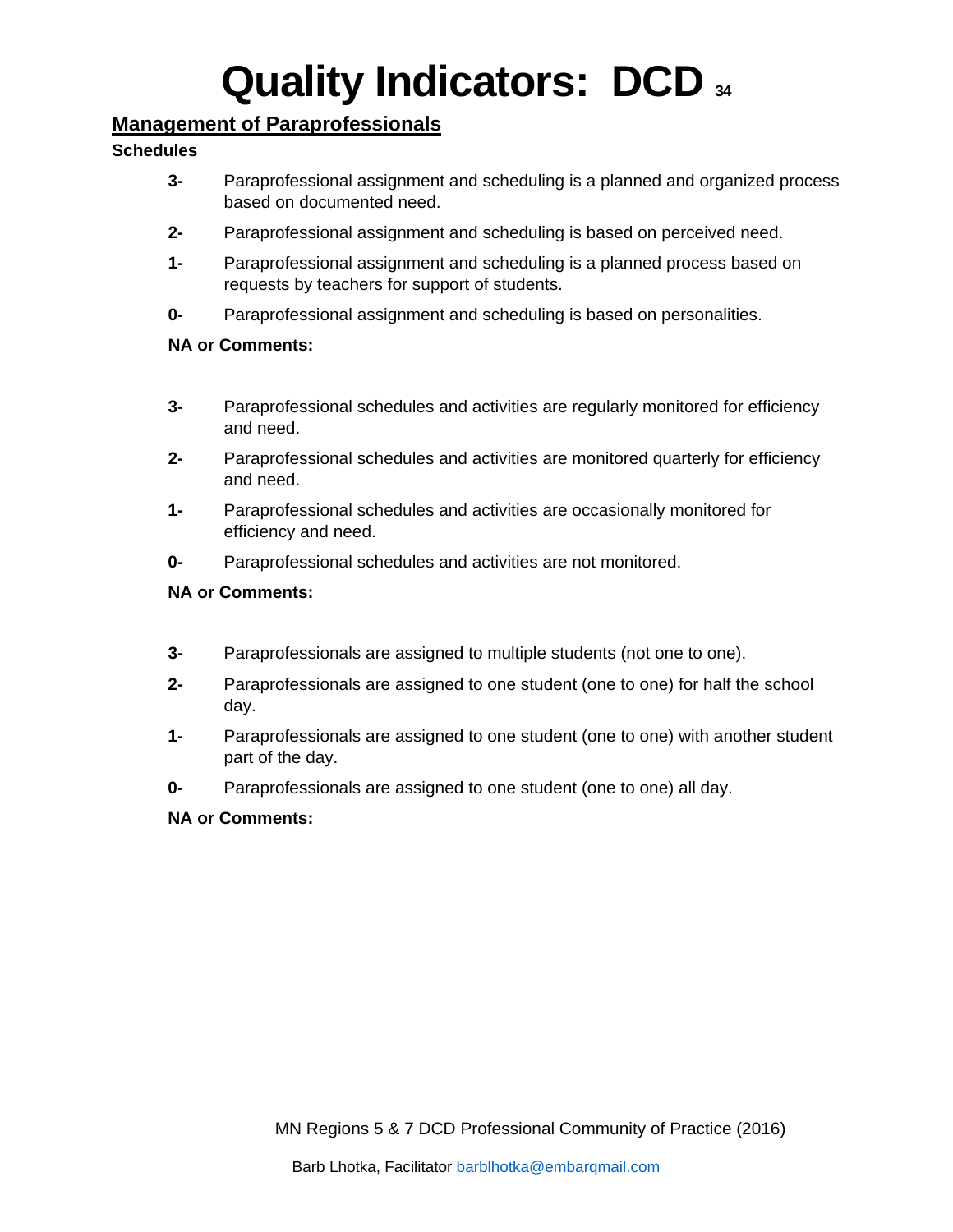### <span id="page-35-0"></span>**Management of Paraprofessionals**

### <span id="page-35-1"></span>**Collaboration**

- **3-** Special education staff and paraprofessionals meet weekly for 10 minute updates on programming.
- **2-** Special education staff and paraprofessionals meet monthly for updates on programming.
- **1-** Special education staff and paraprofessionals meet periodically for updates on programming.
- **0-** Special education staff and paraprofessionals meet when they catch a minute.

### **NA or Comments:**

- **3-** There is a process in place for addressing questions and concerns regarding activities, program, etc. in a timely fashion.
- **2-** The special education team and paraprofessional discuss concerns during periodic meetings.
- **1-** The special education teacher address questions and concerns regarding issues as they arise.
- **0-** There is no way for paraprofessionals to bring up questions and concerns regarding activities, program, etc.

### **NA or Comments:**

- **3-** Paraprofessionals have written lesson plans from licensed staff that support each student, each day.
- **2-** Paraprofessionals have written notes from licensed staff regarding options or tasks to do each day.
- **1-** Paraprofessionals are given general information by licensed staff regarding supporting the students in the program.
- **0-** Paraprofessionals follow their own instinct regarding what needs to be done to support the student.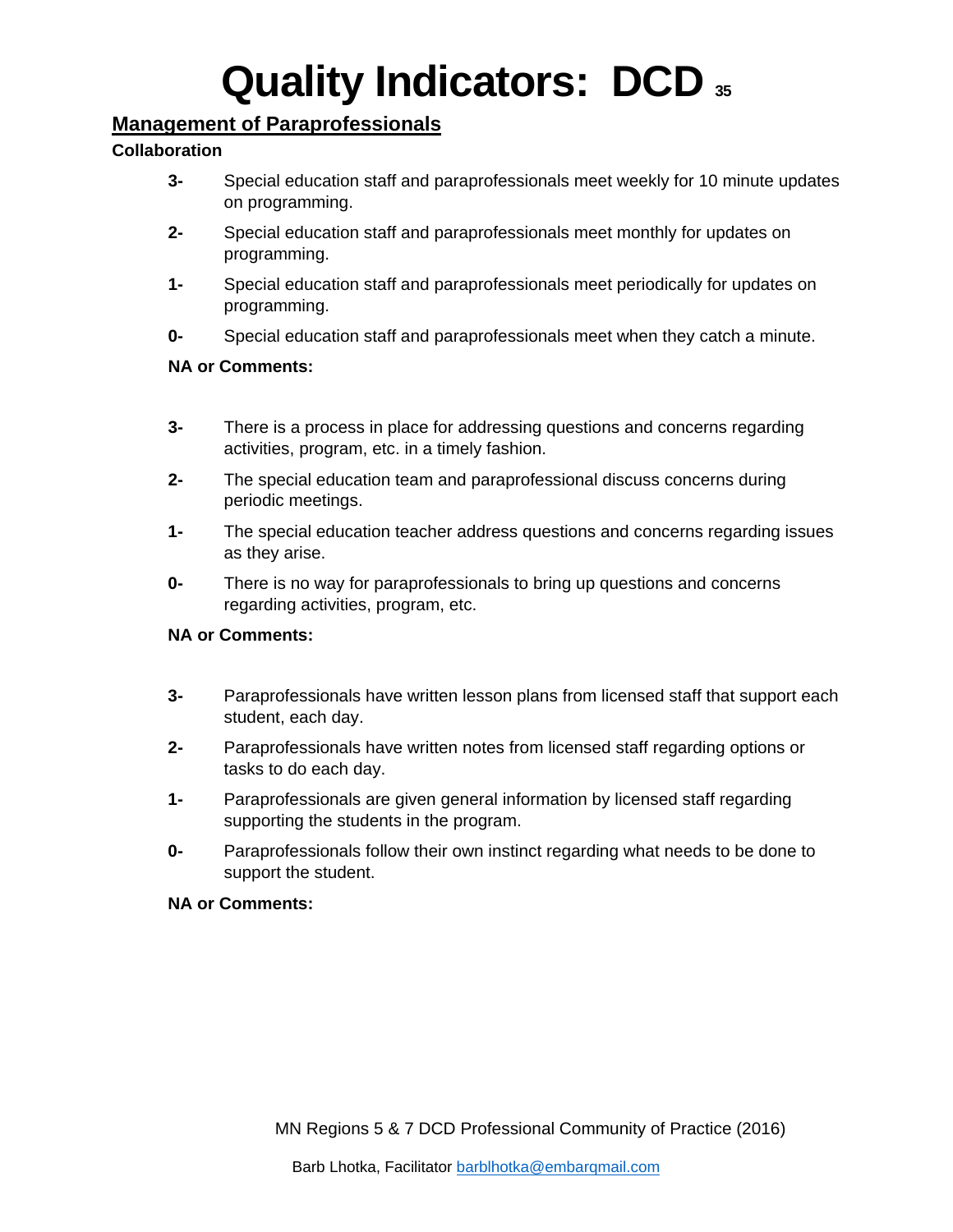# **Management of Paraprofessionals**

## **Collaboration (cont'd.)**

- **3-** Special education teacher has time in the day to observe and work with the paraprofessional to maintain program integrity.
- **2-** Special education teacher has time each month to observe and work with the paraprofessional to maintain program integrity.
- **1-** Special education teacher periodically observes the paraprofessional to maintain program integrity.
- **0-** No one observes nor works with the paraprofessional to maintain program integrity.

#### **NA or Comments:**

- **3-** Paraprofessionals have access to the special education team, inservices, information, and related service resources to work effectively with difficult students/situations.
- **2-** The special education team provides information to the paraprofessional working with difficult students/situations.
- **1-** The special education teacher is the only resource for the paraprofessional working with difficult students/situations.
- **0-** Paraprofessionals do not have support in working with difficult students/situations.

#### **NA or Comments:**

- **3-** Paraprofessionals have specific written sub notes related to their hourly schedule, role and responsibilities.
- **2-** Paraprofessionals have specific written sub notes related to their hourly schedule, role and responsibilities.
- **1-** Paraprofessionals have written sub notes related to their hourly schedule.
- **0-** Paraprofessionals don't have sub notes.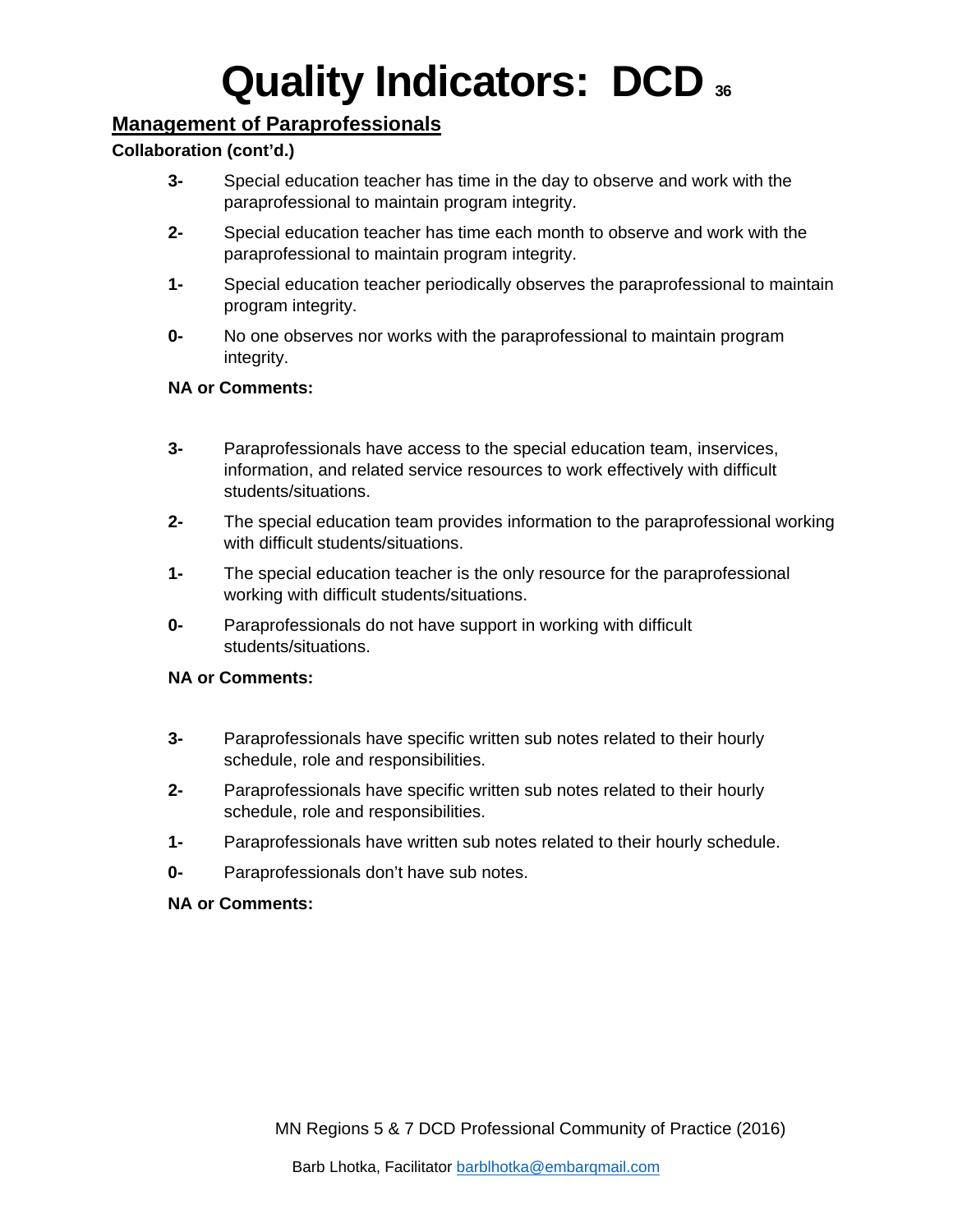# **Management of Paraprofessionals**

## **Collaboration (cont'd.)**

- **3-** Paraprofessionals state they feel valued as team members.
- **2-** Some paraprofessionals state they feel valued as team members.
- **1-** A few paraprofessionals state they feel valued as team members.
- **0-** No paraprofessionals state they feel valued as team members.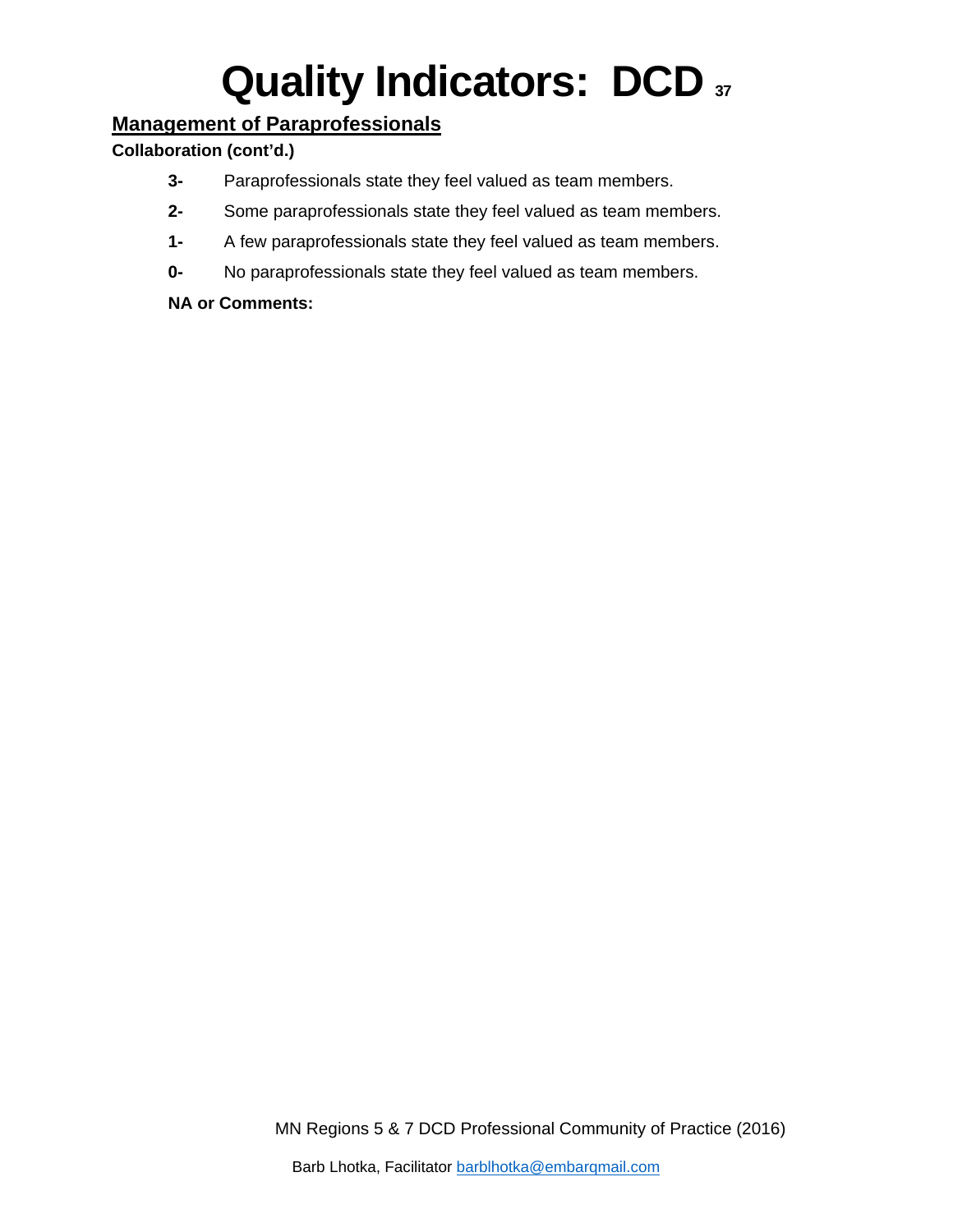# **Quality Indicators: DCD <sup>38</sup> DUE PROCESS**

## **Parent Involvement**

### **Parents**

- **3-** Parents are made aware of the range of educational options for service.
- **2-** Educational service options are briefly addressed with parents.
- **1-** Only one educational service option is described for the parents.
- **0-** Educational service options are not discussed with parents.

## **NA or Comments:**

- **3-** Family members are included as active participants in all aspects of due process and program progress.
- **2-** Family members are included in some aspects of due process and program progress.
- **1-** Family members are informed at IEPs and through progress reports of student progress.
- **0-** Little or no communication with the family regarding student progress.

## **NA or Comments:**

- **3-** Parents are given notice and provided with their due process rights.
- **2-** Parents are given verbal notice of their due process rights.
- **1-** Parents are verbally offered their due process rights.
- **0-** Parents are not always offered their due process rights.

### **NA or Comments:**

- **3-** Staff and parents are aware of facilitated IEPs, conciliation, mediation, etc. options to conflict.
- **2-** Some staff and parents are aware of facilitated IEPs, conciliation, mediation, etc. options to conflict.
- **1-** Administrative staff are aware of facilitated IEPs, conciliation, mediation, etc. options to conflict.
- **0-** The district staff are not aware of facilitated IEPs, conciliation, mediation, etc. options to conflict.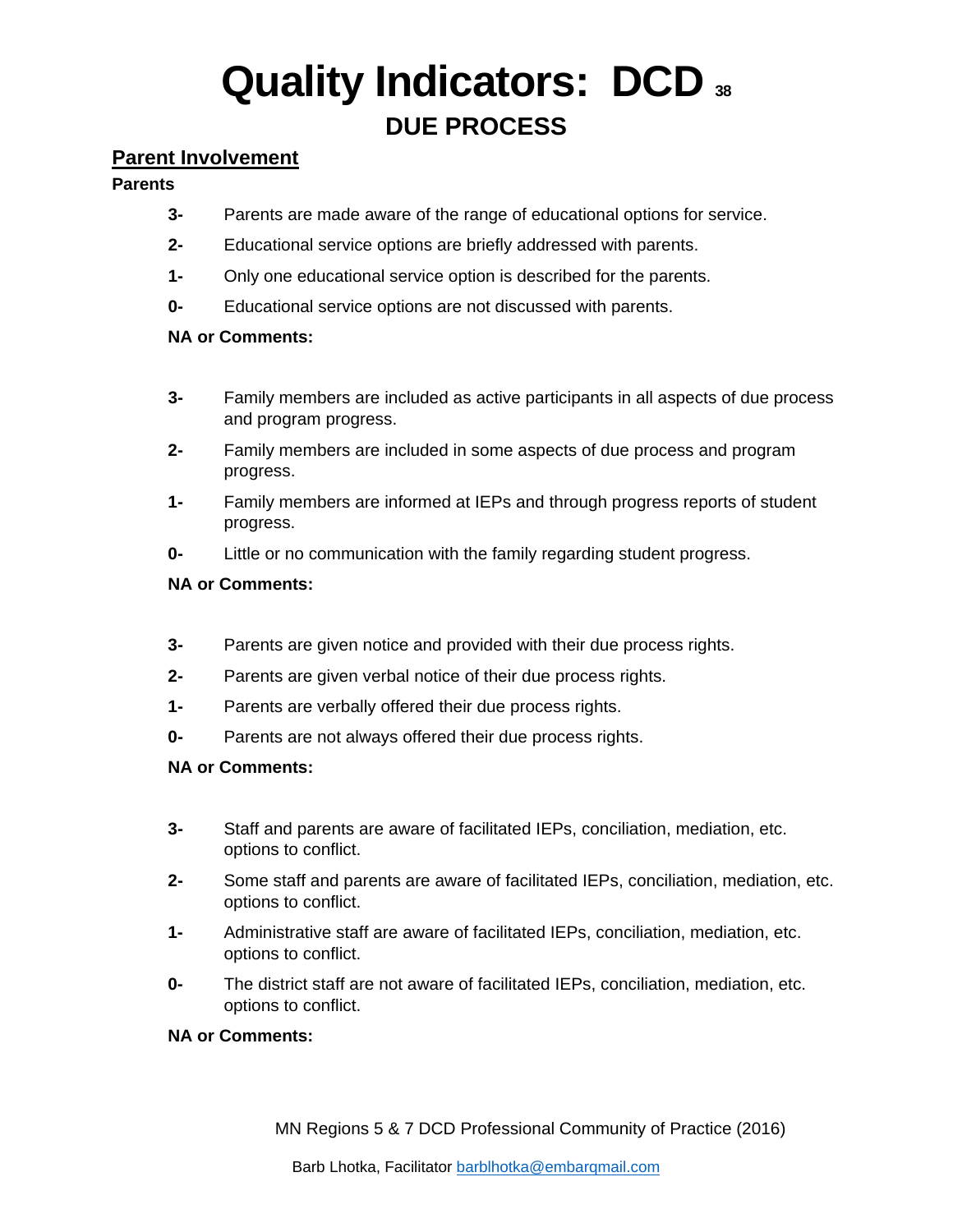# **Evaluation**

### **Criteria**

- **3-** Specific documentation of significantly below average general intellectual functioning that is measured by an individually administered, nationally normed test of intellectual ability.
- **2-** General documentation of significantly below average general intellectual functioning that is measured by an individually administered, nationally normed test of intellectual ability.
- **1-** Reference to significantly below average general intellectual functioning.
- **0-** No documentation of significantly below average general intellectual functioning that is measured by an individually administered, nationally normed test of intellectual ability.

## **NA or Comments:**

- **3-** Minimum of two systematic observations with consideration for culturally relevant information, medical, and educational history.
- **2-** Two systematic observations with some consideration for culturally relevant information, medical, and educational history.
- **1-** One observation without consideration for culturally relevant information, medical, and educational history.
- **0-** No observations were completed.

## **NA or Comments:**

- **3-** Extensive documentation of below average adaptive behavior in school and home, and, if appropriate, community environments.
- **2-** Some documentation of below average adaptive behavior in school and home, and, if appropriate, community environments.
- **1-** Minimal documentation of below average adaptive behavior in school and home, and, if appropriate, community environments.
- **0-** No documentation of below average adaptive behavior in school and home, and, if appropriate, community environments.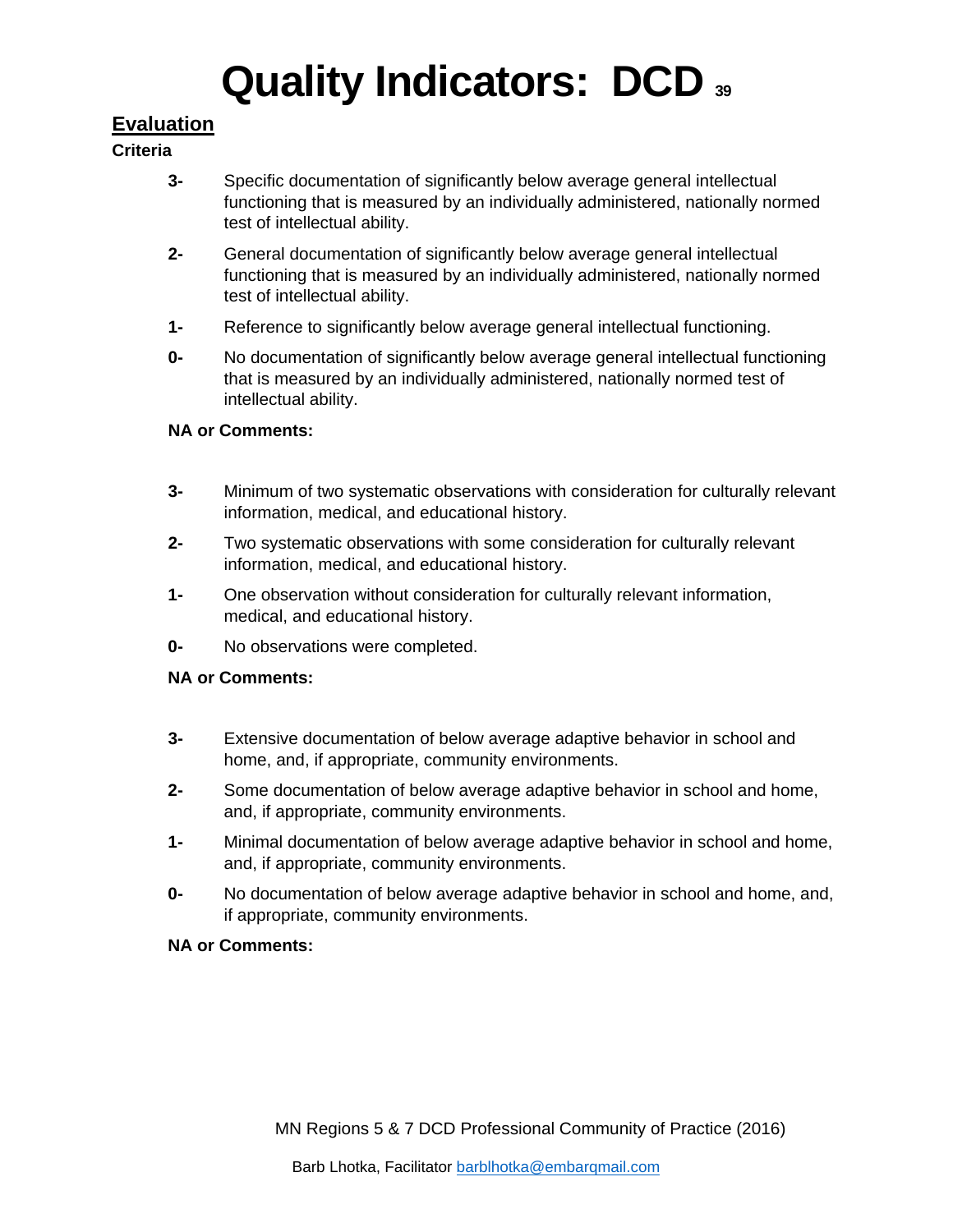# **Evaluation**

## **Criteria (cont'd.)**

- **3-** Extensive documentation of needs and levels of support required in at least four of the seven adaptive behavior domains across multiple domains.
- **2-** Some documentation of needs and levels of support required in at least four of the seven adaptive behavior domains across multiple domains.
- **1-** Minimal documentation of needs and levels of support required in at least four of the seven adaptive behavior domains across multiple domains.
- **0-** No documentation of needs and levels of support required in at least four of the seven adaptive behavior domains across multiple domains.

#### **NA or Comments:**

#### **Evaluation Process**

- **3-** The assessment team is multidisciplinary with in-depth knowledge of the learning characteristics and criteria of students in the area of DCD.
- **2-** The assessment team is multidisciplinary with some knowledge of the learning characteristics and criteria of students in the area of DCD.
- **1-** The assessment team is multidisciplinary with limited knowledge of the learning characteristics and criteria of students in the area of DCD.
- **0-** The assessment team is made up of a limited number of individuals with limited knowledge of the learning characteristics and criteria of students in the area of DCD.

### **NA or Comments:**

- **3-** A variety of summative and formative assessments (e.g., Brigance, portfolios, etc.) are used in evaluation.
- **2-** A limited number of assessments are used in evaluation.
- **1-** Only curriculum and/or skill checklists are used in evaluation.
- **0-** No identifiable assessment tools are used in evaluation.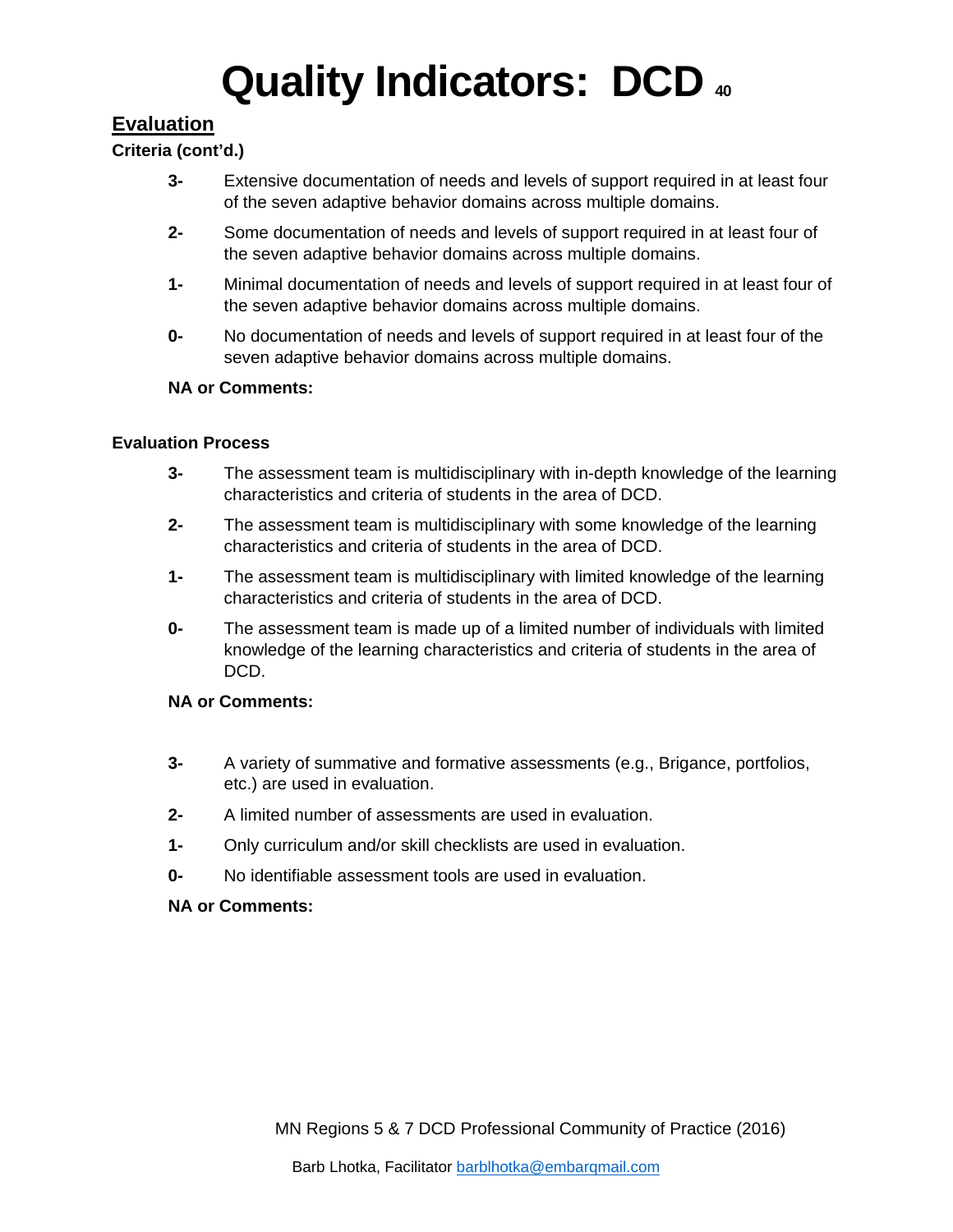# **Evaluation**

## **Evaluation Process (cont'd.)**

- **3-** Evaluation includes a developmental history and interview with the family.
- **2-** Evaluation includes an interview with the family.
- **1-** Evaluation includes a reference to information from the family.
- **0-** Evaluation does not include any information from the family.

### **NA or Comments:**

- **3-** Evaluation includes a review of the student's medical history and medications.
- **2-** Evaluation includes a review of the student's medical history.
- **1-** Evaluation includes a reference to the student's medical history.
- **0-** Evaluation does not include a review of the student's medical history and medications.

## **NA or Comments:**

- **3-** The evaluation process is person-centered and includes planning for long range educational and transitional programming.
- **2-** The evaluation process is person-centered and considers some options for long range educational programming.
- **1-** The evaluation process is based on the student's present level of academic and functional performance (PLAAFP) and programming for the next 3 years.
- **0-** The evaluation process is based on the student's present level of academic and functional performance (PLAAFP).

### **NA or Comments:**

- **3-** Evaluations include a review of outside evaluation reports, if available.
- **2-** Evaluations include references to results of outside evaluations, if available.
- **1-** Evaluations include brief mention of outside evaluation having taken place.
- **0-** The evaluation does not include a review of outside evaluation reports that are available.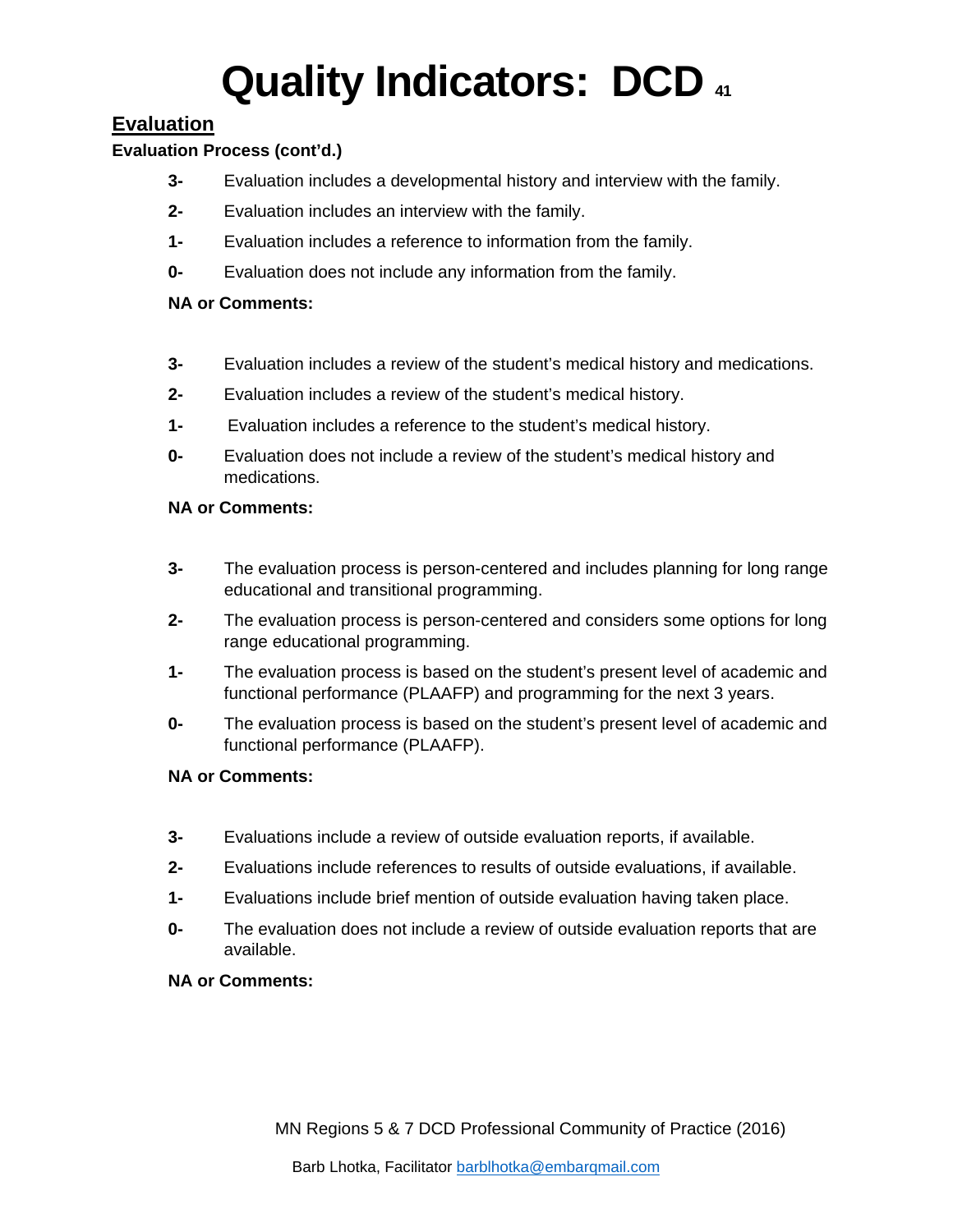# **Evaluation**

### **Evaluation Process (cont'd.)**

- **3-** Documentation of significantly below average general intellectual functioning that is measured by an individually administered, nationally normed test of intellectual ability.
- **2-** Incomplete documentation of significantly below average general intellectual functioning that is measured by an individually administered, nationally normed test of intellectual ability.
- **1-** Reference to significantly below average general intellectual functioning.
- **0-** No documentation of significantly below average general intellectual functioning that is measured by an individually administered, nationally normed test of intellectual ability.

#### **NA or Comments:**

- **3-** Minimum of two systematic observations with consideration for culturally relevant information, medical, and educational history.
- **2-** Two systematic observations with some consideration for culturally relevant information, medical, and educational history.
- **1-** One observation without consideration for culturally relevant information, medical, and educational history.
- **0-** No observations were completed.

#### **NA or Comments:**

- **3-** Extensive documentation of below average adaptive behavior in school and home, and, if appropriate, community environments.
- **2-** Some documentation of below average adaptive behavior in school and home, and, if appropriate, community environments.
- **1-** Minimal documentation of below average adaptive behavior in school and home, and, if appropriate, community environments.
- **0-** No documentation of below average adaptive behavior in school and home, and, if appropriate, community environments.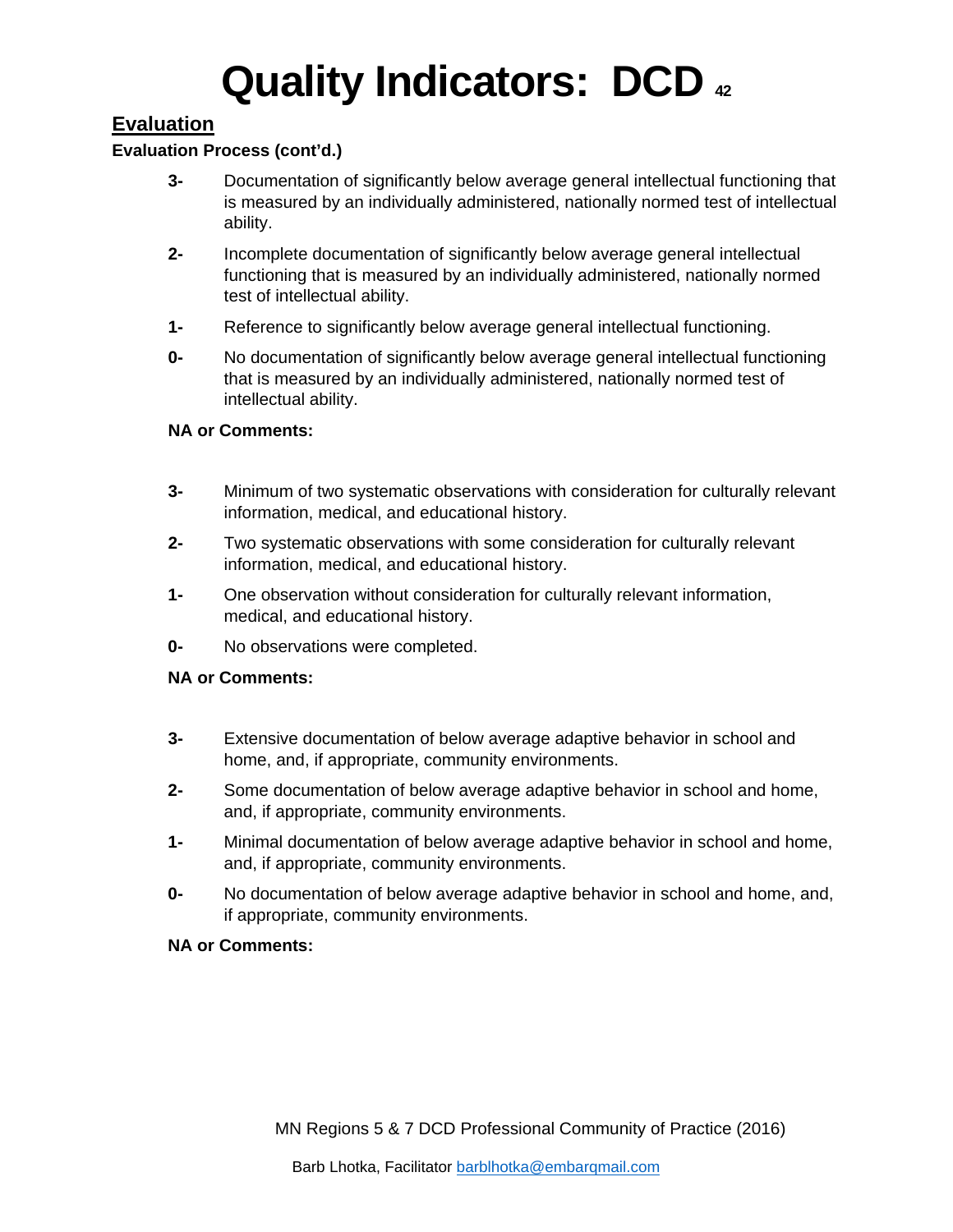# **Evaluation**

### **Evaluation Process (cont'd.)**

- **3-** Extensive documentation of needs and levels of support required in at least four of the seven adaptive behavior domains across multiple domains.
- **2-** Some documentation of needs and levels of support required in at least four of the seven adaptive behavior domains across multiple domains.
- **1-** Minimal documentation of needs and levels of support required in at least four of the seven adaptive behavior domains across multiple domains.
- **0-** No documentation of needs and levels of support required in at least four of the seven adaptive behavior domains across multiple domains.

#### **NA or Comments:**

- **3-** Assistive technology consideration is included in each evaluation.
- **2-** Assistive technology consideration is included in most evaluations.
- **1-** Assistive technology consideration is included in some evaluations.
- **0-** Assistive technology is not included in evaluations.

#### **NA or Comments:**

- **3-** All assessment results are integrated and used for programming, goal development, and instructional recommendations.
- **2-** All assessment results are included in the report and used to develop programming, goals, and instructional recommendations.
- **1-** Assessment results are reported and used separately for programming, goal development, and instructional recommendations.
- **0-** Assessment results are reported without a clear relationship to programming, goal development, and instructional recommendations.

#### **NA or Comments:**

- **3-** On-going and goal-directed data collection to measure student progress drives additional assessment and modification of instruction.
- **2-** Some data collection to measure student progress is used to modify instruction.
- **1-** Informal or difficult to manage data collection to measure student progress is used to make informal decisions.
- **0-** There is no evidence of data collection to measure student progress.

#### **NA or Comments:**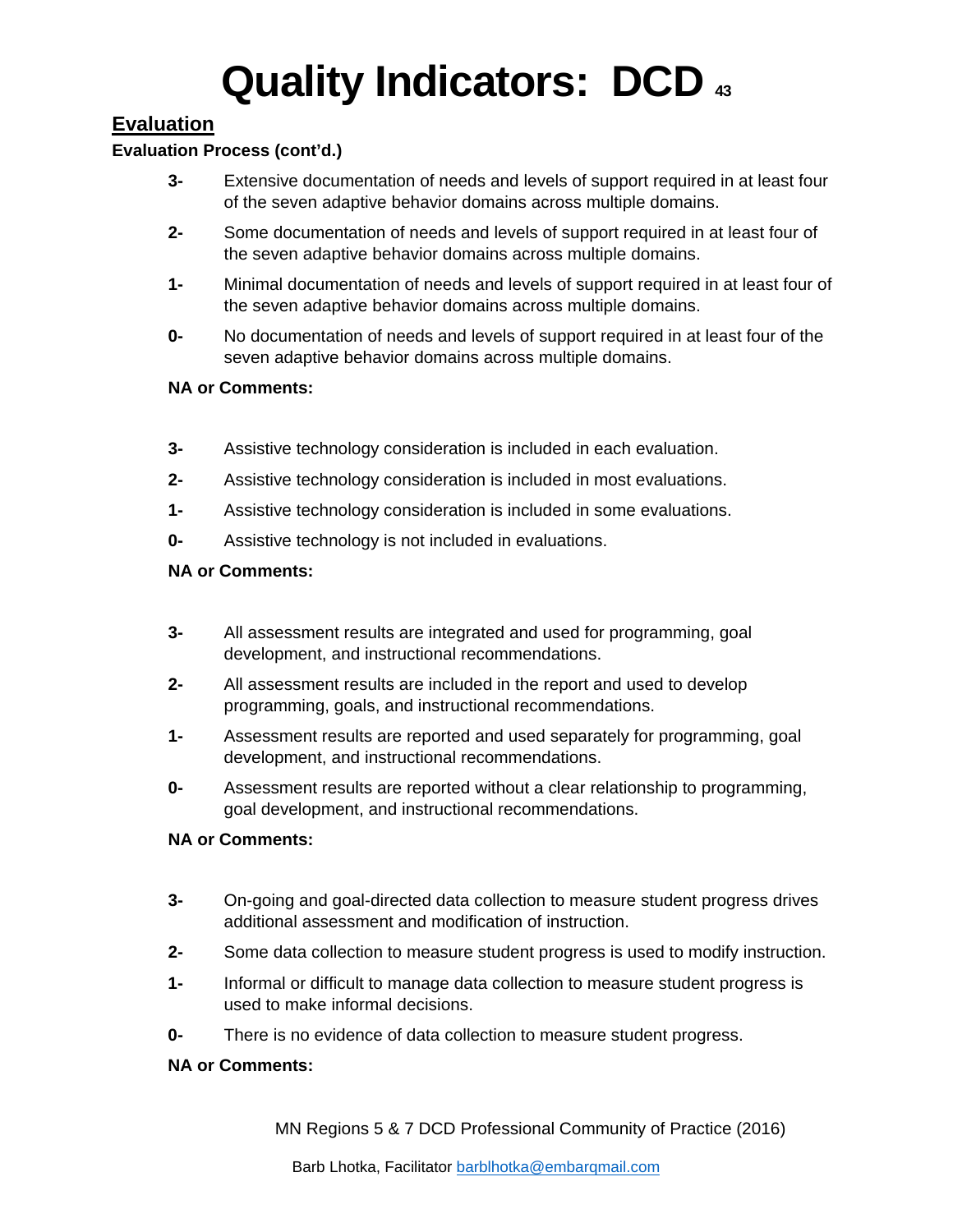# **IEP**

## **IEP Development**

- **3-** IEPs are developed with consideration of Common Core State Standards, general education curriculum, functional skills curricula, student-specific learning needs, and long-range person-centered planning.
- **2-** IEPs are developed with consideration of functional skills curricula and studentspecific learning needs, and long-range person-centered planning.
- **1-** IEPs are developed with consideration of functional skills curricula and studentspecific learning needs.
- **0-** IEPs are developed in a general format based on functional skills curricula.

## **NA or Comments:**

- **3-** Opportunities for optimum participation in the general education curriculum is considered and planned for in the IEP.
- **2-** Periodic opportunities for participation in the general education curriculum is considered and planned for in the IEP.
- **1-** Limited social opportunities for participation in the general education curriculum is considered and planned for in the IEP.
- **0-** Participation in the general education curriculum is not considered in the IEP.

## **NA or Comments:**

- **3-** Student needs are prioritized using evaluation information, data, present levels of academic and functional performance (PLAAFP), etc. to develop IEP goals.
- **2-** Student needs are prioritized using the present levels of academic and functional performance (PLAAFP) to develop IEP goals.
- **1-** Student needs are selected by team members and IEP goals are written through team consensus.
- **0-** Student needs are not prioritized and needs are all addressed in one IEP.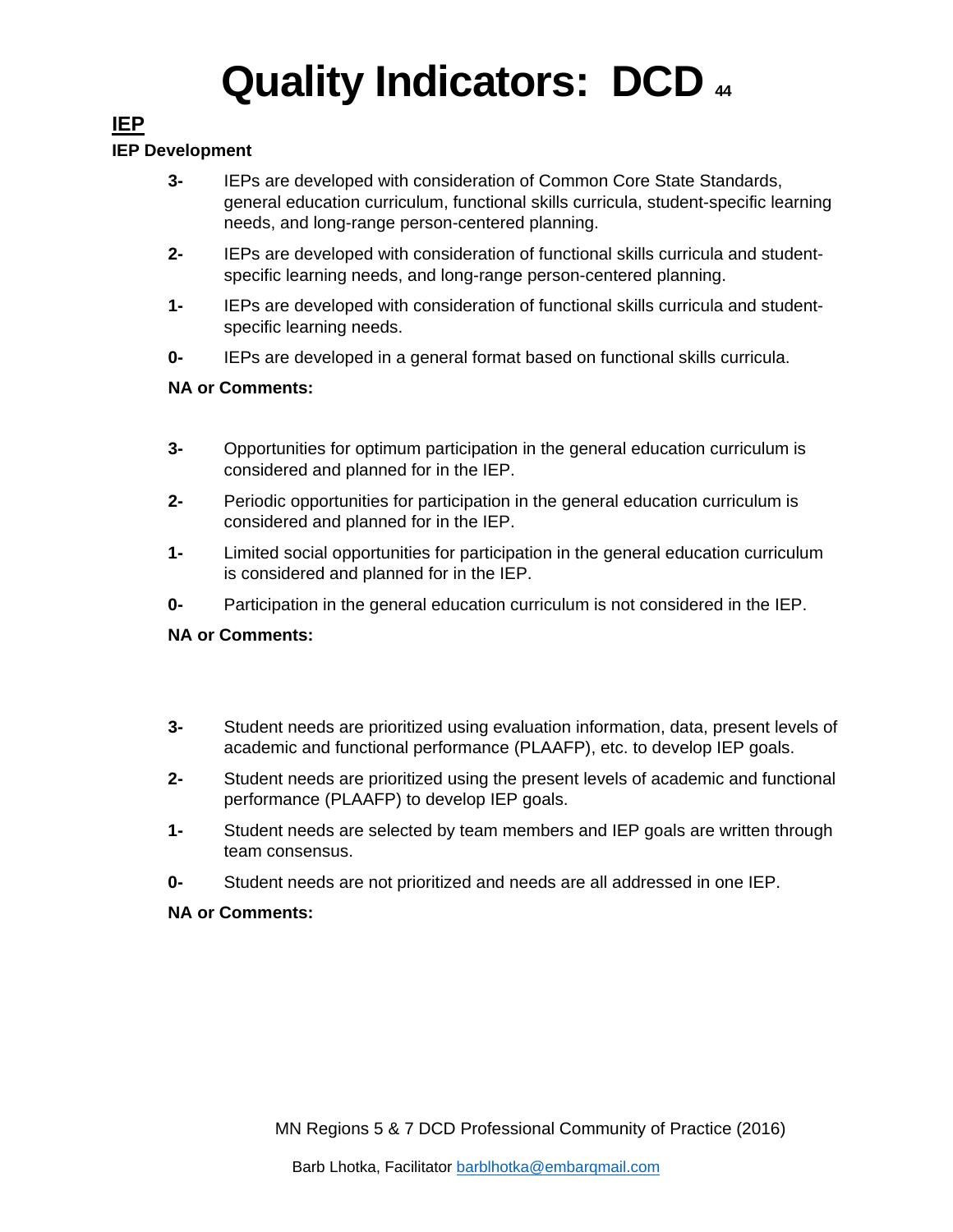# **IEP**

### **IEP Development (cont'd.)**

- **3-** Special instruction, related services, and assistive technology are identified based on how much time is needed and who will address meeting the goals that have been written in the IEP.
- **2-** Special instruction, related services, and assistive technology are identified according to the role of service providers.
- **1-** Special instruction, related services, and assistive technology are identified according to time available by service providers.
- **0-** Special instruction, related services, and assistive technology are assigned service time and provider prior to writing goals in the IEP.

#### **NA or Comments:**

- **3-** Program and service decisions are based on student need for a continuum of service.
- **2-** Program and service decisions are based on student need in one or two primary areas.
- **1-** Program and service decisions are based on limited options for service provision.
- **0-** Program and service decisions are based on the availability of one service option.

#### **NA or Comments:**

- **3-** IEP scheduling decisions are flexible and based on individual student need.
- **2-** IEP scheduling decisions are based on individual student need according to a master schedule.
- **1-** IEP scheduling decisions are based on individual student need and availability of staff.
- **0-** One schedule is available for all students in the program.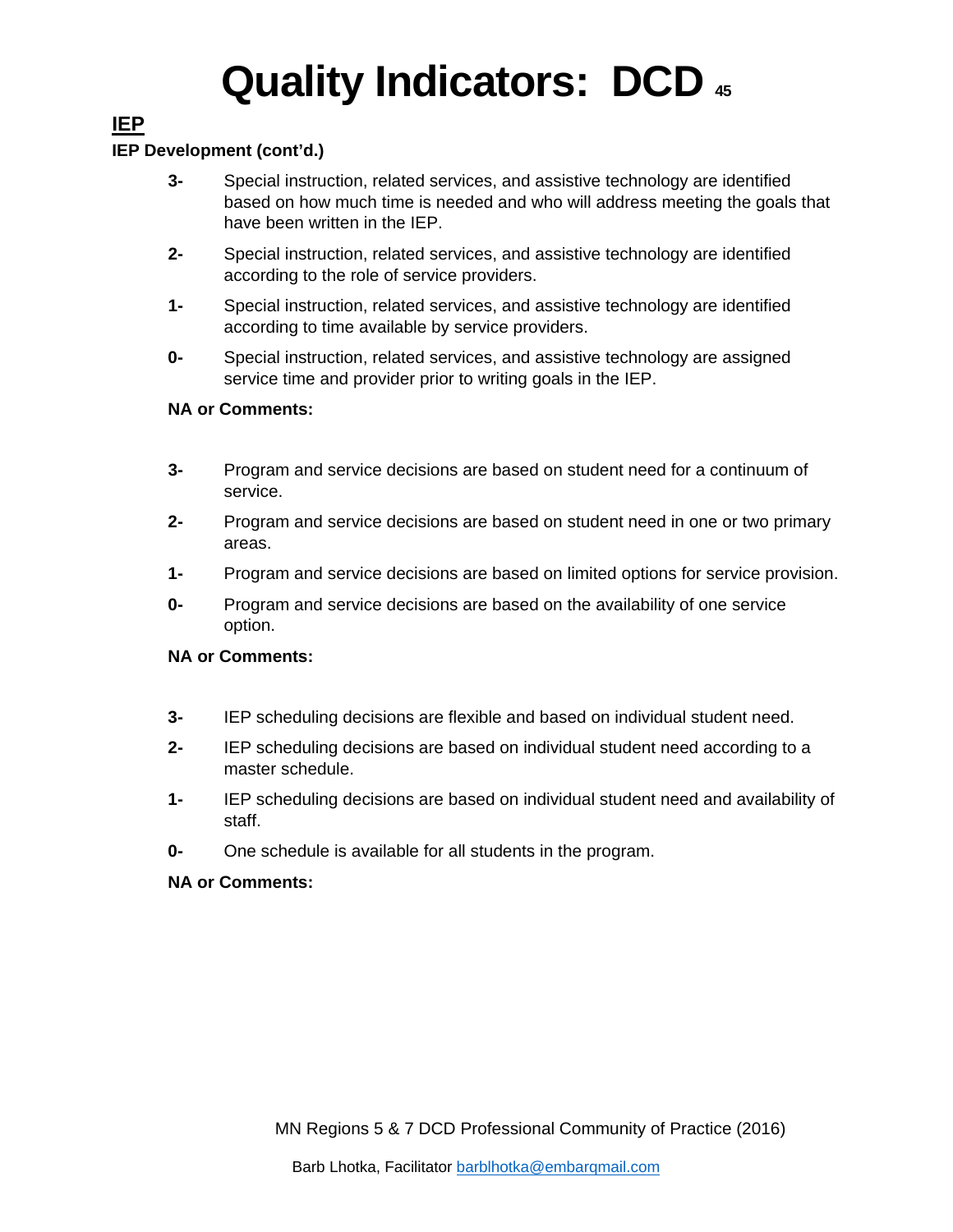# **IEP**

### **Least Restrictive Environment (LRE)**

- **3-** Programming provides opportunities for interaction with typical peers throughout the natural flow of the day.
- **2-** Programming provides for opportunities for interaction with typical peers at special events or activities.
- **1-** Programming provides for limited and specified interaction activities that include typical peers.
- **0-** Programming does not include opportunities for interaction with typical peers.

## **NA or Comments:**

- **3-** Typical peers are provided with disability specific information and awareness in the natural environment.
- **2-** Typical peers are provided with disability specific information and awareness in an in-service format.
- **1-** Typical peers are occasionally provided with disability specific information and awareness.
- **0-** Typical peers are not provided with disability specific information and awareness.

## **NA or Comments:**

- **3-** Individualized instruction or supports for specific behavioral or sensory needs have alternative spaces for intervention outside the inclusive setting.
- **2-** Some individualized instruction and supports for specific behavioral or sensory needs have alternative spaces for intervention outside the inclusive setting.
- **1-** Individualized instruction is provided in the inclusive setting and support for behavior or sensory needs is provided in a separate setting.
- **0-** All instruction and support is provided in one environment.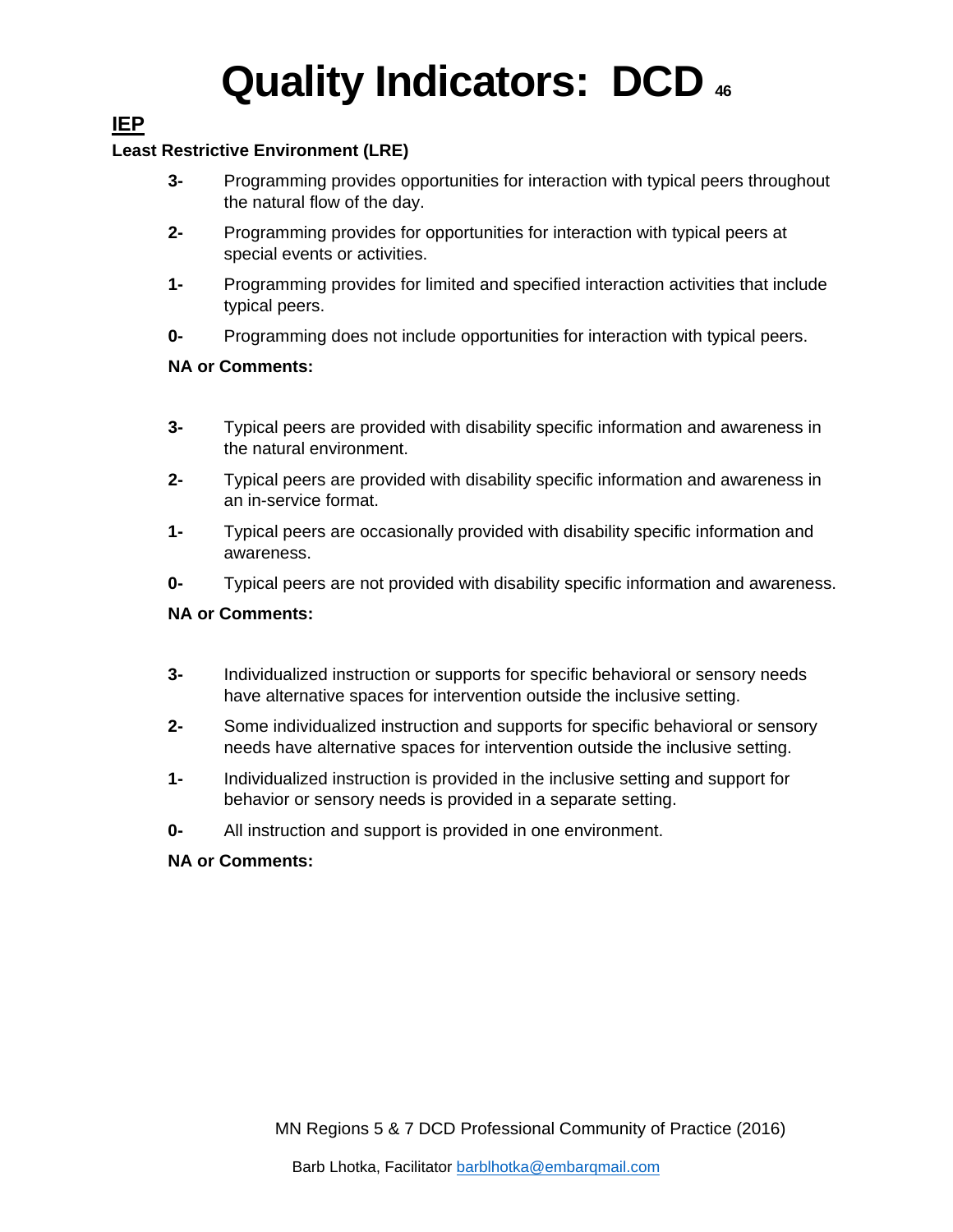# **IEP**

## **Least Restrictive Environment (LRE) (cont'd.)**

- **3-** Skills identified from IEP goals are worked on in a variety of settings to promote generalization.
- **2-** Skills identified from IEP goals are occasionally worked on in different environments to promote generalization.
- **1-** Skills identified from IEP goals are occasionally worked on in one environment with no generalization.
- **0-** Skills identified from IEP goals are worked on in one setting.

## **NA or Comments:**

## **Progress Monitoring**

- **3-** Interventions are based on evaluation data.
- **2-** Interventions are based on observation and team discussion.
- **1-** Interventions are based on teacher judgment.
- **0-** Interventions are randomly started and stopped.

## **NA or Comments:**

- **3-** Baseline data is collected prior to instruction.
- **2-** Data is collected at the beginning of instruction but it doesn't direct instruction.
- **1-** Data is collected randomly during instruction.
- **0-** No data is collected.

### **NA or Comments:**

- **3-** Data is quantitative and qualitative and collected through curriculum-based measures, structured observation, work samples, discrete trial, student selfassessment, portfolios, etc.
- **2-** Unorganized and unrelated data is collected through curriculum-based measures, structured observation, work samples, discrete trial, student selfassessment, portfolios, etc.
- **1-** Data is collected in a rudimentary fashion with checks or plus/minus during work tasks.
- **0-** No data is collected.

## **NA or Comments:**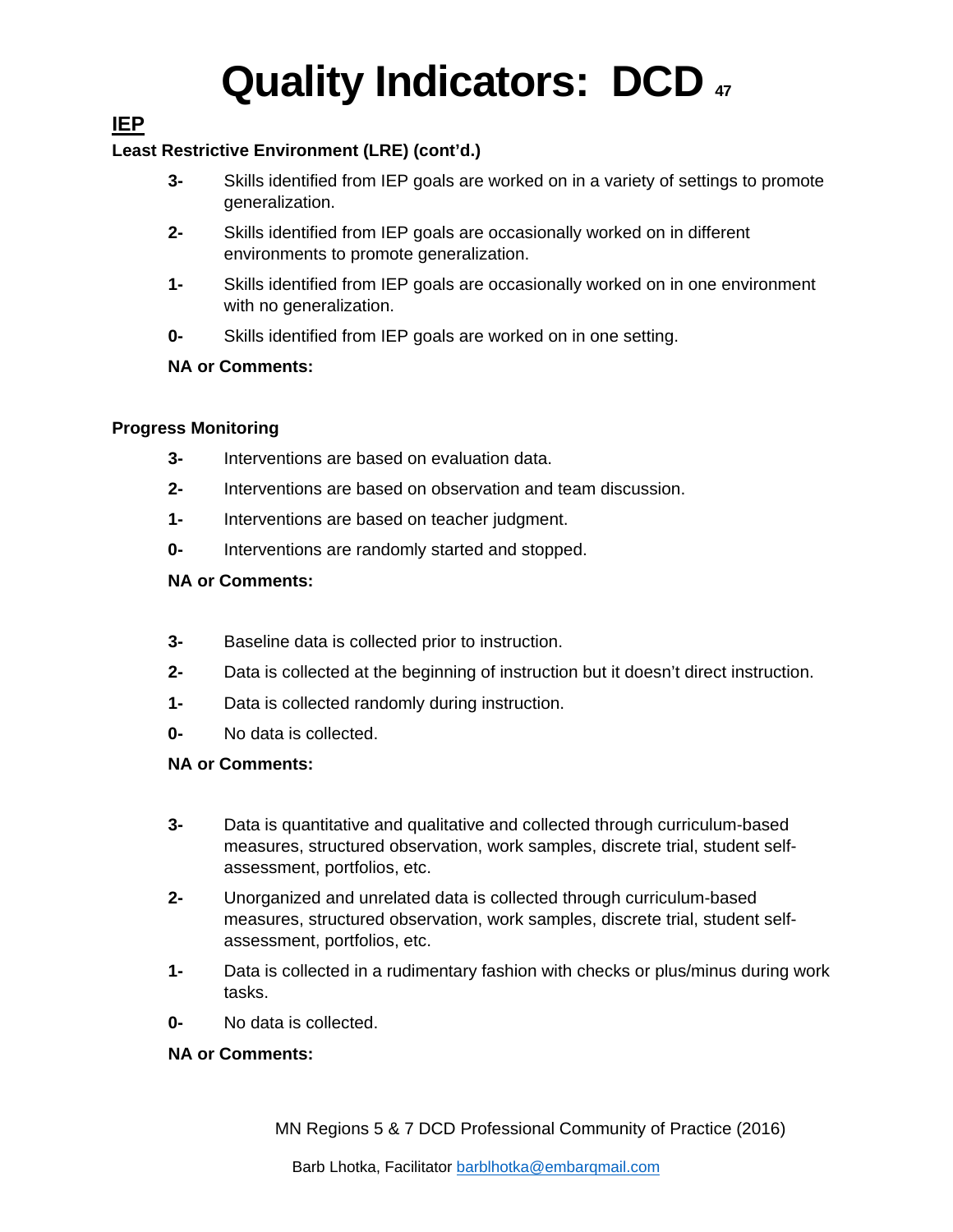# **IEP**

## **Progress Monitoring (cont'd.)**

- **3-** Data on interventions is collected frequently and systematically analyzed.
- **2-** Data on interventions is collected and analyzed systematically at progress report or IEP time.
- **1-** Data on interventions is collected but not analyzed systematically nor regularly.
- **0-** No data is collected.

## **NA or Comments:**

- **3-** Data is analyzed to determine student response to intervention and modify or include additional data points in a timely fashion.
- **2-** Data is analyzed to determine student response to intervention and changes in strategies at IEP time.
- **1-** Data is collected and used to make some changes in strategies when issues arise.
- **0-** No data is collected.

### **NA or Comments:**

- **3-** Specific IEP criteria drives the procedures, design and graphic display of data collected.
- **2-** IEP criteria drives the procedures and design of the data collected but it is not displayed graphically.
- **1-** IEP criteria specifies data be collected but no procedures, design, nor display are indicated.
- **0-** No data is collected.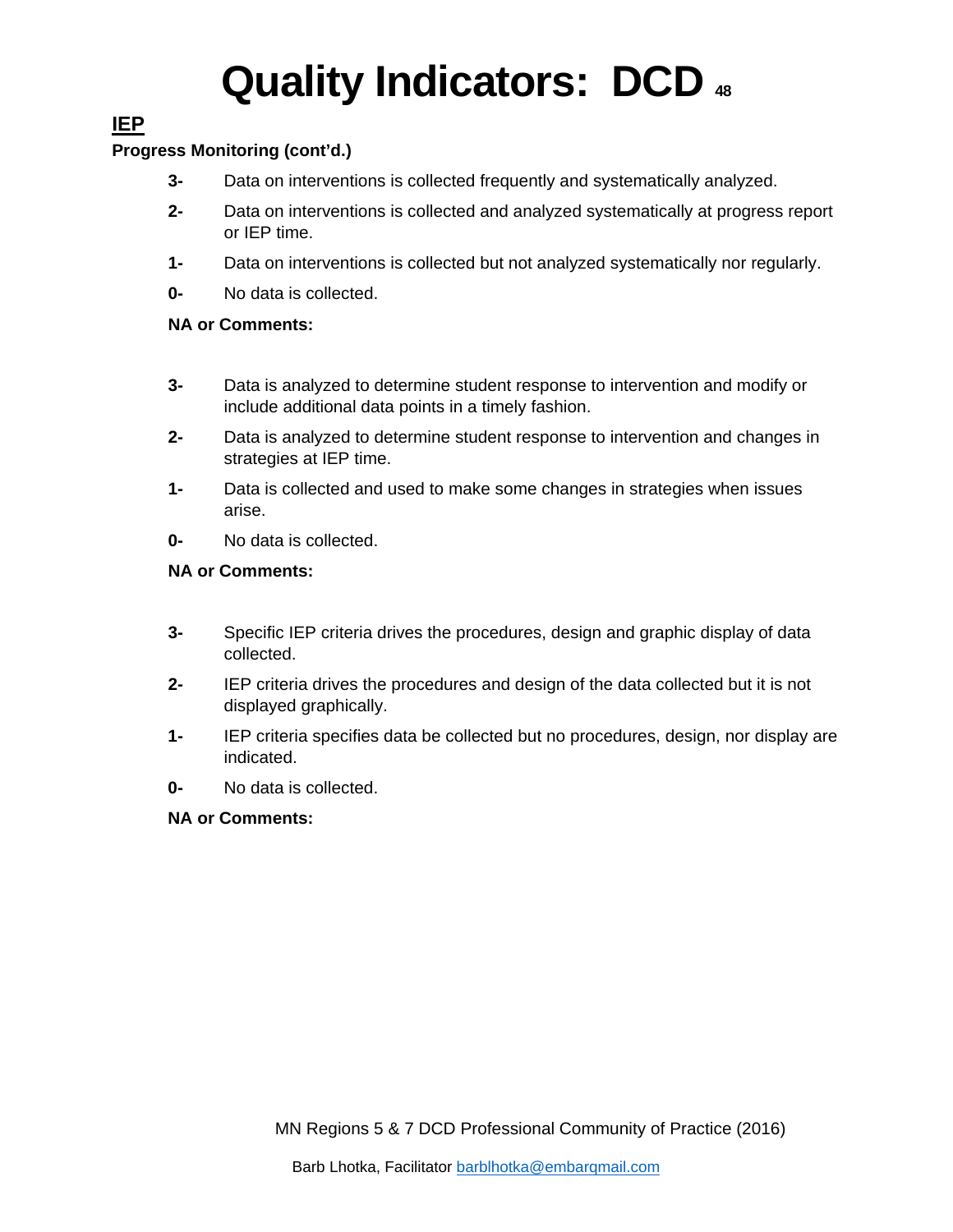# **IEP**

### **Districtwide and Statewide Assessment**

- **3-** The district has a procedure for determining student participation level in districtwide and statewide assessment.
- **2-** The district has best practice guidelines for determining student participation level in districtwide and statewide assessment.
- **1-** The district allows the team to determine student participation level in districtwide and statewide assessment.
- **0-** The district allows individual teachers to determine student participation level in districtwide and statewide assessment.

#### **NA or Comments:**

- **3-** The special education service team determines what useful information district assessment will provide.
- **2-** The special education teacher and parent determine what useful information district assessment will provide.
- **1-** The special education coordinator and/or principal determine what useful information district assessment will provide.
- **0-** All student information regarding district assessment is considered by the district assessment team without special education input.

#### **NA or Comments:**

- **3-** Accommodations for the IEP and districtwide and statewide assessments are determined through a feature match of need and accommodation or tool.
- **2-** Accommodations for the IEP and districtwide and statewide assessments are selected from those listed as allowable in the MDE Accommodations Manual.
- **1-** Accommodations for the districtwide and statewide assessments are generally selected from the list provided by the District Assessment Coordinator (DAC).
- **0-** All accommodations possible for the student are listed on the IEP and as needed for the districtwide and statewide assessments as allowed.

#### **NA or Comments:**

- **3-** The IEP contains a specific statement explaining why the MTAS will be used.
- **2-** The IEP contains a general statement that the MTAS will be used.
- **1-** The IEP contains a check mark indicating the MTAS will be used.
- **0-** The IEP does not specify anything about the MTAS.

#### **NA or Comments:**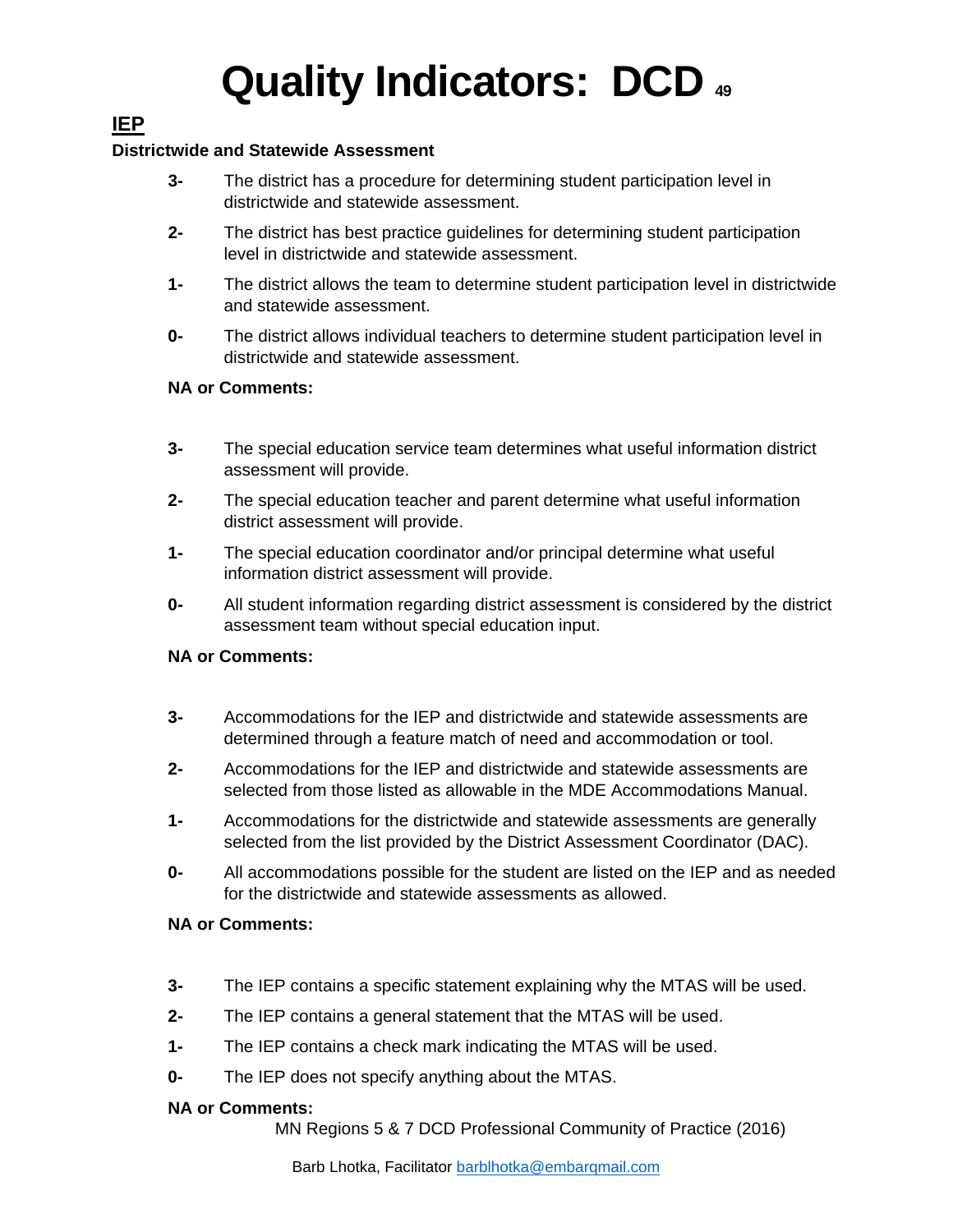# **IEP**

### **Districtwide and Statewide Assessment (cont'd.)**

- **3-** Special education teachers are trained in handling and administering the MCA and MTAS.
- **2-** Special education teachers are given an overview and guidelines in handling and administering the MCA and MTAS.
- **1-** Special education teachers are given resources regarding handling and administering the MCA and MTAS.
- **0-** Special education teachers handle and administer the MCA and MTAS independently.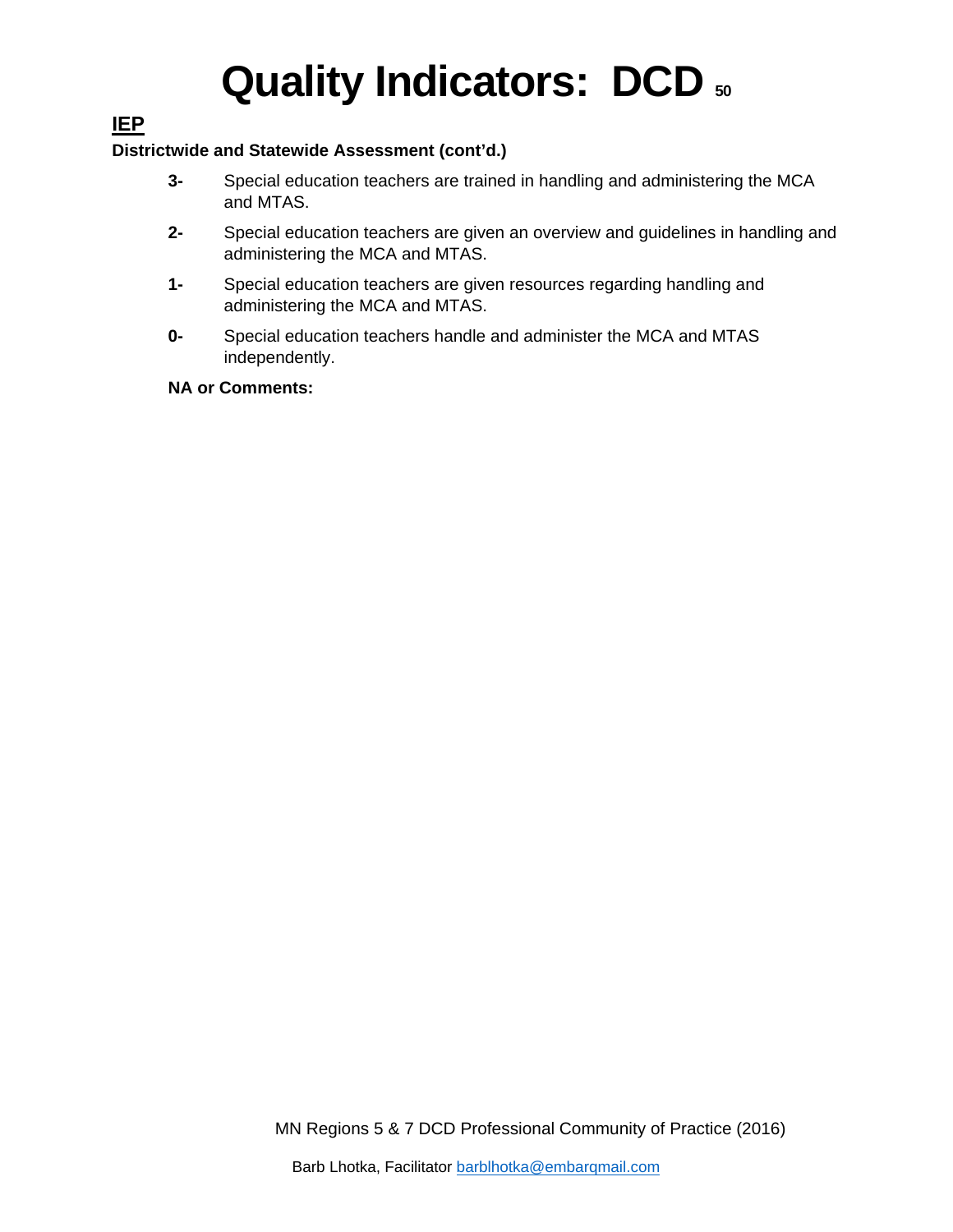# **Quality Indicators: DCD 51 INSTRUCTIONAL SETTING**

## **Environment**

#### **Classroom**

- **3-** Storage is plentiful to keep the room clear of clutter and distraction.
- **2-** Storage is adequate to keep the room clear of clutter and distraction, but some things are visible.
- **1-** Storage is not available to completely contain objects and materials so they are visible throughout the classroom.
- **0-** Storage does not address the need for containing the extra classroom materials.

#### **NA or Comments:**

- **3-** Areas for teacher-directed work are clearly defined in terms of individual, small and whole group.
- **2-** Work area has individual areas, but limited teacher-directed work areas for small and whole group work.
- **1-** Work area has no teacher-directed work areas for individual, small and whole group work.
- **0-** The work area has no designated work areas.

#### **NA or Comments:**

- **3-** Several areas designated for students to work independently without direct adult assistance.
- **2-** Limited space designated for students to work independently without direct adult assistance.
- **1-** One small area designated for students to work independently without direct adult assistance.
- **0-** No area designated for students to work independently without direct adult assistance.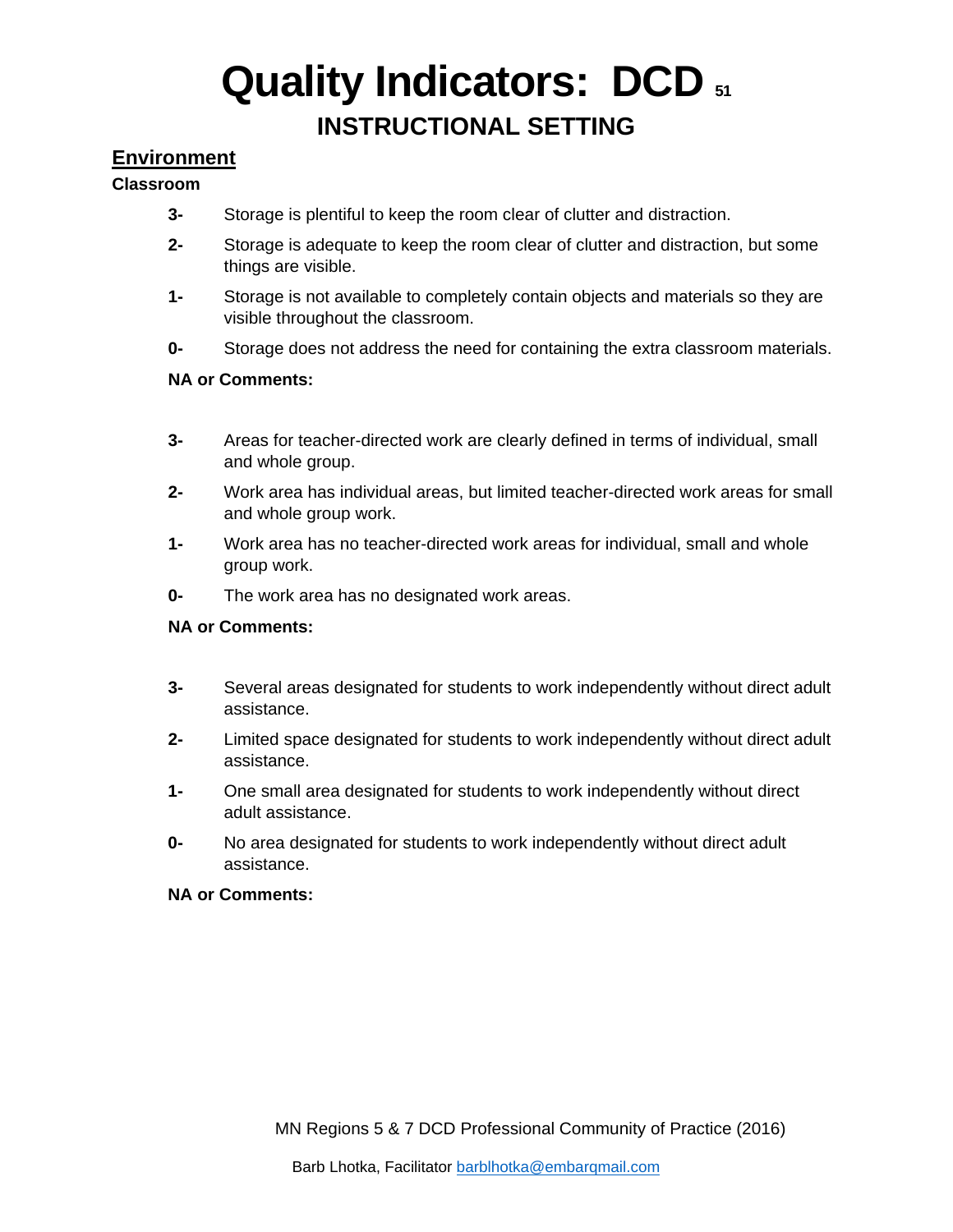# **Quality Indicators: DCD**  $\boldsymbol{52}$

## **Environment**

### **Classroom (cont'd.)**

- **3-** Separate and integrated sensory areas (bean bag chair, rocking chair, beam, etc.) are available for students to calm and self-regulate behavior.
- **2-** Only a separate sensory area (bean bag chair, rocking chair, beam, etc.) is available for students to calm and self-regulate behavior.
- **1-** A small area in the room is designated as a sensory area (bean bag chair, rocking chair, beam, etc.) available for students to calm and self-regulate behavior.
- **0-** No sensory areas (bean bag chair, rocking chair, beam, etc.) are available for students to calm and self-regulate behavior.

#### **NA or Comments:**

- **3-** Areas of the room allow tasks of self-care and daily living to be taught in context of the day and space.
- **2-** Areas of the classroom are designated for some tasks of self-care and daily living, but students leave to do other tasks in other spaces.
- **1-** Only a limited number of self-care and daily living tasks can be taught in the classroom with no other work space options.
- **0-** No self-care and no daily living tasks can be taught in the current setting with no other space options at this time.

### **NA or Comments:**

- **3-** Areas are designated for play in primary and leisure choice for older students.
- **2-** Limited area designated for play in primary and leisure choice for older students.
- **1-** One option is offered for play in primary and leisure choice for older students.
- **0-** No area is designated for play in primary and leisure choice for older students.

#### **NA or Comments:**

- **3-** Students and staff have an area designated within the physical environment that is flexible for privacy.
- **2-** Limited privacy is available in the physical environment.
- **1-** An area outside the classroom is designated for situations that require privacy.
- **0-** No area is available for situations that require privacy for students or staff.

#### **NA or Comments:**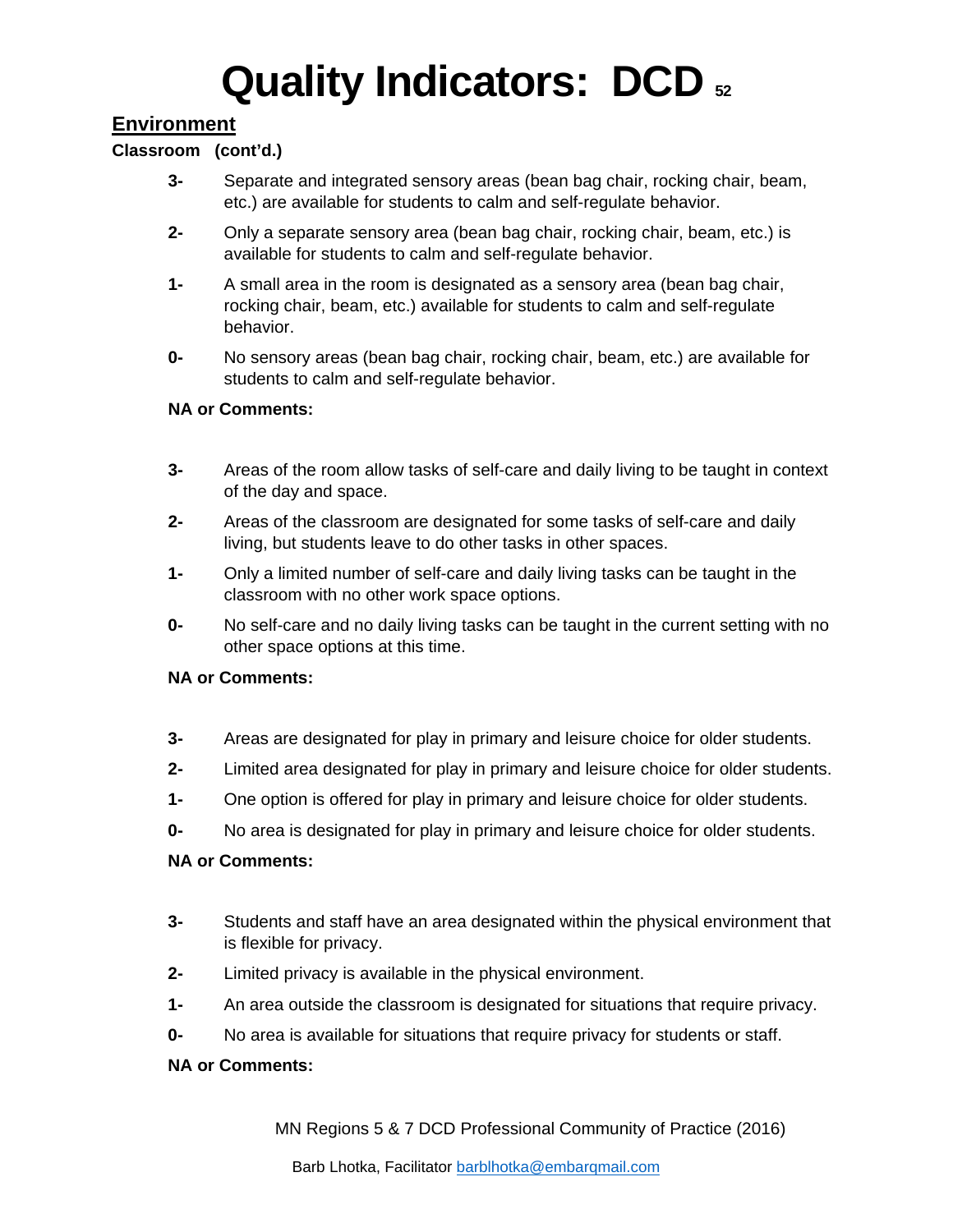## **Environment**

#### **Classroom (cont'd.)**

- **3-** Teachers, related service staff and paraprofessionals have designated areas in the room for phone calls, computer use and prep.
- **2-** Teachers, related service staff and paraprofessionals have some semi-private areas in the room for phone calls, computer use and prep.
- **1-** Teachers, related service staff and paraprofessionals have shared public areas in the room for phone calls, computer use and prep.
- **0-** Teachers, related service staff and paraprofessionals have no space in the room for phone calls, computer use and prep.

#### **NA or Comments:**

#### **Materials and Equipment**

- **3-** Instructional materials are plentiful and varied by age and ability level for literacy and learning.
- **2-** Instructional materials are plentiful but somewhat limited to an age or ability level for literacy and learning.
- **1-** Instructional materials are limited to an age or ability level for literacy and learning.
- **0-** Instructional materials are limited and do not consider the individual needs of the students.

#### **NA or Comments:**

- **3-** Formal and supplemental instructional materials are available for instruction and reinforcement.
- **2-** Instructional materials are generally formal curriculum used in instruction.
- **1-** Instructional materials are generally supplemental in nature.
- **0-** Instructional materials are teacher made.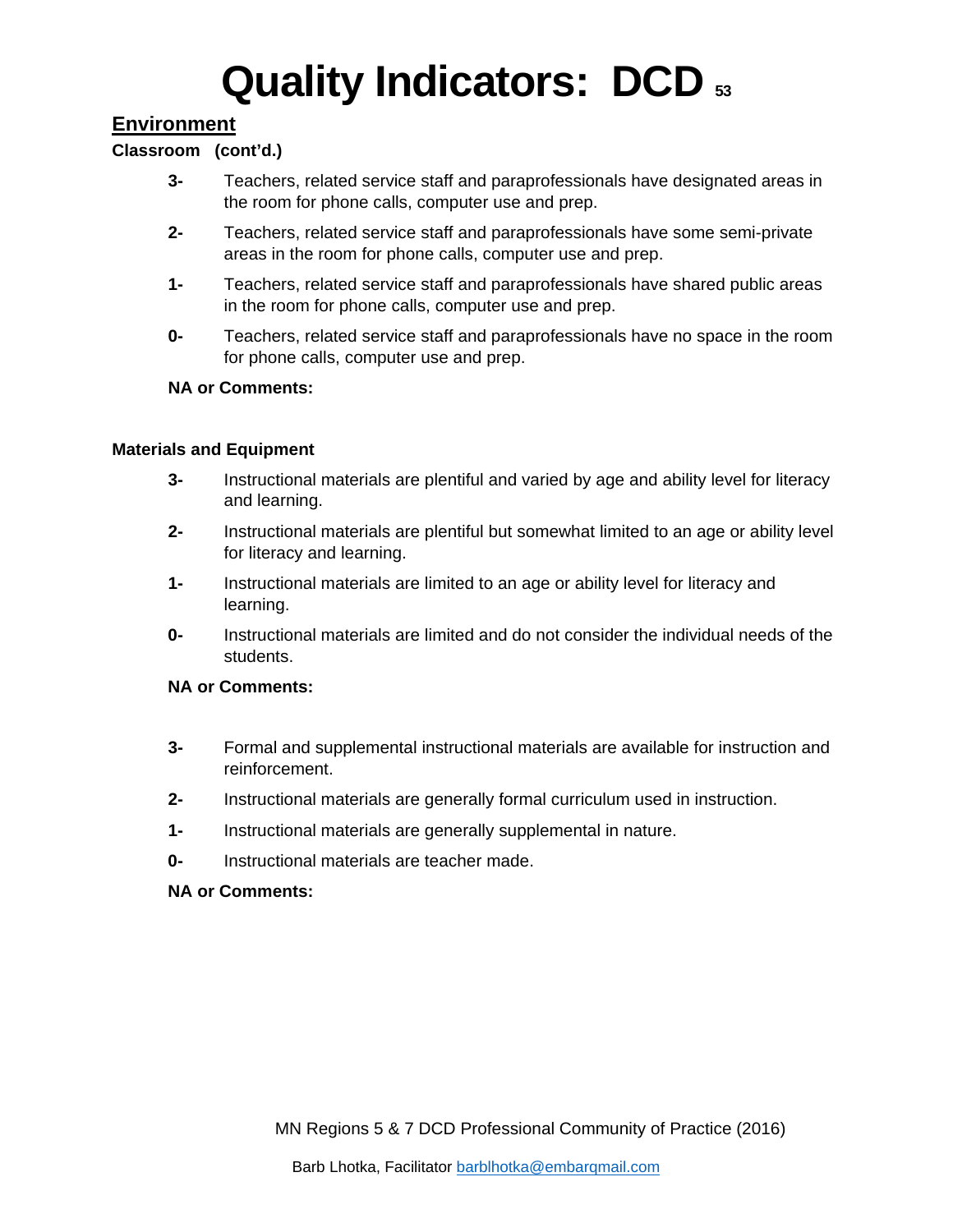## **Environment**

#### **Materials and Equipment (cont'd.)**

- **3-** Multiple choices for table-top (board games, puzzles, etc.) activities are available for social interaction and engagement.
- **2-** A limited supply of table-top (board games, puzzles, etc.) activities are available for social interaction and engagement.
- **1-** Only a few table-top (board games, puzzles, etc.) activities are available for social interaction and engagement.
- **0-** No table-top (board games, puzzles, etc.) activities are available for social interaction and engagement.

#### **NA or Comments:**

- **3-** Space is designated for large pieces of adaptive equipment for use, accessibility for activities, and storage.
- **2-** Some space has been allocated to accommodate large pieces of adaptive equipment for use, accessibility of activities, and storage.
- **1-** Space is limited for large pieces of adaptive equipment for use, accessibility for activities, and storage.
- **0-** Adaptive equipment has no designated space and limits access to the classroom areas.

#### **NA or Comments:**

### **Schedule**

### **Group**

- **3-** An object/picture/written schedule for the group is accessible and consistently posted and updated.
- **2-** An object/picture/written permanent schedule for the group is posted.
- **1-** A brief schedule for the group is written on the board.
- **0-** No object/picture/written schedule for the group is made available to the group.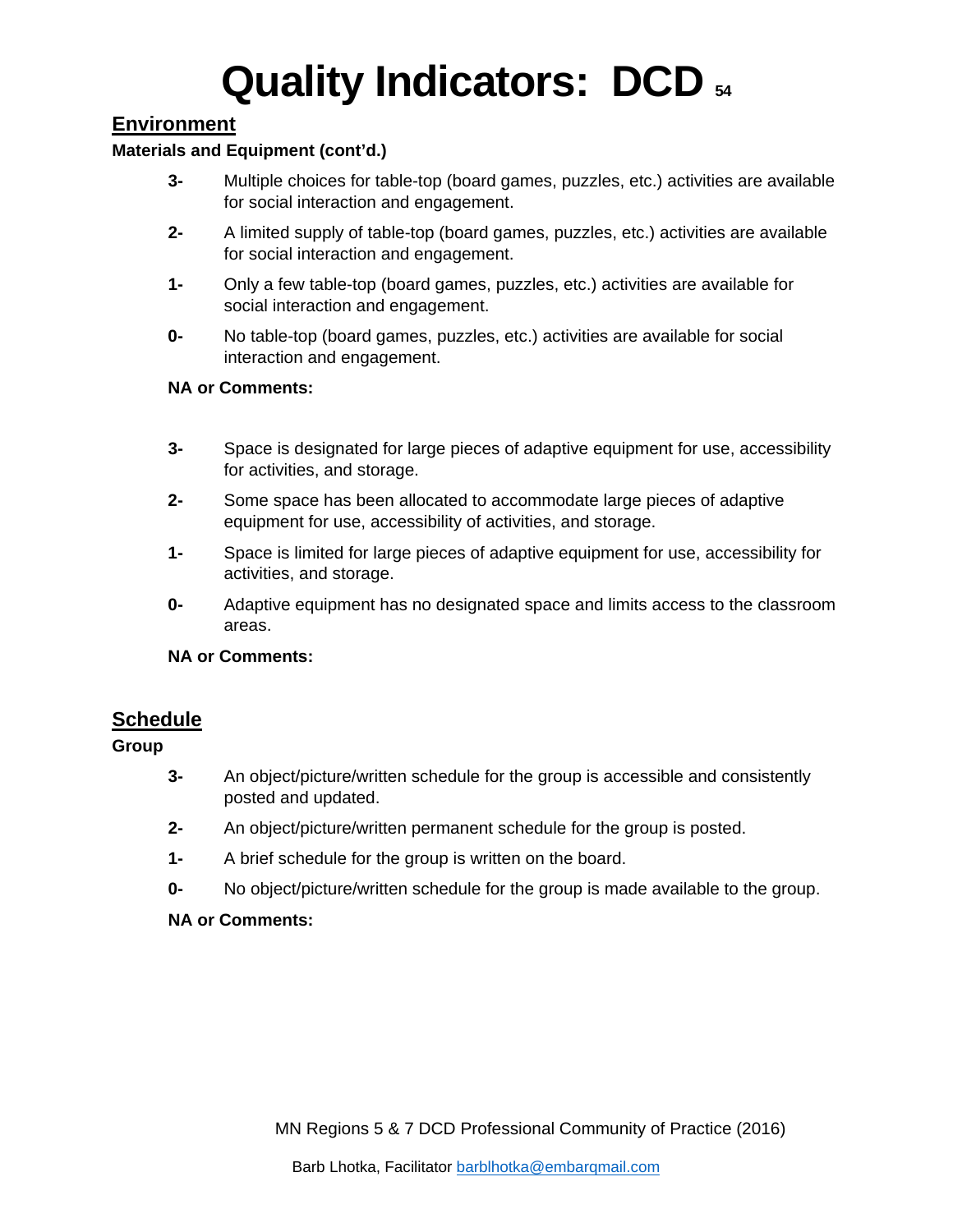# **Schedule**

## **Group (cont'd.)**

- **3-** Transition times are clearly indicated on the schedule.
- **2-** Transition times are built into a routine with a timer used during the activity.
- **1-** Transition times are not clearly scheduled and occur at the end of each activity.
- **0-** Transition times are randomly occurring.

### **NA or Comments:**

- **3-** Activity schedule delineates what work is expected and how much is to be done.
- **2-** Activity schedule lists what work is expected to be done but not how much is to be done.
- **1-** Activity schedule broadly outlines what activities will occur, but not what work is expected nor how much is to be done.
- **0-** No activity schedule is available.

### **NA or Comments:**

- **3-** Individual, small group, or whole group instruction and independent work occur within a clearly indicated schedule.
- **2-** Individual, small group, or whole group instruction and independent work occur within a random schedule.
- **1-** Individual, small group, or whole group instruction and independent work occur without a planned schedule.
- **0-** Individual, small group, or whole group instruction and independent work may or may not occur in the classroom.

### **NA or Comments:**

- **3-** Older students are taught to how to make their group schedules.
- **2-** Older students have input into their group schedules.
- **1-** Older students discuss pre-determined group schedules with staff.
- **0-** All group schedules are pre-determined.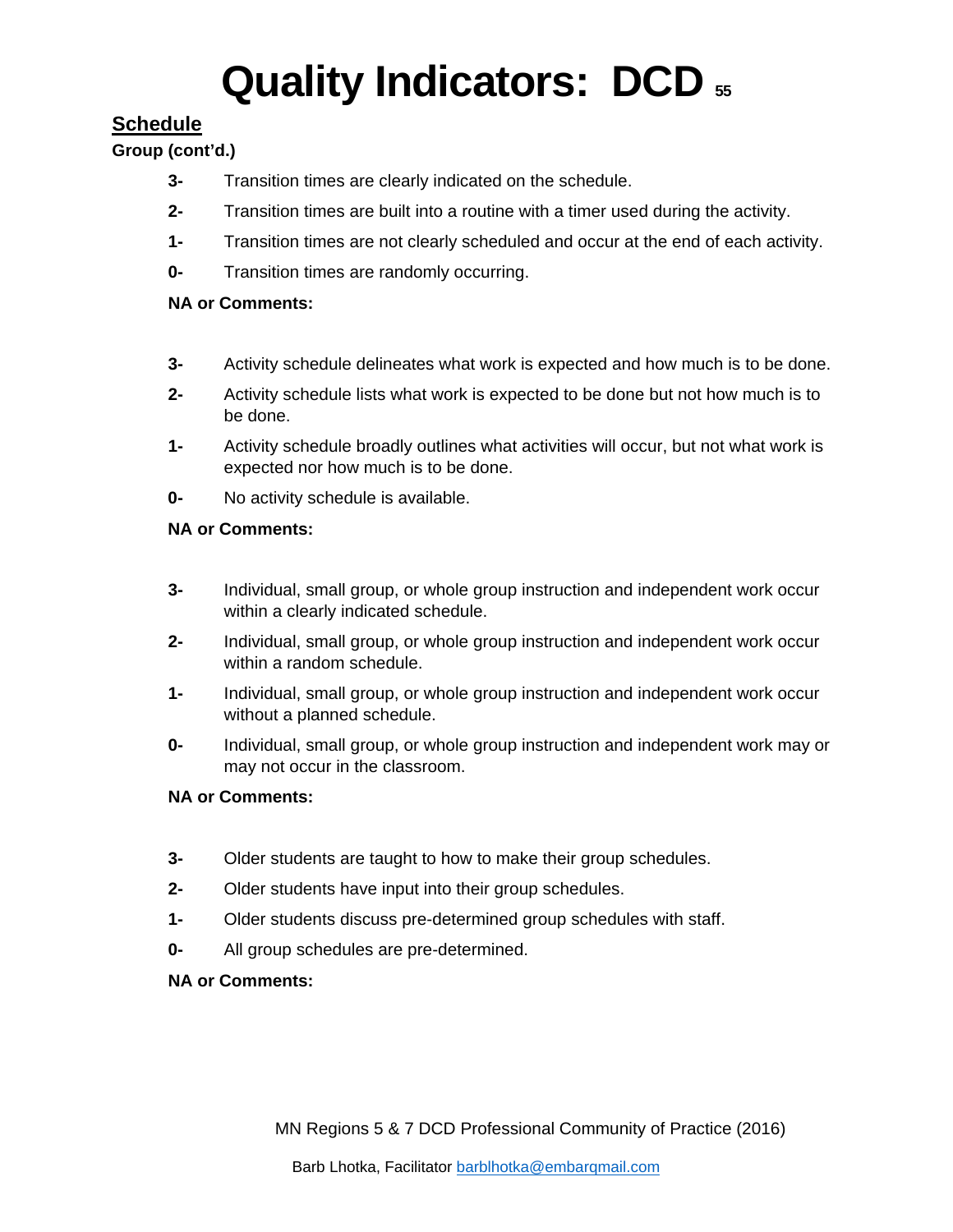# **Schedule**

### **Individual**

- **3-** An object/picture/written schedule for each individual is accessible and consistently posted and updated.
- **2-** An object/picture/written permanent schedule for each individual is accessible.
- **1-** A brief schedule for some individuals is available.
- **0-** No object/picture/written schedule for any individual is made available.

### **NA or Comments:**

- **3-** Transition times are clearly indicated on the schedule.
- **2-** Transition times are built into a routine with a timer used during the activity.
- **1-** Transition times are not clearly scheduled and occur at the end of each activity.
- **0-** Transition times are randomly occurring.

### **NA or Comments:**

- **3-** Activity schedule delineates what work is expected and how much is to be done.
- **2-** Activity schedule lists what work is expected to be done but not how much is to be done.
- **1-** Activity schedule broadly outlines what activities will occur, but not what work is expected nor how much is to be done.
- **0-** No activity schedule is available.

### **NA or Comments:**

- **3-** Older students are taught to how to make their own schedules.
- **2-** Older students have input into their schedules.
- **1-** Older students discuss pre-determined schedules with staff.
- **0-** All schedules are pre-determined.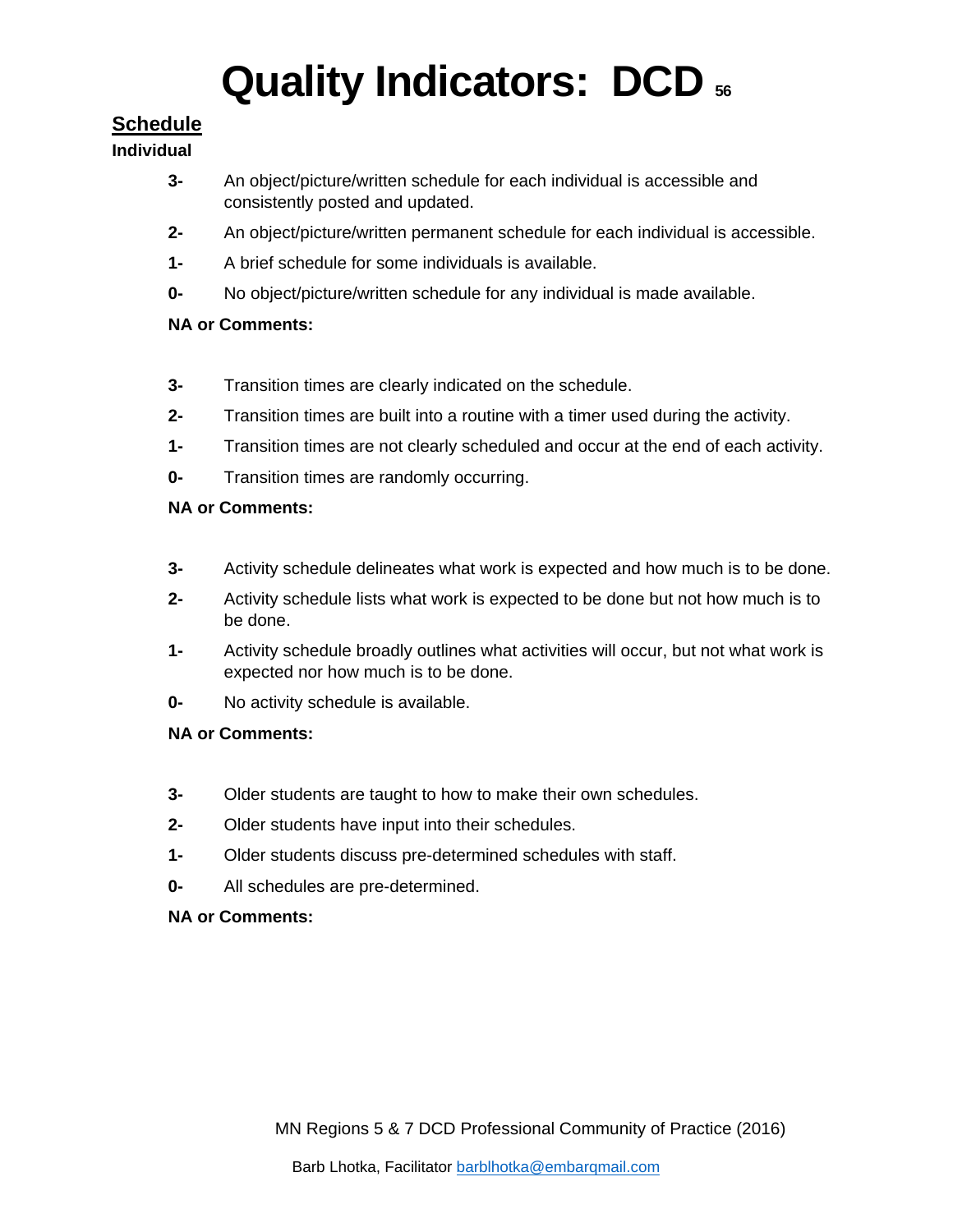# **Instruction**

### **Format**

- **3-** IEP goals and objectives are tied to grade level standards.
- **2-** IEP goals and objectives are mostly tied to grade level standards.
- **1-** IEP goals and objectives are usually tied to grade level standards.
- **0-** IEP goals and objectives are not tied to grade level standards.

## **NA or Comments:**

- **3-** Materials, curriculum, and technology utilized address the individual needs of the students and their disabilities.
- **2-** Materials, curriculum, and technology utilized address some of the individual needs of the students but are generalized to disability.
- **1-** Materials, curriculum, and technology utilized address the general needs of the students based on their disabilities.
- **0-** Materials, curriculum, and technology utilized do not address the individual needs of the students and their disabilities.

## **NA or Comments:**

- **3-** Instruction moves through the phases of learning from acquisition to fluency to maintenance.
- **2-** Instruction follows a curriculum with some attention to student acquisition, fluency, and maintenance.
- **1-** Instruction is presented, students practice, students are tested.
- **0-** Instruction is presented in drill and practice format.

## **NA or Comments:**

- **3-** Instruction follows a curriculum or scope and sequence of concepts.
- **2-** Instruction addresses a curriculum but is not tied to a scope and sequence of concepts.
- **1-** Instruction follows a loosely constructed scope and sequence of topics and skills but not concepts.
- **0-** Instruction addresses skills but does not utilize a curriculum nor scope and sequence for concepts.

## **NA or Comments:**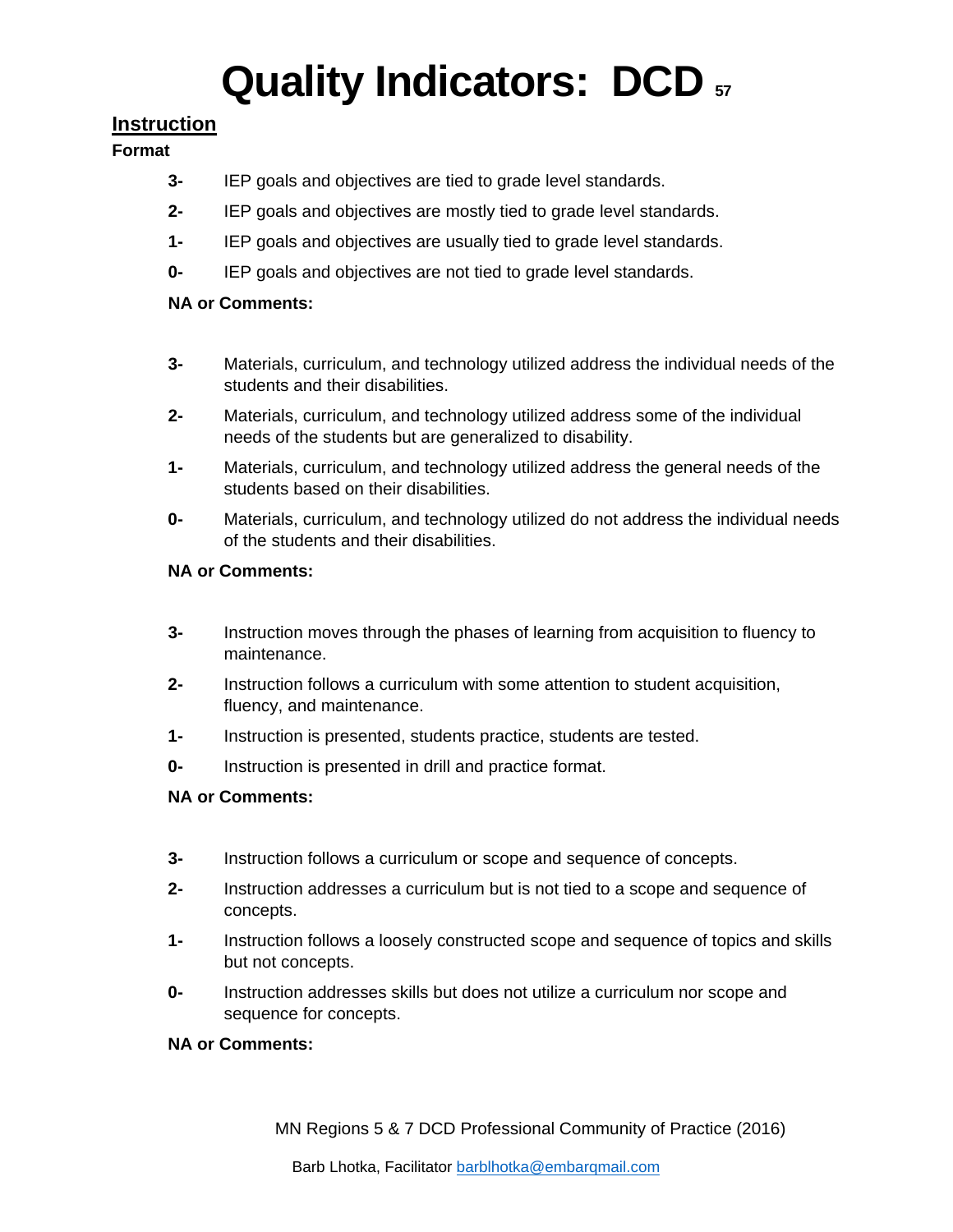# **Instruction**

## **Format (cont'd.)**

- **3-** Instruction addresses the Common Core Standards.
- **2-** Instruction considers some of the Common Core Standards.
- **1-** Instruction includes the Common Core Standard areas but not specifics.
- **0-** The Common Core Standards are not included in instruction nor planning.

## **NA or Comments:**

- **3-** Instructional lessons and activities are designed to be functional and reflect the individual needs of the students from the IEP.
- **2-** Instructional lessons and activities are designed to be functional and reflect the general IEP.
- **1-** Instructional lessons and activities are based on skills checklists.
- **0-** Instructional lessons and activities are random skills and topics.

## **NA or Comments:**

### **Presentation**

- **3-** Individual, small group, whole group instruction and independent work opportunities occur.
- **2-** Only individual, small group, or whole group instruction occur, without independent work times.
- **1-** Only whole group instruction occurs in the classroom.
- **0-** Only individual instruction occurs in the classroom.

## **NA or Comments:**

- **3-** Instruction is systematic and rigorous to achieve high outcomes.
- **2-** Instruction is systematic with some data collection to achieve goals.
- **1-** Instruction follows a curriculum or scope and sequence but does not measure the rigor of outcome achievement.
- **0-** Instruction appears piecemeal and addresses topics and drill and practice.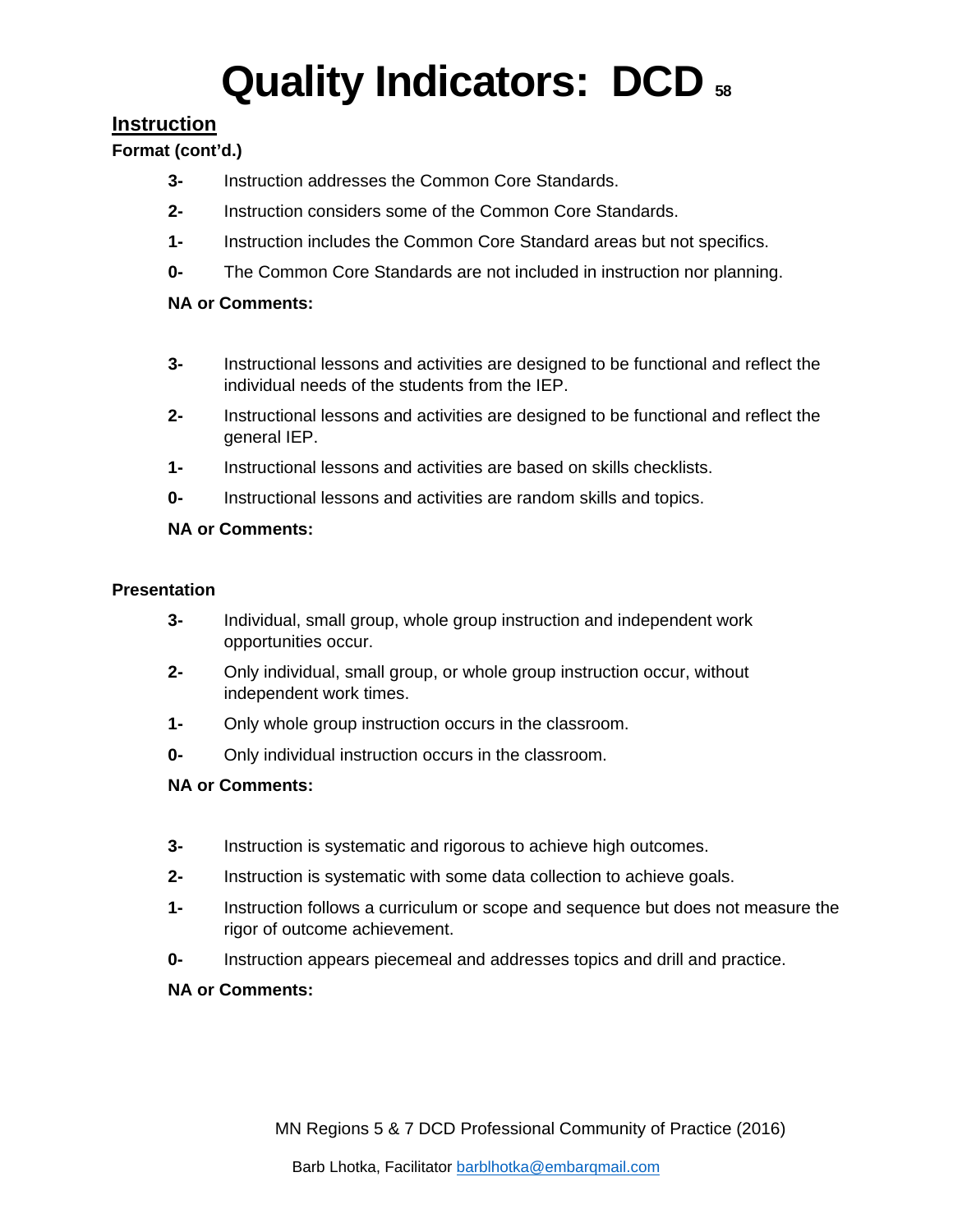# **Instruction**

### **Presentation (cont'd.)**

- **3-** Instruction is presented in a variety of settings, with different people, materials, objects and technologies to promote generalization of concepts and skills.
- **2-** Instruction is presented in a variety of settings, with one or two people, and similar materials, objects and technologies to promote generalization of concepts and skills.
- **1-** Instruction is presented in the same setting, by one or two people, and the same materials, objects and technologies.
- **0-** Instruction is presented in one setting, by the same person, and with the same materials, objects and technologies every day.

### **NA or Comments:**

- **3-** Instructional activities are embedded in natural routines.
- **2-** Several instructional activities are embedded in natural routines.
- **1-** Random instructional activities are embedded in natural routines.
- **0-** Instructional activities are presented in isolated environments.

### **NA or Comments:**

- **3-** Students have multiple opportunities to practice skills throughout the day.
- **2-** Students have several opportunities to practice skills throughout the day.
- **1-** Students have a few opportunities to practice skills throughout the day.
- **0-** Students practice each skill one time during a lesson and at no other time during the day.

### **NA or Comments:**

# **Engagement**

## **Curriculum**

- **3-** Curriculum used in the classroom is Research-based or Evidence-based and scientifically validated.
- **2-** Curriculum used in the classroom is considered best practice and may be Research-based or Evidence-based.
- **1-** Curriculum used in the classroom are from a variety of vendor sources.
- **0-** No specific curriculum materials are used in the classroom.

### **NA or Comments:**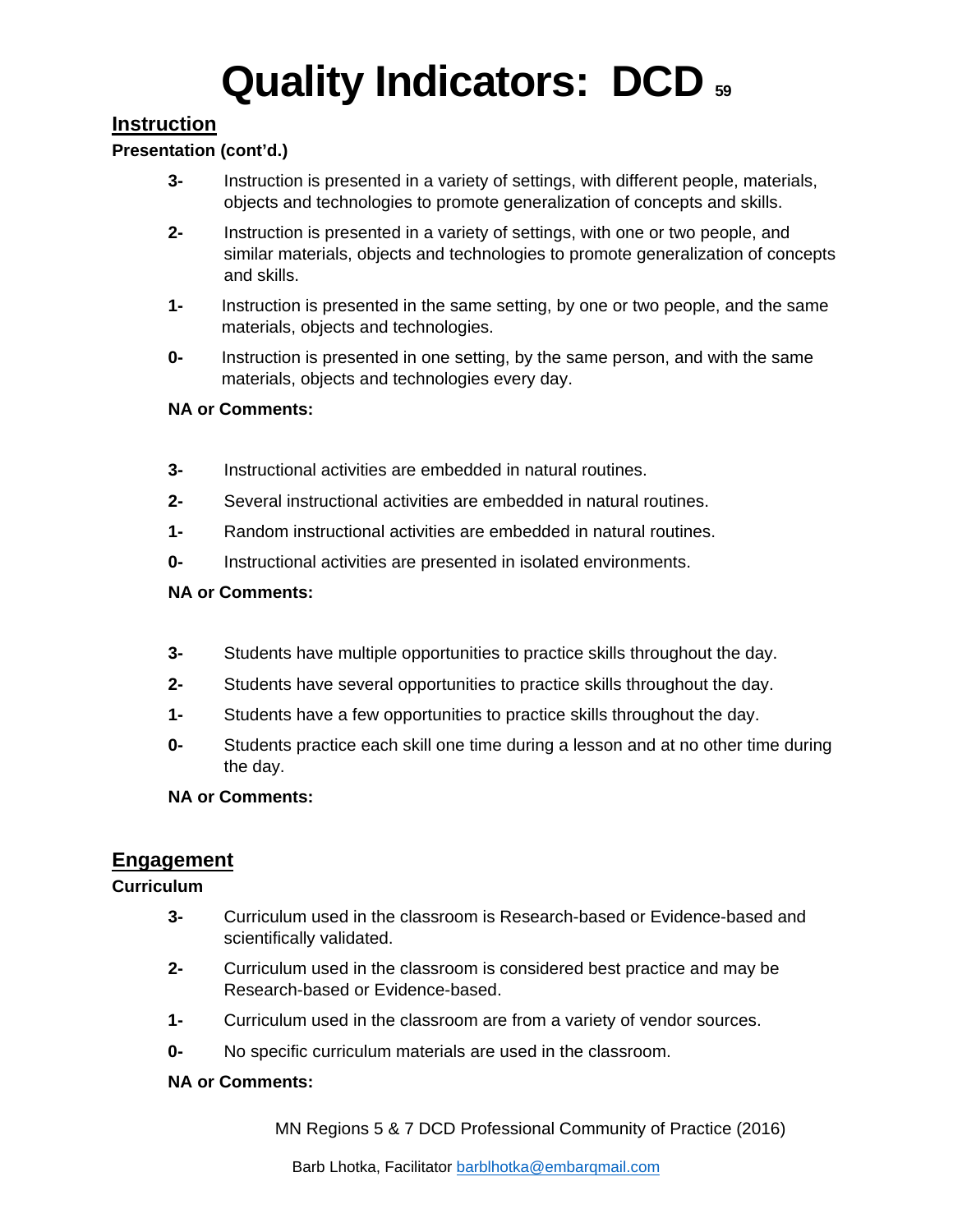# **Engagement**

### **Curriculum (cont'd.)**

- **-3-** Alignment of curriculum and lessons with the Common Core Standards engages students to achieve high outcomes.
- **-2-** Partial alignment of curriculum and lessons with the Common Core Standards encourages student engagement in goal areas.
- **-1-** Alignment of curriculum and lessons with Common Core Standards has been begun.
- **-0-** There is no alignment of curriculum and lessons with the Common Core Standards.

### **NA or Comments:**

- **3-** Curriculum is flexible and developmentally appropriate to promote attention and positive response.
- **2-** Curriculum available is developmentally appropriate but not flexible.
- **1-** Curriculum is pulled from existing resources and follows a minimally developmentally appropriate sequence.
- **0-** Curriculum is used in a standard manner with no flexibility for individual needs.

#### **NA or Comments:**

- **3-** Curriculum includes a comprehensive implementation of pragmatic language and social behavior strategies.
- **2-** Curriculum includes opportunities to implement pragmatic language and social behavior strategies.
- **1-** Curriculum includes a pull-out instructional time for pragmatic language and social behavior strategies.
- **0-** Pragmatic language and social behavior strategies are not taught in the curriculum.

#### **NA or Comments:**

- **3-** Students are engaged in daily activities that build meaningful relationships.
- **2-** Students are involved in weekly activities that build relationships.
- **1-** Students are involved in periodic activities that build relationships.
- **0-** Students are not involved in relationship building activities.

#### **NA or Comments:**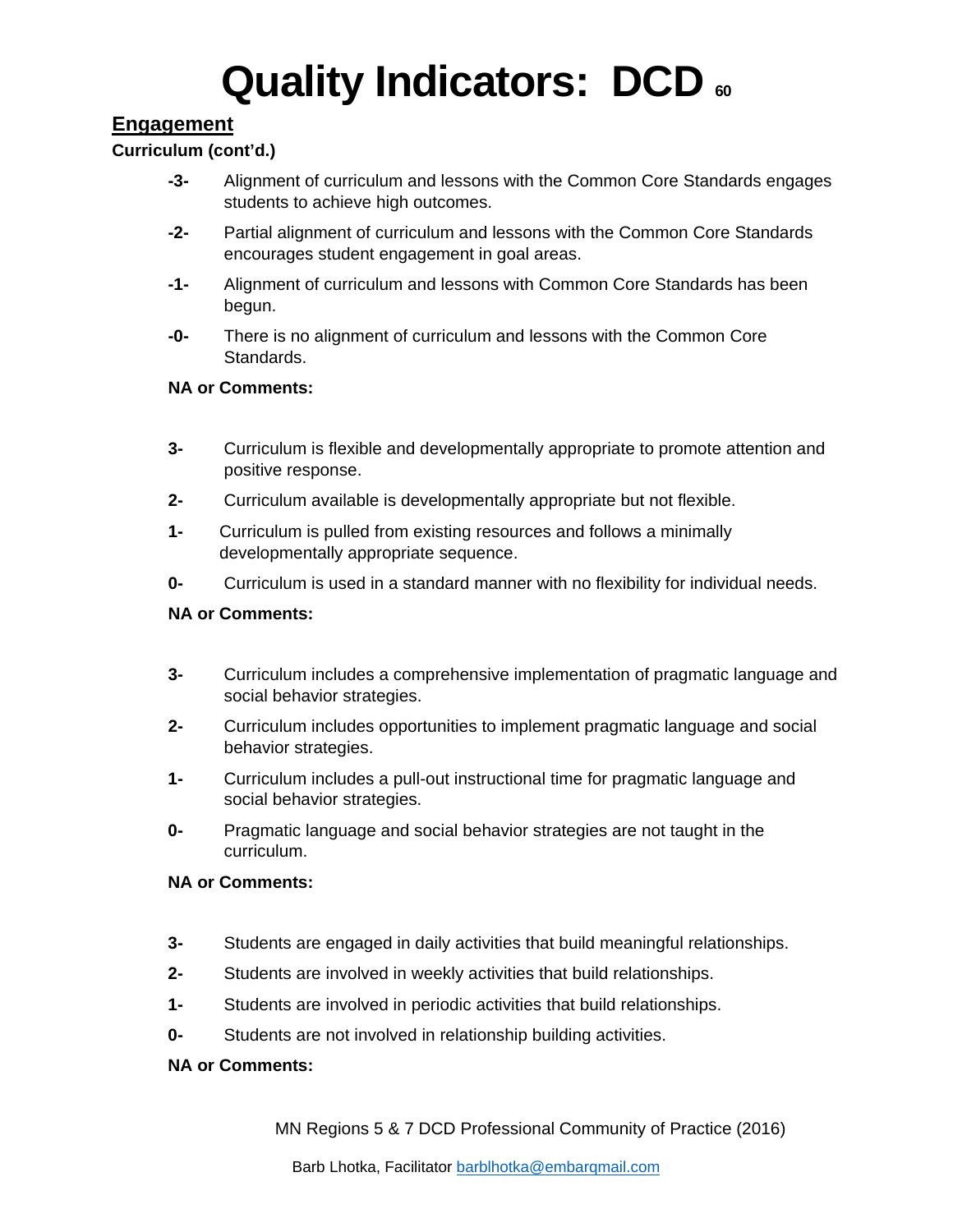# **Engagement**

### **Curriculum (cont'd.)**

- **3-** Curriculum, materials, and activities are age and grade level appropriate.
- **2-** Most curriculum, materials, and activities are age and grade level appropriate.
- **1-** Some curriculum, materials, and activities are age and grade level appropriate.
- **0-** Curriculum, materials, and activities are not age and grade level appropriate.

### **NA or Comments:**

- **3-** Activities are developed that relate directly to student's age-level general education academics, content areas, extra-curricular, work, and community.
- **2-** Most activities are developed to be age-level related to general education academics, content areas, extra-curricular, work, and community.
- **1-** Some activities are developed to be age-level related in some areas.
- **0-** Activities are not age-level appropriate.

#### **NA or Comments:**

#### **Strategies**

- **3-** There is a defined beginning and end to activities, classes, and the school day.
- **2-** There are scheduled times indicating the beginning and end to activities, classes, and the school day.
- **1-** There is some structure to the beginning and end of activities, classes, and the school day.
- **0-** Activities and classes run together without definite transition times.

#### **NA or Comments:**

- **3-** Students are engaged in purposeful activities throughout the day with very limited "down" time.
- **2-** Students are engaged in activities throughout the day with occasional "down" time.
- **1-** Students are engaged in activities throughout the day with frequent breaks and "down" time
- **0-** Students have more breaks and "down" time than engaged activity time during the day.

### **NA or Comments:**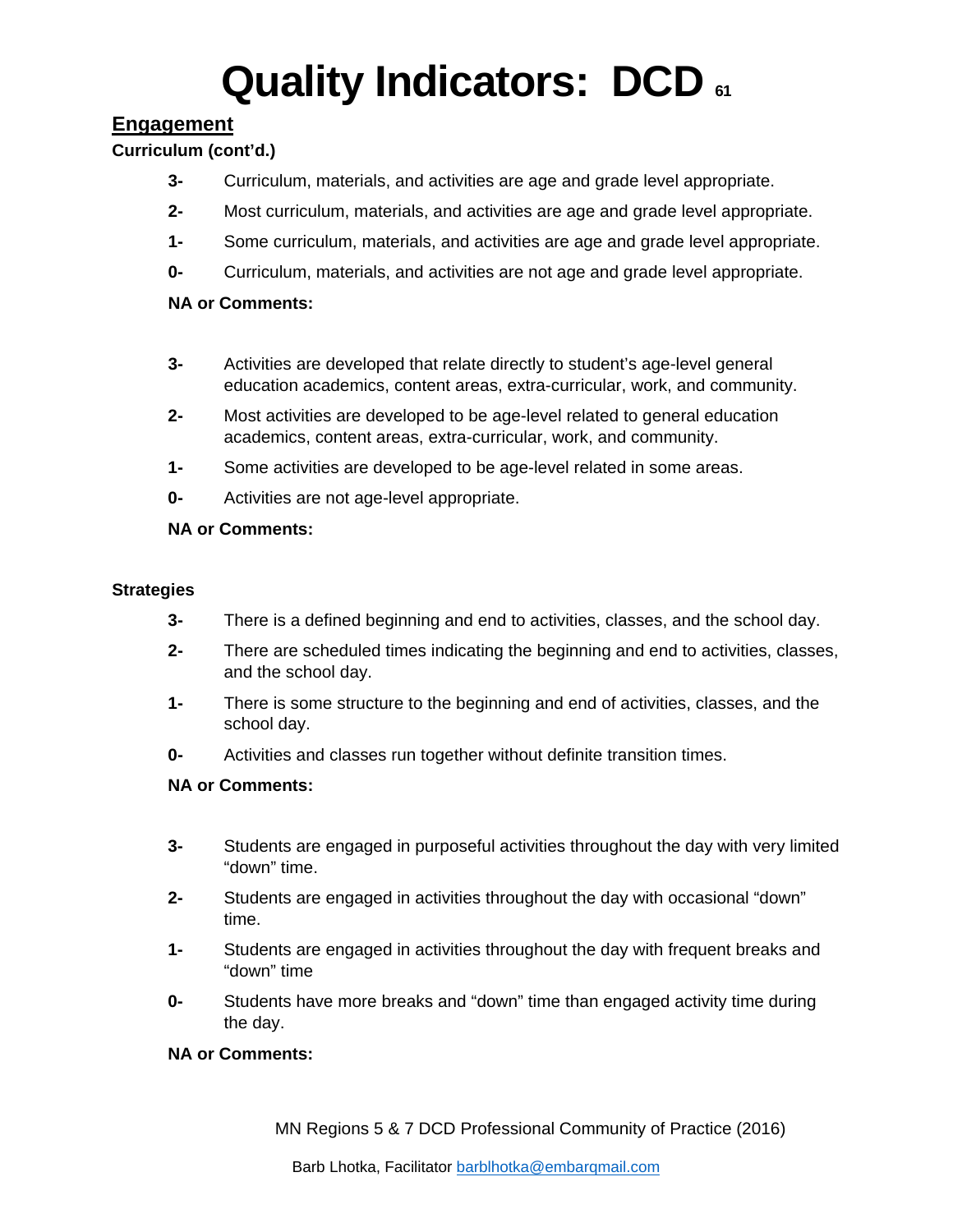# **Engagement**

### **Strategies (cont'd.)**

- **3-** Instructional strategies meet the unique needs of each student to stay engaged in learning.
- **2-** Instructional strategies meet the unique needs of the majority of students to stay engaged in learning.
- **1-** Instructional strategies meet the unique needs of some of the students to stay engaged in learning.
- **0-** Instructional strategies are generalized and do not meet the unique learning needs of the students.

#### **NA or Comments:**

- **3-** Strategies used match student need for cueing, prompting, scaffolding, and reinforcement.
- **2-** Strategies used match student need for cueing, prompting, and reinforcement.
- **1-** Strategies used match student need for cueing and prompting.
- **0-** Strategies are the same for all students.

#### **NA or Comments:**

#### **Classroom**

- **3-** Programs and materials are adapted to meet the needs of individual students.
- **2-** Programs and materials are adapted to meet the needs of most of the students.
- **1-** Programs and materials are adapted to meet the needs of some of the students.
- **0-** Programs and materials are used as purchased and not adapted to meet the needs of students.

#### **NA or Comments:**

- **3-** Technology appropriate to the disabilities of the students are used to initiate and maintain engagement.
- **2-** Technology is available, but under-used, with students to initiate and maintain engagement.
- **1-** A limited number of students have access to technology.
- **0-** Technology is not used in the classroom.

#### **NA or Comments:**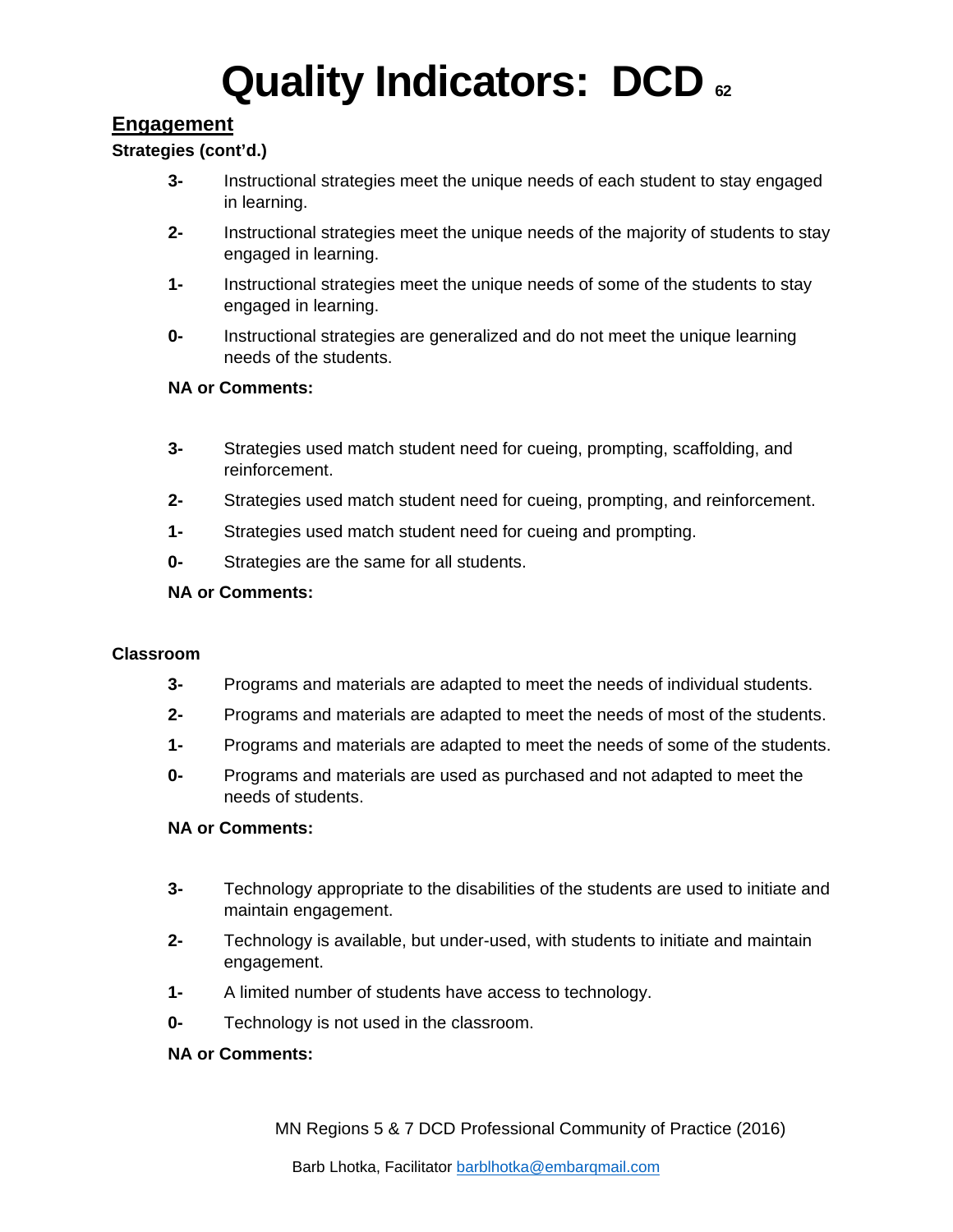# **Engagement**

### **Classroom (cont'd.)**

- **3-** Areas of the classroom are identifiable by clear, visual boundaries and labels for student focus.
- **2-** Areas of the classroom are designated by visual symbols to indicate use of the area.
- **1-** Areas of the classroom are used for multiple purposes by students and staff.
- **0-** The classroom has no specifically designated areas.

### **NA or Comments:**

- **3-** Classroom is free of visual and auditory clutter and distractions.
- **2-** Classroom has some areas of visual and/or auditory clutter and distractions.
- **1-** Classroom has several areas of visual and/or auditory clutter and distractions.
- **0-** Classroom has many visual and/or auditory clutter and distractions.

#### **NA or Comments:**

- **3-** School and classroom targeted expectations are posted, clear, and practiced.
- **2-** Most of the time school and classroom targeted expectations are posted, clear, and practiced.
- **1-** Occasionally school and classroom targeted expectations are posted, clear, and practiced.
- **0-** School and classroom targeted expectations are not posted and unclear.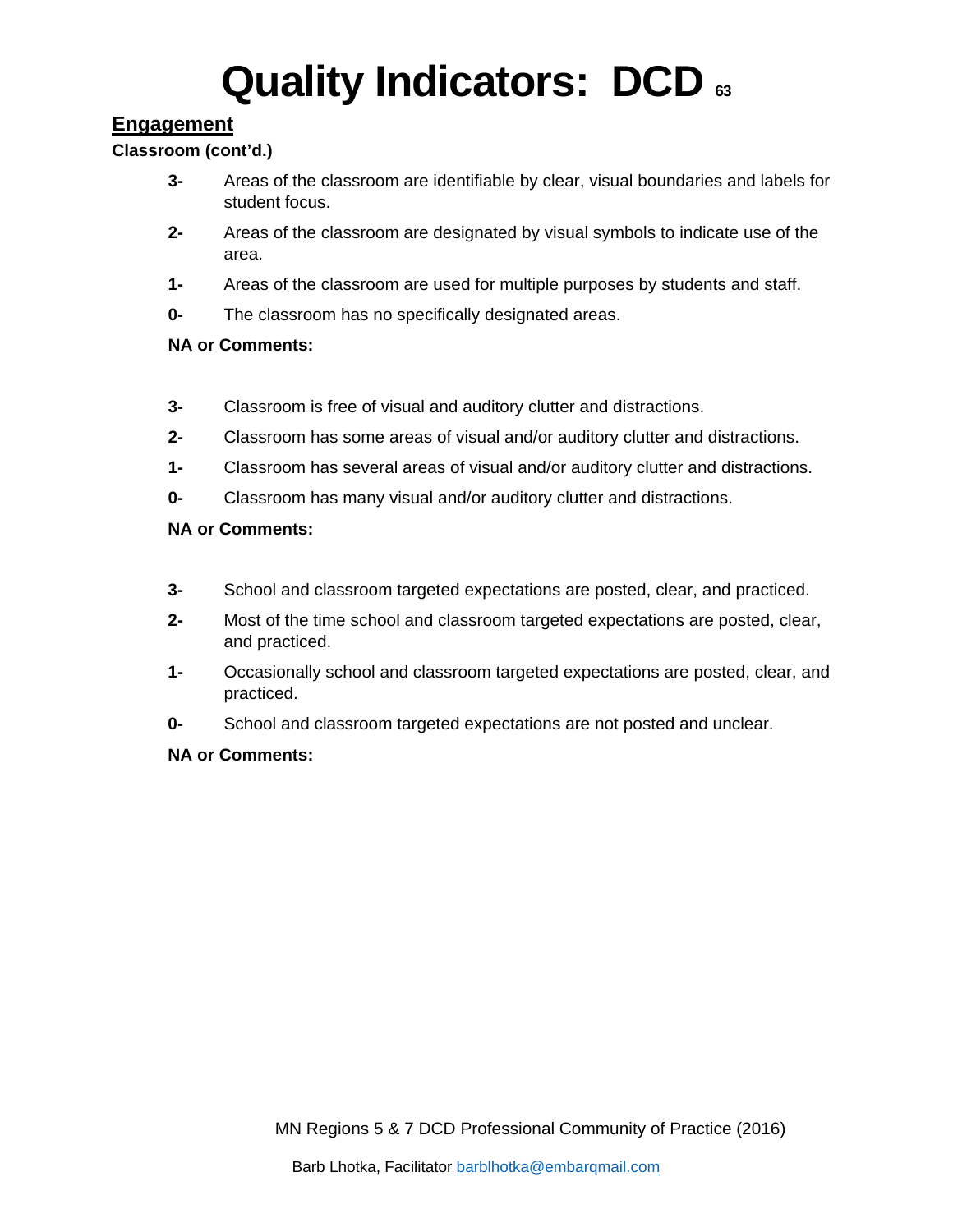# **Assistive Technology**

## **Procedures**

### **Consideration**

- **3-** An organized framework (i.e., SETT) is used to consider the technology support needs for each student.
- **2-** Each situation is handled as an individual case when considering the need for technology support.
- **1-** Special education teams discuss the need for technology supports at some IEP meetings.
- **0-** Devices and services for technology are purchased as the need arises.

### **NA or Comments:**

- **3-** Teams are aware of low, medium, and high level assistive technology options and comparisons when making decisions.
- **2-** Teams are aware of the basic options of assistive technology but not comparisons when making decisions.
- **1-** Teams are aware of a few highly advertised assistive technology options when making decisions.
- **0-** Teams are unaware of assistive technology options available.

#### **NA or Comments:**

- **3-** A feature match is always completed to determine the best app, software, or device to be used in a setting for a task.
- **2-** A feature match is sometimes completed to determine the best app, software, or device to be used in a setting for a task.
- **1-** A feature match is rarely completed to determine the best app, software, or device to be used in a setting for a task.
- **0-** A feature match is never completed to determine the best app, software, or device to be used in a setting for a task.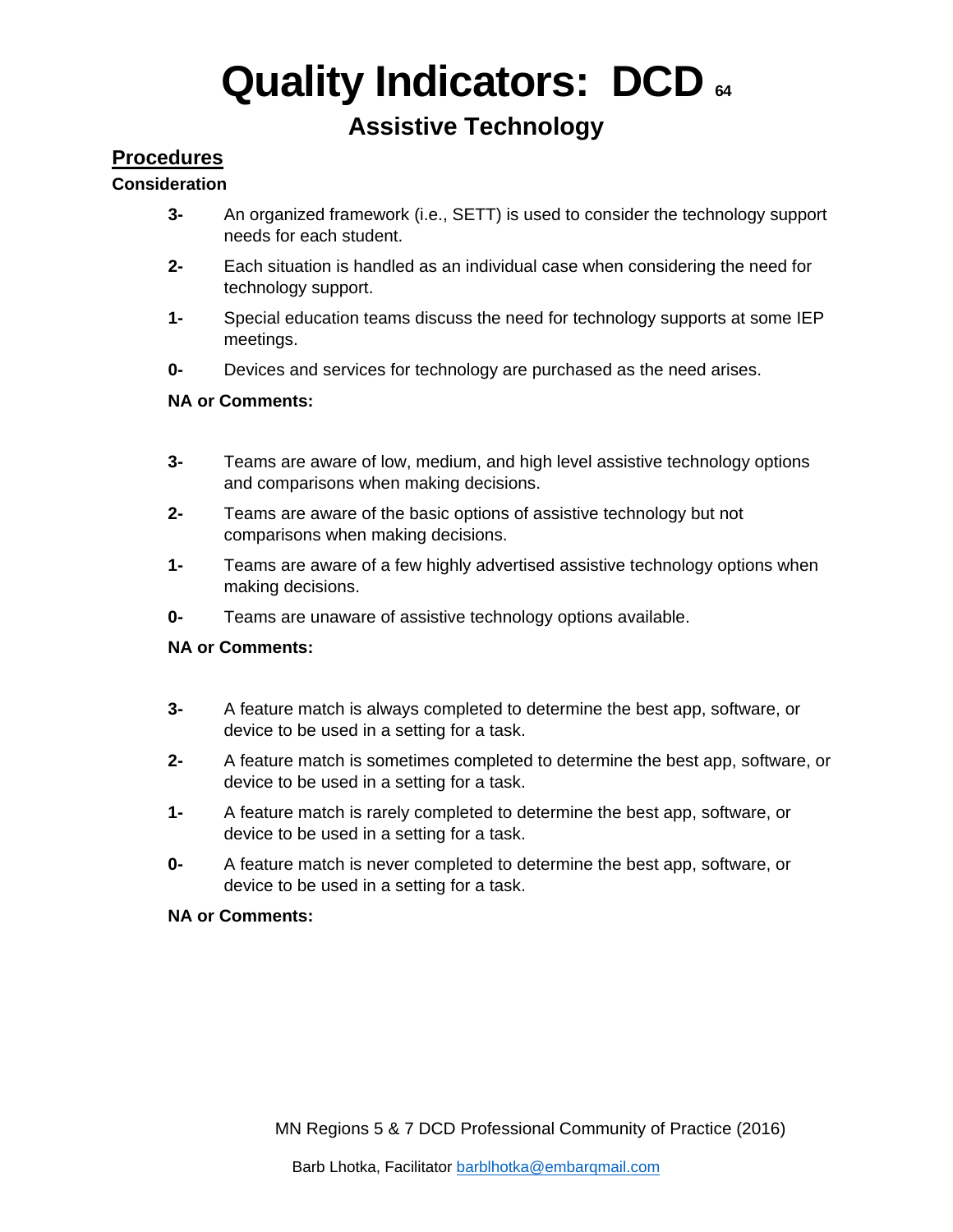# **Procedures**

### **Curriculum**

- **3-** District/building 1:1 initiatives consider the needs of students in special education.
- **2-** District/building 1:1 initiatives include special education, but not unique accessibility needs of students.
- **1-** Special education is given the task of separately considering their own needs in a 1:1 initiative.
- **0-** Special education is not included in district/building 1:1 initiatives.

## **NA or Comments:**

- **3-** Students have digital reading options for all materials.
- **2-** Digital reading options are available for most materials.
- **1-** Digital reading options are available for some materials.
- **0-** There are no digital reading options available.

## **NA or Comments:**

- **3-** Students all have access to the student instructional management system (i.e., Schoology) used in classes.
- **2-** Most students have access to the student instructional management system (i.e., Schoology) used in classes.
- **1-** A few students have access to the student instructional management system (i.e., Schoology) used in classes.
- **0-** Students have no access to the student instructional management system (i.e., Schoology) used in classes.

## **NA or Comments:**

- **3-** Distance learning options are available to students.
- **2-** Distance learning options are sometimes used with students.
- **1-** Distance learning options are rarely used with students.
- **0-** No distance learning options are available to students.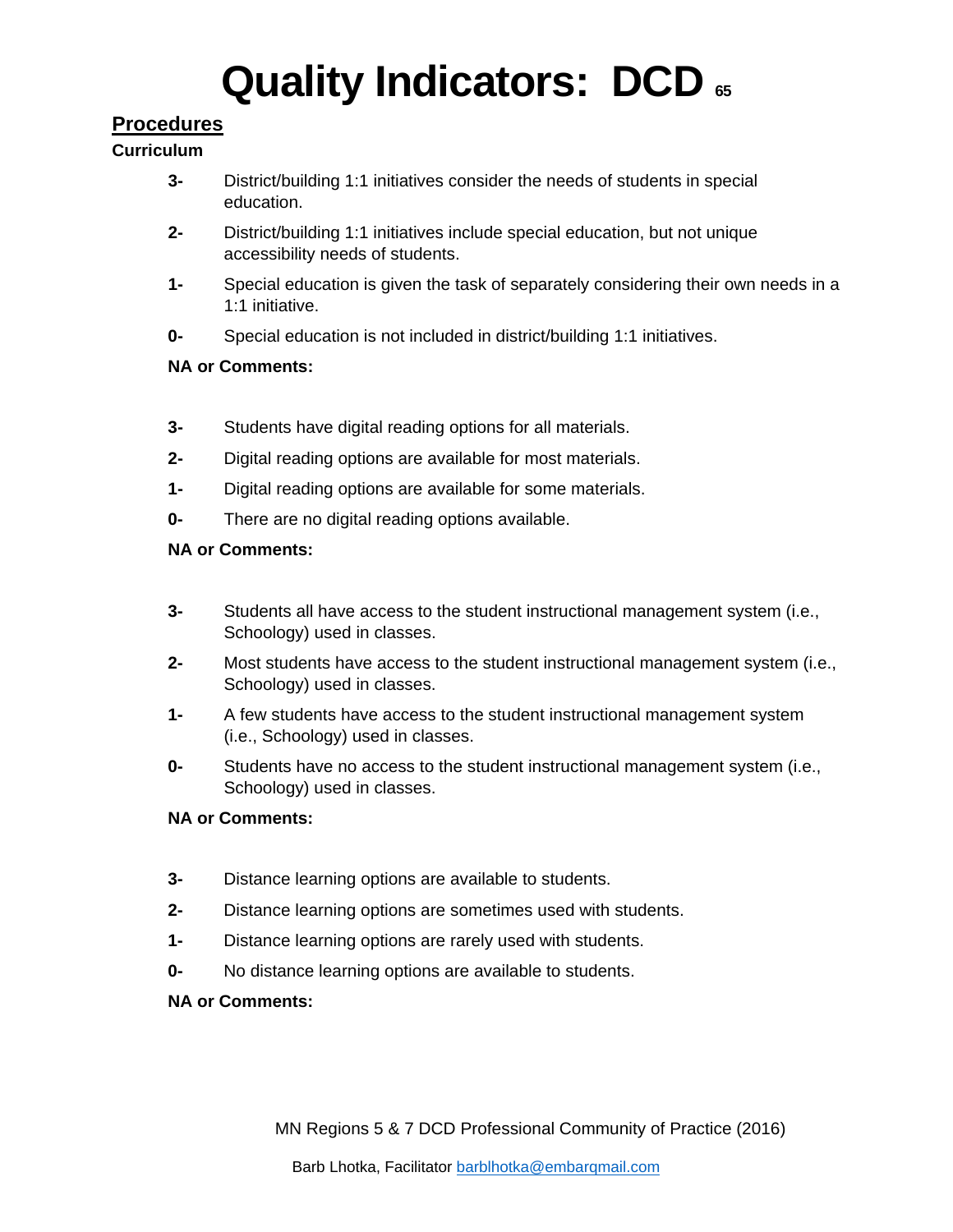# **Procedures**

## **Accessibility**

- **3-** Accessibility and Universal Design for Learning are a part of every lesson design.
- **2-** Staff are learning how to make all learning materials and environments accessible and promote Universal Design for Learning.
- **1-** Accessibility and Universal Design for Learning are limited to physical access to the environment.
- **0-** Staff are unaware of how to make materials accessible for students.

## **NA or Comments:**

- **3-** Accessibility features of all apps, software, and hardware are utilized as needed for all students.
- **2-** Accessibility features of all apps, software, and hardware are utilized as needed for some students.
- **1-** Accessibility features of all apps, software, and hardware are utilized as needed for a few students.
- **0-** Accessibility features of apps, software, and hardware are not made available for use.

### **NA or Comments:**

- **3-** A full range of switch access is available for learning, self-care, recreation, etc. for all students.
- **2-** Specific student switch access is available for learning, self-care, recreation, etc.
- **1-** Limited switch access is available for learning, self-care, recreation, etc.
- **0-** No switch access is available for learning, self-care, recreation, etc.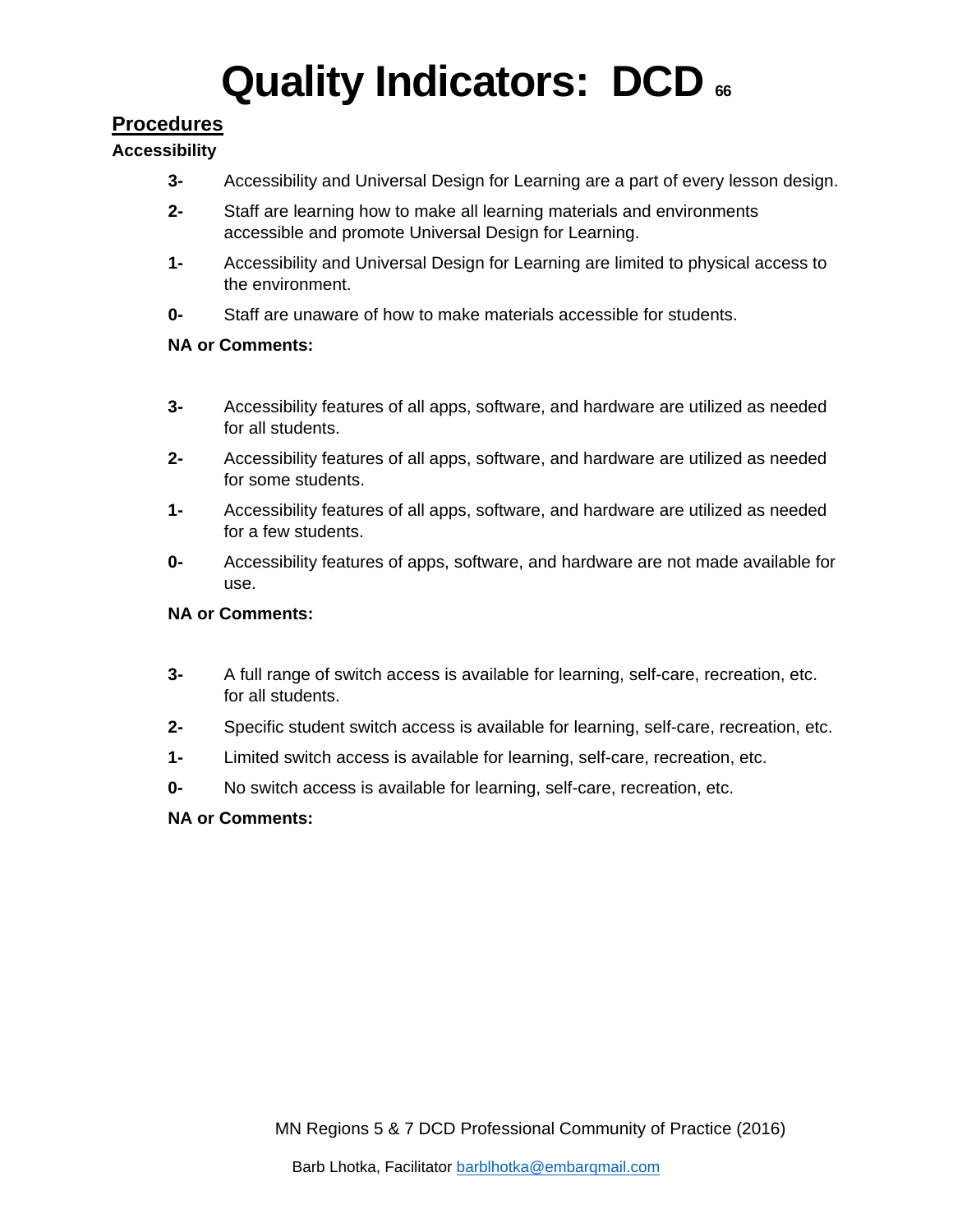# **Procedures**

#### **Resources**

- **3-** Administrative support and knowledge of assistive technology supports special education and general education settings.
- **2-** Administration is learning about the assistive technology needs of students in special education and general education settings.
- **1-** Special education administration support and knowledge of assistive technology supports needs and options for students.
- **0-** Administration is unaware of assistive technology needs and options.

### **NA or Comments:**

- **3-** Devices are available from lending libraries and vendors for trial.
- **2-** Some devices are available from lending libraries and vendors for trial.
- **1-** A limited number of devices are available from lending libraries and vendors for trial.
- **0-** No devices are available for trial.

#### **NA or Comments:**

- **3-** Support for assistive technology is available following a request procedure outlining the issues and questions.
- **2-** Support for assistive technology is available from technology staff with a personal contact.
- **1-** Support from within the school team is available regarding assistive technology.
- **0-** Support from assistive technology resources is not available.

### **NA or Comments:**

- **3-** Assistive technology is considered, implemented, and evaluated through a team approach.
- **2-** Assistive technology is considered, implemented, and evaluated through a train the trainer approach.
- **1-** Assistive technology is considered, implemented, and evaluated through an expert model.
- **0-** Assistive technology is considered, implemented, and evaluated by individual teachers with no support.

#### **NA or Comments:**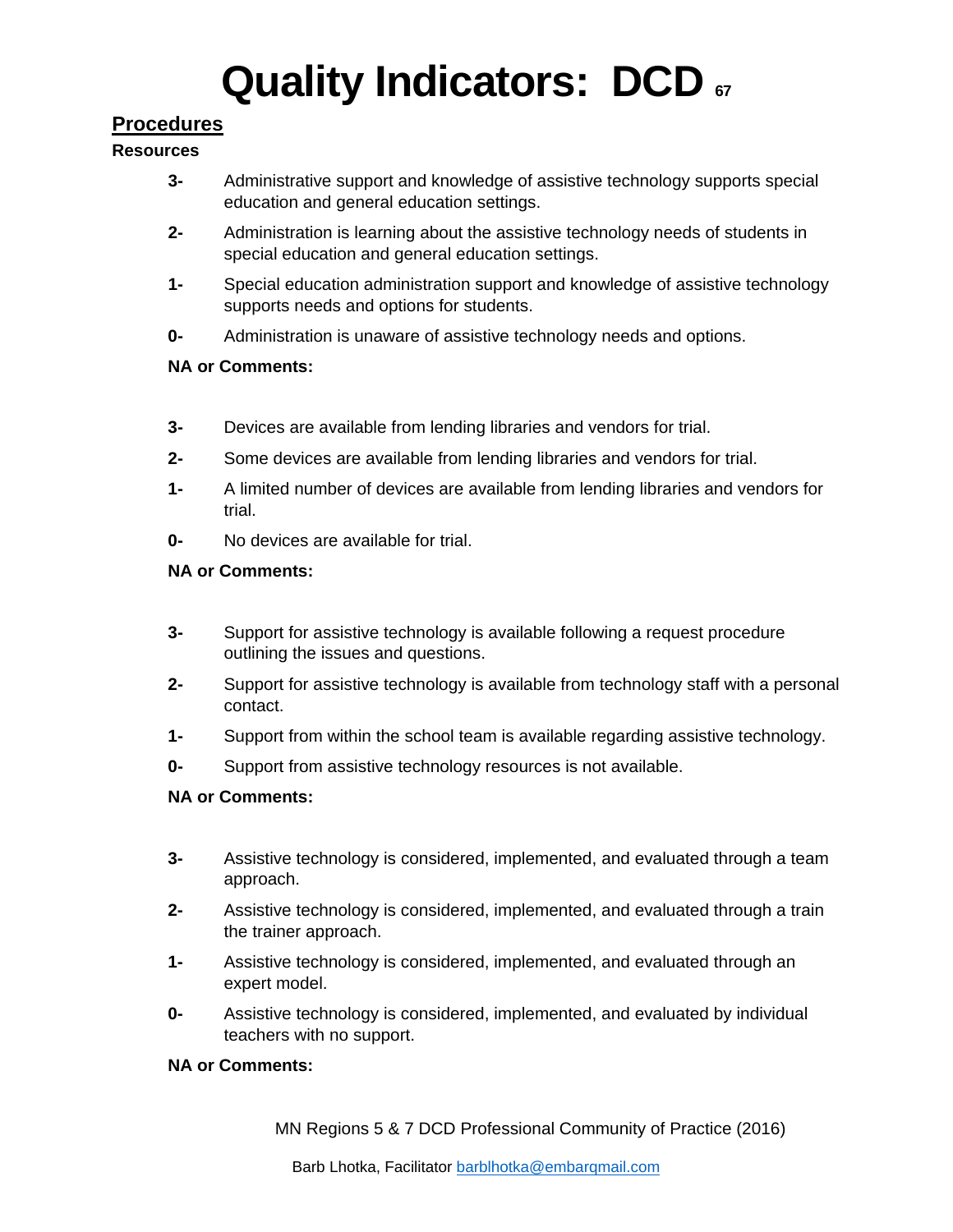# **Procedures**

### **Resources (cont'd.)**

- **3-** Tech support for general education and special education is equal (it includes all software and hardware/devices).
- **2-** Tech support for special education includes general education software and hardware and some special education specific technology.
- **1-** Tech support for special education is for general education software and hardware only.
- **0-** Tech support is not available to special educators.

#### **NA or Comments:**

#### **Funding**

- **3-** Funding sources and planning processes for the purchase of assistive technology are in place.
- **2-** Assistive technology funding is not identified and funded on a one-time purchase basis and upon researched request.
- **1-** Assistive technology is funded by donations to the program.
- **0-** No funding sources for assistive technology have been identified.

#### **NA or Comments:**

- **3-** A written plan is in place to address current and long-term assistive technology needs in the classroom.
- **2-** A general outline/notes is in place to address current and long-term assistive technology needs in the classroom.
- **1-** Only current assistive technology needs are considered when purchasing.
- **0-** No plan is in place to address current and long-term assistive technology needs in the classroom.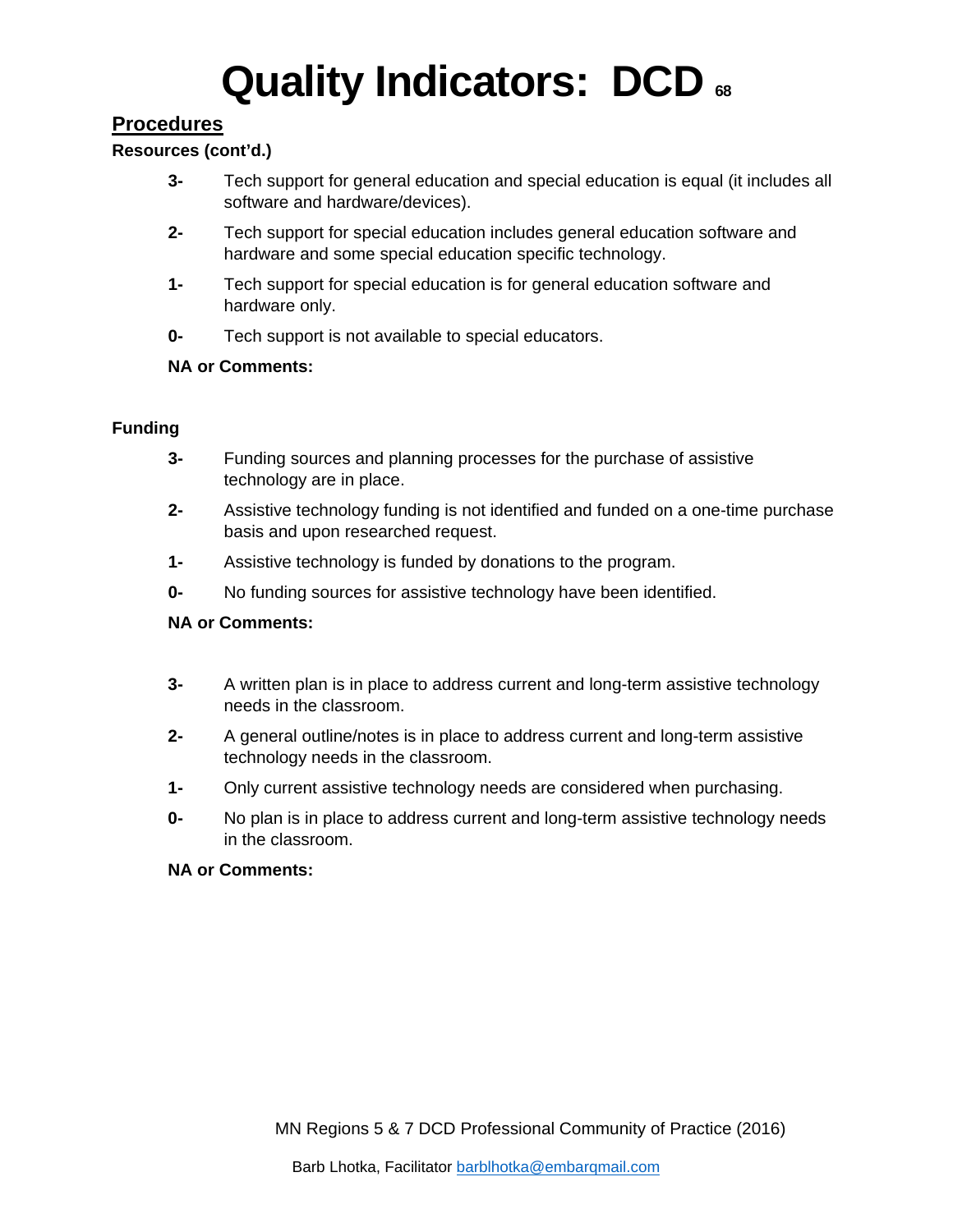# **Procedures**

#### **Training**

- **3-** Training and coaching to implement assistive technology is available with an implementation plan.
- **2-** Training to implement assistive technology is available for most types of assistive technology.
- **1-** Training to implement assistive technology is available for some types of assistive technology.
- **0-** No assistive technology training nor coaching is available.

#### **NA or Comments:**

- **3-** Resource contacts for operating, using, and changing apps, software, and device settings are available.
- **2-** Resource websites for operating, using, and changing apps, software, and device settings are available.
- **1-** Information for operating, using, and changing apps, software, and device settings are available.
- **0-** No resources for operating, using, and changing apps, software, and device settings are available.

#### **NA or Comments:**

- **3-** Parents are provided with training and support with assistive technology devices.
- **2-** Parents are provided with information for training with assistive technology devices.
- **1-** Parents are provided with some support with assistive technology devices.
- **0-** Parents are not given training or support with assistive technology devices.

#### **NA or Comments:**

- **3-** Paraprofessionals are provided with training and support with assistive technology devices and apps.
- **2-** Paraprofessionals are provided with information for assistive technology devices and apps.
- **1-** Paraprofessionals are provided with some support with assistive technology devices and apps.
- **0-** Paraprofessionals are not given training or support with assistive technology and apps.

#### **NA or Comments:**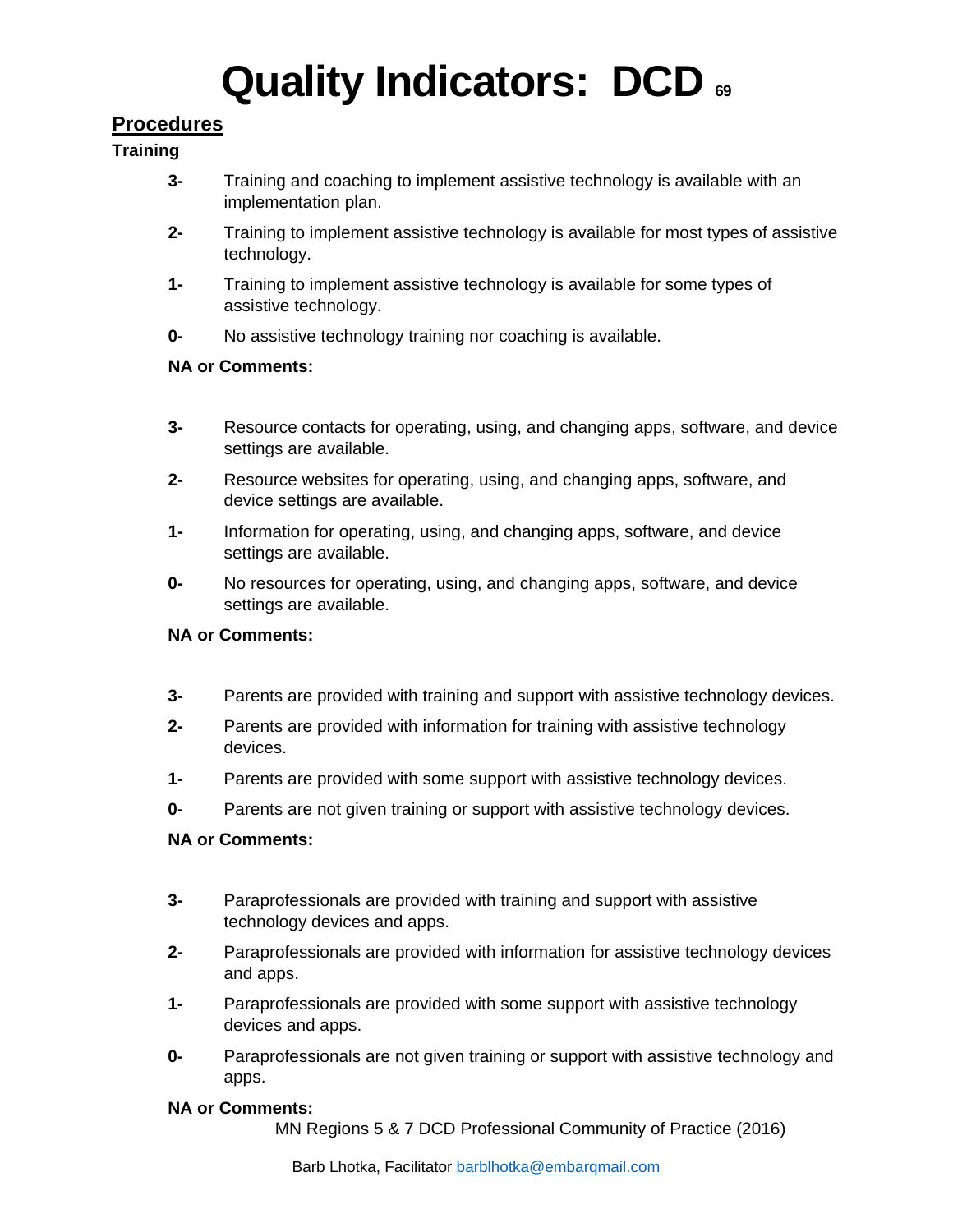# **Procedures**

#### **Implementation**

- **3-** There is a process in place to implement the use of an assistive technology device and/or service.
- **2-** Assistive technology devices and/or services are implemented following selfdesigned team research.
- **1-** Assistive technology devices and/or services are implemented with limited research and consideration.
- **0-** There are no processes in place to implement the use of an assistive technology device and/or service.

#### **NA or Comments:**

- **3-** Assistive technology devices and services are appropriate to each student's needs and settings.
- **2-** Assistive technology devices and services are chosen based on the needs of the students whose needs are the greatest.
- **1-** Assistive technology devices and services are designed for the whole group and not individualized.
- **0-** No assistive technology is available for student use.

### **NA or Comments:**

#### **AAC**

- **3-** AAC interventions are used whenever a student is unable to rely on speech to meet all of his/her daily communication needs.
- **2-** AAC interventions are used inconsistently when a student is unable to rely on speech to meet all of his/her daily communication needs.
- **1-** AAC interventions are limited to those students who have been provided a device outside the school setting.
- **0-** No AAC options are available to students.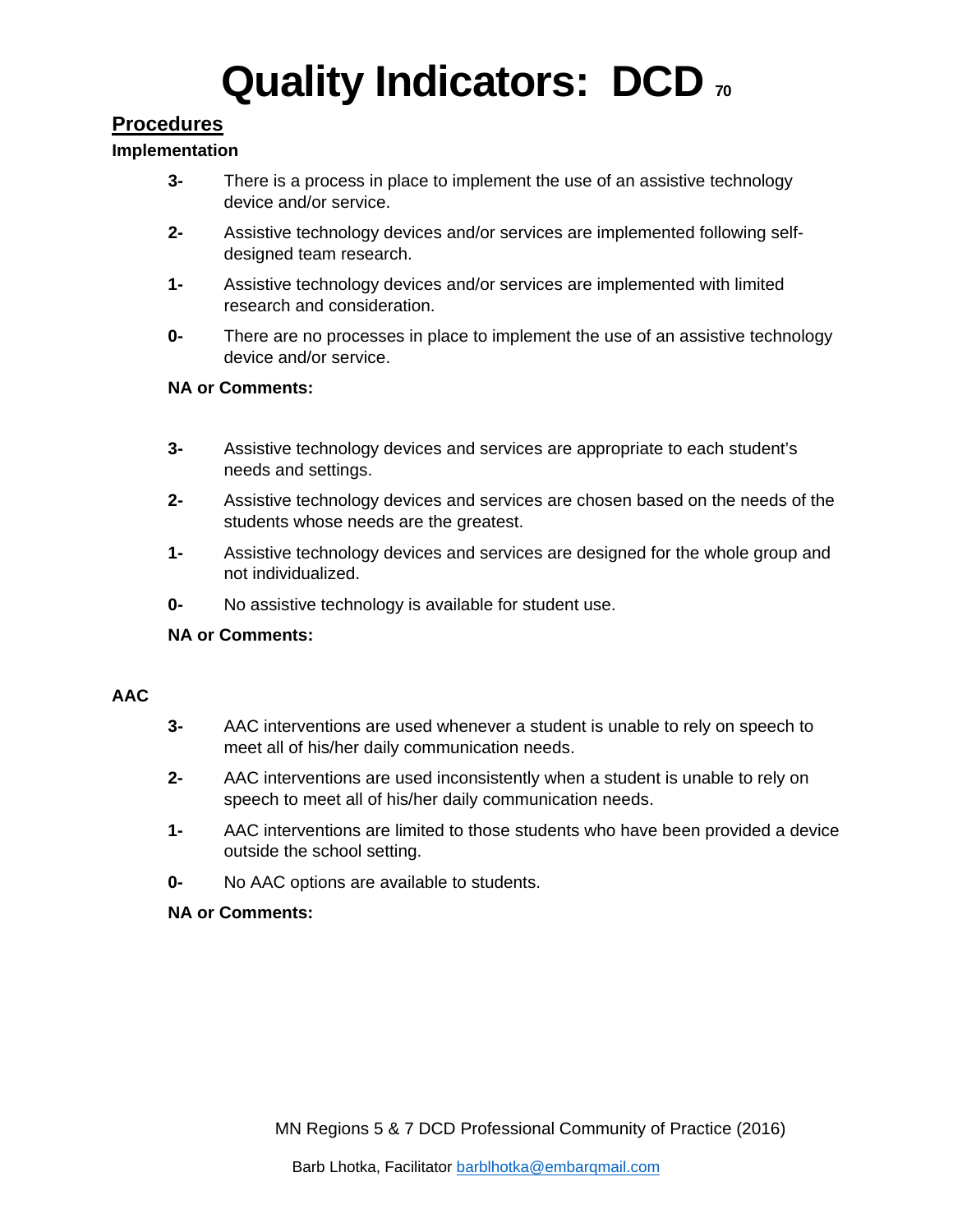# **Procedures**

## **AAC (cont'd.)**

- **3-** A variety of AAC symbols and devices are available to each student depending upon the communication needs and settings.
- **2-** Each student has one set of individually matched AAC symbols and one device for all communication needs and settings.
- **1-** One type of AAC symbol set and device is available to all students for all communication needs and settings.
- **0-** No AAC options are available to students.

## **NA or Comments:**

## **Apps**

- **3-** An app management system is in place and implemented.
- **2-** A system for review and purchase is in place but no follow-up management plan is implemented.
- **1-** Apps are randomly acquired without review and without follow-up management.
- **0-** Apps are downloaded or purchased by the special educators as needed.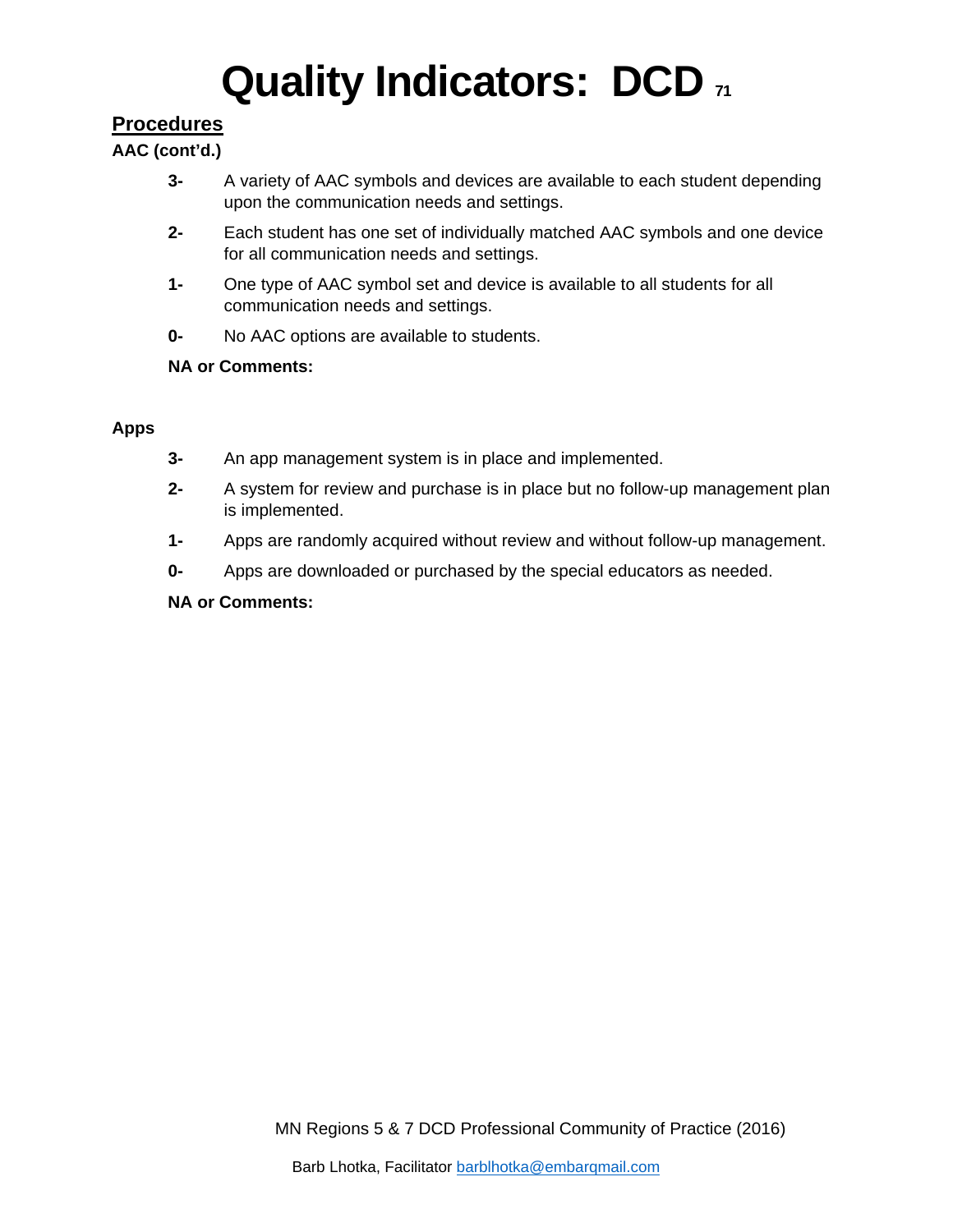# **Quality Indicators: DCD**  $\imath$ **BEHAVIOR**

### **Supports**

#### **Procedures**

- **3-** All staff are trained in positive behavioral intervention.
- **2-** Most staff are trained in positive behavioral intervention.
- **1-** Some staff are trained in positive behavioral intervention.
- **0-** Staff are not trained in positive behavioral intervention.

#### **NA or Comments:**

- **3-** Positive behavioral expectations are defined, taught and reinforced at all times.
- **2-** Positive behavioral expectations are defined and taught but inconsistently reinforced.
- **1-** Minimal behavioral expectations are posted in the classroom.
- **0-** There are no behavioral expectations in the classroom.

#### **NA or Comments:**

- **3-** Functional behavioral assessment is used to determine positive behavioral programming on an individual basis.
- **2-** Functional behavioral assessment is used to determine some behavioral interventions on an individual basis.
- **1-** Functional behavioral assessment is used to recommend behavioral interventions on an individual basis.
- **0-** Functional behavioral assessments are not used in programming for individual needs.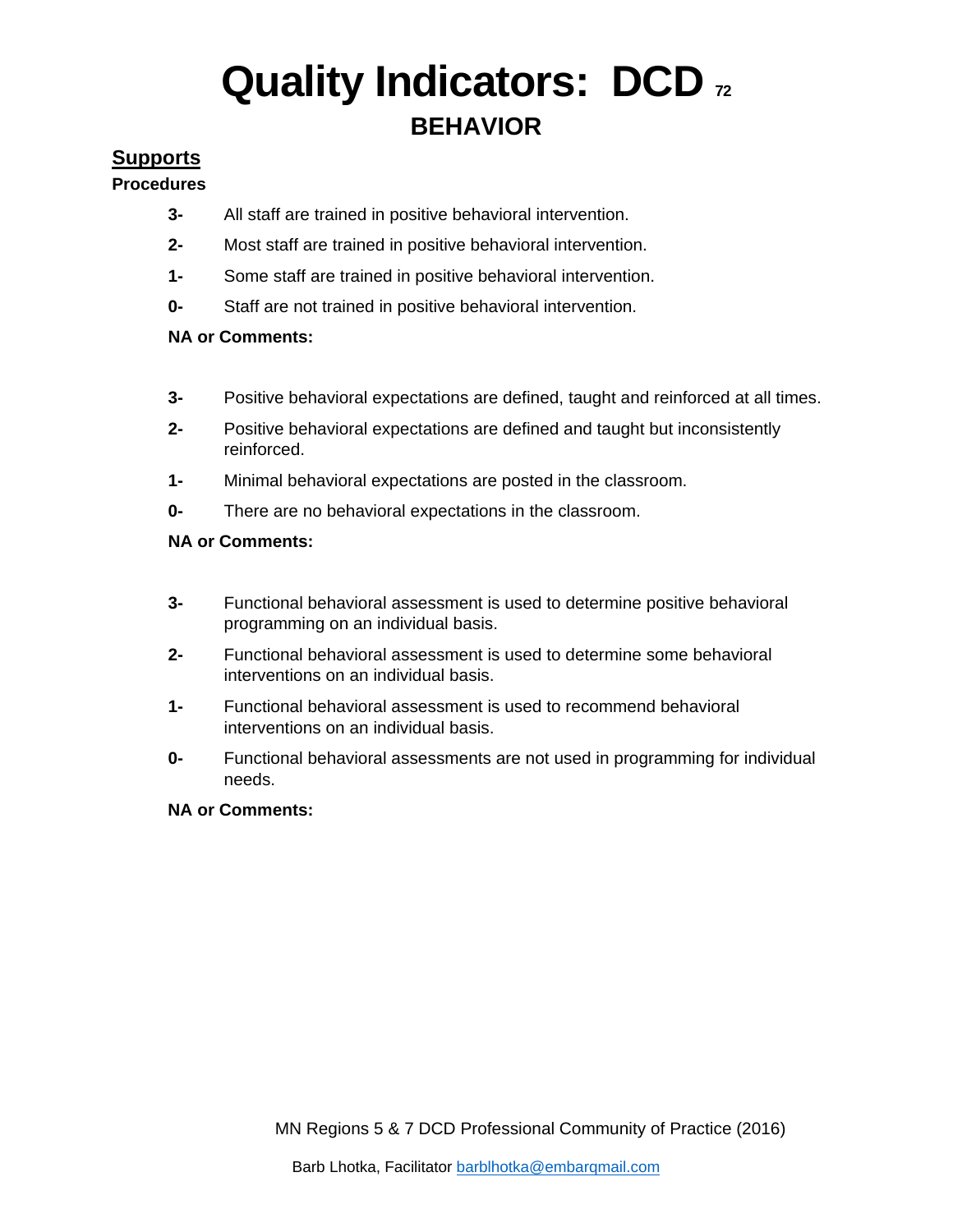# **Supports**

#### **Procedures (cont'd.)**

- **3-** Functional behavioral assessment and intervention plans are created and implemented by staff and the family.
- **2-** Functional behavioral assessment and intervention plans are created and implemented by staff with family input.
- **1-** Functional behavioral assessment and intervention plans are created and implemented by staff.
- **0-** No functional behavioral assessment and intervention plans are created and implemented by staff and the family.

#### **NA or Comments:**

- **3-** Emotional regulation strategies are taught and reinforced.
- **2-** Emotional regulation strategies are taught.
- **1-** Emotional regulation is addressed as issues arise.
- **0-** Emotional regulation is not addressed.

#### **NA or Comments:**

- **3-** The ratio of positive interaction to negative interaction is 4:1.
- **2-** The ratio of positive interaction to negative interaction is 3:1.
- **1-** The ratio of positive interaction to negative interaction is 2:1.
- **0-** The ratio of positive interaction to negative interaction is 1:1.

- **3-** Reinforcers and reinforcement schedules are evaluated and adjusted to meet student needs on a continuing basis.
- **2-** Reinforcers and reinforcement schedules are evaluated and adjusted to meet student needs on a scheduled basis.
- **1-** Reinforcers and reinforcement schedules are sporadically evaluated and adjusted to meet student needs.
- **0-** Reinforcers and reinforcement schedules are set and used throughout the year.
- **NA or Comments:**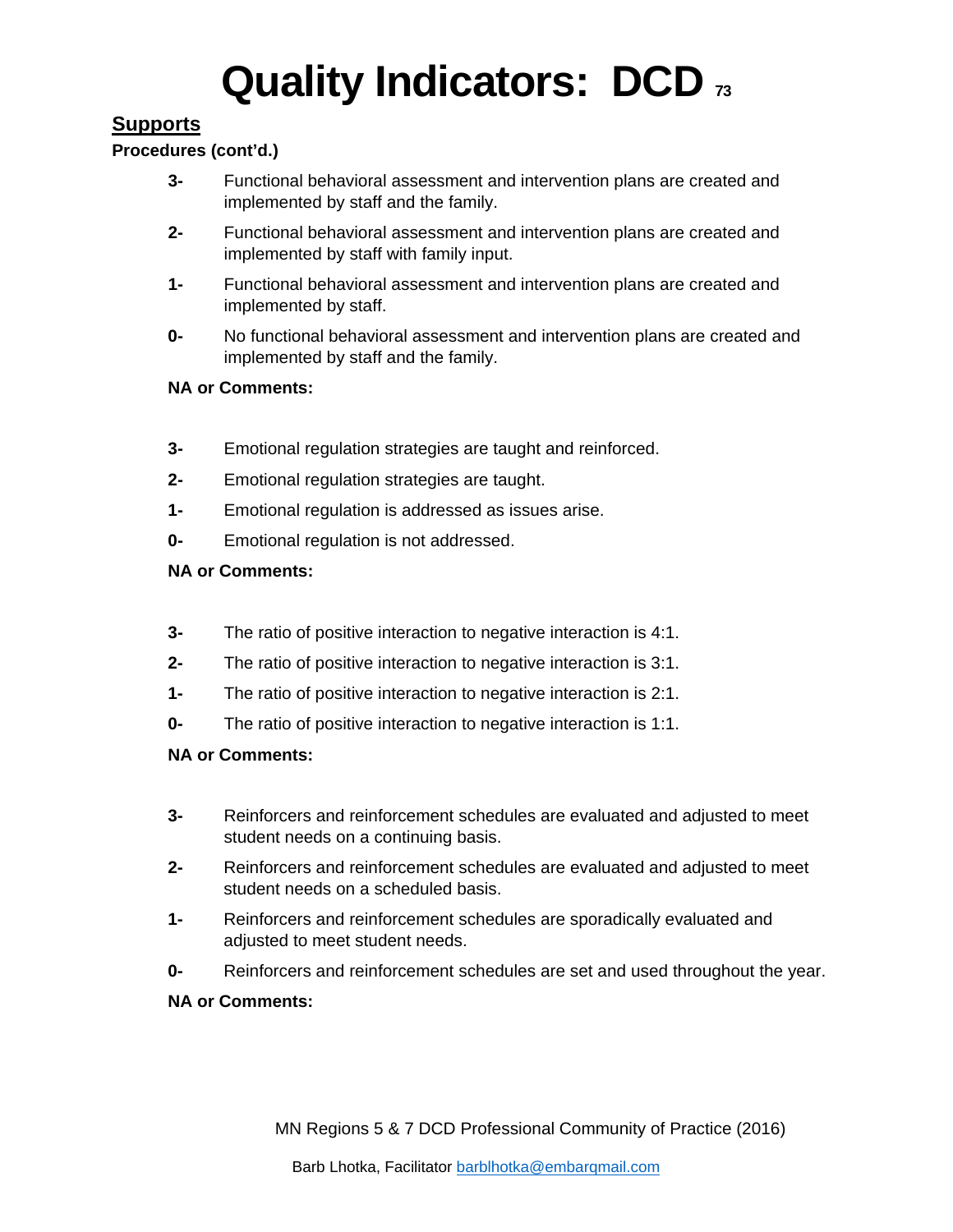# **Supports**

#### **Environment**

- **3-** Building supports principles of school wide PBIS and practices a positive school environment and a proactive approach to behavior.
- **2-** Building supports principles of school wide PBIS and is at the beginning stages of establishing a positive school environment and a proactive approach to behavior.
- **1-** Building is researching the principles of school wide PBIS and wants to establish a positive school environment and a proactive approach to behavior.
- **0-** Building has not started to address the principles of PBIS.

### **NA or Comments:**

- **3-** A positive behavior management system is in place in the classroom and used consistently by staff.
- **2-** A positive behavior management system is in place in the classroom and used by most staff.
- **1-** A positive behavior management system is in place in the classroom and used by some staff.
- **0-** There is no behavior management system in place in the classroom.

### **NA or Comments:**

- **3-** Age-appropriate reinforcers are available and are consistently used by all staff.
- **2-** Age-appropriate reinforcers are available and are consistently used by most staff.
- **1-** A variety of age-appropriate and not age-appropriate reinforcers are used by some staff.
- **0-** Reinforcers are not age-appropriate and are not used consistently by all staff.

### **NA or Comments:**

- **3-** Students demonstrate self-management of positive behavior strategies.
- **2-** Students demonstrate self-management of positive behavior with some support.
- **1-** Students demonstrate self-management of positive behavior with total support.
- **0-** Students do not demonstrate self-management skills.

#### **NA or Comments:**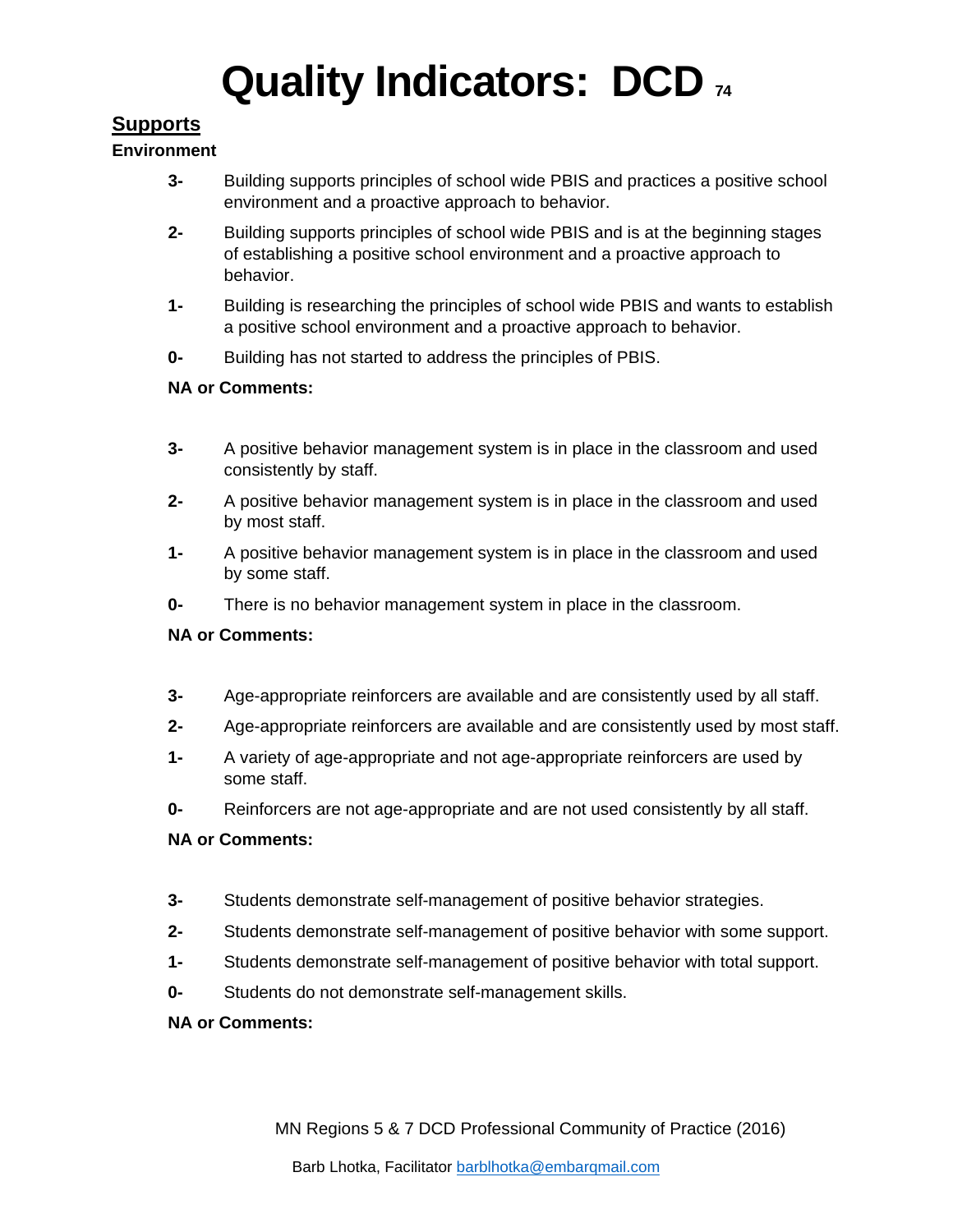## **Supports**

#### **Environment (cont'd.)**

- **3-** Students transition independently from activity to activity or area to area.
- **2-** Students transition with supervision from activity to activity or area to area.
- **1-** Students transition with guidance from activity to activity or area to area.
- **0-** Students transition with adult direction at all times.

#### **NA or Comments:**

- **3-** Environments are adapted to increase quality of life through positive behavior.
- **2-** Most environments are adapted to increase quality of life through positive behavior.
- **1-** Some environments are adapted to increase quality of life through positive behavior.
- **0-** Environments are not adapted to the behavioral needs of individual students.

#### **NA or Comments:**

#### **Strategies**

- **3-** Staff model appropriate positive behavior for students.
- **2-** Most staff model appropriate positive behavior for students.
- **1-** Some staff model appropriate positive behavior for students.
- **0-** Staff do not model appropriate positive behavior for students.

#### **NA or Comments:**

- **3-** Staff teach positive and replacement behaviors and check for understanding, maintenance, and generalization.
- **2-** Staff teach positive and replacement behaviors and check for generalization.
- **1-** Staff address replacement behaviors with students when an issue arises.
- **0-** Staff do not address positive and replacement behaviors directly with students.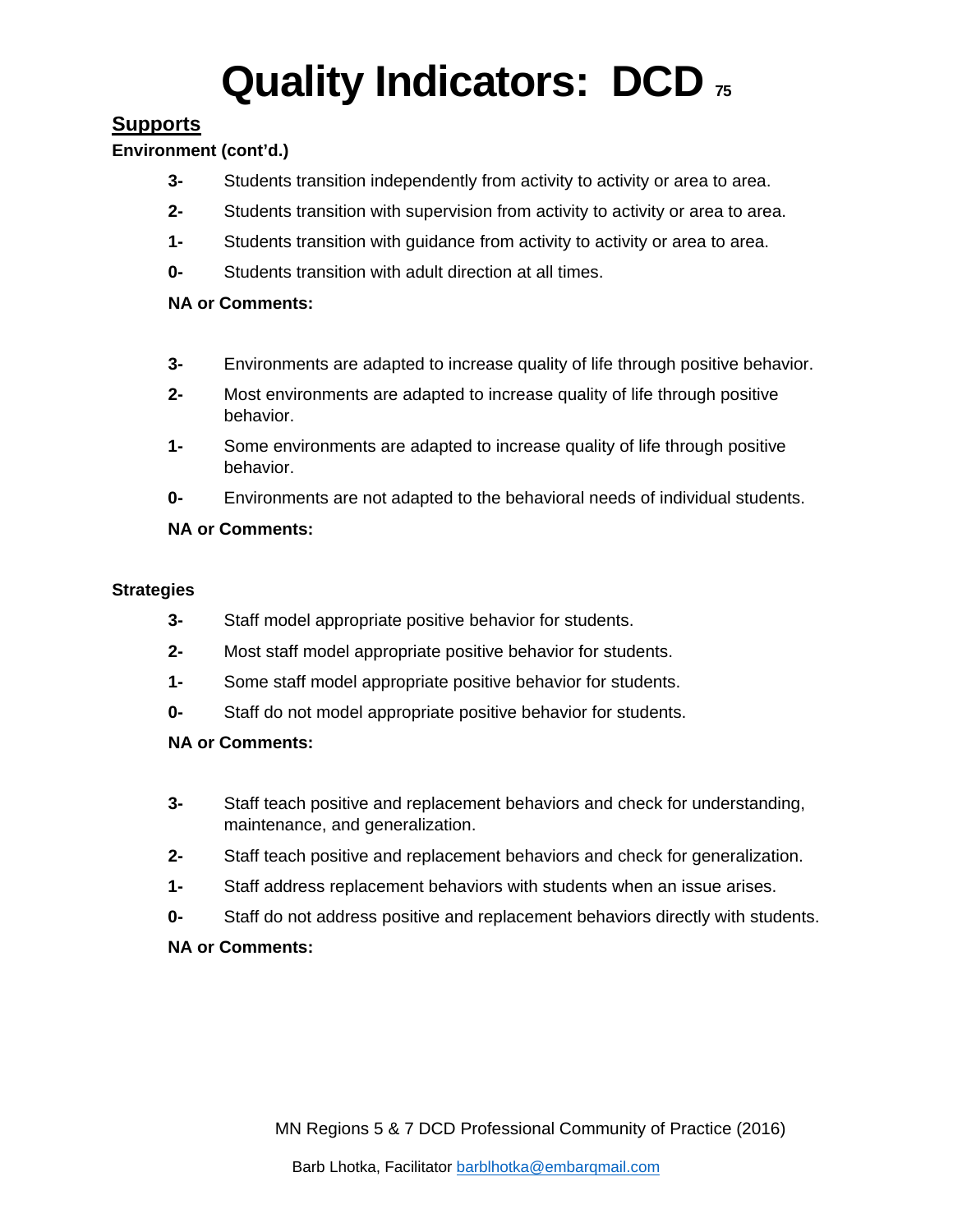# **Supports**

#### **Strategies (cont'd.)**

- **3-** On-going behavior data collection and monitoring drives interventions.
- **2-** Behavior data is collected and monitored for quarterly adjustments.
- **1-** Behavior data is collected and reviewed annually at the IEP.
- **0-** No behavior data is collected.

#### **NA or Comments:**

- **3-** Positive behavior supports and structures are in place in all settings for individual students.
- **2-** Positive behavior supports and structures are in place in most settings for individual students.
- **1-** Positive behavior supports and structures are in place in limited settings for individual students.
- **0-** Positive behavior supports and structures are not in place for individual students.

#### **NA or Comments:**

- **3-** Staff are responsive to student's emotions, attention, pace, etc. to assist behavior regulation.
- **2-** Staff are aware and monitors student's emotions, attention, pace, etc. to help assist in behavior regulation.
- **1-** Staff are inconsistently responsive to student's emotions, attention, pace, etc. to assist behavior regulation.
- **0-** Staff are not responsive to student's emotions, attention, pace, etc.

### **NA or Comments:**

- **3-** Staff facilitate student re-engagement in interactions and activities that follow a break.
- **2-** Staff assist student re-engagement in interactions and activities that follow a break.
- **1-** Staff encourage student re-engagement in interactions and activities that follow a break.
- **0-** Staff do not re-engage the student in interactions and activities that follow a break.

#### **NA or Comments:**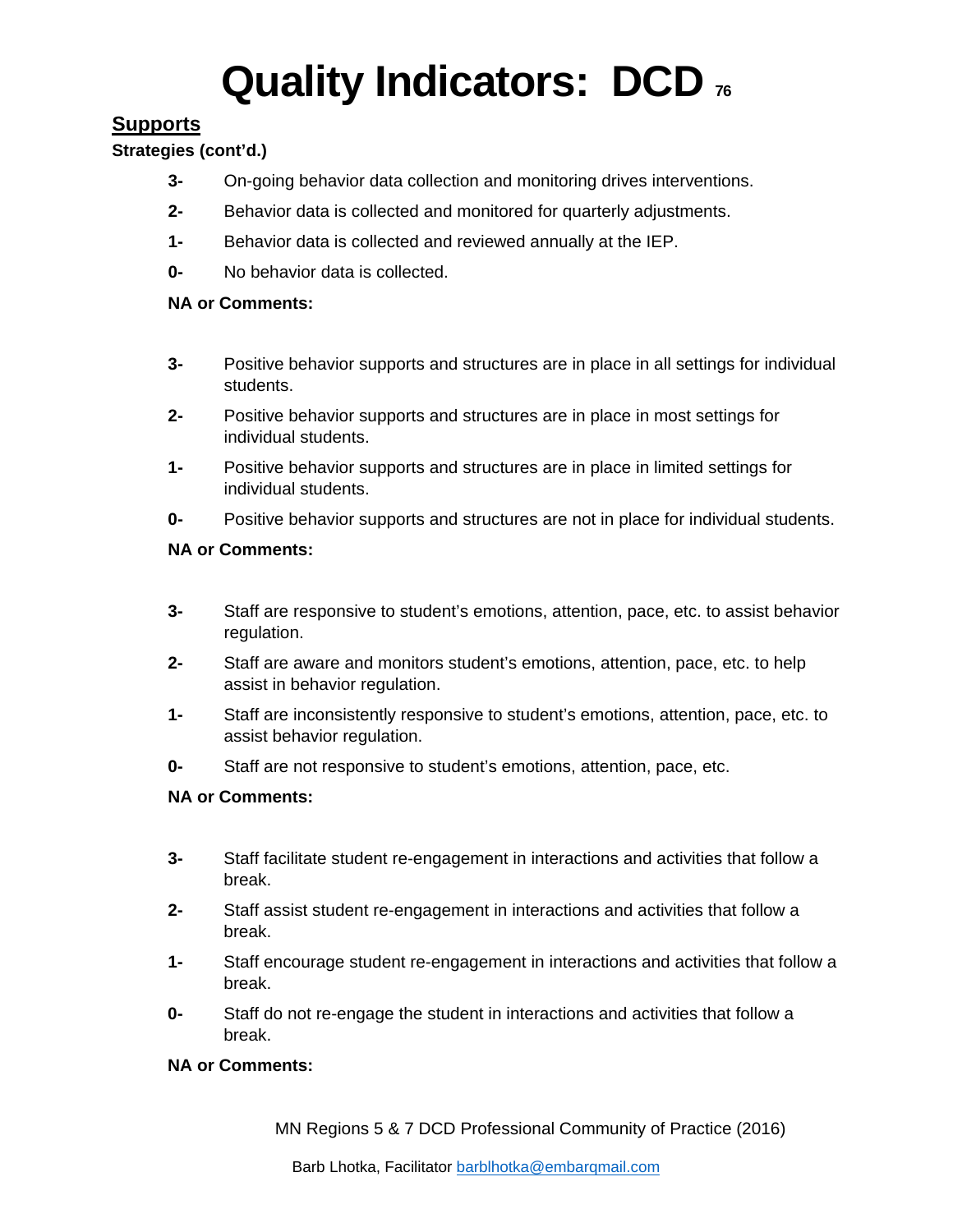# **Supports**

### **Strategies (cont'd.)**

- **3-** Staff facilitate initiation and termination of interaction and activities by student.
- **2-** Staff assist initiation and termination of interaction and activities by student.
- **1-** Staff encourage initiation and termination of interaction and activities by student.
- **0-** Staff do not work on initiation and termination of interaction and activities by the student.

#### **NA or Comments:**

- **3-** Staff facilitate wait time and turn taking by the student.
- **2-** Staff set up wait time and turn taking by the student.
- **1-** Staff encourage wait time and turn taking by the student.
- **0-** Staff do not work on wait time and turn taking by the student.

#### **NA or Comments:**

- **3-** Staff adjust nonverbal cues, complexity of language, and language level to meet all students' developmental and behavioral needs.
- **2-** Staff adjust nonverbal cues, complexity of language, and language level to meet most students' developmental and behavioral needs.
- **1-** Staff adjust nonverbal cues, complexity of language, and language level to meet some students' developmental and behavioral needs.
- **0-** Staff use no changes in language from one student to another.

### **NA or Comments:**

#### **Mental Health**

- **3-** Staff are trained on the district's bullying policy and procedures and implement them accordingly.
- **2-** Staff receive information about the district's bullying policy and procedures and implement them with direction.
- **1-** Staff are aware of the district's bullying policy and follow the basics of the procedures.
- **0-** Staff are not trained on the district's bullying policy and procedures and address bullying individually.

#### **NA or Comments:**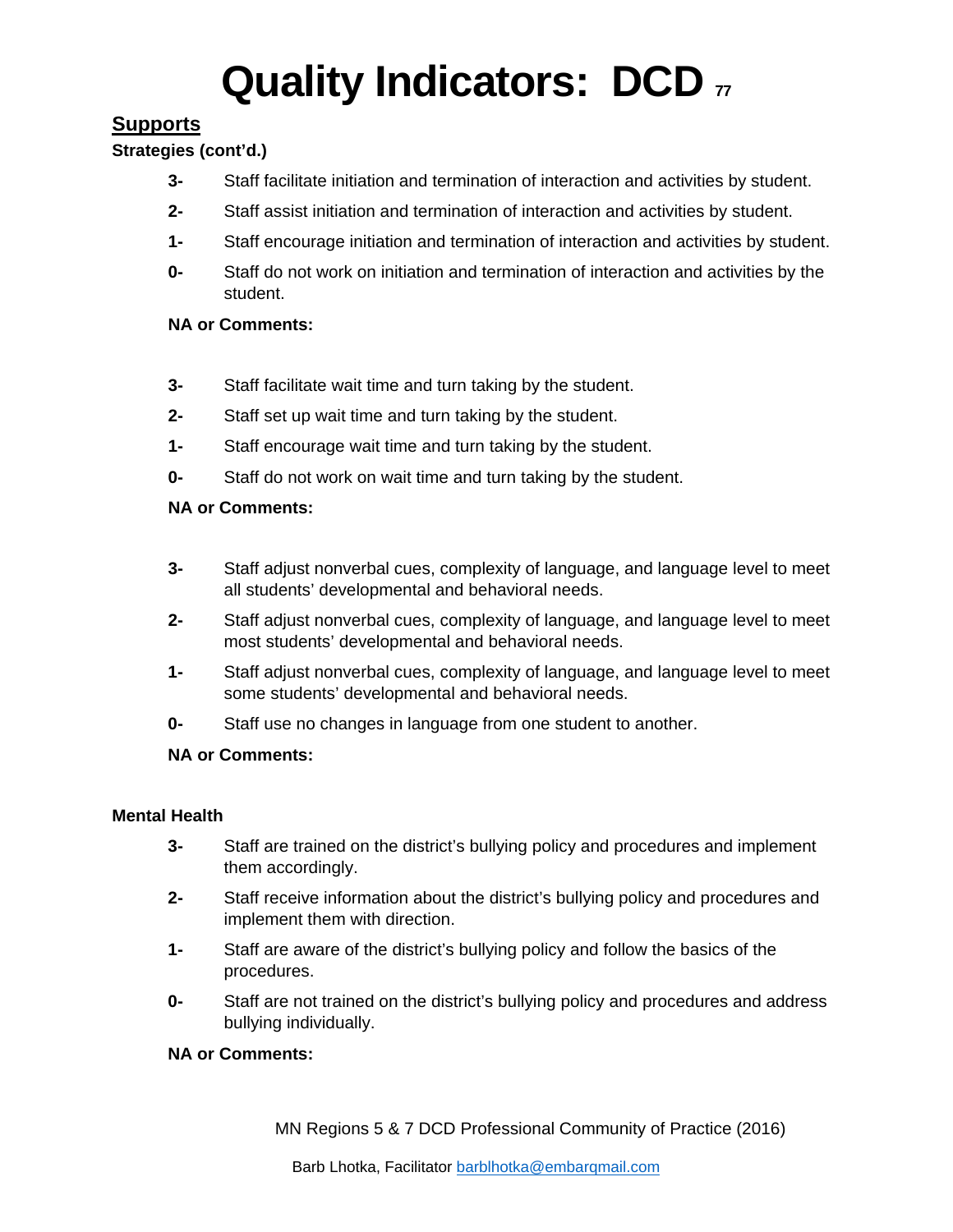## **Supports**

#### **Mental Health (cont'd.)**

- **3-** IEPs address bullying when issues are identified.
- **2-** Some IEPs address bullying when issues have been identified.
- **1-** Occasionally IEPs address bullying when issues have been identified.
- **0-** IEPs do not address bullying.

#### **NA or Comments:**

- **3-** All staff are trained on facts about mental health conditions and school interventions.
- **2-** Staff receive information about mental health conditions and some school interventions.
- **1-** Staff are given basic information about mental health conditions.
- **0-** Mental health is not addressed in the school setting.

#### **NA or Comments:**

- **3-** Children's mental health resource packets and websites are made available to all staff.
- **2-** Children's mental health resource packets and websites are made available to most staff.
- **1-** Children's mental health resource packets and websites are made available to some staff.
- **0-** Children's mental health resource packets and websites are not available to staff.

#### **NA or Comments:**

- **3-** Staff are trained on the impact of medications utilized for mental health.
- **2-** Most staff are trained on the impact of medications utilized for mental health.
- **1-** Some staff are trained on the impact of medications utilized for mental health.
- **0-** Staff are not trained on the impact of medications utilized for mental health.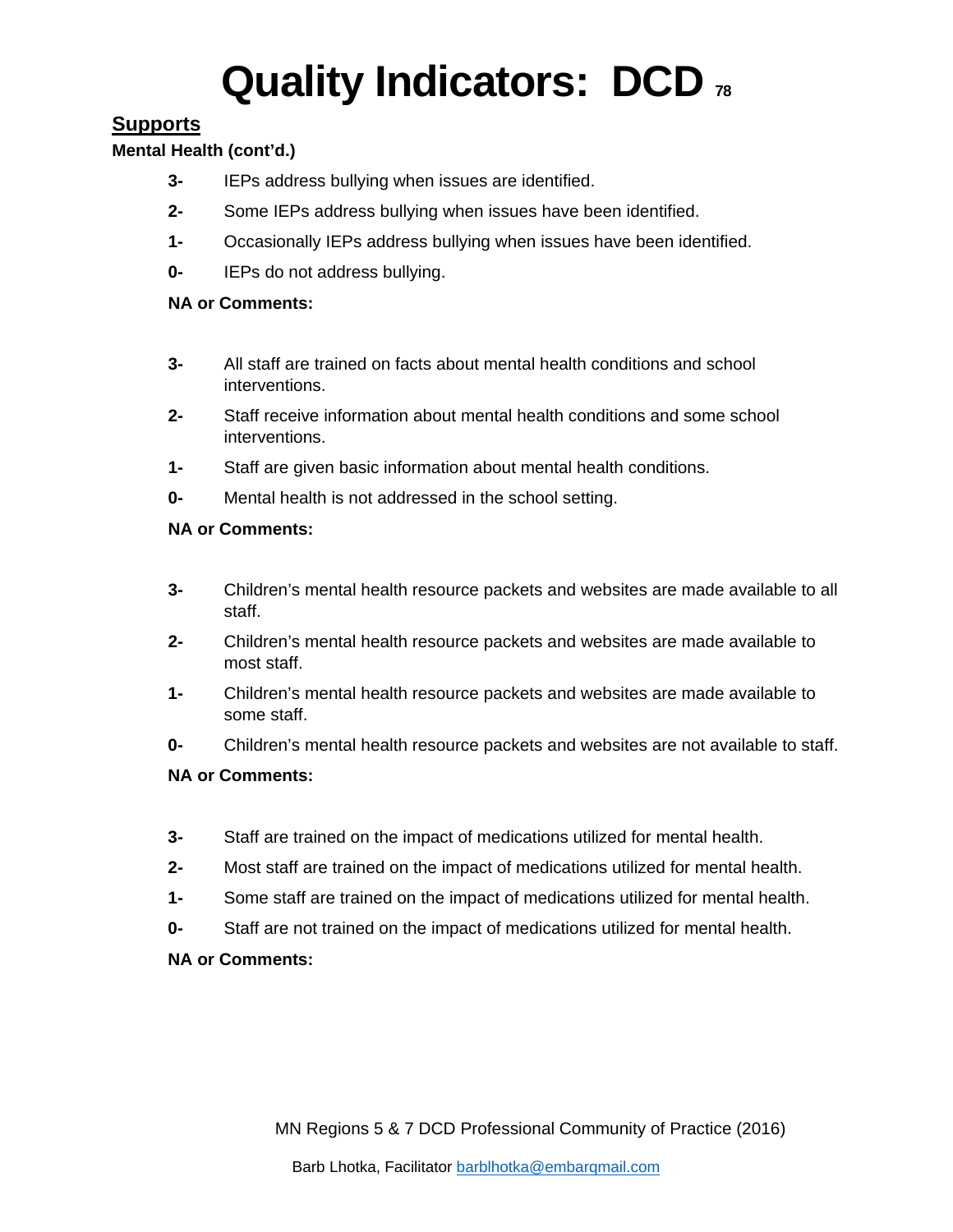## **Supports**

#### **Mental Health (cont'd.)**

- **3-** Mental health is addressed by a multi-member team including school and outside agencies in collaboration.
- **2-** Mental health is addressed by a small team of school social workers and school psychologists and one or two outside agencies.
- **1-** Mental health is addressed by a small team of social workers and school psychologists within the school.
- **0-** Mental health is not addressed in the school setting.

#### **NA or Comments:**

- **3-** MN Children's Therapeutic Services and Supports (CTSS) is present and accessed in the school setting.
- **2-** MN Children's Therapeutic Services and Supports (CTSS) is present and occasionally accessed in the school setting.
- **1-** MN Children's Therapeutic Services and Supports (CTSS) is present and rarely accessed in the school setting.
- **0-** MN Children's Therapeutic Services and Supports (CTSS) is not present in the school setting.

#### **NA or Comments:**

- **3-** The school works with county intake workers and their referral process to assist families.
- **2-** The school occasionally works with county intake workers and their referral process to assist families.
- **1-** The school rarely works with county intake workers and their referral process to assist families.
- **0-** The school does not work with county intake workers and their referral process to assist families.

#### **NA or Comments:**

- **3-** There is a continuum of mental health service options available for children.
- **2-** There are a variety of mental health service options available for children.
- **1-** There are a few resources for mental health service options available for children.
- **0-** There are no mental health services available for children.

#### **NA or Comments:**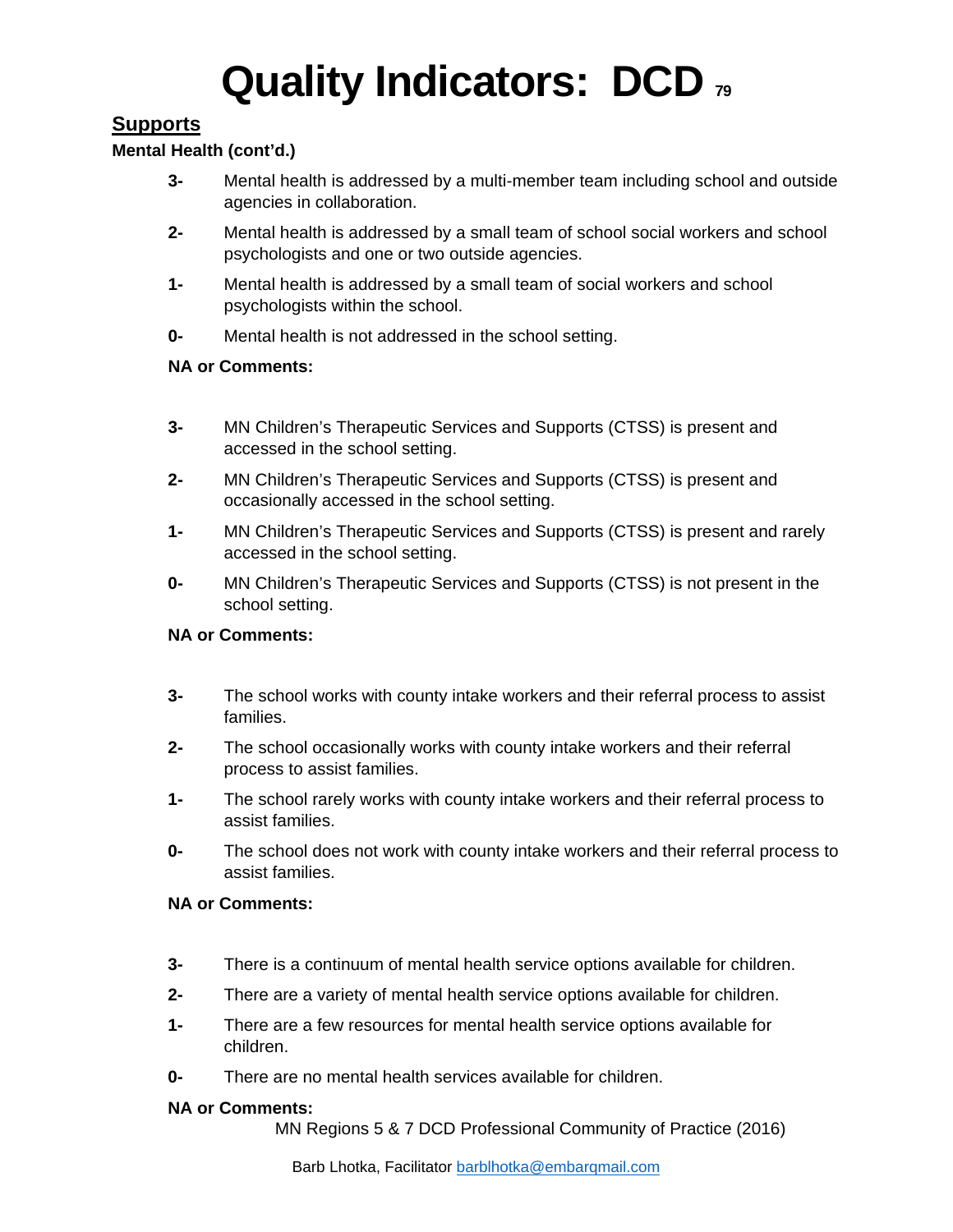## **Supports**

#### **Mental Health (cont'd.)**

- **3-** Staff receive training regarding pediatric trauma and its impact on children's mental health.
- **2-** Staff receive inservice regarding pediatric trauma and its impact on children's mental health.
- **1-** Staff receive information regarding pediatric trauma and its impact on children's mental health.
- **0-** Pediatric trauma and its impact on children's mental health is not addressed.

#### **NA or Comments:**

#### **Restrictive Procedures**

- **3-** All staff are trained in Nonviolent Crisis Intervention (i.e., CPI, PCM, etc.).
- **2-** Some staff are trained in Nonviolent Crisis Intervention (i.e., CPI, PCM, etc.).
- **1-** A few staff are trained in Nonviolent Crisis Intervention (i.e., CPI, PCM, etc.).
- **0-** Staff are not trained in Nonviolent Crisis Intervention (i.e., CPI, PCM, etc.).

#### **NA or Comments:**

- **3-** The district has adopted and trained all staff in the MN rules and guidelines for appropriate and safe use of restraint and seclusion.
- **2-** The district has adopted and trained some staff in the MN rules and guidelines for appropriate and safe use of restraint and seclusion.
- **1-** The district has adopted and trained a few staff in the MN rules and guidelines for appropriate and safe use of restraint and seclusion.
- **0-** The district has adopted but has not trained any staff in the MN rules and guidelines for appropriate and safe use of restraint and seclusion.

#### **NA or Comments:**

#### **School Resource Officer (SRO)**

- **3-** School and SRO work together with common policies and procedures.
- **2-** School and SRO cooperate within common policies and procedures.
- **1-** School and SRO problem solve with common policies and procedures.
- **0-** School and SRO do not work together with policies and procedures.

#### **NA or Comments:**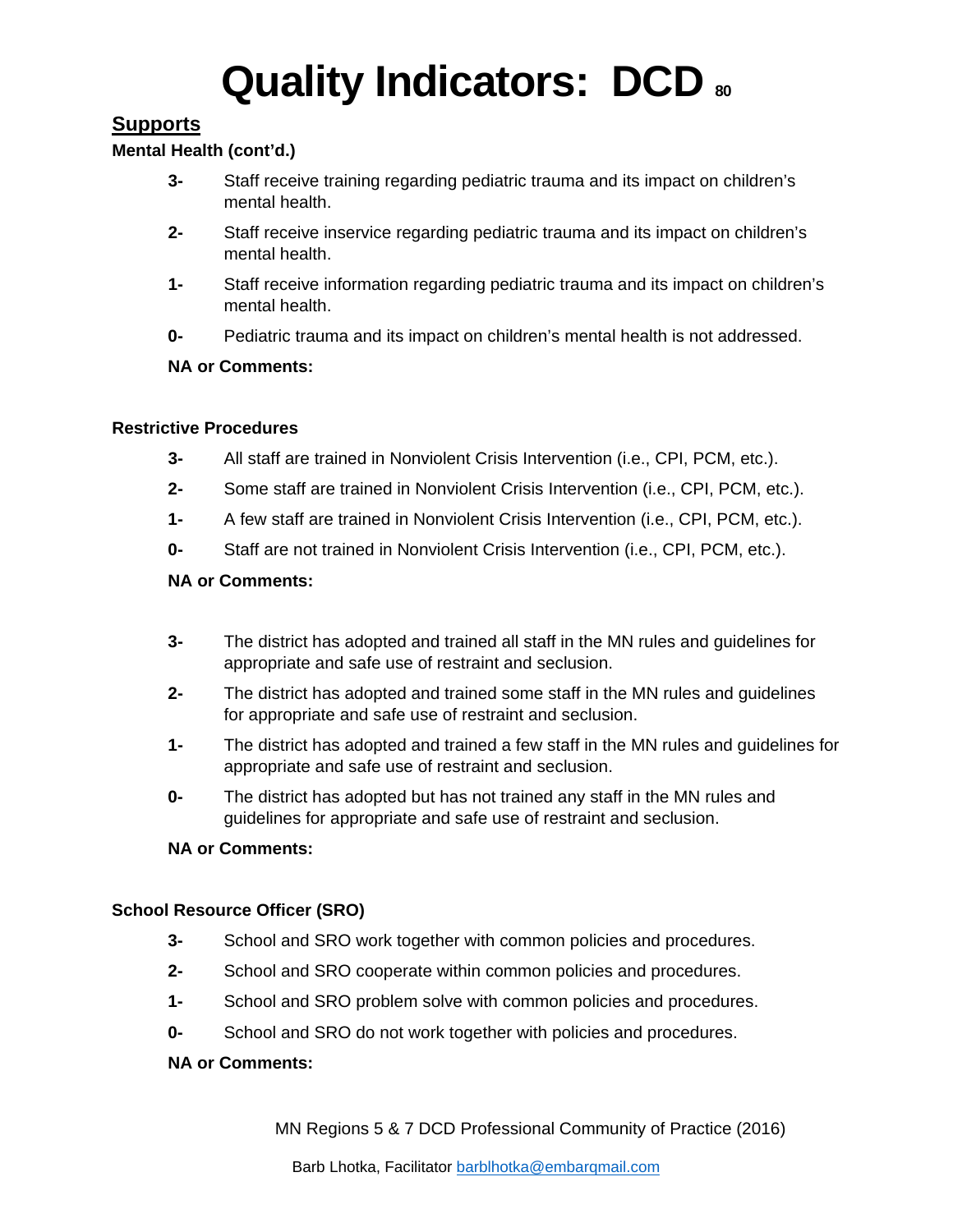## **Supports**

#### **School Resource Officer (SRO) (cont'd.)**

- **3-** SRO serves as a role model and general support for students.
- **2-** SRO serves as a role model and occasional support for students.
- **1-** SRO serves as a role model.
- **0-** SRO is not available to the program.

#### **NA or Comments:**

- **3-** SRO and staff have developed clear lockdown information and procedures for staff and students.
- **2-** SRO and staff have a plan outlined for lockdown procedures for staff and students.
- **1-** SRO and staff have discussed lockdown information and procedures for staff and students.
- **0-** Staff follow building lockdown procedures with no accommodations.

#### **NA or Comments:**

- **3-** SRO and staff have developed clear school evacuation information and procedures for staff and students.
- **2-** SRO and staff have a plan outlined for school evacuation procedures for staff and students.
- **1-** SRO and staff have discussed school evacuation procedures for staff and students.
- **0-** Staff follow school evacuation procedures with no accommodations.

### **NA or Comments:**

- **3-** SRO works with staff and students with issues regarding significant behavior.
- **2-** SRO usually works with staff and students with issues regarding significant behavior.
- **1-** SRO occasionally works with staff and students with issues regarding significant behavior.
- **0-** SRO does not work with staff and students with issues regarding significant behavior.

#### **NA or Comments:**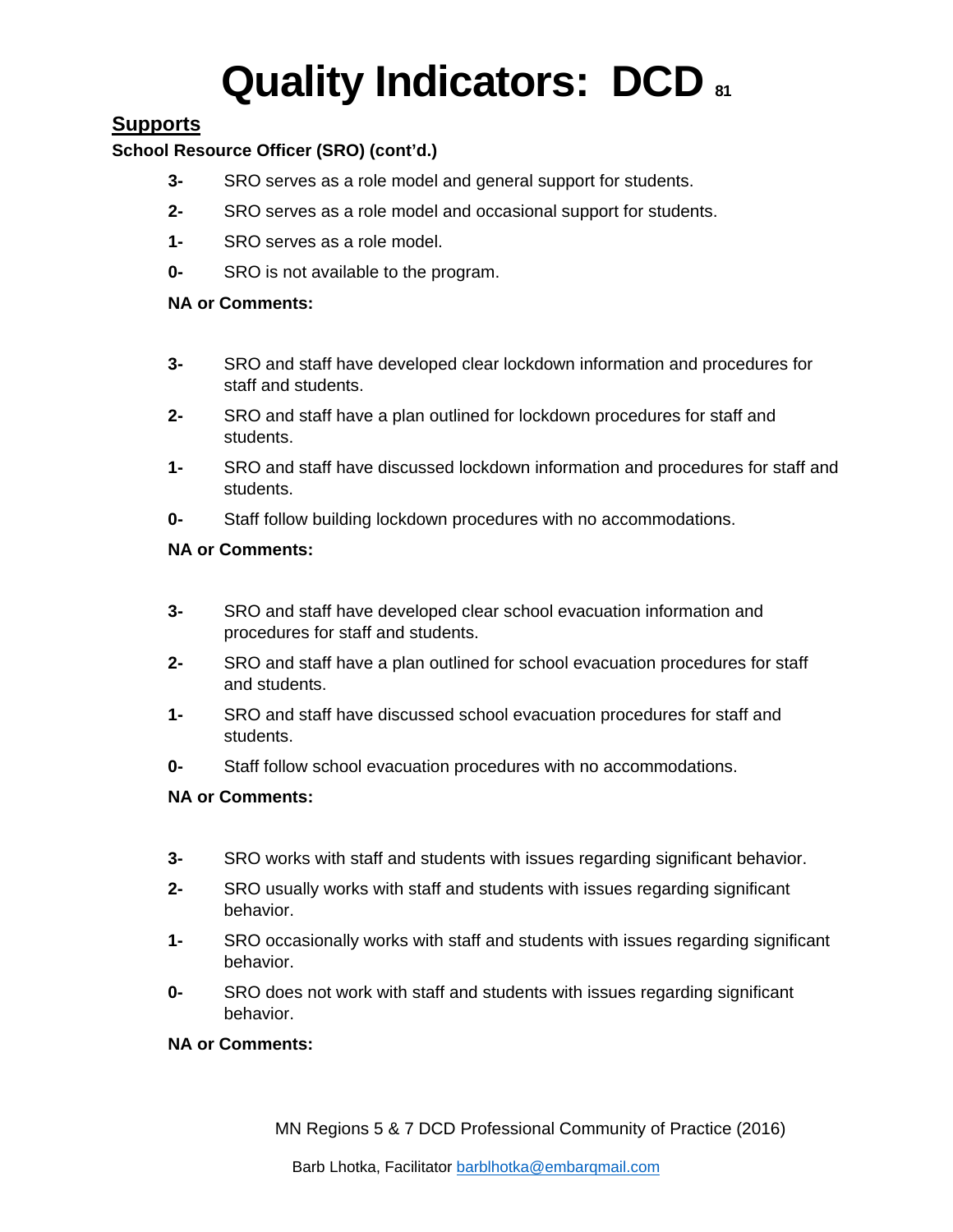## **Supports**

#### **School Resource Officer (SRO) (cont'd.)**

- **3-** SRO works with staff and students regarding appropriate language and use of terminology (i.e., kill).
- **2-** SRO usually works with staff and students regarding appropriate language and use of terminology (i.e., kill).
- **1-** SRO occasionally works with staff and students regarding appropriate language and use of terminology (i.e., kill).
- **0-** SRO does not work with staff and students regarding appropriate language and use of terminology (i.e., kill).

#### **NA or Comments:**

- **3-** SRO works with staff and students regarding social media (i.e., Facebook, Twitter, websites, etc.).
- **2-** SRO usually works with staff and students regarding social media (i.e., Facebook, Twitter, websites, etc.).
- **1-** SRO occasionally works with staff and students regarding social media (i.e., Facebook, Twitter, websites, etc.).
- **0-** SRO does not work with staff and students regarding social media (i.e., Facebook, Twitter, websites, etc.).

#### **NA or Comments:**

- **3-** SRO works with staff and students regarding social interaction and personal relationships.
- **2-** SRO usually works with staff and students regarding social interaction and personal relationships.
- **1-** SRO occasionally works with staff and students regarding social interaction and personal relationships.
- **0-** SRO does not work with staff and students regarding social interaction and personal relationships.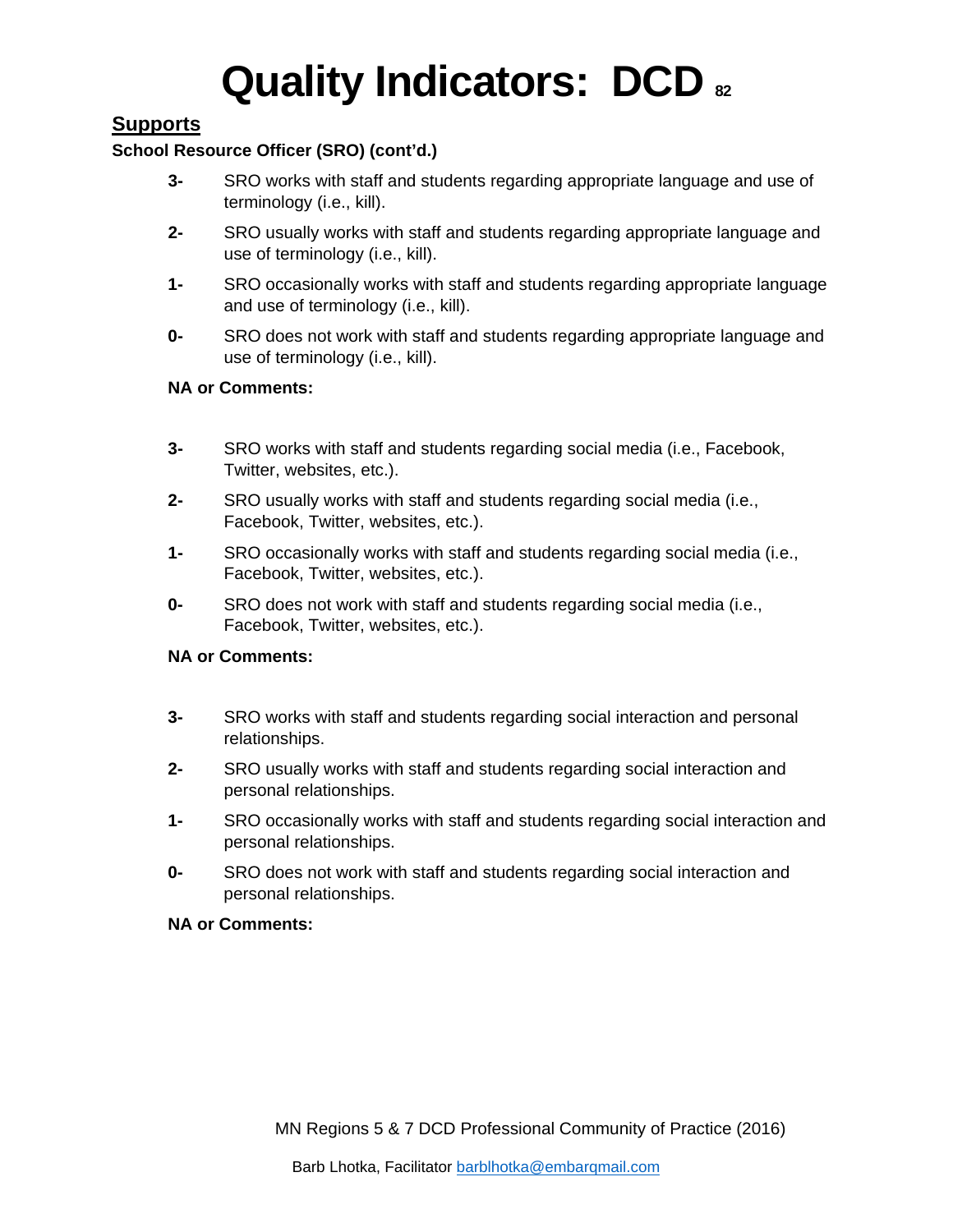# **Supports**

#### **School Resource Officer (SRO) (cont'd.)**

- **3-** SRO works with staff and students regarding issues of transition into the community and work.
- **2-** SRO usually works with staff and students regarding issues of transition into the community and work.
- **1-** SRO occasionally works with staff and students regarding issues of transition into the community and work.
- **0-** SRO does not work with staff and students regarding issues of transition into the community and work.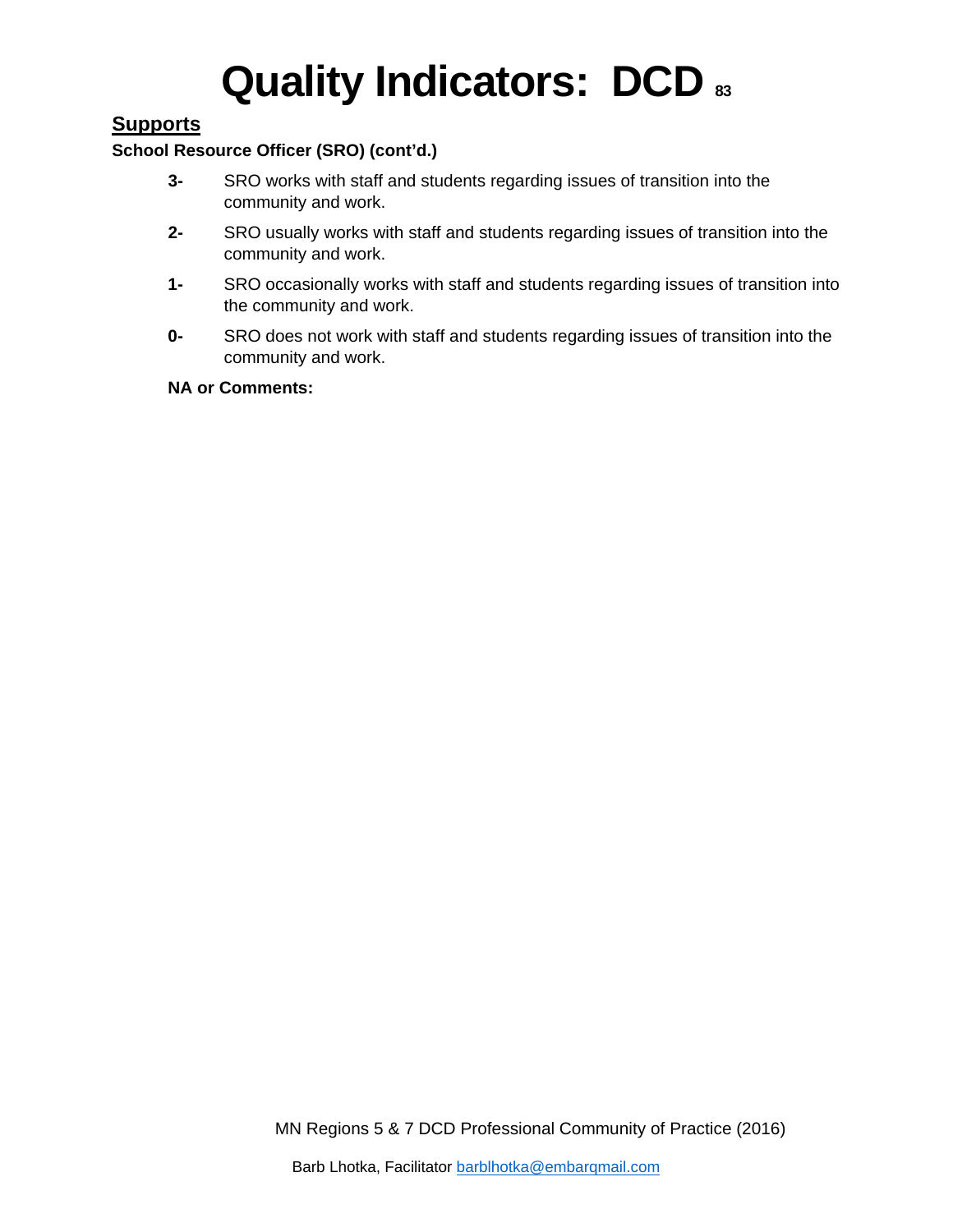# **LANGUAGE & COMMUNICATION**

## **Instruction**

#### **Delivery**

- **3-** Language/communication services are provided throughout the day in a team approach.
- **2-** Language/communication services are provided through collaboration with the speech/language pathologist.
- **1-** Language/communication services are primarily provided by the speech/language pathologist.
- **0-** Language/communication service is not part of the classroom setting and provided separately.

#### **NA or Comments:**

- **3-** Receptive and expressive language skills are addressed by all staff throughout the day.
- **2-** Receptive and expressive language skills are addressed by licensed staff throughout the day.
- **1-** Receptive and expressive language skills are addressed by the speech/language pathologist.
- **0-** Receptive and expressive language skills are not addressed.

#### **NA or Comments:**

- **3-** Pragmatic language is modeled, taught, and reinforced by all staff.
- **2-** Pragmatic language is taught and reinforced by most staff.
- **1-** Pragmatic language is addressed by the speech/language pathologist.
- **0-** Pragmatic language is not formally addressed in the classroom.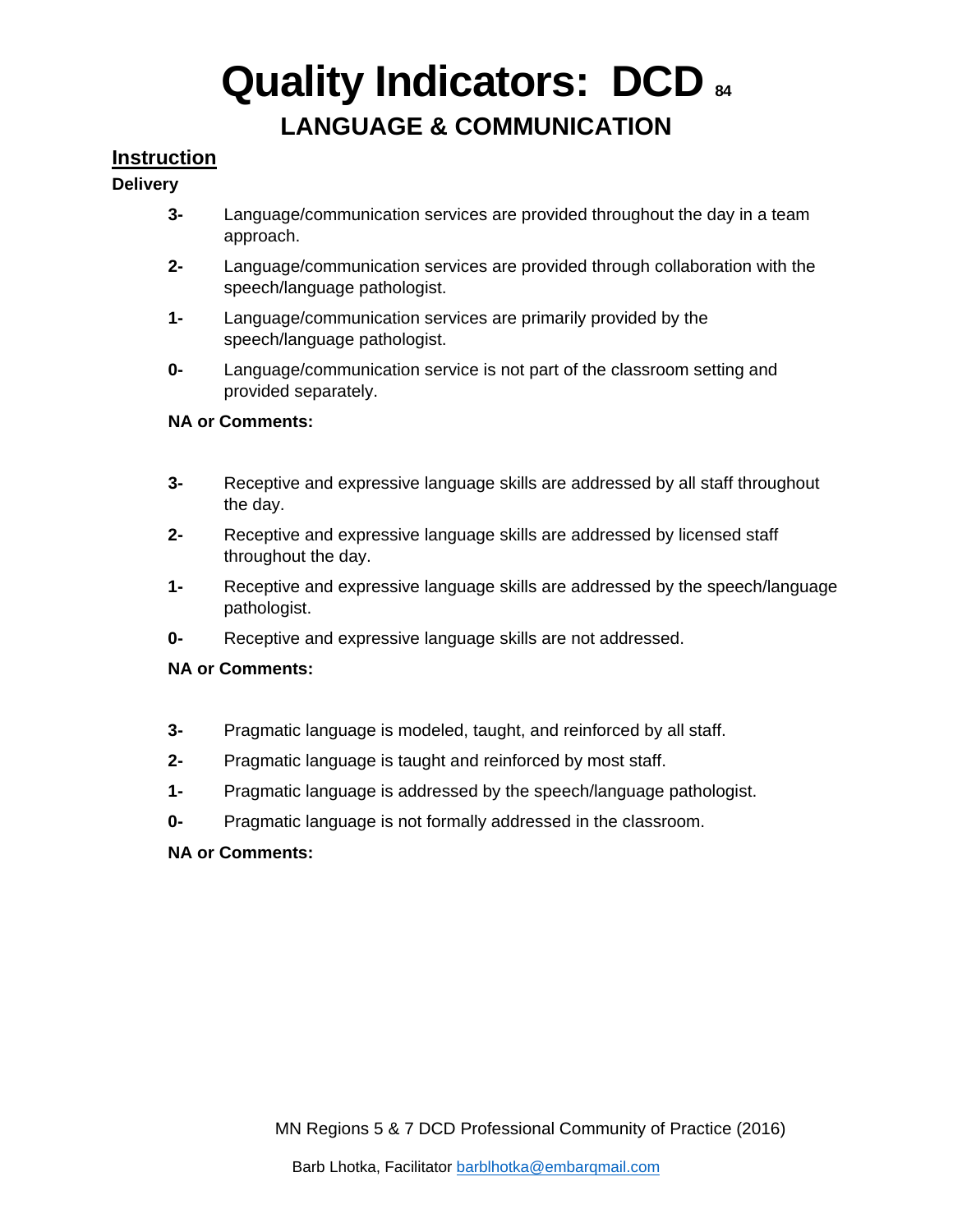## **Instruction**

#### **Support**

- **3-** Communication systems include multiple formats (i.e., pictures, gestures, sign, AAC) across settings, tasks, and communication partners.
- **2-** Communication systems include several formats (i.e., pictures, gestures, sign, AAC) across settings, tasks, and communication partners.
- **1-** Communication systems include a few formats (i.e., pictures, gestures, sign, AAC) across settings, tasks, and communication partners.
- **0-** No communication systems have been identified for use by students.

#### **NA or Comments:**

- **3-** Communication systems are used for multiple functions (i.e., requests, refusals, greetings, etc.).
- **2-** Communication systems are used for very specific functions.
- **1-** Communication systems are used for single functions.
- **0-** No communications systems have been identified for functional use.

#### **NA or Comments:**

- **3-** Students who are nonverbal or verbally limited have AAC systems readily available, are given direct instruction, and use communication throughout the day.
- **2-** Students who are nonverbal or verbally limited have AAC systems readily available, are given direct instruction, and use communication in most settings.
- **1-** Students who are nonverbal or verbally limited have AAC systems and are given direct instruction and use the system in limited settings.
- **0-** No AAC systems are available for students who are nonverbal or verbally limited.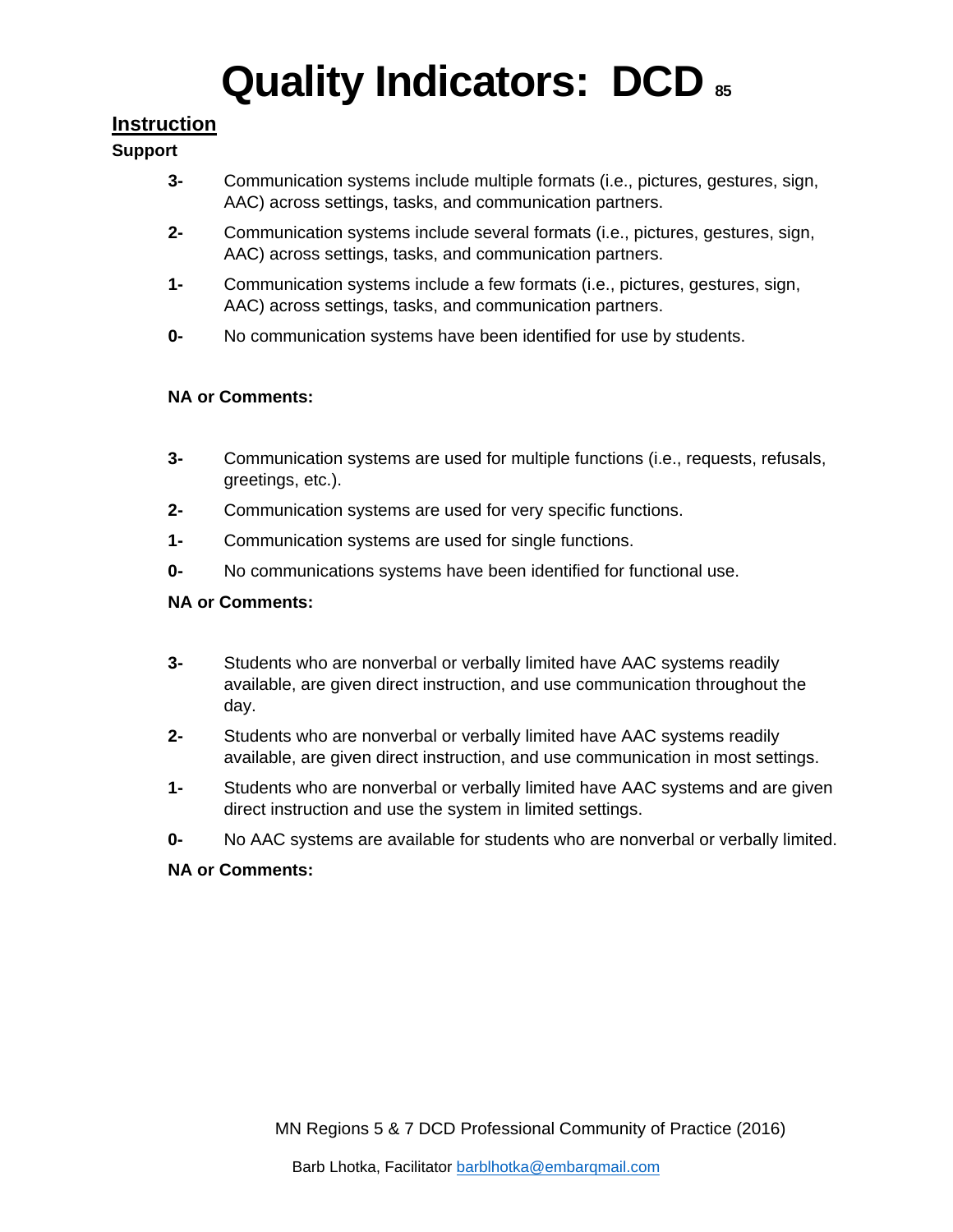### **Instruction**

#### **Support (cont'd.)**

- **3-** Staff assist student communication attempts by shaping and/or expanding on the comment.
- **2-** Staff usually assist student communication attempts by shaping and/or expanding on the comment.
- **1-** Staff inconsistently assist student communication attempts by expanding on the comment.
- **0-** Staff do not respond to students' communication attempts.

#### **NA or Comments:**

#### **Progress Monitoring**

- **3-** On-going data collection and analysis provides the basis for increasing form and function to higher levels of communication.
- **2-** Periodic data collection and analysis provides the basis for increasing form and function to higher levels of communication.
- **1-** Minimum data collection and analysis provides the basis for increasing form and function to higher levels of communication.
- **0-** No data is collected for communication progress monitoring.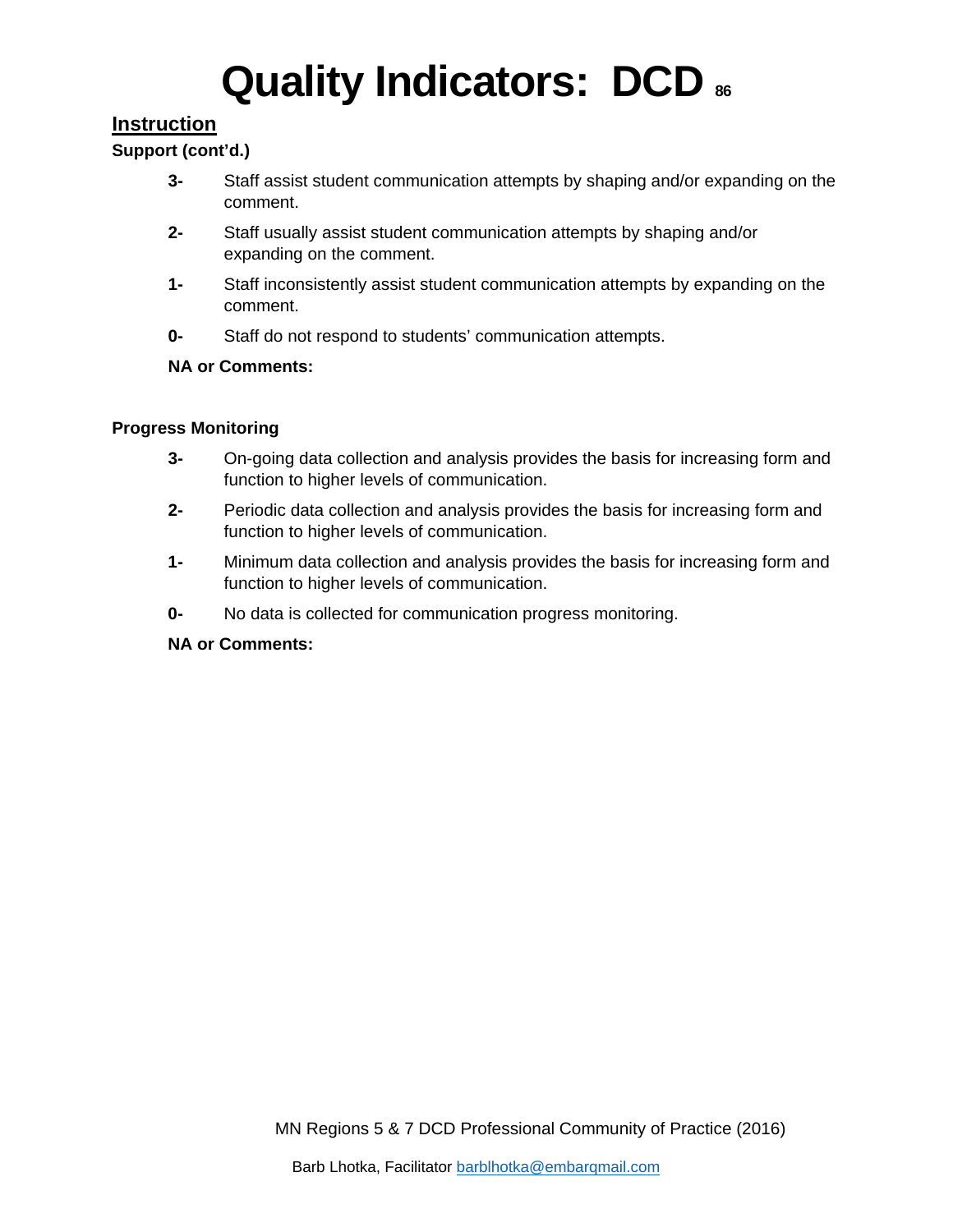# **Quality Indicators: DCD &7 SENSORY**

## **Programming**

#### **Training**

- **3-** Staff are all trained by an occupational therapist to provide sensory input.
- **2-** Staff are inserviced by the occupational therapist about sensory input.
- **1-** Staff are given information by the occupational therapist about sensory input.
- **0-** Sensory training is not available to staff from an occupational therapist.

#### **NA or Comments:**

#### **Monitoring**

- **3-** Staff are aware of sensory differences and monitor changes in student needs before choosing a specific intervention.
- **2-** Staff are aware of and address some sensory differences students may have with a limited menu of interventions.
- **1-** Staff are aware of and address a limited number of sensory differences students may have with a few common interventions.
- **0-** Sensory issues are not addressed in the classroom.

#### **NA or Comments:**

#### **Intervention**

- **3-** Students have individual sensory diets posted in an appropriate manner throughout their settings.
- **2-** Students in need of a sensory diet have access to options in some settings.
- **1-** Students in need of a sensory diet have limited options.
- **0-** No sensory diets are used in the classroom.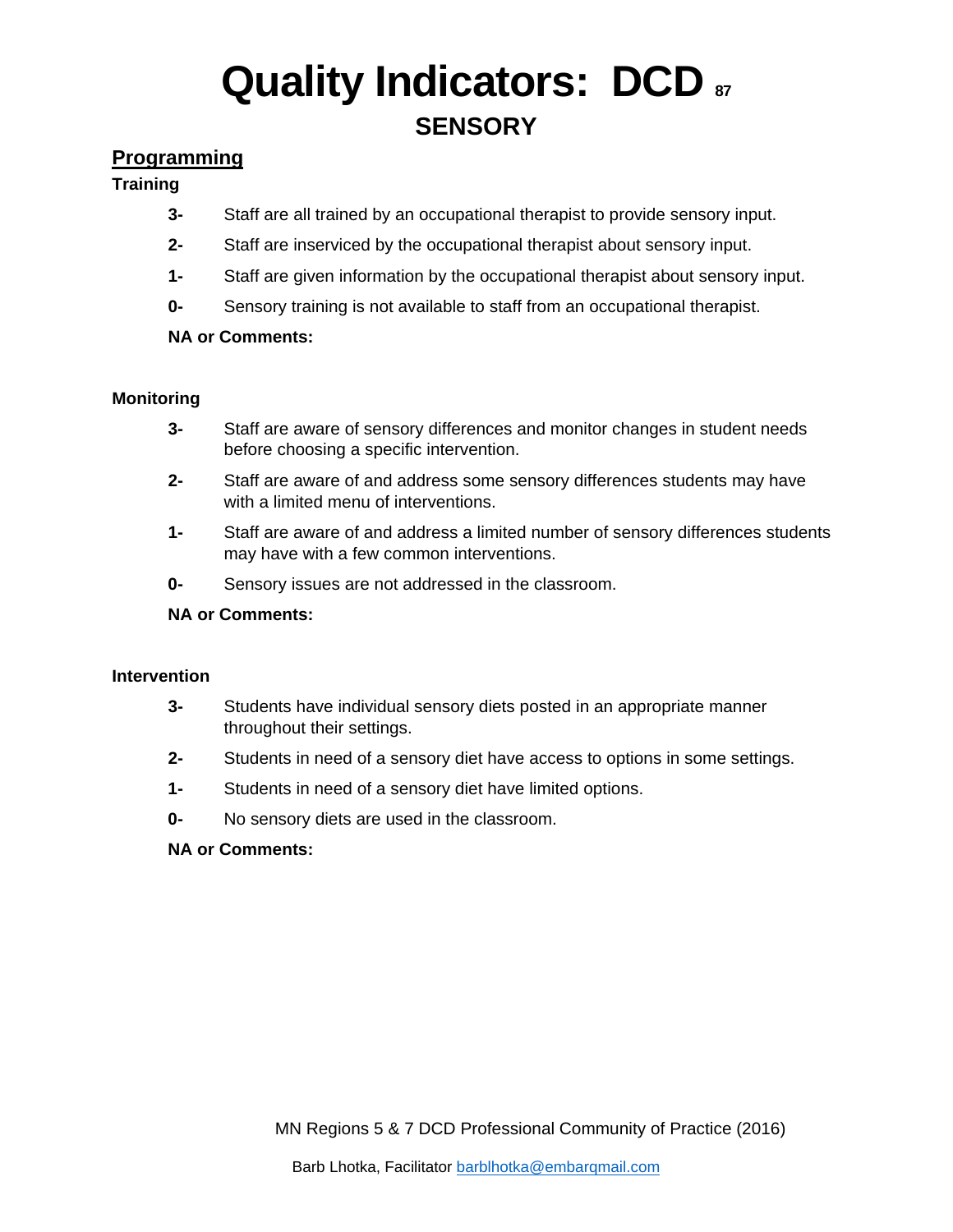# **Quality Indicators: DCD <sup>88</sup> SOCIAL COMPETENCE**

# **Programming**

#### **Instruction**

- **3-** Play and/or socialization time is planned and scheduled daily.
- **2-** Play and/or socialization time is planned and scheduled weekly.
- **1-** Play and/or socialization occurs informally at natural break times.
- **0-** Play and/or socialization are not part of the curriculum.

#### **NA or Comments:**

- **3-** Structured play is used to teach students play skills with on-going practice.
- **2-** Play is scheduled for students with general socialization goals and objectives.
- **1-** Play is scheduled for students but has no structure or design.
- **0-** Play is not addressed in the classroom.

#### **NA or Comments:**

- **3-** Social skills are formally taught to students in a variety of settings.
- **2-** Social skills are formally taught to students in a social skills group.
- **1-** Social skills are informally addressed when incidents occur.
- **0-** Social skills are not taught in the classroom setting.

#### **NA or Comments:**

#### **Inclusion**

- **3-** Students have multiple opportunities each day to generalize social interaction skills with a variety of individuals and groups.
- **2-** Students have a few opportunities each day to generalize social interaction skills with a variety of individuals and groups.
- **1-** Students have some opportunities each week to generalize social interaction skills with a variety of individuals and groups.
- **0-** There are no opportunities to socially interact with individuals and/or groups outside of the classroom.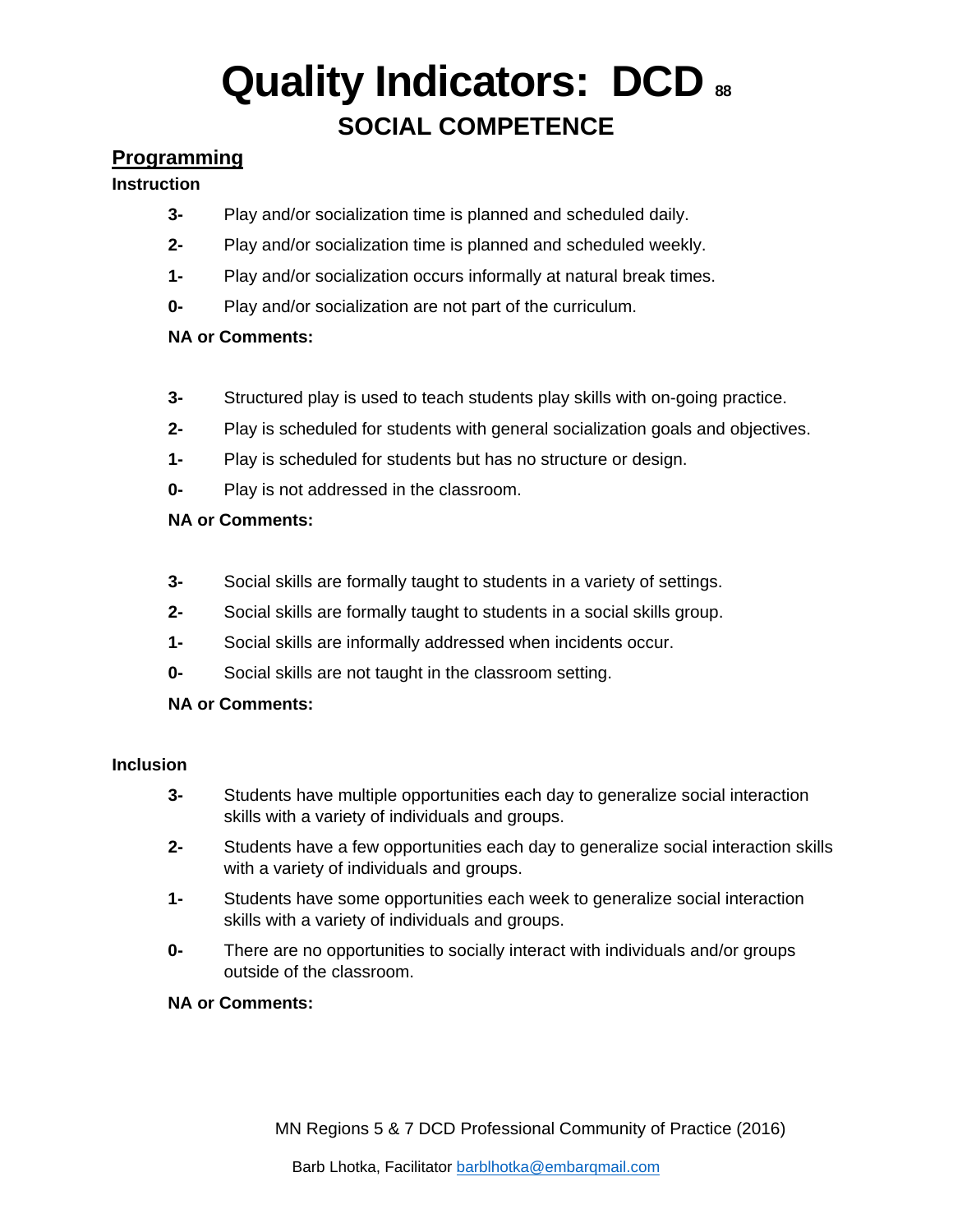# **Quality Indicators: DCD <sup>89</sup> TRANSITION**

# **Programming**

#### **Planning**

- **3-** Transition planning is written and on-going from early childhood through age 21.
- **2-** Transition in elementary and middle school is planned informally and grades 9-12 are formally planned.
- **1-** Transition planning is done for grade 9 through age 21.
- **0-** Transition follows changes from grade to grade without formal planning.

#### **NA or Comments:**

- **3-** Transition from grade to grade (classroom to classroom) is planned and includes staff and student preparatory activities.
- **2-** Transition from grade to grade (classroom to classroom) is planned.
- **1-** Transitions from grade to grade (classroom to classroom) is informally discussed.
- **0-** Transition from grade to grade (classroom to classroom) follows same-age peer procedures without adaptations.

#### **NA or Comments:**

- **3-** Transition from building to building is planned and includes staff and student preparatory activities.
- **2-** Transition from building to building is planned.
- **1-** Transition from building to building is informally discussed.
- **0-** Transition from building to building follows same-age peer procedures without adaptations.

#### **NA or Comments:**

- **3-** Transition from school to the work site is planned and includes preparatory activities.
- **2-** Transition from school to the work site is planned.
- **1-** Transition from school to the work site is informally arranged with the employer.
- **0-** Transition from school to the work site occurs as it would for any same-age peer.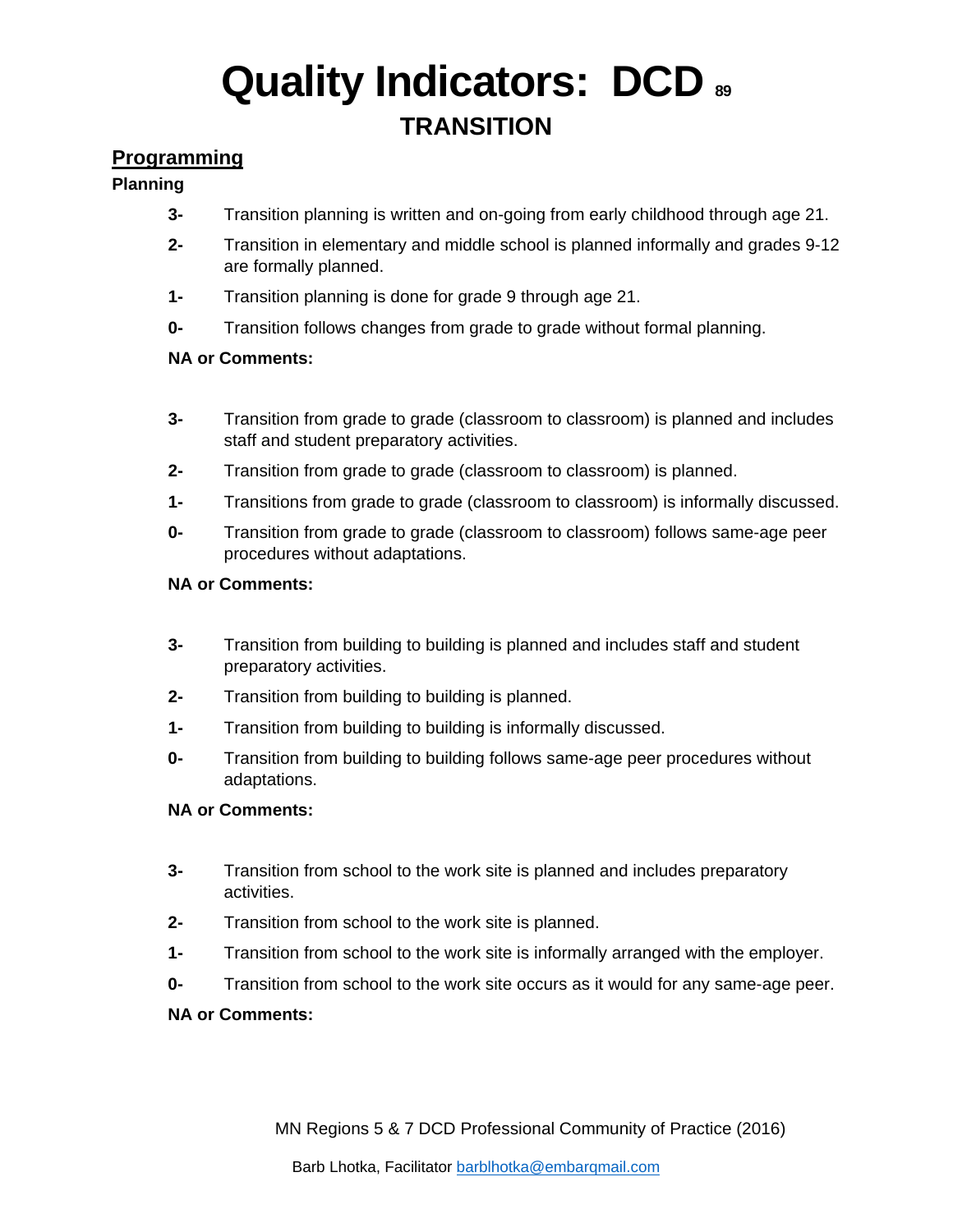# **Transition**

#### **Planning (cont'd.)**

- **3-** During a transition, the sending and receiving staff are in on-going communication and do onsite visits.
- **2-** During a transition, the sending and receiving staff are in on-going communication.
- **1-** During a transition, the sending and receiving staff share basic information.
- **0-** During a transition, the sending and receiving staff do not have contact.

#### **NA or Comments:**

- **3-** Written plans are in place to support continuous work experience and/or postschool options.
- **2-** Verbal plans are in place to support continuous work experience and/or postschool options.
- **1-** Information has been exchanged to suggest continuous work experience and/or post-school options.
- **0-** The school does not address continuous work experience and/or post-school options.

#### **NA or Comments:**

- **3-** Student and family are connected with post-school agencies at least one year prior to exiting school.
- **2-** Student and family are connected with post-school agencies at least six months prior to exiting school.
- **1-** Student and family are given basic information about post-school agency supports.
- **0-** Student and family must locate and contact all outside agency supports on their own.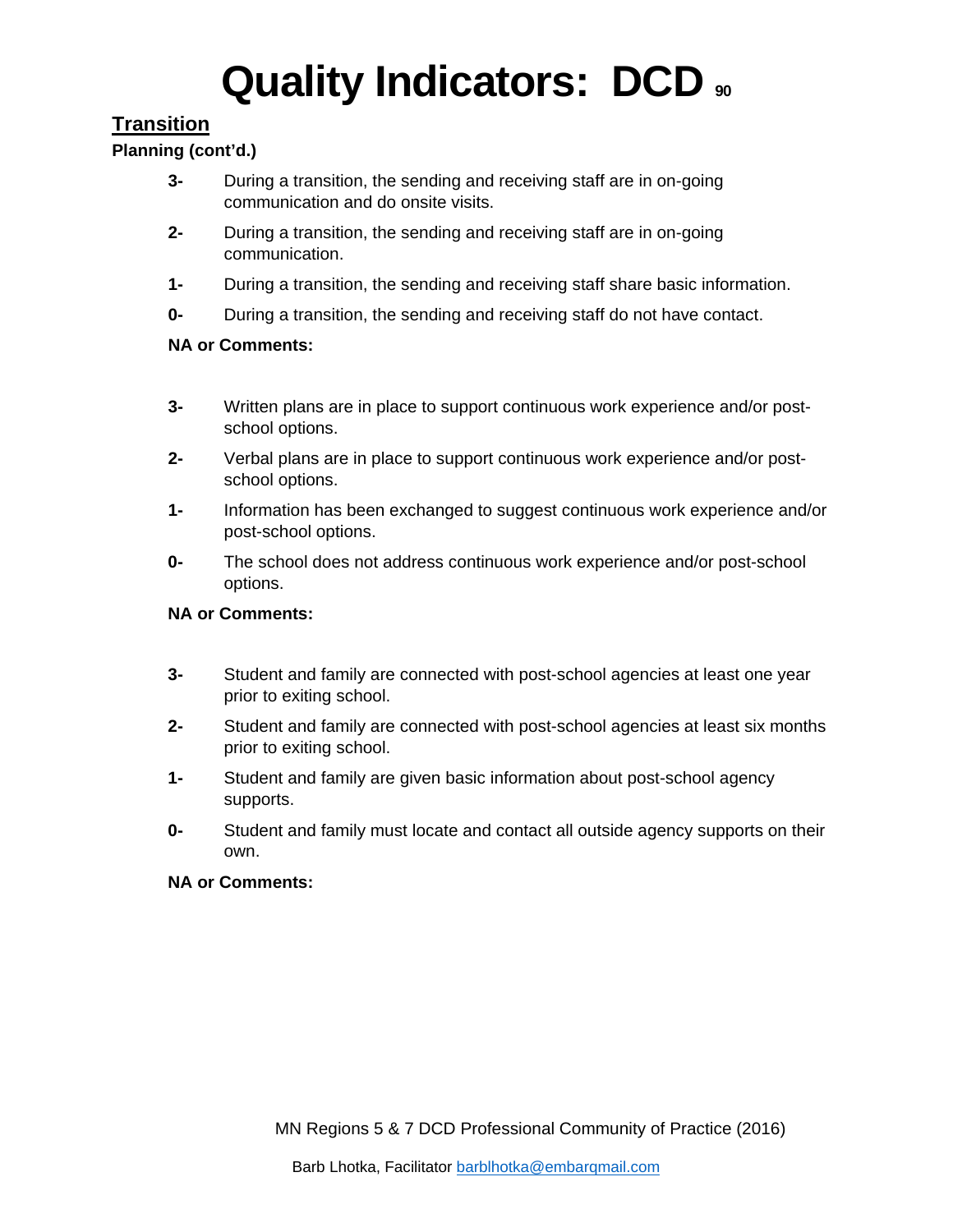# **Transition**

#### **Planning (cont'd.)**

- **3-** Outside agencies are included in planning with the school, student, and family.
- **2-** Some outside agencies are included in planning with the school, student, and family.
- **1-** Parents locate and invite outside agencies to plan with the school, student, and themselves.
- **0-** No outside agencies are included in planning with the school, student, and family.

#### **NA or Comments:**

- **3-** Post-school outcomes are clearly defined in writing.
- **2-** Post-school outcomes are outlined in notes or the IEP
- **1-** A vague list of hopes and wishes has been discussed.
- **0-** No post-school outcomes are identified.

#### **NA or Comments:**

- **3-** The transition plan is comprehensive and is modified on an on-going basis to address student needs and desires.
- **2-** The transition plan is briefly outlined and is modified on an on-going basis to address student needs and desires.
- **1-** The transition plan is written in ninth grade and modified at the annual IEP.
- **0-** There is no transition plan.

#### **NA or Comments:**

#### **Support**

- **3-** Family is provided with information and assistance in contacting a variety of community agencies and resources.
- **2-** Family is provided with information and assistance in contacting some community agencies and resources.
- **1-** Family is provided with information about some community agencies and resources.
- **0-** Family is not provided with information and assistance in contacting community agencies and resources.

#### **NA or Comments:**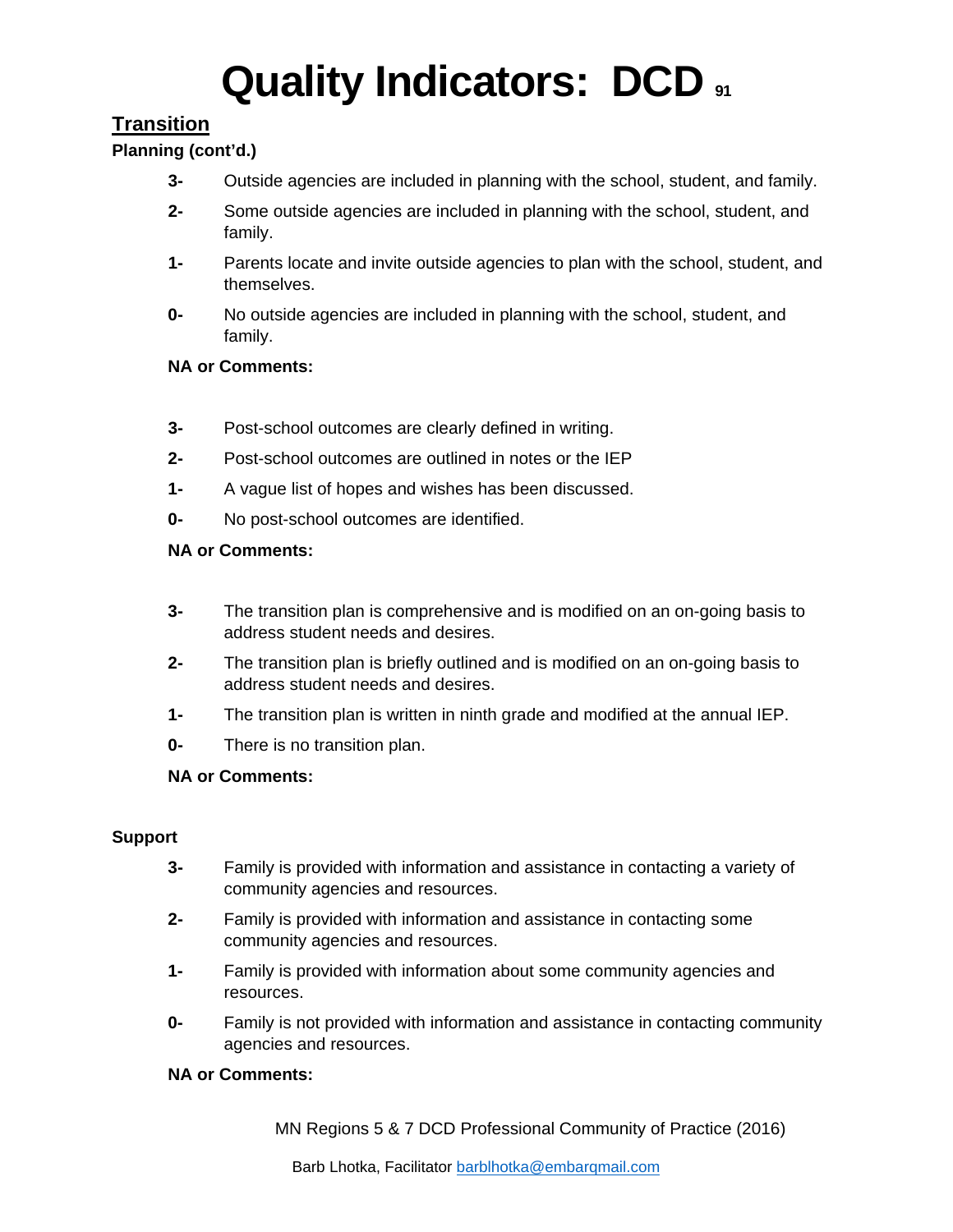# **Transition**

### **Support (cont'd.)**

- **3-** Family is provided with written information regarding the differences in service delivery between schools and post-school agencies.
- **2-** Family is provided with verbal information regarding the differences in service delivery between schools and post-school agencies.
- **1-** Family receives brief mention regarding the differences in service delivery between schools and post-school agencies.
- **0-** Family is provided with no information regarding the differences in service delivery between schools and post-school agencies.

#### **NA or Comments:**

- **3-** Family is provided with information regarding guardianship and contacts.
- **2-** Family is provided with basic information regarding guardianship and contacts.
- **1-** Family is provided with minimal information regarding guardianship.
- **0-** Family is provided with no information regarding guardianship.

#### **NA or Comments:**

- **3-** Family is provided with concrete examples for building home and community selfadvocacy and choice making skills.
- **2-** Family is provided with several ideas for building home and community selfadvocacy and choice making skills.
- **1-** Family is provided with a few ideas for building home and community selfadvocacy and choice making skills.
- **0-** Family is provided with no ideas for building home and community self-advocacy and choice making skills.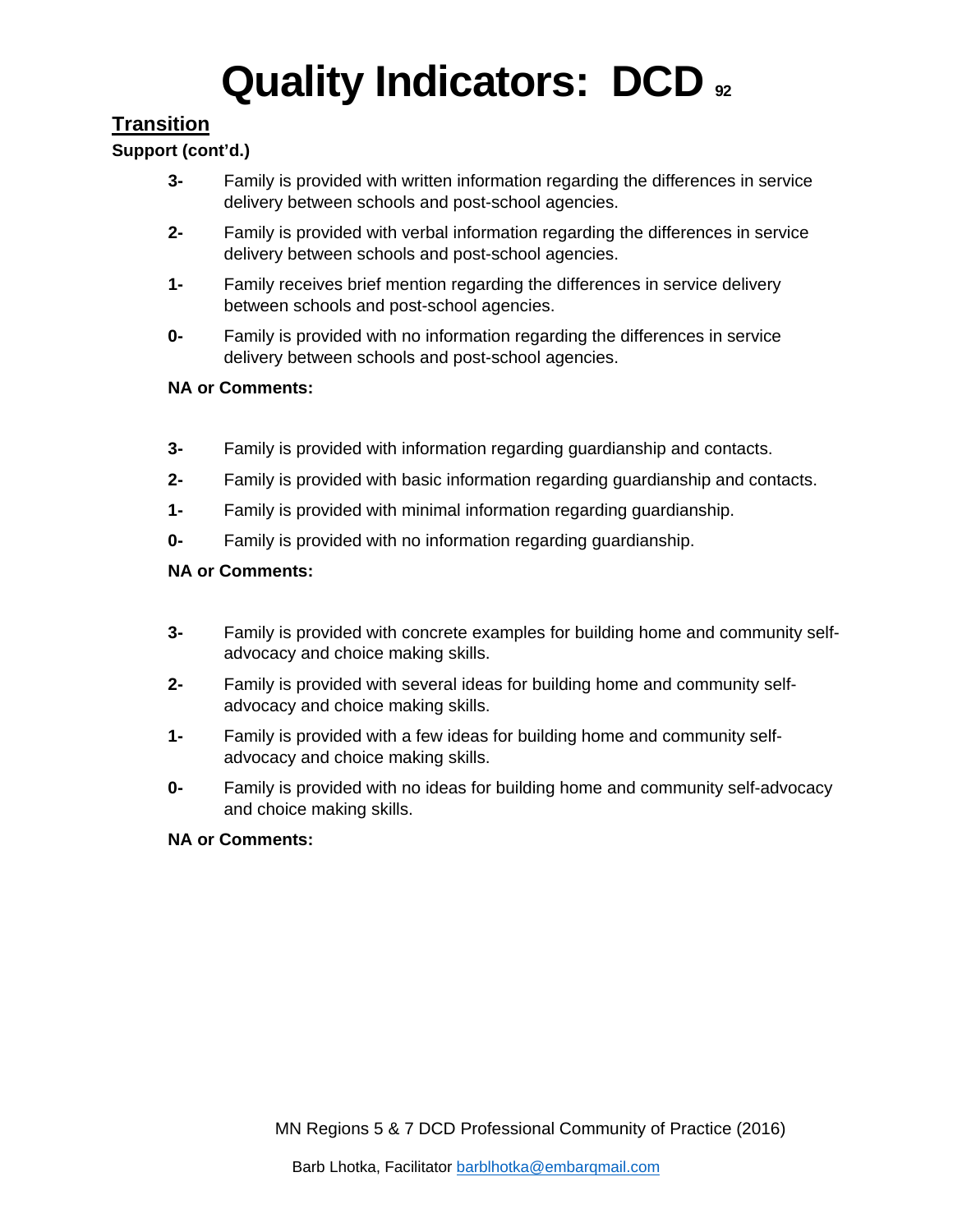# **Transition**

#### **Instruction**

- **3-** Student has on-going and diverse opportunities to experience activities in each of the transition areas.
- **2-** Student has on-going opportunities to experience activities in each of the transition areas.
- **1-** Student has occasional opportunities to experience activities in each of the transition areas.
- **0-** Student has activities in some of the transition areas.

### **NA or Comments:**

- **3-** Transition area skills are all taught in natural settings.
- **2-** Transition area skills are taught in a few natural settings.
- **1-** Transition area skills are taught in isolated settings.
- **0-** Transition area skills are taught in randomly and with no relationship to the natural setting.

#### **NA or Comments:**

- **3-** Transition area learning activities are scheduled throughout each day.
- **2-** Transition area learning activities are scheduled a few times each week.
- **1-** Transition area learning activities are scheduled each month.
- **0-** Transition area learning activities are randomly scheduled throughout the year.

### **NA or Comments:**

- **3-** Student work experiences are matched with individual skills and interests.
- **2-** Student work experiences are matched with some individual skills within a set list of sites.
- **1-** Student work experiences are the same for every student in the program.
- **0-** Student work experiences are limited to what is available at the school.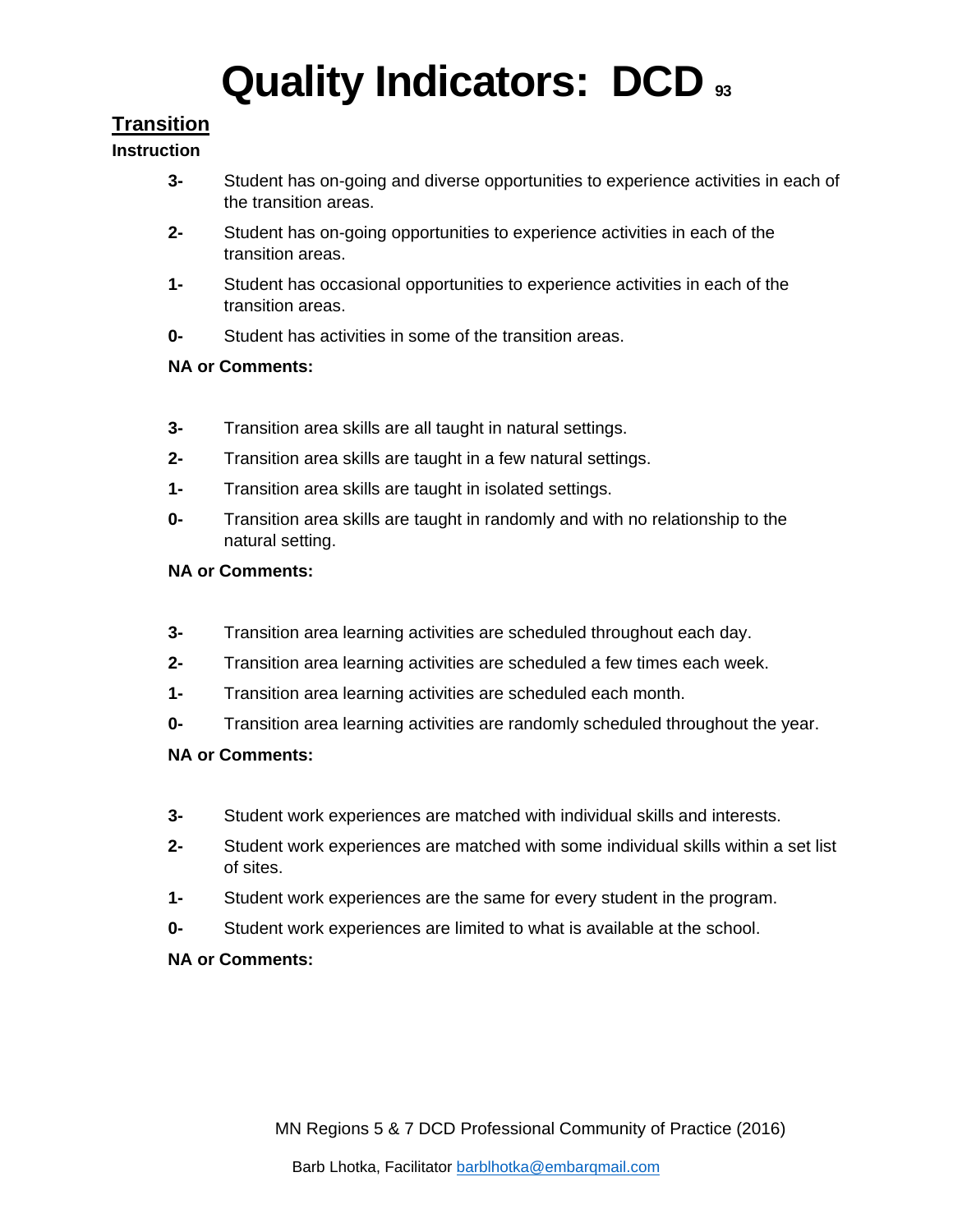### **Self-Determination**

#### **Planning**

- **3-** Student and family ideas, preferences and values are a priority in making educational and long-term life decisions.
- **2-** Student and family ideas and preferences are addressed in making educational and long-term life decisions.
- **1-** Family preferences are acknowledged in making educational and long-term life decisions.
- **0-** Student and family are not included in educational decision-making.

#### **NA or Comments:**

- **3-** Student is involved and participates in all decision making based on ability, interests, desires, goals, etc.
- **2-** Student is involved and participates in most decision making based on ability, interests, desires, and goals.
- **1-** Student is involved and participates occasionally in decision making based on ability, interests, desires, and goals.
- **0-** Student is not involved in all decision making.

#### **NA or Comments:**

- **3-** Student directs and participates in own IEP.
- **2-** Student directs and participates in some areas of own IEP.
- **1-** Student is asked for input for the IEP.
- **0-** Student is not present at the IEP.

#### **NA or Comments:**

- **3-** Student IEP goals align with desired personal future plans.
- **2-** Some student IEP goals address desired personal future plans.
- **1-** Student IEP goals address the areas of transition.
- **0-** Student IEP goals are based on classroom activities and curriculum.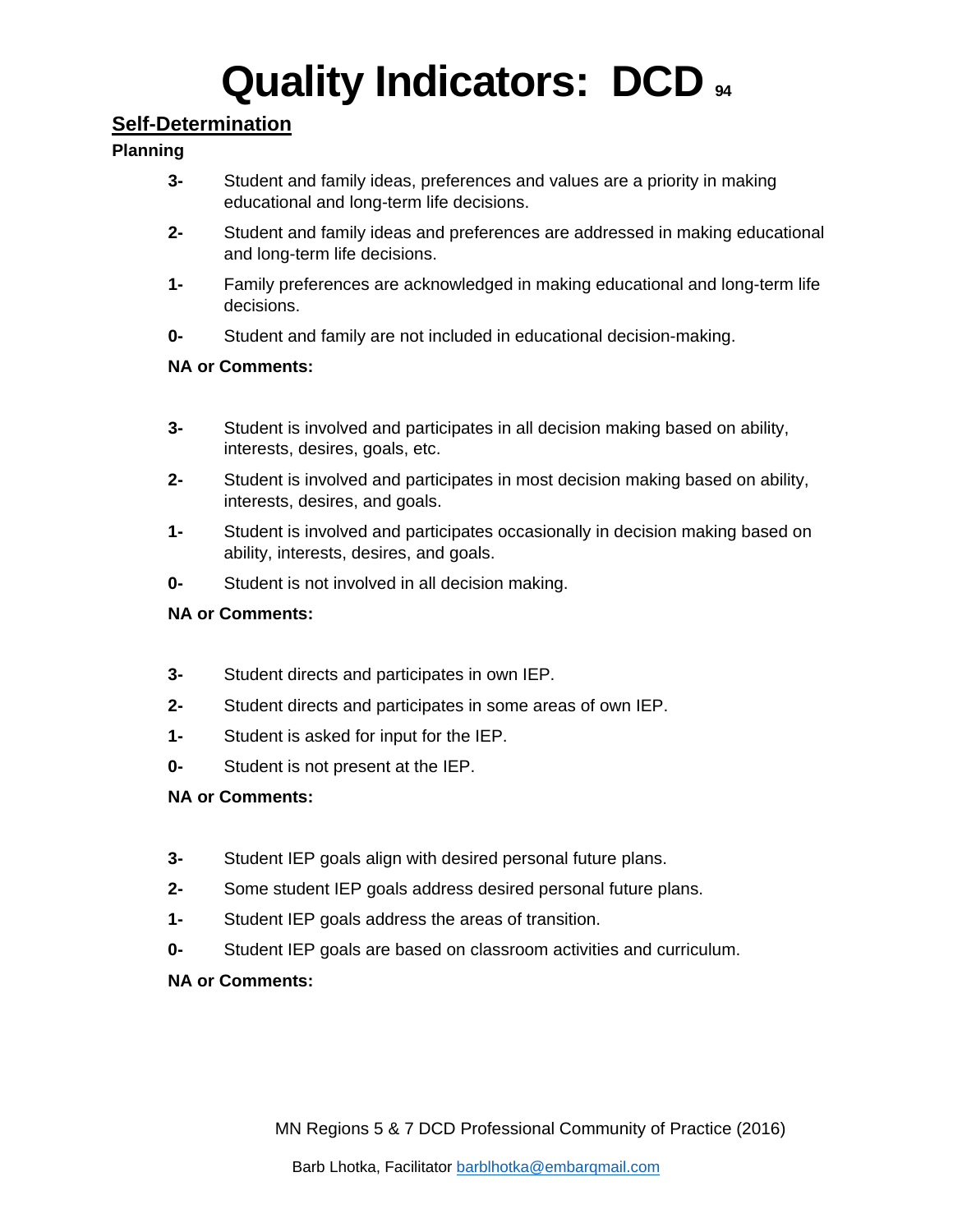# **Work-Based Learning (WBL)**

#### **Implementation**

- **3-** WBL Program is connected to school-based learning through curriculum, authentic assessment, career fields, and applied instruction.
- **2-** WBL Program is connected in most situations to school-based learning through curriculum, career fields, and applied instruction.
- **1-** WBL Program is loosely connected to school-based learning through curriculum and career fields.
- **0-** WBL Program is loosely connected to school-based learning through curriculum and career fields.

#### **NA or Comments:**

- **3-** WBL Program is connected to activities including career counseling, job and career fairs, job shadowing, and labor market information.
- **2-** WBL Program is connected in most situations to activities including career counseling, job and career fairs, and job shadowing.
- **1-** WBL Program is loosely connected to activities including career counseling, and job shadowing.
- **0-** There is no WBL Program available.

#### **NA or Comments:**

- **3-** WBL Program is aligned with local, state, national, and industry standards.
- **2-** WBL Program is in the process of aligning with local, state, national, and industry standards.
- **1-** WBL Program follows most local, state, national, and industry standards.
- **0-** There is no WBL Program available.

#### **NA or Comments:**

- **3-** WBL Program demonstrates a sequential building of knowledge and skills.
- **2-** WBL Program demonstrates a mostly sequential building of knowledge and skills.
- **1-** WBL Program is working toward building of knowledge and skills.
- **0-** There is no WBL Program available.

#### **NA or Comments:**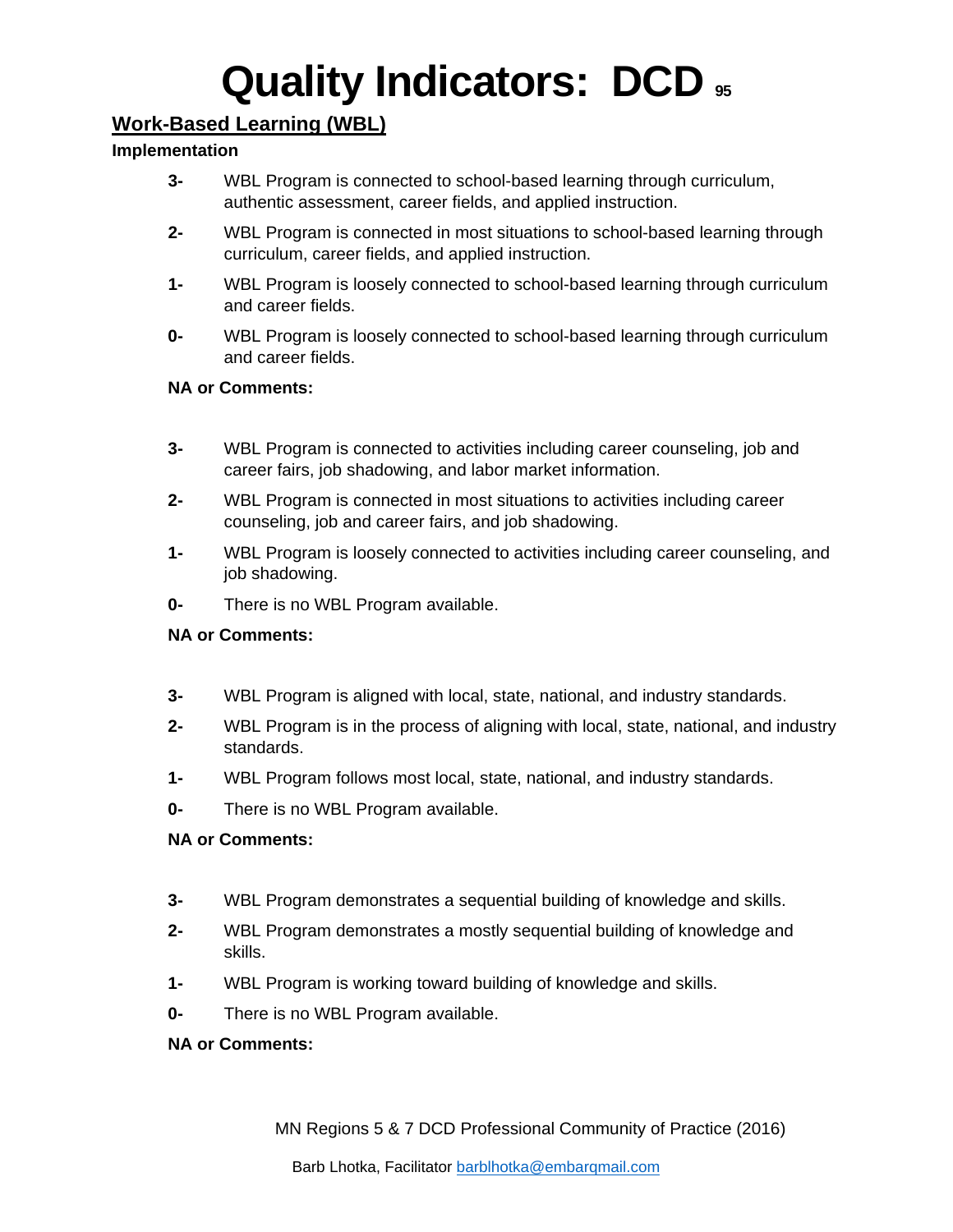# **Work-Based Learning (WBL)**

### **Implementation (cont'd.)**

- **3-** WBL Program provides student with well-planned sequential experiences.
- **2-** WBL Program provides student with variety of related experiences.
- **1-** WBL Program provides student with a few experiences.
- **0-** There is no WBL Program available.

#### **NA or Comments:**

- **3-** WBL Program collaborates with business with clearly defined expectations, roles, responsibilities, etc.
- **2-** WBL Program collaborates with business with loosely defined expectations, roles, responsibilities, etc.
- **1-** WBL Program works informally with business without clearly defined expectations, roles, responsibilities, etc.
- **0-** There is no WBL Program available.

### **NA or Comments:**

- **3-** WBL Program staff are qualified and properly trained with a licensed WBL coordinator on staff.
- **2-** WBL Program staff are qualified and properly trained working with a licensed WBL coordinator from another agency.
- **1-** WBL Program staff are becoming qualified and properly trained and working with a licensed WBL coordinator from another agency.
- **0-** There is no WBL Program available.

### **NA or Comments:**

- **3-** WBL Program has involved and supportive parents.
- **2-** WBL Program has some involved and supportive parents.
- **1-** WBL Program has little parent involvement.
- **0-** There is no WBL Program available.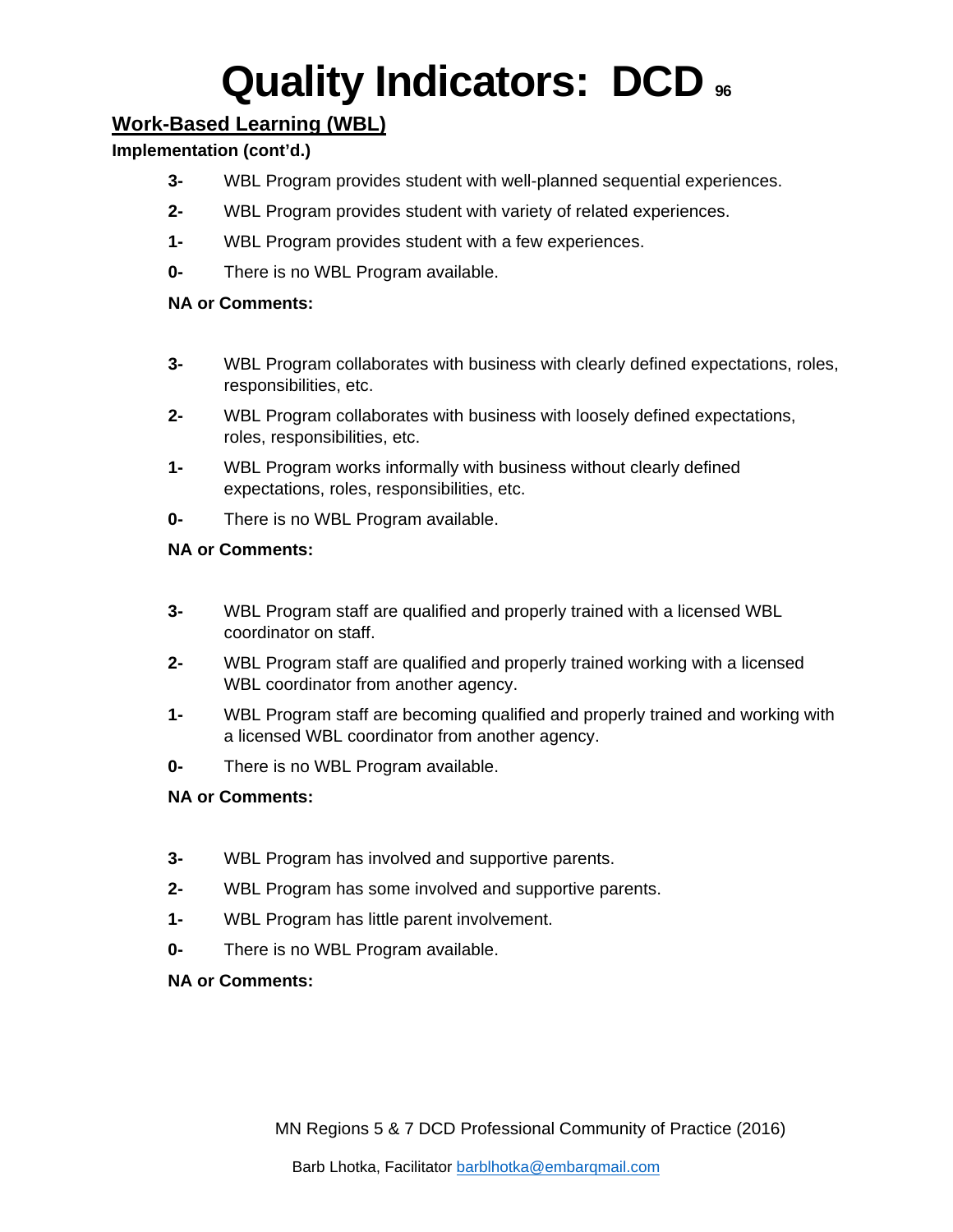# **Work-Based Learning (WBL)**

#### **Implementation (cont'd.)**

- **3-** WBL Program prepares student for WBL experience with safety training, rules of conduct, expectations, etc.
- **2-** WBL Program prepares student for WBL experience with basic information about safety, conduct, expectations, etc.
- **1-** WBL Program prepares student for WBL experience as the experience progresses.
- **0-** There is no WBL Program available.

#### **NA or Comments:**

- **3-** WBL Program uses industry standards in developing work-site performance measures.
- **2-** WBL Program uses informal tools in developing work-site performance measures.
- **1-** WBL Program uses program developed checklists in developing work-site performance measures.
- **0-** There is no WBL Program available.

#### **NA or Comments:**

- **3-** WBL Program maintains documentation required by the State of MN.
- **2-** WBL Program maintains most documentation required by the State of MN.
- **1-** WBL Program maintains some documentation required by the State of MN.
- **0-** No 18-21 year old program is available.

#### **NA or Comments:**

#### **18-21 Year Old Program**

- **3-** Community-based instruction takes place based on community resources and ecological analysis.
- **2-** Community-based instruction takes place based on community resources.
- **1-** Community-based instruction takes place in artificially created settings.
- **0-** No 18-21 year old program is available.

#### **NA or Comments:**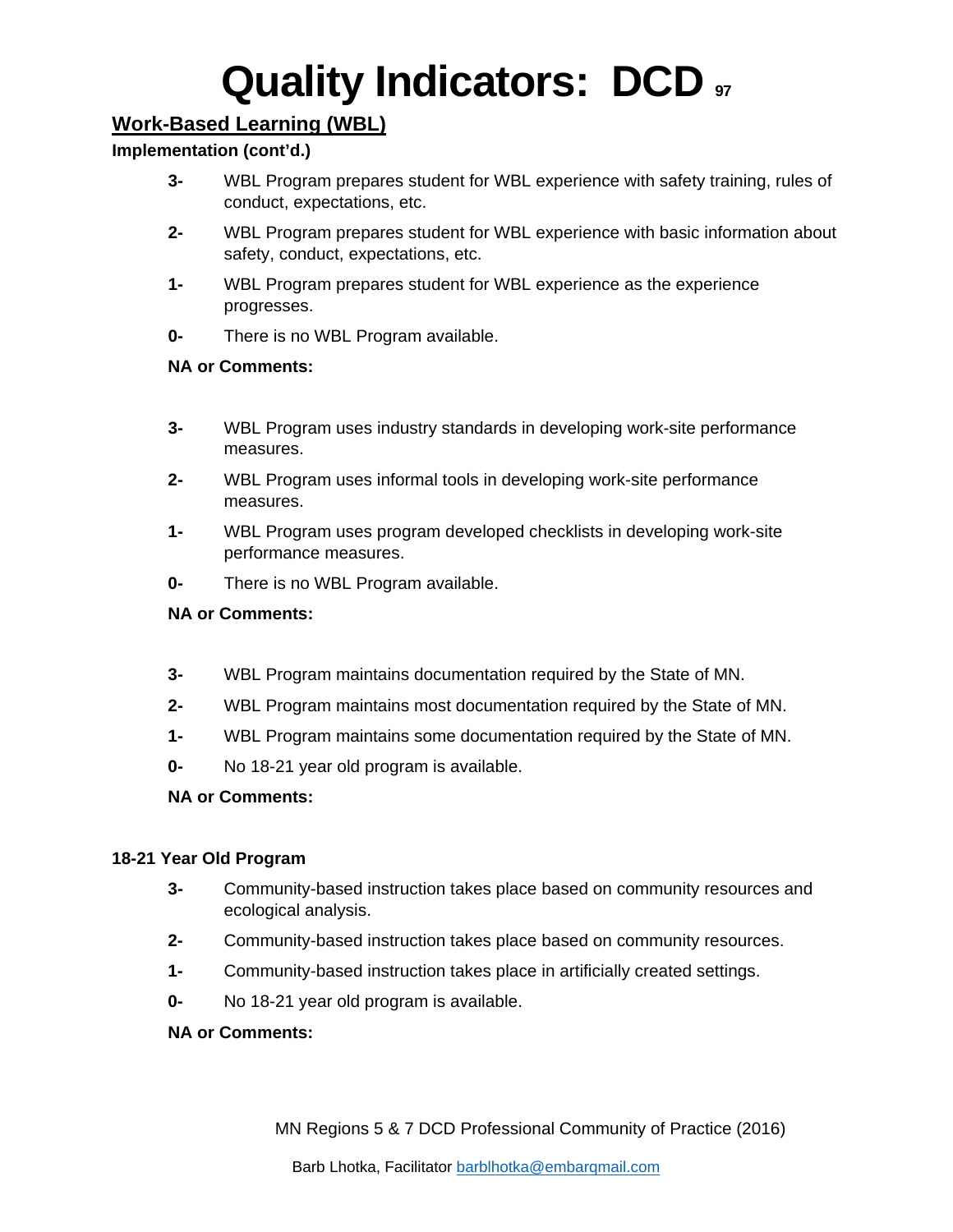# **Work-Based Learning (WBL)**

#### **18-21 Year Old Program**

- **3-** Person-centered planning is used to determine student preferences and interests and parental needs.
- **2-** Program is starting to use person-centered planning that is used to determine student preferences and interests and parental needs.
- **1-** Student interests and parental needs are considered in planning.
- **0-** No 18-21 year old program is available.

#### **NA or Comments:**

- **3-** Program staff formally collaborate with community services and agencies.
- **2-** Program staff informally collaborate with community services and agencies.
- **1-** Program staff work with a few community services and agencies.
- **0-** No 18-21 year old program is available.

#### **NA or Comments:**

- **3-** Academic, social, and vocational instruction leads to competitive or supported employment.
- **2-** Academic, social, and vocational instruction leads to some competitive or supported employment.
- **1-** Academic, social, and vocational instruction leads to supported or sheltered employment.
- **0-** No 18-21 year old program is available.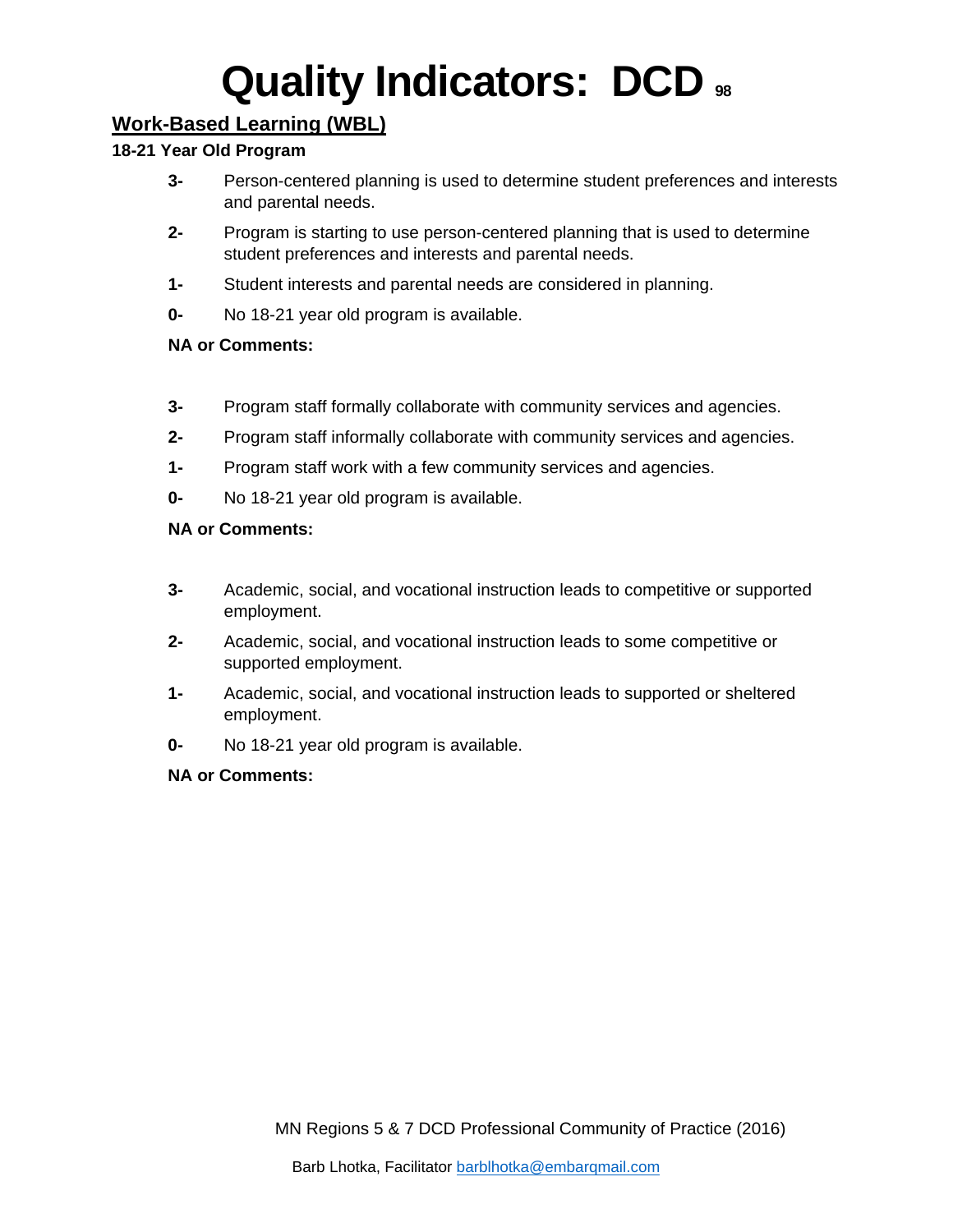# **Quality Indicators: DCD <sup>99</sup> SAFETY & EMERGENCY PREPAREDNESS**

### **Procedures**

#### **Training**

- **3-** All staff receive on-going safety and emergency procedures training.
- **2-** Some staff receive safety and emergency procedures training.
- **1-** Whole staff, once a year mandatory safety and emergency procedures training is completed.
- **0-** Staff receive some safety and emergency procedures training.

#### **NA or Comments:**

- **3-** Staff are regularly trained on Universal Precautions by qualified trainers.
- **2-** Staff are regularly trained on Universal Precautions by a district staff person.
- **1-** Staff are inconsistently trained on Universal Precautions by the district.
- **0-** No training is offered on Universal Precautions by the district.

#### **NA or Comments:**

- **3-** Staff are regularly trained to use specialized equipment (i.e., wheelchairs, walkers) by qualified trainers.
- **2-** Staff are regularly trained to use specialized equipment (i.e., wheelchairs, walkers) by a district staff person.
- **1-** Staff are inconsistently trained to use specialized equipment (i.e., wheelchairs, walkers) by the district.
- **0-** No training is offered training to use specialized equipment (i.e., wheelchairs, walkers) by the district.

#### **NA or Comments:**

- **3-** Staff are regularly trained on physical positioning and/or range of motion by qualified trainers.
- **2-** Staff are regularly trained on physical positioning and/or range of motion by a district staff person.
- **1-** Staff are inconsistently trained on physical positioning and/or range of motion by the district.
- **0-** No training is offered on physical positioning and/or range of motion by the district.

#### **NA or Comments:**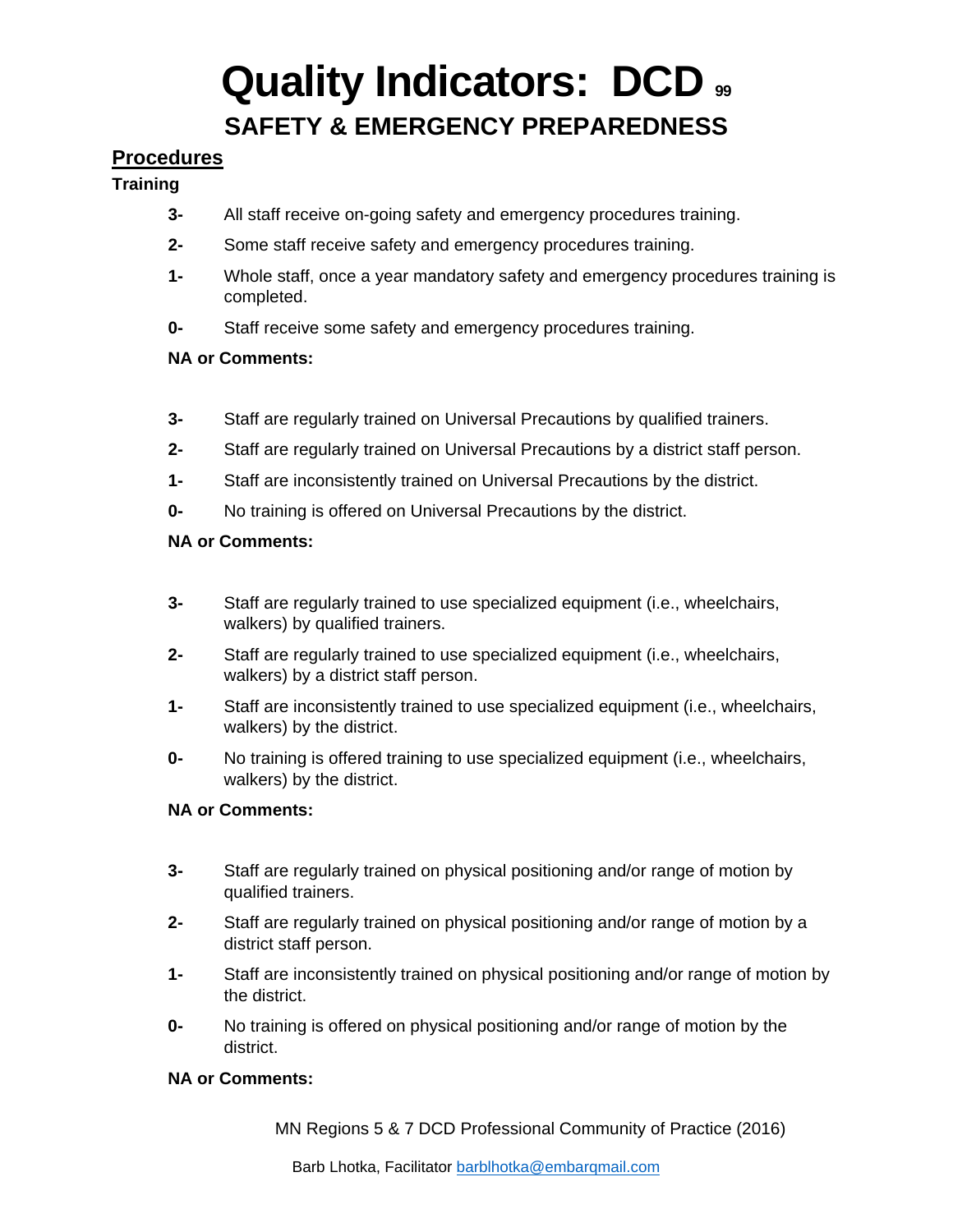## **Procedures**

#### **Training (cont'd.)**

- **3-** Staff are regularly trained on specialized nutritional systems (i.e., tube feeding) by qualified trainers.
- **2-** Staff are regularly trained on specialized nutritional systems (i.e., tube feeding) by a district staff person.
- **1-** Staff are inconsistently trained on specialized nutritional systems (i.e., tube feeding) by the district.
- **0-** No training is offered on specialized nutritional systems (i.e., tube feeding) by the district.

#### **NA or Comments:**

- **3-** Staff are regularly trained on confidentiality, medical conditions, medications, and medication administration by qualified trainers.
- **2-** Staff are regularly trained on confidentiality, medical conditions, medications, and medication administration by a district staff person.
- **1-** Staff are inconsistently trained on confidentiality, medical conditions, medications, and medication administration by the district.
- **0-** No training is offered on confidentiality, medical conditions, medications, and medication administration by the district.

#### **NA or Comments:**

- **3-** Staff are regularly trained on basic first aid by qualified trainers.
- **2-** Staff are regularly trained on basic first aid by a district staff person.
- **1-** Staff are inconsistently trained on basic first aid by the district.
- **0-** No training is offered on basic first aid by the district.

#### **NA or Comments:**

- **3-** Staff are regularly trained on seizure disorders by qualified trainers.
- **2-** Staff are regularly trained on seizure disorders by a district staff person.
- **1-** Staff are inconsistently trained on seizure disorders by the district.
- **0-** No training is offered on seizure disorders by the district.

#### **NA or Comments:**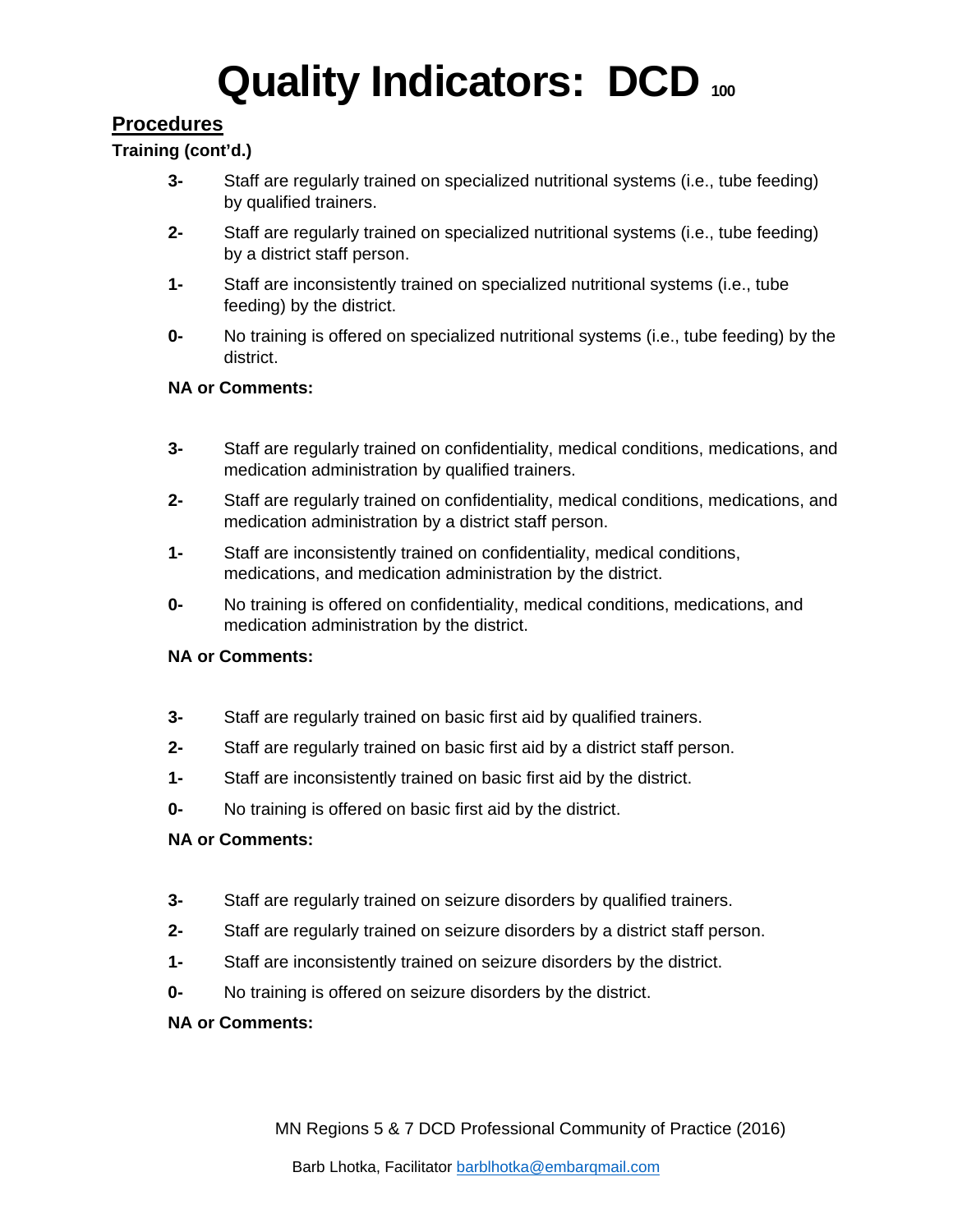## **Procedures**

#### **Training (cont'd.)**

- **3-** Staff are regularly trained on use of an automated external defibrillator (AED) and cardiopulmonary resuscitation (CPR) by qualified trainers.
- **2-** Staff are regularly trained on use of an automated external defibrillator (AED) and cardiopulmonary resuscitation (CPR) by a district staff person.
- **1-** Staff are inconsistently trained on use of an automated external defibrillator (AED) and cardiopulmonary resuscitation (CPR) by the district.
- **0-** No training is offered on use of an automated external defibrillator (AED) and cardiopulmonary resuscitation (CPR) by the district.

#### **NA or Comments:**

- **3-** Staff are regularly trained on positive behavior intervention and CPI by qualified trainers.
- **2-** Staff are regularly trained on positive behavior intervention and CPI by a district staff person.
- **1-** Staff are inconsistently trained on positive behavior intervention and CPI by the district.
- **0-** No training is offered on positive behavior intervention and CPI by the district.

#### **NA or Comments:**

#### **Student**

- **3-** Written plans exist and are implemented for medical, behavior, and emergency situations (e.g., health, evacuation, crisis intervention, and regulated behavior intervention plans).
- **2-** Written plans exist and are implemented for most medical, behavior, and emergency situations.
- **1-** Written plans exist and are implemented for some medical, behavior, and emergency situations.
- **0-** There are no written plans for medical, behavior, and other emergencies.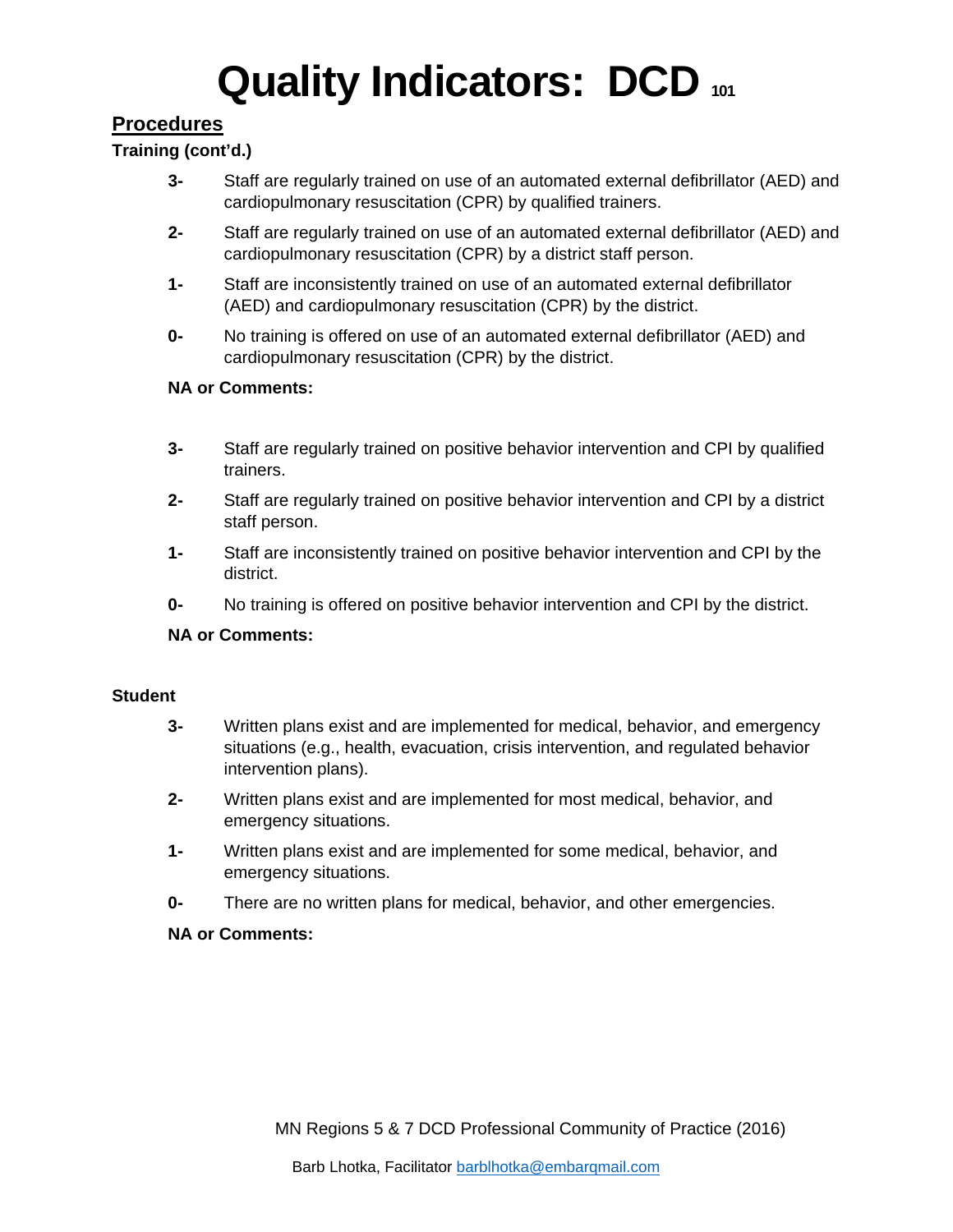# **Quality Indicators: DCD 102 TRANSPORTATION**

### **Bus**

#### **Training**

- **3-** Bus/van driver training is provided at least annually regarding special needs.
- **2-** Bus/van drivers are provided with basic handout information regarding special needs.
- **1-** Bus/van drivers are given a brief overview regarding special needs.
- **0-** Special needs is not a topic addressed with bus/van drivers.

#### **NA or Comments:**

- **3-** Paraprofessionals riding the bus/van receive on-going training and support.
- **2-** Paraprofessionals riding the bus/van are provided with basic handout information regarding special needs.
- **1-** Paraprofessionals riding the bus/van given a brief overview regarding special needs.
- **0-** Special needs is not a topic addressed with paraprofessionals riding the bus/van.

#### **NA or Comments:**

- **3-** Training is provided to transportation staff regarding positive behavior intervention and discipline.
- **2-** Training is provided to transportation staff regarding discipline.
- **1-** Transportation staff given a brief overview regarding discipline.
- **0-** Discipline on the bus is not addressed.

#### **NA or Comments:**

- **3-** Training is provided to transportation staff regarding safety for specific students with special needs.
- **2-** Training is provided to transportation staff regarding basic safety for students with special needs.
- **1-** Transportation staff given a brief overview regarding safety for students with special needs.
- **0-** Safety for students with special needs is not addressed.

#### **NA or Comments:**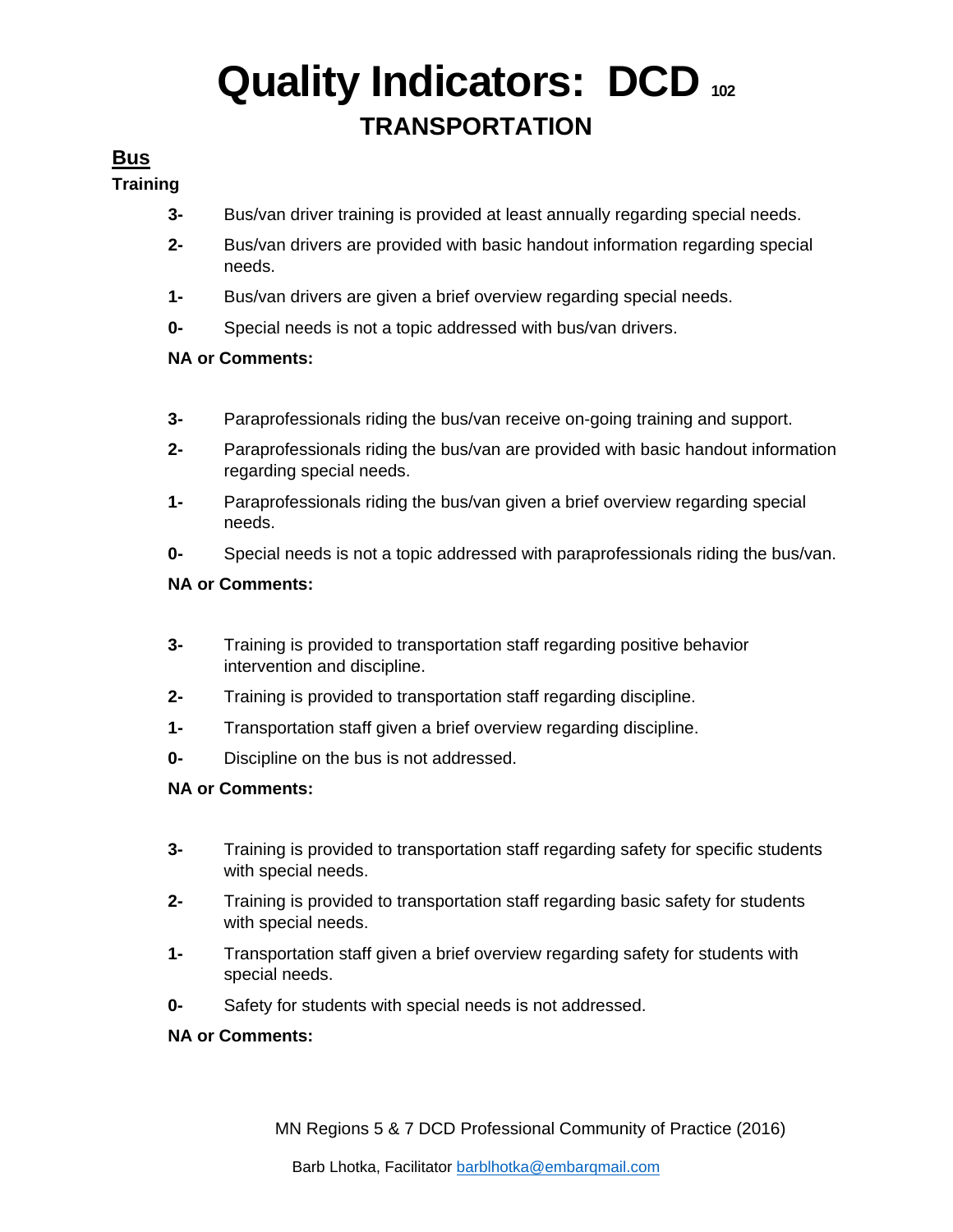# **Bus**

### **Training (cont'd.)**

- **3-** Specific training is provided to transportation staff regarding bus evacuation of students with special needs.
- **2-** General training is provided to transportation staff regarding bus evacuation of students with special needs.
- **1-** A brief overview is provided to transportation staff regarding bus evacuation of students with special needs.
- **0-** Evacuation of students with special needs is not addressed.

#### **NA or Comments:**

#### **Procedures**

- **3-** Bus emergency cards are prepared and kept for reference in the bus/van.
- **2-** Bus emergency cards are usually prepared and kept for reference in the bus/van.
- **1-** Bus emergency cards are occasionally prepared and kept for reference in the bus/van.
- **0-** There are no bus emergency cards.

#### **NA or Comments:**

- **3-** Bus evacuation procedures are practiced several times during the school year.
- **2-** Bus evacuation procedures are practiced twice each school year.
- **1-** Bus evacuation procedures are practiced at the beginning of the school year.
- **0-** Evacuation procedures are not practiced.

- **3-** There is a written procedure for decision-making regarding obtaining and ending special transportation services.
- **2-** There is a best practice/historical procedure for decision-making regarding obtaining and ending special transportation services.
- **1-** All students with significant needs are transported by special transportation.
- **0-** Special transportation is not available.
- **NA or Comments:**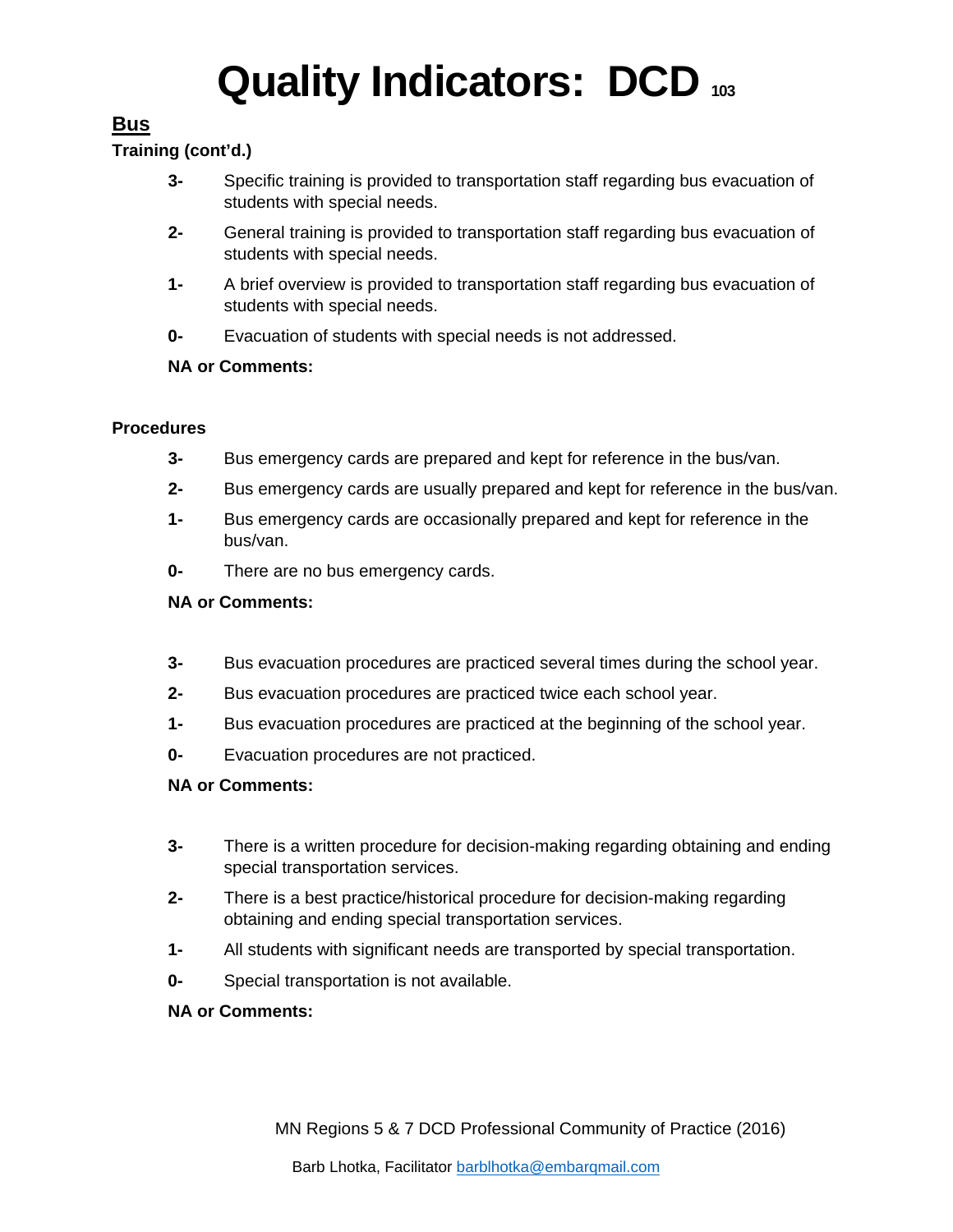### **Bus**

#### **Procedures (cont'd.)**

- **3-** Community-based transportation guidelines are written and clearly defined.
- **2-** Community-based transportation guidelines are being written and clearly defined.
- **1-** Community-based transportation guidelines are based on teacher decision.
- **0-** Community-based transportation is not utilized.

#### **NA or Comments:**

#### **Community Access**

- **3-** Transportation into and around the community is tied to IEP goals and objectives.
- **2-** Transportation into and around the community is based on general program goals and some student IEP goals and objectives.
- **1-** Transportation into and around the community is based on teacher decisions and activities.
- **0-** Community access is not a part of the program.

#### **NA or Comments:**

- **3-** Levels of support are determined by student need and accessibility of the environment prior to transporting students and participating in the community activity.
- **2-** Levels of support are determined by student need and numbers of students participating prior to transporting students and participating in the community activity.
- **1-** Levels of support are determined by availability of staff prior to transporting students and participating in the community activity.
- **0-** Community access is not a part of the program.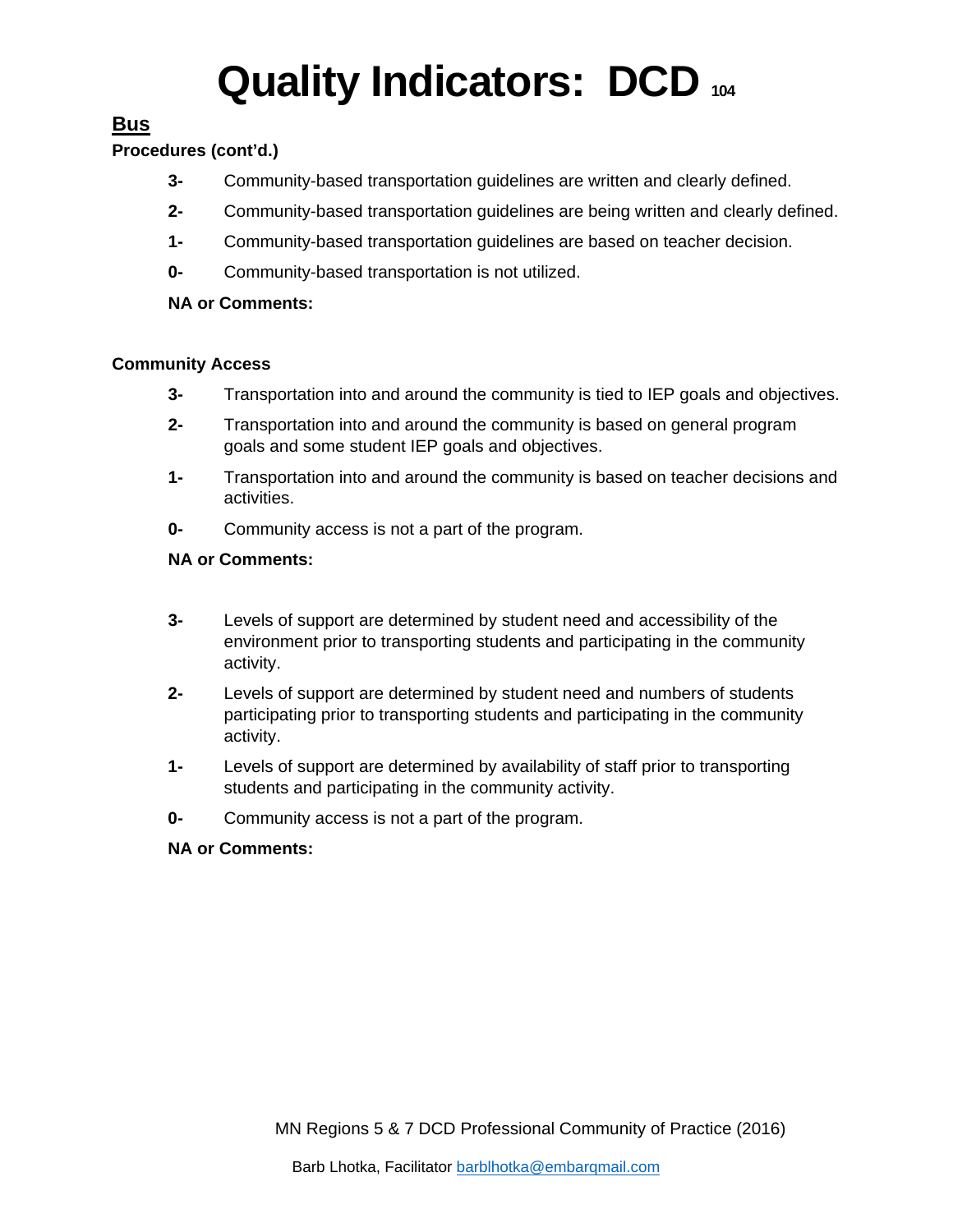### **Bus**

#### **Community Access (cont'd.)**

- **3-** Emergency policies and procedures for community participation activities are in writing and implemented.
- **2-** Emergency policies and procedures for community participation activities are outlined as best practice.
- **1-** Emergency policies and procedures are "understood" to be those followed for all students.
- **0-** There are no emergency policies, procedures, nor guidelines for community participation activities.

#### **NA or Comments:**

- **3-** Policies and procedures are written and implemented for overnight trips made by students.
- **2-** Policies and procedures for overnight trips made by students are outlined as best practice.
- **1-** Policies and procedures are "understood" to be those followed for all students on overnight trips.
- **0-** There are no policies, procedures nor guidelines for overnight trips made by students.